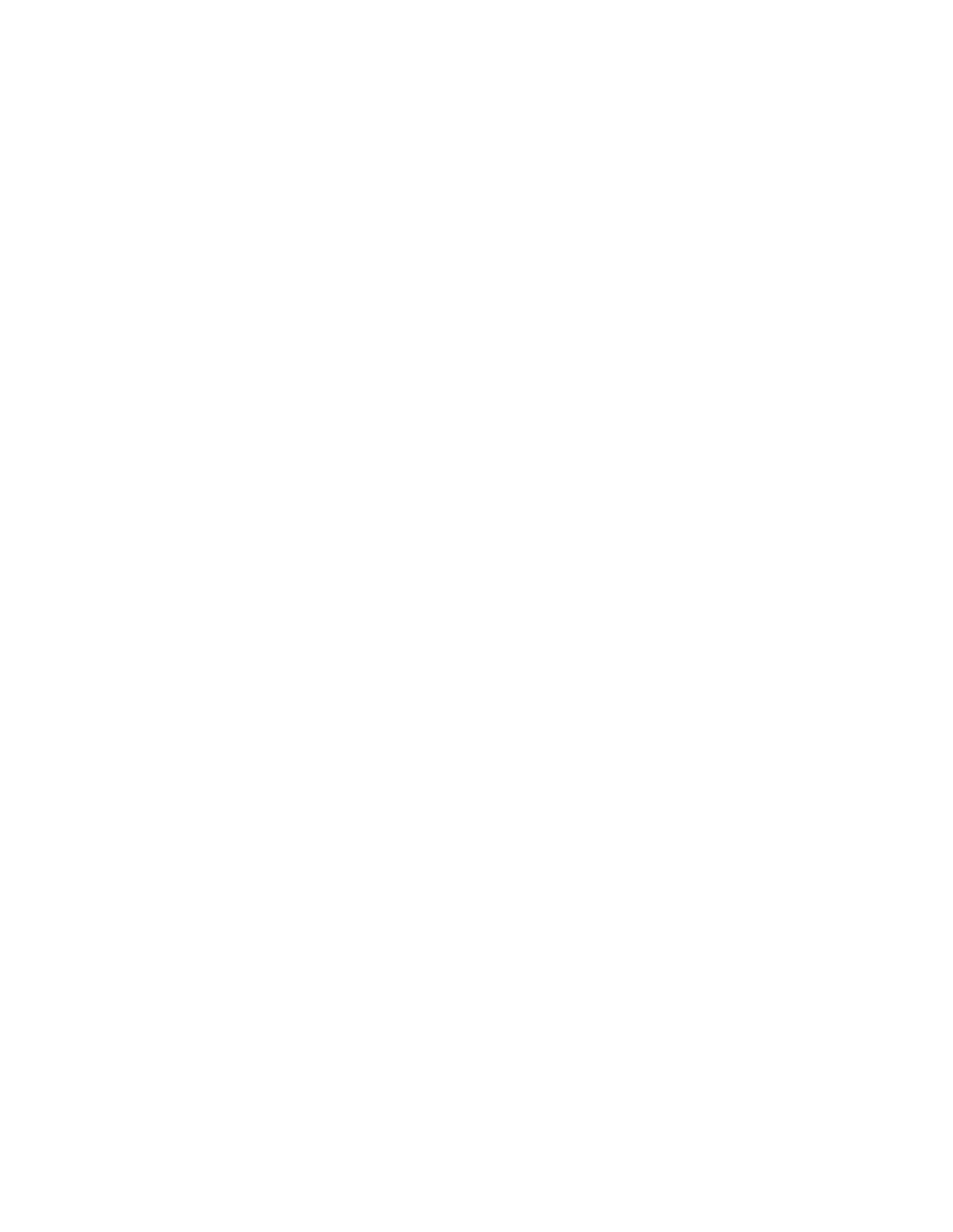# **Contents**

[Prema Vahini 5](#page-4-0) [Dear Reader 6](#page-5-0) [Preface for the Ebook Version 7](#page-6-0) [Prema Vahini 8](#page-7-0) [1. Good character is spiritual power 8](#page-7-0) [2. Reshape character by cultivating noble qualities 8](#page-7-0) [3. Read life histories of saints and sages 9](#page-8-0) [4. Cultivate one-pointedness and equal vision 9](#page-8-0) [5. First search and correct faults within yourself 10](#page-9-0) [6. Life is a selfless loving sacrifice 10](#page-9-0) [7. Thou art That \(Thath-twam-asi\) 11](#page-10-0) [8. Consecrate every act as worship of the Lord 11](#page-10-0) [9. Fill every deed with service, devotion, wisdom 11](#page-10-0) [10. I and you, we, should become He 12](#page-11-0) [11. Shed attachment to worldly pleasures, develop attachment to God 12](#page-11-0) [12. Good character, virtue is wisdom 12](#page-11-0) [13. Reach God by the path of truth and discrimination 13](#page-12-0) [14. Meditate on God as truth and love 14](#page-13-0) [15. Eschew selfishness, conceit, and pride 14](#page-13-0) [16. Avoid argumentation and exhibition of scholarship 14](#page-13-0) [17. Avoid doubters and ignorant people 15](#page-14-0) [18. Develop devotion and faith 15](#page-14-0) [19. Cultivate love through two methods 16](#page-15-0) [20. See the macrocosm in the microcosm 16](#page-15-0) [21. Listen, contemplate, and sing God's name 17](#page-16-0) [22. Seek knowledge of the Eternal Truth 17](#page-16-0) [23. Don't neglect the study of Sanskrit and Vedic culture 18](#page-17-0) [24. Don't mistake appearance for reality 18](#page-17-0) [25. Understand that the objective world is as unreal as the dream world 19](#page-18-0) [26. The journey of life depends on inborn desires 20](#page-19-0) [27. Direct your life to acquire your last moment's mental tendency 20](#page-19-0) [28. Perform good deeds and saturate the mind with God 21](#page-20-0) [29. Be engaged in good actions, with God in your thoughts 22](#page-21-0) [30. Eternal Religion: the divine mother of humanity 22](#page-21-0) [31. Bharath is the home of the Eternal Universal Religion 23](#page-22-0) [32. Eternal Vedic religion is the heritage of all mankind 23](#page-22-0) [33. Divine personalities predominate in Bharath 24](#page-23-0) [34. Awake, arise, and tread the path of love and devotion 25](#page-24-0) [35. The Universal Soul is One and Only One 25](#page-24-0) [36. Be universal in outlook 26](#page-25-0) [37. Incarnations reveal the universal form of the Lord 27](#page-26-0) [38. Nondualism teaches the highest knowledge: the unity of all 27](#page-26-0) [39. Have firm faith in the unity of Self and Cosmic Lord 28](#page-27-0) [40. Start spiritual practise at the earliest moment 28](#page-27-0) [41. Seek the vision of the Divine, not death 29](#page-28-0) [42. Walk the path of spirituality and liberation 29](#page-28-0)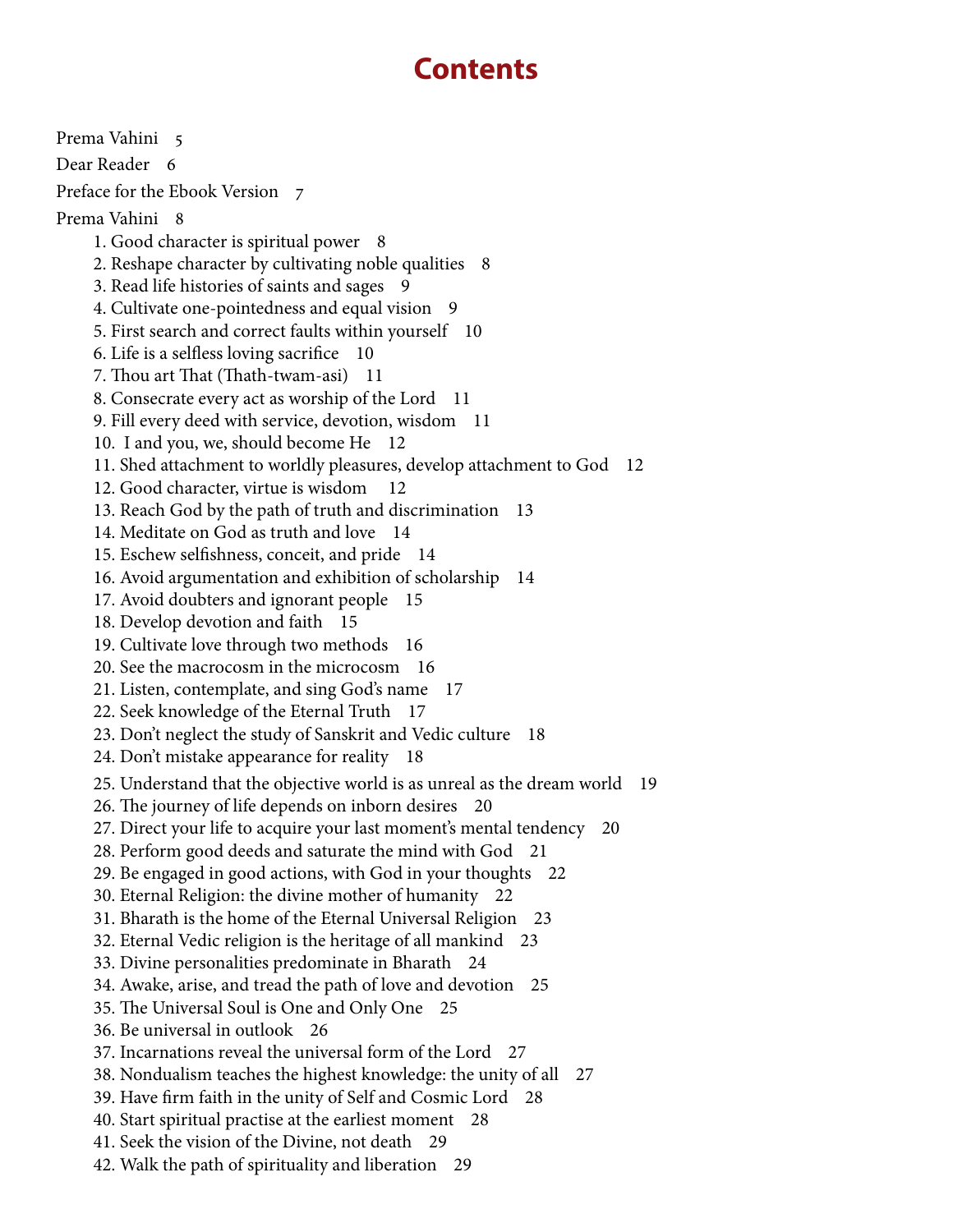- [43. Let go the ego in order to reach the goal 30](#page-29-0)
- [44. Pursue the path of good and Godliness 30](#page-29-0)
- [45. Practise single-minded devotion and equanimity 31](#page-30-0)
- [46. Eschew conceit and doubt 31](#page-30-0)
- [47. Be humane, not demonic 32](#page-31-0)
- [48. Develop the characteristics of genuine devotees 32](#page-31-0)
- [49. Surrender completely to the Lord 33](#page-32-0)
- [50. The nine paths of devotion 33](#page-32-0)
- [51. Devotion is of two kinds: effortful devotion and self-surrender 34](#page-33-0)
- [52. The course of life of a forest dweller 35](#page-34-0)
- [53. External and internal disciplines are necessary for one-pointed devotion 36](#page-35-0)
- [54. The four stages of liberation 37](#page-36-0)
- [55. Perform all actions in dedication to God 37](#page-36-0)
- [56. Perform good deeds, with constant remembrance of God 38](#page-37-0)
- [57. Awake, arise, and attain the Highest 39](#page-38-0)
- [58. Dedicate yourself to the discovery of truth and contemplate the Everlasting 39](#page-38-0)
- [59. To reach God, be free from external and internal illusions 40](#page-39-0)
- [60. The harvest of the spiritual aspirant 40](#page-39-0)
- [61. The characteristics of the devotee and worldly person 41](#page-40-0)
- [62. Consider the name of the Lord as the breath of life 41](#page-40-0)
- [63. Watch out for your own faults and cultivate the truthful and joyful 42](#page-41-0)
- [64. Stick to the name and form of the Lord you adore 42](#page-41-0)
- [65. Help ever, hurt never 43](#page-42-0)
- [66. The Lord incarnates to promote goodness and universality 43](#page-42-0)
- [67. Follow the sages of yore in contemplation of Brahman 44](#page-43-0)
- [68. Seek solitude, meditate, and acquire one-pointedness 44](#page-43-0)
- [69. Uproot internal and external foes and uphold righteousness 45](#page-44-0)
- [70. Pray to God for His incarnation 46](#page-45-0)
- [71. With faith in human divinity, service to mankind becomes service to God 47](#page-46-0)
- [72. Purify the mind by meditation and japa 47](#page-46-0)
- [73. Pray for the advent of divine personages! 48](#page-47-0)

[Glossary 49](#page-48-0)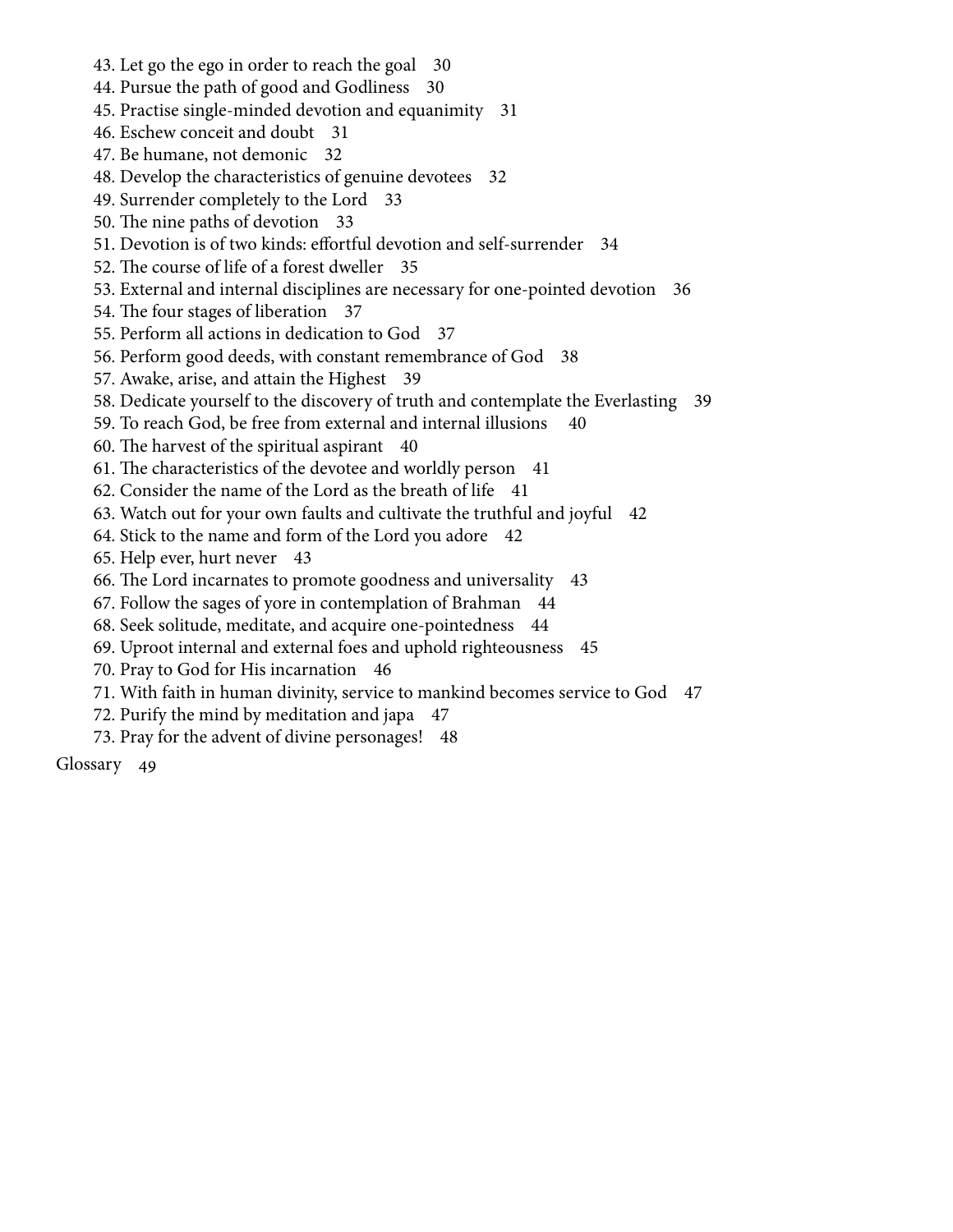# <span id="page-4-0"></span>**Prema Vahini**



### **SRI SATHYA SAI SADHANA TRUST Publications Division**

Prasanthi Nilayam - 515134 Anantapur District, Andhra Pradesh, India STD: 08555 : ISD : 91-8555 Phone: 287375, Fax: 287236 Email: enquiry@sssbpt.org URL www.sssbpt.org

© Sri Sathya Sai Sadhana Trust, Publications Division, Prasanthi Nilayam P.O. 515 134, Anantapur District, A.P. (India.)

All Rights Reserved.

The copyright and the rights of translation in any language are reserved by the Publishers. No part, passage, text or photograph or Artwork of this book should be reproduced, transmitted or utilised, in original language or by translation, in any form or by any means, electronic, mechanical, photo copying, recording or by any information, storage and retrieval system except with the express and prior permission, in writing from the Convener, Sri Sathya Sai Sadhana Trust, Publications Division, Prasanthi Nilayam (Andhra Pradesh) India - Pin Code 515 134, except for brief passages quoted in book review. This book can be exported from India only by the Publishers - Sri Sathya Sai Sadhana Trust, Publications Division, Prasanthi Nilayam, India.

International Standard Book Number 81-7208-344-0: ISBN for this ebook edition will come later.

First Edition: July 2010

Ebook Edition: March 2014

Published by: The Convener, Sri Sathya Sai Sadhana Trust, Publications Division Prasanthi Nilayam, Pincode 515 134, India STD: 08555 ISD: 91-8555 Phone: 287375 Fax: 287236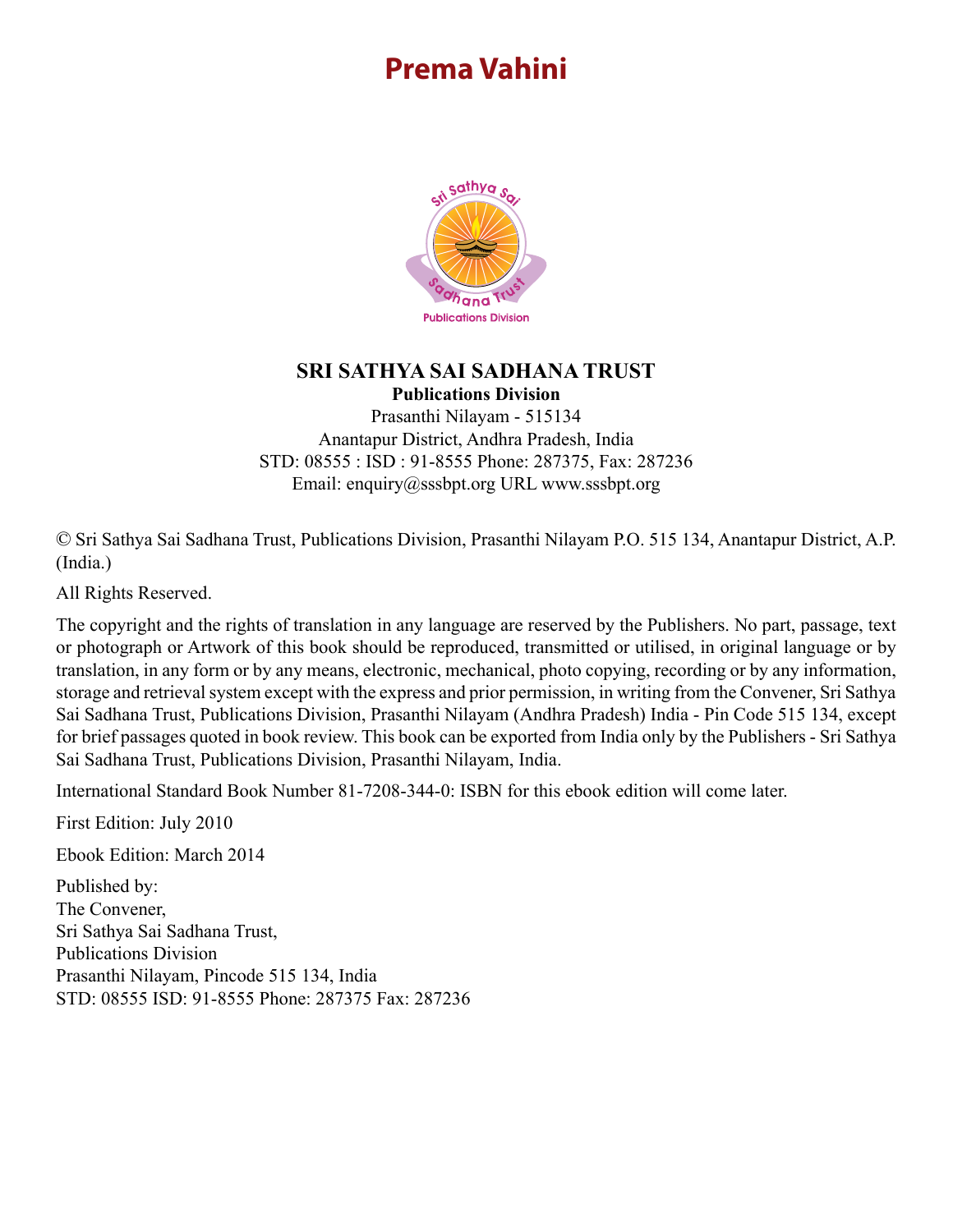# **Dear Reader**

<span id="page-5-0"></span>Addressing a mammoth gathering at Gudur some years ago, Bhagavan Sri Sathya Sai Baba said, "You will not be wrong to call Me *Premaswarupa* (Embodiment of Love)." In fact, Baba showers love (*prema*), seeks love, and establishes love in the heart of the individual, the fabric of society, and the complex of nations. Humanity, which has lost its way and is shivering in terror, unable to control the evil that it has generated by its insane pranks, needs Baba's grace and love to allay its neurosis and bring it back to the light. Baba said twenty-two years ago that He would inaugurate His task of recreating and reforming man on the true basis of *[dharma](#page-51-0)* when He had completed thirty-two years of stay here upon the Earth. In 1958, when He reached that moment, He blessed the venture of a monthly magazine, and he named it *[Sanathana Sarathi](#page-60-0)*, a name full of the fragrance of the *[Gita](#page-52-0)* and the Lord's role as the charioteer of whoever selects Him as the guide.

It is significant that the very first series of articles that Baba wrote for the *[Sanathana Sarathi](#page-60-0)* was *Prema Vahini* (Stream of Divine Love). These discourses are collected in this book as they were first presented, in English translation. Truth (*sathya*), *[dharma](#page-51-0)*, peace (*[santhi](#page-60-1)*), and love are the four pillars of the new world of the Sai era, and under Baba's guidance, humanity has to discover peace through love. For that task, this book will be of great help, for while reading it, you are in touch with the very source of love; while translating its message into action, you are visibly led on by the grace of the Lord Himself; while enjoying the thrill of spiritual practice (*[sadhana](#page-59-0)*) prescribed here, you are responding to the majesty of the very Ocean of Mercy.

N. Kasturi

Editor, *[Sanathana Sarathi](#page-60-0)*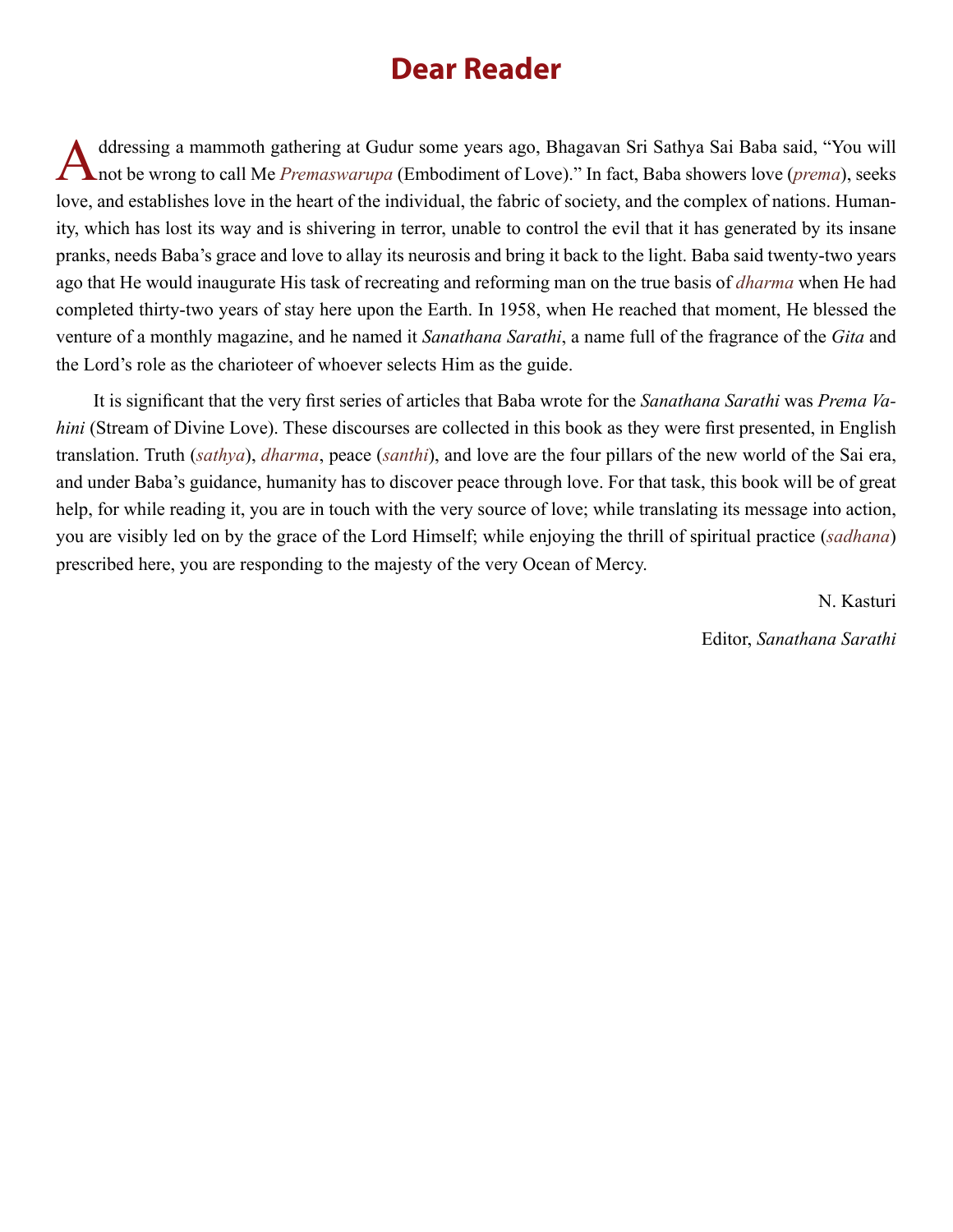# **Preface for the Ebook Version**

<span id="page-6-0"></span>This edition of *Prema Vahini* improves on the previous edition in several ways. Some grammatical errors and typos have been corrected, and several sentences have been rewritten to smooth and clarify the presentation —of course, without disturbing the original meaning. Some long paragraphs have been split in two where it made sense and provided easier reading.

Sanskrit words have been replaced by their English equivalents, to make *Prema Vahini* more accessible to readers who do not know Sanskrit. However, most of the Sanskrit words have been retained (in parentheses, following their English replacements). Many Sanskrit words have no exact English equivalent, and retaining the Sanskrit keeps the edition accurate. Further, in the ebook version, clicking on a Sanskrit word, a person's name, or a place may take you directly to the Glossary for the definition; a link on you reader should take you back to where you were reading.

Sanskrit compounds have been hyphenated between their constituent words to aid those who like to analyze the meanings of the individual words.

Several Sanskrit words have made their way into the English language and can be found in most dictionaries —e.g. *[dharma](#page-51-0)*, *[guru](#page-53-0)*, and *yoga*. These words have generally been used without translation, although their meanings appear in the glossary at the end of the book.

Besides definitions of Sanskrit words used in *Prema Vahini*, the Glossary contains descriptions of many of the people, places, and literature mentioned.

Finally, the ebook edition generally lets you, the reader, choose the font and font size to suit your needs.

With these changes, we hope that the revised *Prema Vahini* will be of great benefit to earnest seekers in the spiritual realm.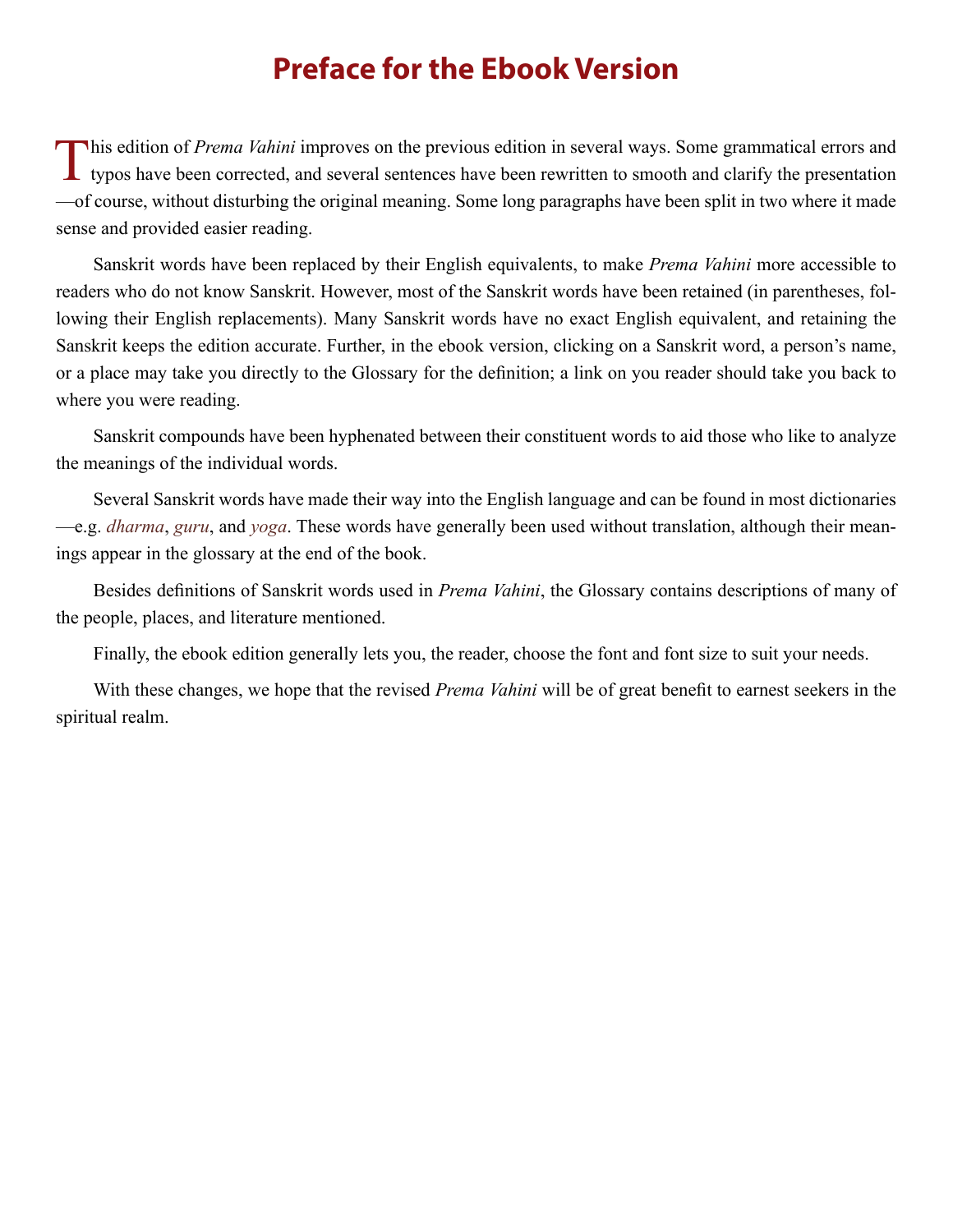# **Prema Vahini**

# **Stream of Love**

### <span id="page-7-0"></span>**1. Good character is spiritual power**

Tore than all previous eras (*yugas*), the present one (the *[Kali-yuga](#page-54-0)*) offers multifarious paths through which **IVI** people can acquire discrimination (*viveka*). If it is education that is needed, there are many schools and institutions, and if it is wealth that one is after, there are various avenues by which, with effort, it can be honourably earned. In spite of this, however, we don't find any increase in human happiness or peace. In fact, there is much more misery than in previous ages!

What is the reason? The reason lies in human behaviour, in the way people live. Human life is undoubtedly the highest in evolution, and to give it meaning, spiritual endeavour, endeavour that is pure and holy, is essential. For this way of life, character is all important. Character makes life immortal; it survives even death. Some say that knowledge is power, but it is not true. Character is power. Even the acquisition of knowledge demands a good character. So, everyone must yearn to attain flawless character, without any trace of evil.

Note that [Buddha,](#page-51-1) [Jesus Christ,](#page-53-1) [Sankaracharya,](#page-60-2) and [Vivekananda,](#page-64-0) as well as great sages and saints and devotees of the Lord —all these are treasured in the memory of people even to this day. What quality made them all memorable for all time? I say that it is the character of each.

Without character, wealth, education, and social status are of no avail. Character is the fragrance of the flower; it gives value and worth. Poets, painters, artists, and scientists may be great, each in their own field, but without character, they can have no standing in society.

Doubts will certainly arise whether those who are now greeted with respect by society have the character that we consider essential to greatness. But I am speaking of a society and a character that cling to certain unchanging values. Ordinarily, society attaches varying importance to certain qualities from day to day, and fashions in character change with the vagaries of society. But the basic nature of a flawless character is eternal; it is the same, whatever the vicissitudes of society. In this sense, it is immortal, being associated with another immortal entity, the *[Atma](#page-49-0)*.

### **2. Reshape character by cultivating noble qualities**

mong the qualities that make up a flawless character, love, patience, forbearance, steadfastness, and charity **T** are the highest and have to be revered.

The hundred little deeds that we indulge in every day harden into habits; these habits shape the intelligence and mould our outlook and life. All that we weave in our imagination, seek in our ideals, and yearn in our aspirations leave an indelible imprint on the mind. Distorted by these, we form our knowledge, our picture of the world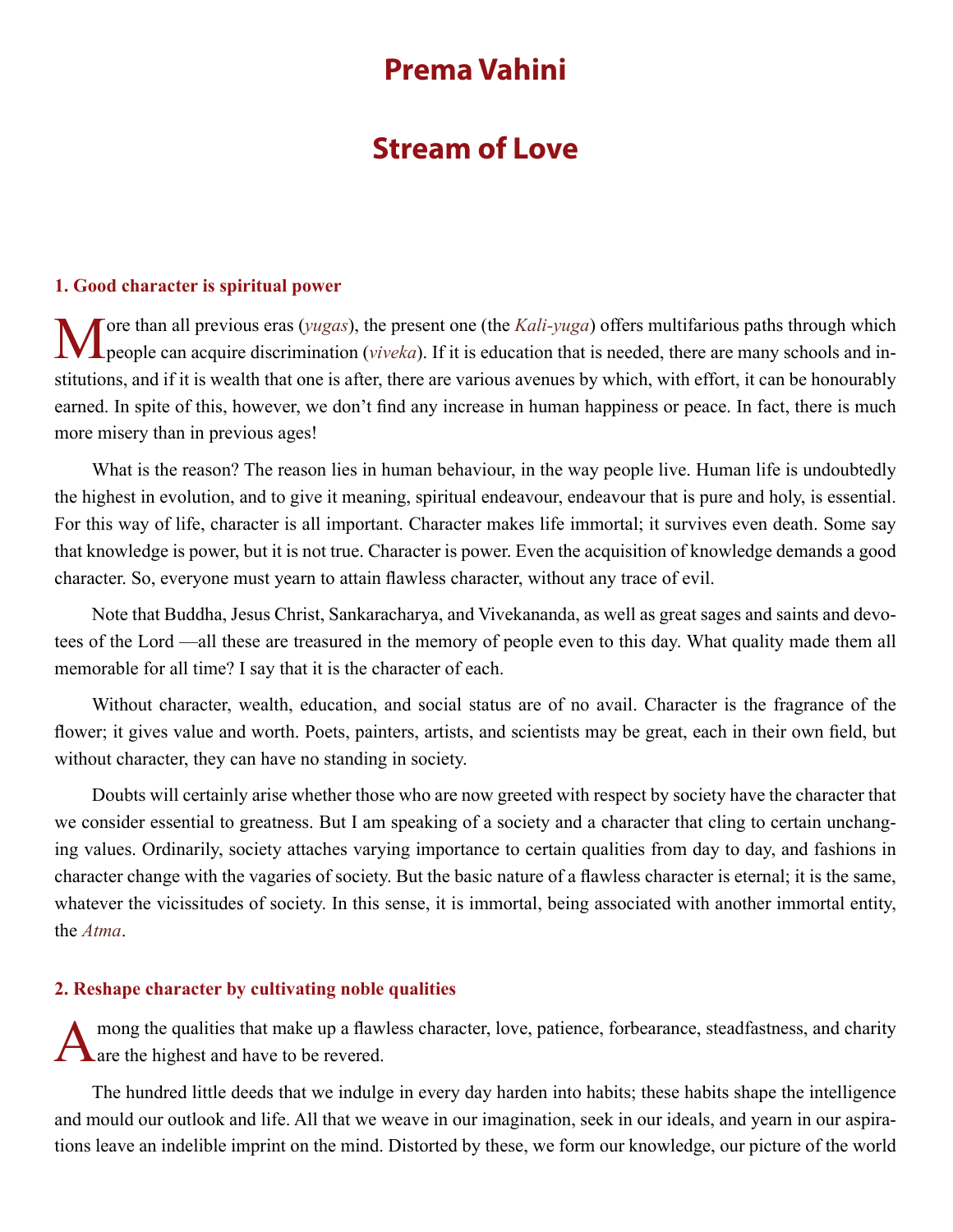<span id="page-8-0"></span>around us, and it is to this picture that we get attached.

One's present is but the result of one's past and the habits formed during that long period. But whatever the nature of the character that one has come by, it can certainly be modified by changing the accustomed process of thought and imagination.

The wickedness of nobody is incorrigible. Wasn't Angulimala, the robber, turned into a kindhearted person by the [Buddha?](#page-51-1) Didn't the thief Rathnakara become [Valmiki](#page-63-0), the sage? By conscious effort, habits can be changed and character refined. People always have within them, within their reach, the capacity to challenge their evil propensities and to change their evil habits. By selfless service, renunciation, devotion, prayer, and ratiocination, the old habits that bind people to earth can be discarded and new habits that take them along the divine path can be instilled into their lives.

The purpose of all spiritual literature, poems, epics, books, and periodicals is to discuss the nature of this character, its ways and vagaries, and to inform about the process of reshaping it. The *[Sanathana Sarathi](#page-60-0)* has just this aim in view; it does not seek either the exhibition of erudition or the acquisition of name and fame.

But it has to be said that the mere reading of a book or journal will not vouchsafe discrimination (*viveka*). That which is seen, heard, or read must be put into practice in actual life. Without this, reading is mere waste of time. If anything is read to pass the time, it passes the time and nothing remains.

### **3. Read life histories of saints and sages**

Books are available in plenty, and at very cheap prices. The [Vedas](#page-63-1), scriptures ([sastras](#page-60-3)), and [Puranas](#page-58-1) can be obtained and read by everyone. There is also no dearth of spiritual teachers ([gurus](#page-53-0)). Schools abound and are ostensibly granting the boon of knowledge. Facilities for training the mind are plenty and within reach. And yet, from nowhere is heard the note of content at having partaken of the nectar of spiritual wisdom (*[jnana](#page-53-2)*).

When I see the heaps of books that lie around everywhere, I feel that the wisdom inside a book cannot succeed in penetrating the heavy binding and emerge into the light. God is hidden by the mountain ranges of lust, anger, envy, and selfishness. So too, the sun of wisdom is hidden by these huge heaps of books. Though these books have spread to all corners of the earth, we can't say that culture or wisdom has increased; the human is still not far from the ape. An attractive binding and title, a beautiful picture —these are what the reader seeks, viz. transitory pleasure and momentary contentment.

Only those who, by means of discrimination, select the books they read and practice what they read can realise truth and enjoy everlasting bliss. Only those people live worthwhile lives. Therefore, those who seek the highest path and who revel in thoughts of God should strive to read only the life histories of saints and sages and books that help the contemplation of the Divine. Aimless reading of books all and sundry, whatever comes to hand, will make confusion only worse confounded. It gives no profit; it confers no peace.

### **4. Cultivate one-pointedness and equal vision**

Above all, cultivate one-pointed steadfastness (*ekagratha*) in whatever you do. Impartial vision (*[sama-drishti](#page-59-1)*) is auspicious vision (*subha-drishti*).

The lion, though king of the forest, turns back every few steps while walking through the woods, because it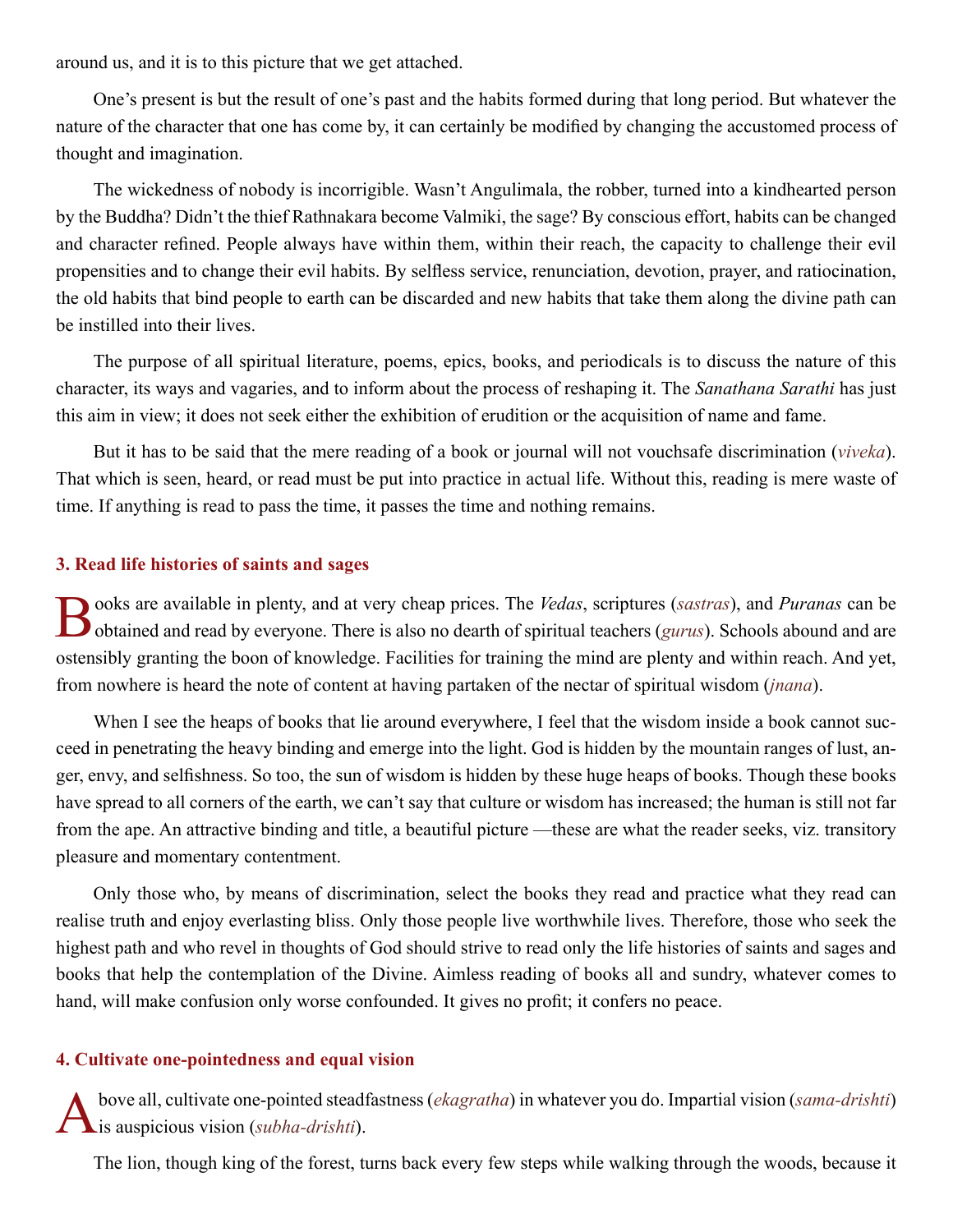<span id="page-9-0"></span>is afraid of being pursued. Fear in the mind makes the vision falter. Violence within the heart distorts the vision and distracts the sight.

People must have impartial vision. All creation must appear as equally auspicious to their eyes. They must look upon all with as much love and faith as they have in themselves, for nothing is evil in creation, no, not even an iota. Evil appears as such only through faulty vision. Creation gets coloured by the nature of the glasses we

wear. By itself, it is eternally pure and holy.

There have always been, there are, and there will always be teachers who reveal to people and who instruct them in attaining the heights they can reach through one-pointed steadfastness and the fullest manifestation of their physical, mental, and intellectual powers. But people's minds revel in external objects and in purposeless observation and criticism of the outside world. How then can their minds be trained to be steadfast?

Each one should ask themself this question: Great souls (*[mahatmas](#page-55-0)*) and outstanding sages were also people like me; they were also embodied beings. If they could attain perfection, so can I, if I follow their method. What profit do I get spending my time in discovering the faults and weakness of others?

### **5. First search and correct faults within yourself**

Thus, the first spiritual practice (*[sadhana](#page-59-0)*) is to search for the faults and weaknesses within yourself and to If strive to correct them and become perfect.

The unceasing toil of each succeeding day has as its aim and justification this consummation: to make one's last days sweet and pleasant. But each day also has its evening. If the day is spent in good deeds, then the evening blesses us with deep sleep, invigorating refreshing sleep, the sleep about which it is said that it is akin to *[samadhi](#page-59-2)*

One has only a short span of life on earth. But even in this short life one can attain divine bliss, by wisely and carefully using the time. Two people, in appearance the same, ostensibly of the same mould, grow under the same conditions, but one turns out to be an angel while the other stays on with their animal nature. What's the reason for this differential development? Habits, behaviour formed out of these habits, and the character into which that behaviour has solidified. People are creatures of character.

### **6. Life is a selfless loving sacrifice**

To a superficial observer, life appears to be a rotation of eating and drinking, toiling, and sleeping. But verily<br>life has a much greater meaning, a much deeper significance. Life is a sacrifice (yajna). Each little act i offering to the Lord. If the day is spent in deeds performed in this spirit of surrender, what else can sleep be except total immersion in the Godhead (*[samadhi](#page-59-2)*)?

People commit the great fault of identifying themselves with the body. People accumulate a variety of things for the upkeep and comfort of the body. Even when the body becomes weak and decrepit with age, people attempt to bolster it by one means or other. But how long can death be postponed? When [Yama'](#page-64-1)s warrant comes, each has to depart. Position, pride, and power all vanish before death. Realising this, strive day and night, with purity of body and mind and spirit, to realise the Higher Self by the service of all living beings. The body must be preserved as a vehicle for this service. But remember, you are not this body; this body cannot be you.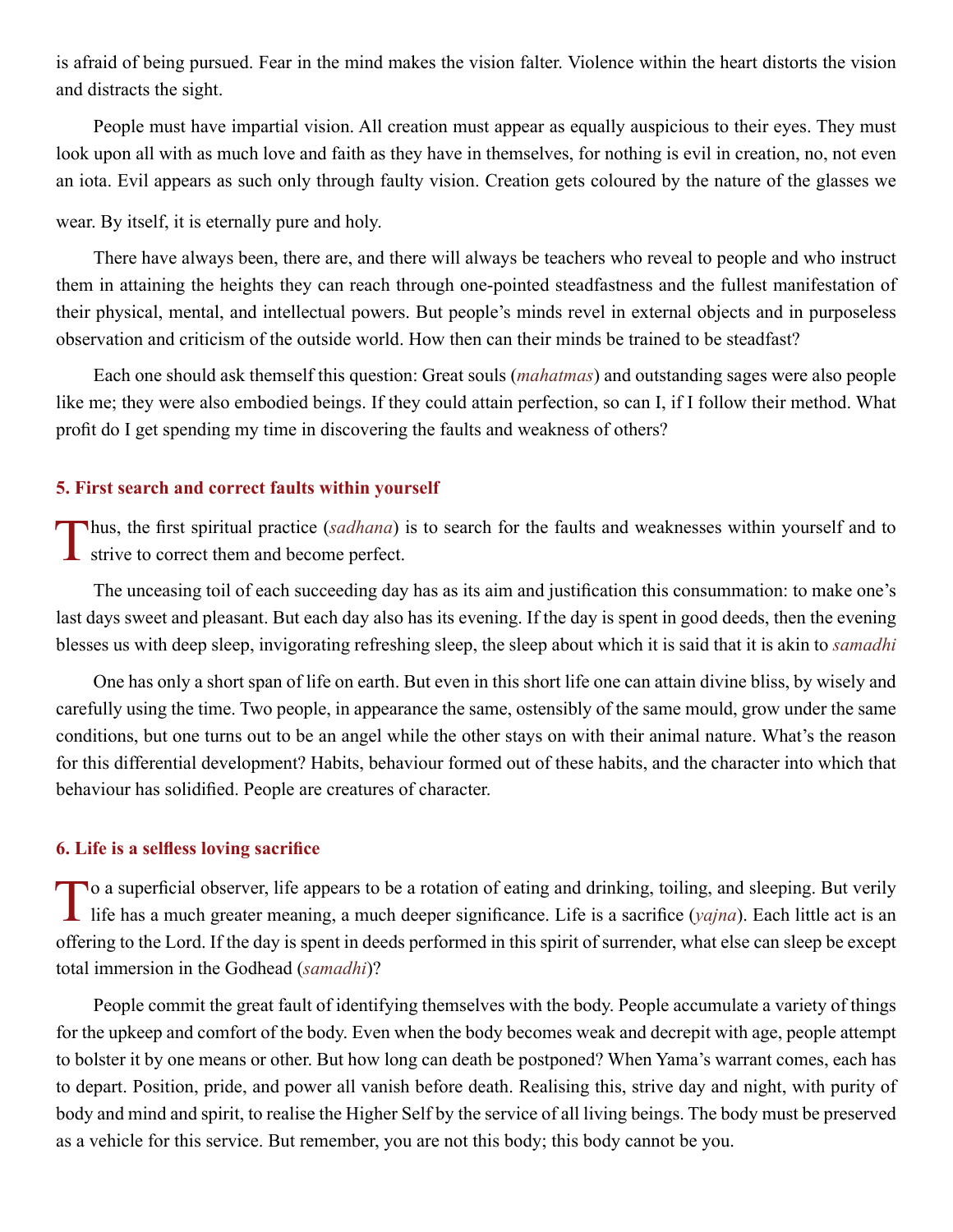### <span id="page-10-0"></span>**7. Thou art That (Thath-twam-asi)**

[T](#page-49-2)his is the highest and holiest spiritual maxim (*[maha-vakya](#page-55-1)*); you are the indestructible *[Atmic](#page-49-1)* principle (*[Atma](#page-49-2)thathwa*). It is for the sake of the *Atmic* principle that you have this body, so, in the attempt to realise the supreme Lord (*[Parameswara](#page-57-0)*) here and now, you must be prepared to offer this body as a sacrifice, at any moment. Utilise your authority over this body to foster the welfare of the world. This body is but an instrument, an implement given by God. Let it serve its purpose.

Until the realisation of the purpose for which the implement is given, it is your duty to watch over it vigilantly and protect it from injury and disablement. During winter, woollen clothes are worn to withstand the rigour of the cold gales, but when the cold subsides, they are discarded. So too, when the cold gales of material life don't affect us in the least, the material body is no longer essential. One is conscious of only the incorporeal body.

### **8. Consecrate every act as worship of the Lord**

When the rains come, earth and sky are one in the sheety downpour. It is indeed a beautiful inspiring scene, a scene by which creation itself is teaching you to become one, in unison with it. Three lessons can be learned: the impermanence of created things, the role of a person as the servant, and God as the master. This creation is the wherewithal of the worship (*[puja](#page-58-2)*), the person is the worshiper, and God is the worshiped. The game called life is played with these.

People must be happy that the highest Lord (*[Purushothama](#page-58-3)*) has placed around them newer and newer materials for serving Him and gets the worship of Him done in various forms. People must pray for newer and newer opportunities and exult in the chance that their hands receive. This attitude gives immeasurable joy. To lead a life suffused with this joy is indeed bliss.

Whatever is done from sunrise to sunset must be consecrated, as if it is the worship of the Lord. Just as care is taken to pluck only fresh flowers and to keep them clean and unfaded, so too, ceaseless effort should be made to do deeds that are pure and unsullied.

If this vision is kept before the mind's eye every day and life is lived accordingly, then it becomes one long unbroken service of the Lord. The feeling of I and You will soon disappear; all trace of self will be destroyed. Life then transmutes itself into a veritable devotion to the Lord (*[Hariparayana](#page-53-3)*). "I am the worshiper (*sevak*). The world is the offering. God is the master who is worshiped." When one attains this stage of thought, feeling, and action and all difference between mine and thine disappear.

### **9. Fill every deed with service, devotion, wisdom**

There is no distinction between devotion to God (*[bhakthi](#page-50-0)*) and spiritual wisdom (*[jnana](#page-53-2)*). Just as materialization (*sa-guna*) becomes formless (*nir-guna*), devotion becomes spiritual wisdom. I don't agree that dedicated action (*[karma](#page-54-1)*), devotion, and spiritual wisdom are separate. I don't even like to classify one of these as first, the other as the second, and the next as the third. I don't accept a mixture of all three, or even a merger of the three. Dedicated activity is devotion and devotion is spiritual wisdom.

A block of Mysorepaak (a sweet made of chickpea flour) has sweetness, weight, and shape; the three cannot be separated, one from the other. Each little part of it has sweetness, weight, and shape. We don't find shape in one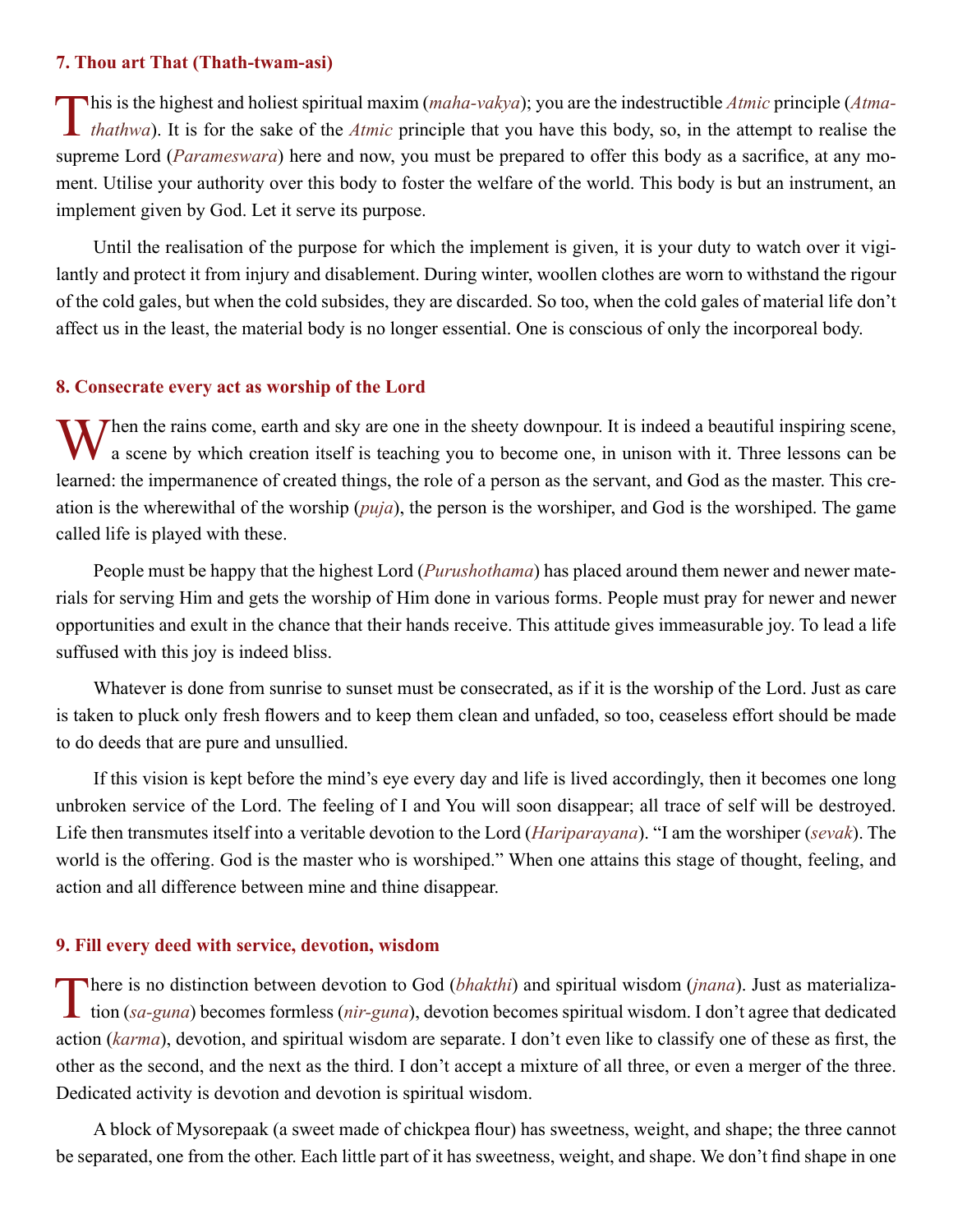<span id="page-11-0"></span>part, weight in another, and sweetness in a third. And when it is placed on the tongue, taste is recognised, weight is lessened, and shape is modified, all at the same time. So too, the individual soul (*[jiva](#page-53-4)*), the *[Atma](#page-49-0)*, and the Supreme Lord (*[Parameswara](#page-57-0)*) are not separate; they are one and the same.

Therefore, each individual deed must be full of the spirit of selfless service (*seva*), divine love (*[prema](#page-58-0)*), and spiritual wisdom (*[jnana](#page-53-2)*). In other words, each group of life's activities must be saturated with dedicated action, devotion to God (*[bhakthi](#page-50-0)*), and spiritual wisdom. This is verily the *yoga* of the Supreme (*[Purushothama-](#page-58-3)yoga*). It has to be acted in practice, not merely spoken in words. Spiritual discipline should be done constantly with an ever expanding heart full of devotion and spiritual wisdom. The sweetness of nectar of the Lord's name is the charm of life; the internal joy derived from the name is akin to the external joy of the outer life.

### **10. I and you, we, should become He**

When you perform an activity ([kriya](#page-55-2)) as an offering12to the Lord, your good, the higher good, and the high-<br>est good (swartha, parartha, and [paramaartha](#page-57-2)) all become one. First, I and you become we. Next, we and He become identified. The individual soul, the 'I' (*[jiva](#page-53-4)*) should accomplish identity first with the creation (*[prakri](#page-57-3)[ti](#page-57-3)*) or 'you' and then with the Supreme Spirit, He (*[Paramatma](#page-57-4)*). This indeed is the significance of the mantra *[Om](#page-57-5) [Tat Sat](#page-57-5)*. (which expresses the identity of the individual and the Universal [Brahman\)](#page-50-1).

Today, yesterday, and tomorrow *[Om Tat Sat](#page-57-5)* is, was, and will be. "He" and "I" are always there. The spiritual practice (*[sadhana](#page-59-0)*) is also always there. Just as the sun is inseparable and is never apart from its rays, under no circumstances should any aspirant be without their spiritual practice. It is only when spiritual aspirants adhere to their spiritual disciplines in such an incessant manner that they can be said to be one with *[Om](#page-57-6)*.

### **11. Shed attachment to worldly pleasures, develop attachment to God**

The heart's blemishes have to be washed by a moral life and doing of one's duty. A time may come when one becomes tired and weak, but one should then pray thus: Lord, things have gone beyond my capacity. I feel further effort is too great a strain. Give me strength, O Lord!

At first, God stands at a distance, watching one efforts, like the teacher who stands apart when the student writes out answers to questions. Then, when one sheds attachment to sensual pleasures (*[bhoga](#page-50-2)*) and takes to good deeds and selfless service, God comes encouragingly near. Like the sungod (*[Surya-narayana](#page-62-0)*), He waits outside the closed door. Like the manservant who knows their master's rights and their own limitations, He doesn't announce his presence or bang on the door but simply waits. And when the master opens the door just a little, the sun rushes in and promptly drives darkness out from within. When His help is requested, He is present by a person's side, with hands extended to render assistance. So what is wanted is only the discrimination (*viveka*) to pray to the Lord and the spiritual wisdom (*[jnana](#page-53-2)*) to remember Him.

### **12. Good character, virtue is wisdom**

Spiritual wisdom ([jnana](#page-53-2)) means understanding, but it is not just an intellectual feat. "Eating" doesn't mean<br>placing food on the tongue; it is worthwhile only when food is chewed, swallowed, digested, assimilated into the blood stream, and transformed into muscle and bone, into strength and vigour. So too, spiritual understanding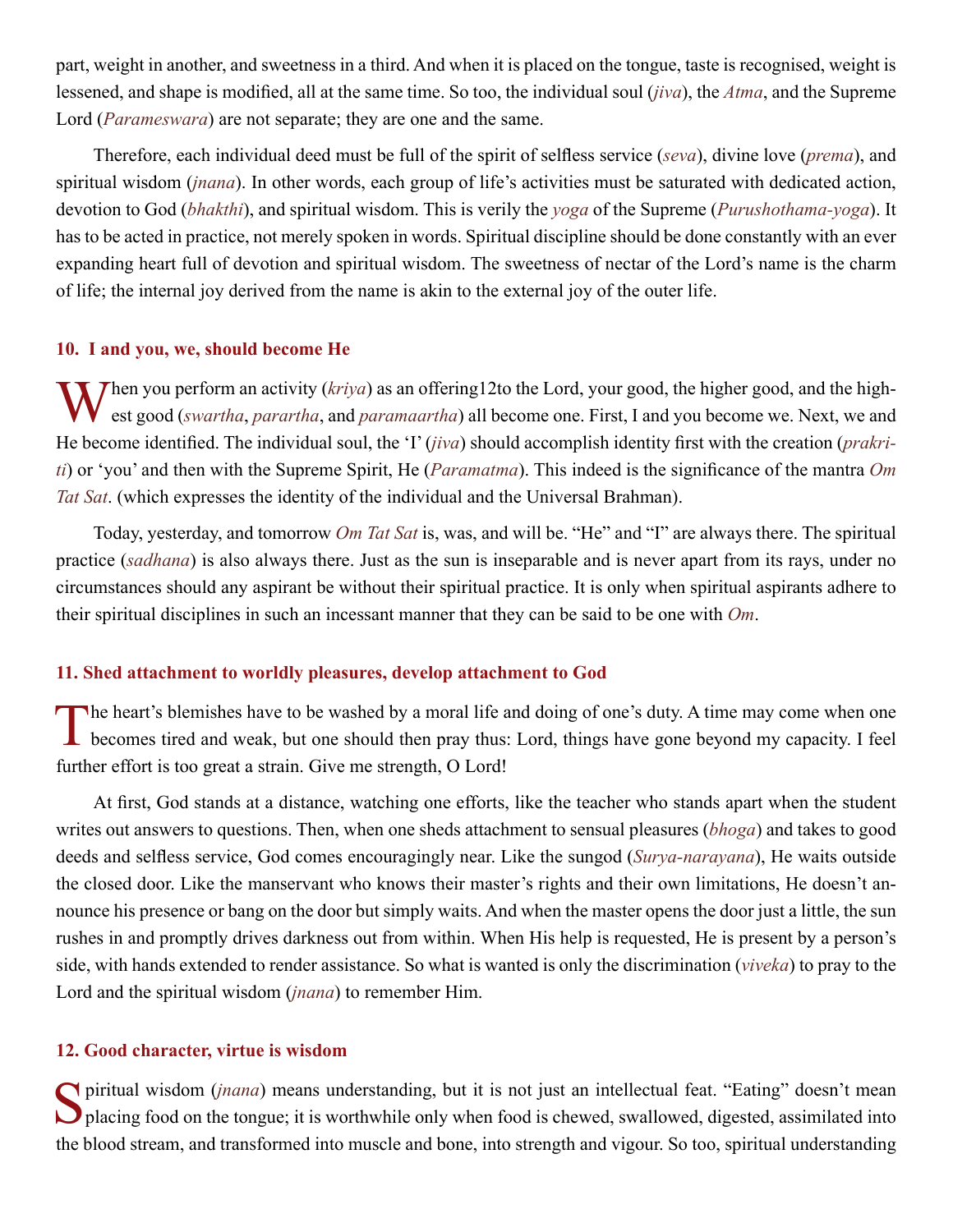<span id="page-12-0"></span>must permeate and invigorate all moments of life. It must be expressed through all the organs and senses (*[karmen](#page-54-2)[driyas](#page-54-2)* and *[jnanendriyas](#page-54-3)*). One must reach up to this high stage.

Mere accumulation of learning is not spiritual wisdom (*[jnana](#page-53-2)*). Only good conduct (*sat-guna*) is spiritual wisdom. In order that one might do selfless service (*seva*), a little eating (*[bhoga](#page-50-2)*) has to be gone through. Such eating is a part of sacrifice (*yajna*). To make this body-machine function, the fuel of food (*[anna](#page-48-1)*) has to be used. Food is not sacrifice, but it makes sacrifice possible. Therefore, eating food is not to be laughed at as catering to greed, as feeding of the stomach. It is part of worship.

Worship (*[puja](#page-58-2)*) is not merely plucking a flower and placing it on top of the image; the gardener who toiled to nurse the plant that gave the flower is also a worshipper. It is only when food is given that the body can function. Even the means for a sacrifice is an offering (*yajna*).

All action (*[karma](#page-54-1)*) done for the sake of three goals is sacrifice, viz. to utilise the world for the worship of the Lord, to establish peace and justice in society, and to control and coordinate the functions of the body. The first is called a holy, sacrificial ritual (*yajna*); the second, charity (*[dana](#page-51-2)*); the third, penance (*tapas*). All human acts must subserve these three needs.

### **13. Reach God by the path of truth and discrimination**

An ethical life is the foundation for attaining the stage in which all human acts subserve the above-mentioned three needs. This ethical life is based upon discrimination between truth and falsehood. Just as the pearl is retained while the shell is discarded, the essence that is truth must be accepted and the nonessential rejected. Then again, individual exertion and divine grace should both be existent. One should also constantly practice the great lesson that the body and the *[Atma](#page-49-0)* are separate. This is a highly beneficial exercise. Such discrimination (*viveka*) is necessary for all aspects of life —secular as well as spiritual. It is indispensable for realising the truth, the truth that persists in creation, existence, and destruction, the truth that is God Himself.

To serve this supreme Lord, purity of food has to be observed. Regarding food, the question is not how much but of what quality. Of course, quantity also cannot be overlooked. But why is food necessary at all? It is needed for acquiring the strength required for selfless service. For the sacrifice of service (*seva-yajna*) to yield fruit, food is needed, and such food must be pure. Attention has to be paid to this aspect of food. In this way, each should pay constant attention to their habits and to the traits of their character. Then, attachment to the body will fall off and the task of securing the bliss of *[Atma](#page-49-0)* (*[Atma-ananda](#page-49-3)*) will be made easy.

One has all these various duties to perform before actually attaining realisation, for only through such spiritual life can one acquire purity, and only through that pure nature can one realise the Supreme Self. Without getting engaged in the duties, it is no use crying in agony that one has not been able to really know the supreme Lord (*[Paramatma](#page-57-4)*).

In this material world, one cannot appreciate the value of spiritual endeavour without experience in spiritual life and its purity. It may be said that one can undertake spiritual endeavour only after appreciating its value, but this is like saying that one should get into water only after learning to swim. Swimming can be learned only by getting into water with a float attached to the body. In the same way, with some float attached to the mind, plunge without fear into spiritual discipline. Then, you will yourself understand the value of spiritual endeavour. The nature and conditions of the spiritual path are known only to those who have journeyed along the road. They know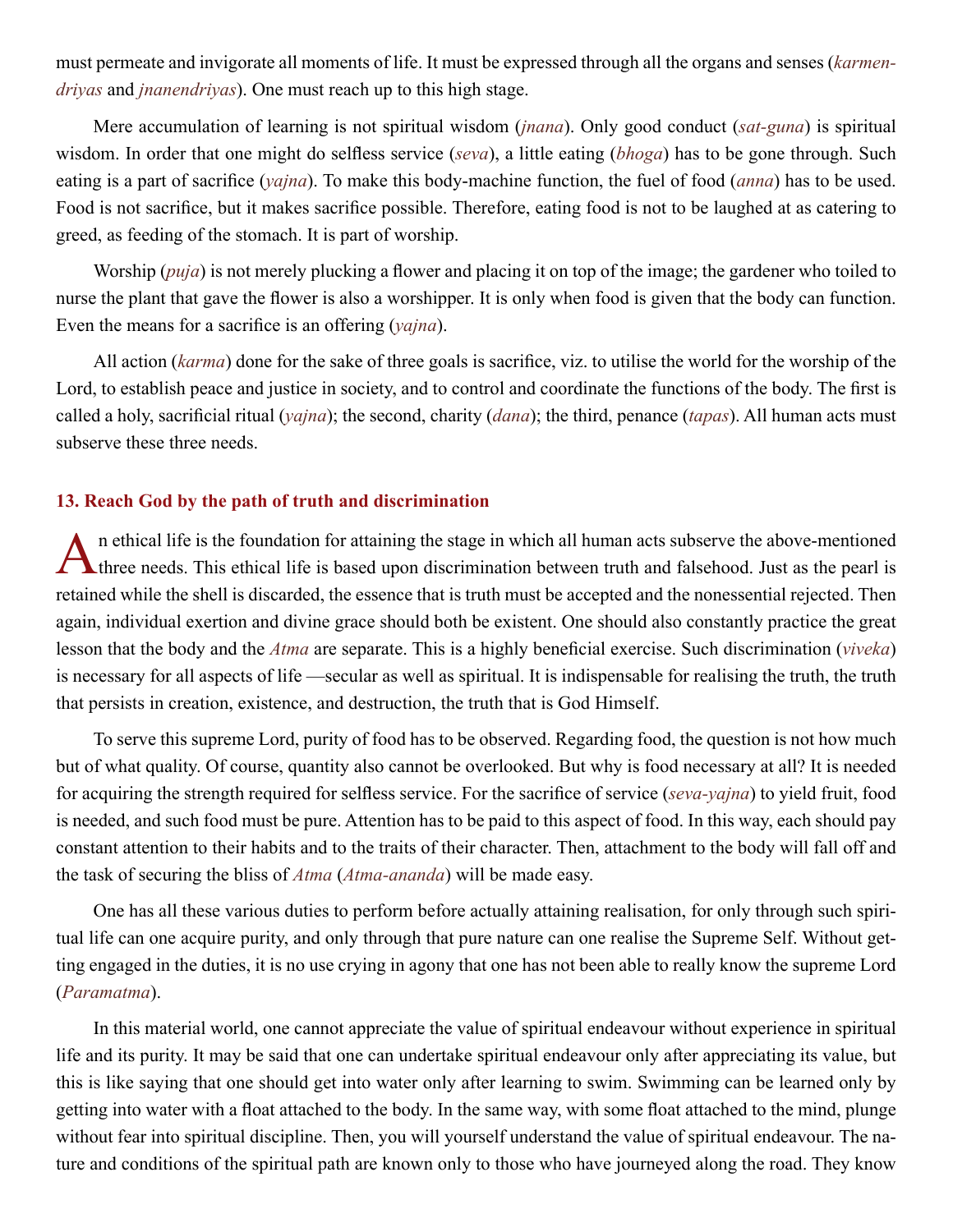<span id="page-13-0"></span>that the path of truth and discrimination (*sathya* and *viveka*) leads to God (*[Paramatma](#page-57-4)*). Those who have not trodden that path and those who are not aware of its existence cannot explain it to themselves or to others.

### **14. Meditate on God as truth and love**

God alone is real. God is truth. The Supreme Lord is love. Meditate on Him as truth, as love. It is possible to realise Him in whatever form you meditate upon. Be always in the good company (*sath-sang*) of His devotees. Through this good company, discrimination and renunciation (*viveka* and *vairagya*) will be implanted and increased. These will strengthen the spirit and endow you with inner peace. Your mind will then merge in God.

In everything you do, speak and act truthfully, using all the strength and talent with which you are endowed. At first, you might fail in this and encounter difficulties and sufferings. But, ultimately, you are bound to succeed and achieve victory and bliss. Only truth conquers, not untruth (*satyameva jayathe, naanritham*). By your behaviour, through your way of life, you can realise the truth; you can realise God (*[Paramatma](#page-57-4)*).

### **15. Eschew selfishness, conceit, and pride**

People create and develop in themselves an abounding variety of selfish habits and attitudes, causing great dis-<br>content for themselves. The impulse for all this comes from the power complex, the greed for accumulating authority, domination, and power, the greed for things that can never be eternal and full. In fact, it is impossible for anyone to attain them to the level of satiation. Omnipotence belongs only to the Lord of all (*[Sarveswara](#page-60-4)*).

A person might feel elated to become the master of all arts, owner of all wealth, possessor of all knowledge, or repository of all the scriptures (*[sastras](#page-60-3)*), but from whom did the person acquire all these? They must indeed be greater. One might even claim that one earned all this through their own efforts, labour, and toil. But surely someone gave it to them in some form or other. This one cannot gainsay. The source from which all authority and all power originate is the Lord of all. Ignoring that omnipotence, deluding oneself that the little power one has acquired is one's own —this indeed is selfishness, conceit, pride (*[ahamkara](#page-48-2)*).

A person who is a genuine vehicle of power can be recognised by the characteristics of truth, kindness, love, patience, forbearance and gratefulness. Wherever these reside, ego (*[ahamkara](#page-48-2)*) cannot subsist; it has no place. Therefore, seek to develop these.

The effulgence of the *[Atma](#page-49-0)* is obscured by ego. Therefore, when ego is destroyed, all troubles end, all discontents vanish, and bliss is attained. Just as the sun is obscured by mist, so the feeling of ego hides eternal bliss. Even if the eyes are open, a piece of cloth or cardboard can prevent vision from functioning effectively and usefully. So too, the screen of selfishness prevents one from seeing God, who is, in fact, nearer than anything else.

### **16. Avoid argumentation and exhibition of scholarship**

Many a spiritual aspirant ([sadhaka](#page-59-4)), recluse, and renunciant ([sanyasin](#page-60-5)) has allowed all excellences won by<br>
Mong years of struggle and sacrifice to slip away through this attachment to the self. Power without the bliss of God-realisation is a wall without a basement. Mere punditry is of no use at all; the *[Vedas](#page-63-1)*, the *[Upanishads](#page-62-1)*, and the scriptures (*[sastras](#page-60-3)*) are doctrines for living out in daily practice. Without this practice, whatever the wealth of words, whatever the standard of scholarship, it is all a colossal waste. To bring the teachings of the *[Vedas](#page-63-1)*, *[Upa-](#page-62-1)*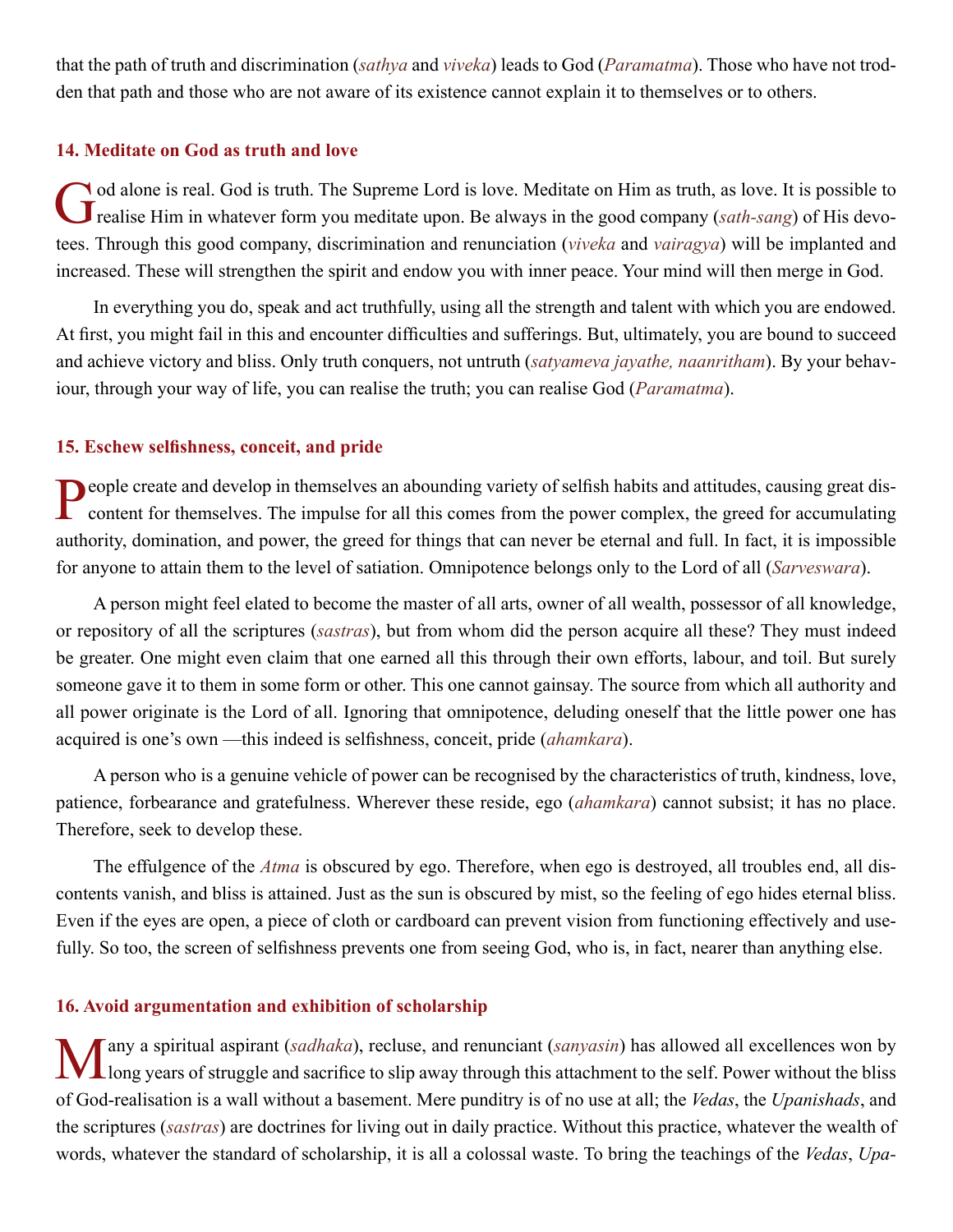<span id="page-14-0"></span>*[nishads](#page-62-1)*, and scriptures into one's actual life, one has to scotch the feeling "I know", open one's eyes to the real essence, and introspect on it. Then, one can attain bliss, without fail.

The almanac might indicate that ten units of rain will fall, but even if the calendar is folded ten times and squeezed, not a drop of rain can be extracted. The purpose of the calendar is not to give rain but only to give information about rain and its quantity. Its pages do not contain the ten units of rain. Rain is in the clouds above.

So, too, the scriptures (*[sastras](#page-60-3)*) can give only information about doctrines, axioms, rules, regulations, and duties. The sublime characteristics of the *[Vedas](#page-63-1)*, the *[Upanishads](#page-62-1)*, and scriptures are that they give instruction in the methods of attaining peace and liberation. But they aren't saturated with these essences of bliss; one can't collect the essences by squeezing the texts. One has to discover the path, direction, and goal as described in them; then, one has to tread the path, follow the direction, and reach the goal. However, if the I-consciousness produces the pride "I know all", a fall is inevitable; the delusion causes death. The secret of salvation lies in the realisation of this danger; rebirth is inevitable if this danger is not averted.

Aware of all this, if you get immersed in spiritual practice, the world and its worries will not affect you. It is only when you are far from this truth that you suffer, feel pain, and experience travail. At a distance from the bazaar, one hears only a huge indistinct uproar. But as one approaches it and walks into it, one can clearly distinguish the separate bargainings. So too, until the reality of the Supreme (*[Paramatma](#page-57-4)*) is known to you, you are overpowered and stunned by the uproar of the world; but once you enter deep into the realm of spiritual endeavour, everything becomes clear and the knowledge of the reality awakens within you. Until then, you will be caught up in the meaningless noise of argumentation, disputation, and exhibitionist flamboyance.

### **17. Avoid doubters and ignorant people**

Every aspirant who seeks the Eternal through the path of devotion should strive to keep away from the turmoils, cruelties, and falsehoods of this world and practice truth, righteousness, love, and peace. This is indeed the path of devotion. Those who seek union with God and those who seek the welfare of the world should discard as worthless both praise and blame, appreciation and derision, prosperity and adversity. They should courageously keep steady faith in their own innate reality and dedicate themselves to spiritual uplift.

No one, not even a great spiritual personality (*[maha-purusha](#page-55-3)*) or *[Avatar](#page-49-4)*, can ever escape criticism and blame. But such people do not bend. They hold on to truth. Truth will not yield to threats. The real nature of the great sage or the *[Avatar](#page-49-4)* is realised by those who indulge in criticism or blame only after they wade through unbearable trouble; then they also start to praise. The weakness of ignorance is the cause of this failure. So, let aspirants keep away from all such waverers and ignorant people and desist from discussing their beliefs and convictions with them. Let them become immersed in holy books and be in the company of devotees of the Lord. Later, rich with the experience of realisation and courageous on account of that contact with reality, they can mix in any company without danger and even endeavour to direct other minds on to the truth that they themselves have seen.

### **18. Develop devotion and faith**

Three types can be recognised among those who seek to do good deeds and tread the path of self-realisation. 1. Those who are too frightened by troubles, losses, and difficulties to begin the endeavour. They are of the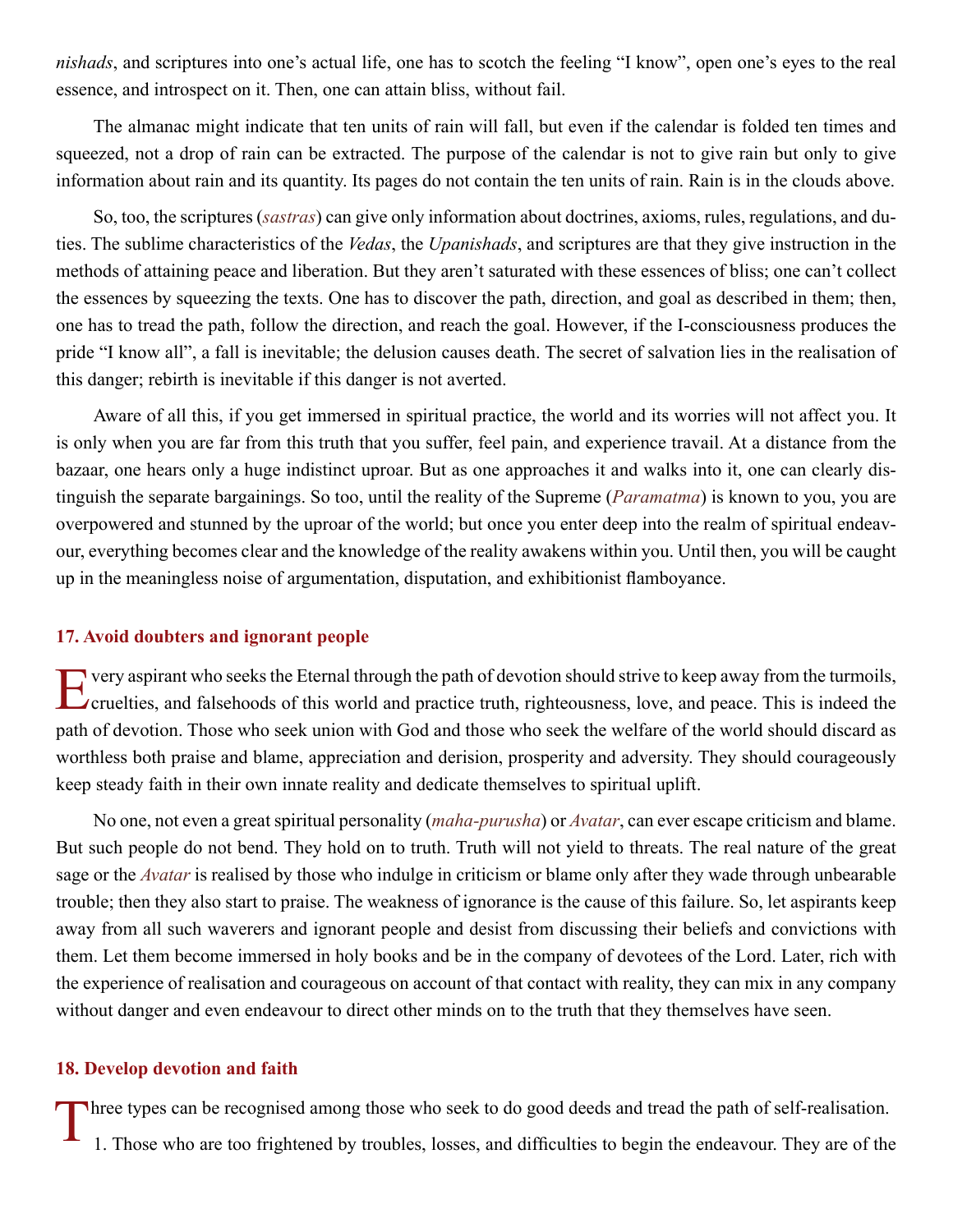<span id="page-15-0"></span>lowest type.

- 2. Those who, after having undertaken the journey and gone some distance, are depressed and defeated by obstacles and disappointments and give up in the middle. They are of the middling type.
- 3. Those who steadfastly adhere to the path with calmness and courage, whatever the nature of the travail, however hard the road; these are, of course, of the highest type. This steadfastness, this faith and constancy, is the characteristic of the devotee (*[bhaktha](#page-50-3)*).

You may be deluded by attachment to this illusory world and attracted by temporal joy, but don't barter away the means of achieving permanent and complete happiness. Carry on your spiritual duties with full devotion. God cannot be known without faith and steadfastness. The Lord comes only through supreme devotion (*[para-bhakthi](#page-57-7)*); supreme devotion only through spiritual wisdom (*[jnana](#page-53-2)*); spiritual wisdom only through faith (*sraddha*); and faith, only through love (*[prema](#page-58-0)*).

### **19. Cultivate love through two methods**

- So how is love to be cultivated? Through two methods:<br>
1. Always consider the faults of others, however big, to be insignificant and negligible. Always consider your own faults, however insignificant and negligible, to be big, and feel sad and repentant. By these means, you avoid developing bigger faults and defects and you acquire the qualities of brotherliness and forbearance.
	- 2. Whatever you do, with yourself or with others, do it remembering that God is omnipresent. He sees and hears and knows everything. Whatever you speak, remember that God hears every word; discriminate between the true and the false and speak only the truth. Whatever you do, discriminate between right and wrong and do only the right. Endeavour every moment to be aware of the omnipotence of God.

The body is the temple of the individual (*[jiva](#page-53-4)*), so whatever happens in that temple is the concern of the individual. So too, the world is the body of the Lord, and all that happens in it, good or bad, is His concern. From the observed fact of the individual and the body, know the truth of the unobservable fact of the Lord and the world.

The relationship of the individual (*[jiva](#page-53-4)*) and the Lord, the kinship between the two, can be grasped by everyone who acquires three chief instruments: (1) a mind unsullied by attachment and hatred, (2) a speech unsullied by falsehood and (3) a body unsullied by violence.

Joy and peace do not inhere in external objects; they are in you yourself. But in your foolishness, you search for them outside yourself in a world from which, today or tomorrow, you are bound to depart. Therefore, awake soon. Try to know the essence of everything, the eternal truth. Try to experience the love that is God (*[Paramatma](#page-57-4)*) itself. Discriminate at every turn, accepting what is true and discarding the rest. As long as you have worldly desires in view, you cannot escape sorrow.

### **20. See the macrocosm in the microcosm**

Many people slander image worship, but its basis is really one's capacity to see the macrocosm in the mi-crocosm. The value of image worship is testified by experience; it doesn't depend on one's imaginative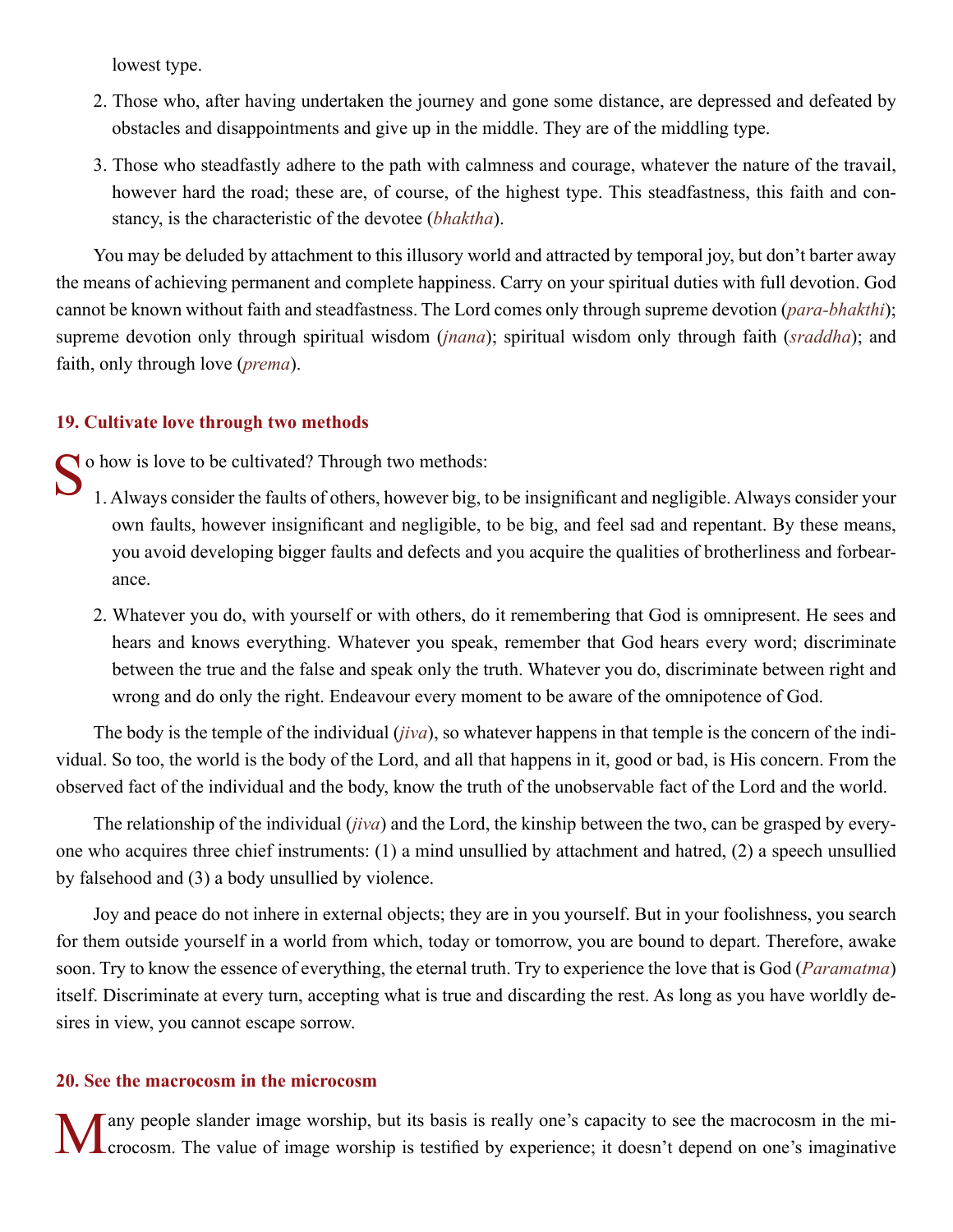<span id="page-16-0"></span>faculty. What is found in the form of the Lord (*[Virat-swarupa](#page-63-2)*) is also found, undiminished and unalloyed, in the image form (*swarupa*). Images serve the same purpose as metaphors and similes in poetry. They illustrate, amplify, and clarify.

Joy comes not through the shape of things but through the relationship established. Not any child but her child makes the mother happy. So also with each one and with all things. With each and every thing in the universe, if one establishes that kinship, that Godly love (*[Iswara](#page-53-5) [prema](#page-58-0)*), then truly an overpowering joy can be experienced! Only those who have felt it can understand.

### **21. Listen, contemplate, and sing God's name**

*Vedas* and *[Puranas](#page-58-1)* deserve to be read and heard. God's name is to be recited and listened to. For some ailments, medicines are prescribed for external application while for others, they are given for internal use. But for this universal ailment of the cycle of birth and death (*[bhava-roga](#page-50-4)*), listening to spiritual discourses (*sravana*), singing God's name (*[kirtana](#page-55-4)*), and other medicines are prescribed for external and internal use. One has to utter as well as hear the Lord's name. An aspirant might win God's grace, the *[guru](#page-53-0)*'s grace, and the grace of devotees of the Lord, but all this grace is of no avail if another grace is not secured, the grace of their own inner consciousness (*[anthah-karana](#page-48-3)*). Without this grace, the aspirant falls into perdition, for all the rest are of no account whatsoever.

The grace of God is not easily attainable. The feeling of I-ness (*[ahamkara](#page-48-2)*), which makes one say "I am the doer", should be plucked by the roots from the heart. Everyone, be they learned or illiterate, should feel an overwhelming urge to know God. God has equal affection toward all His children, for to illumine is the nature of light. Utilising that illumination, some can read good books and others can do their daily tasks, whatever they are. So too, uttering God's name, one can progress in the realisation of God, another can even do wicked deeds! It all depends on how you use the light. But the Lord's name is without blemish, always and forever.

### **22. Seek knowledge of the Eternal Truth**

Haven't people trained themselves in countless skills and arts and sciences? Haven't they devised countless machines? Haven't they accumulated vast tomes of knowledge? Nevertheless, they haven't attained peace of mind, which is so essential for happiness. Instead, with every passing day, this education (*vidya*) drags them into deeper and deeper waters, while peace recedes more and more into the distance.

The reason can be stated thus. These arts and sciences have only transitory value; these machines cater to worldly comfort; this knowledge is all about temporary, transitory things. This education does not reveal the innermost secret of the universe.

There is one secret that, if known, lays bare all secrets. There is one problem that, if solved, solves all others; there is one knot that, if untied, loosens all knots. There is one science that, if mastered, masters all. That key science is spiritual education (*[sanathana](#page-60-6) vidya*).

If a tree has to be destroyed, its tap root has to be cut. There is no use trying to kill it by plucking its leaves one by one, for it takes too long and it may not work. The ancient *[Vedic](#page-63-3)* seers knew this spiritual education (*vidya*), but Indians are becoming ashamed to claim the seers as their kith and kin.

The seers saw God through their ascetic endeavours and won His Grace. They expounded the science that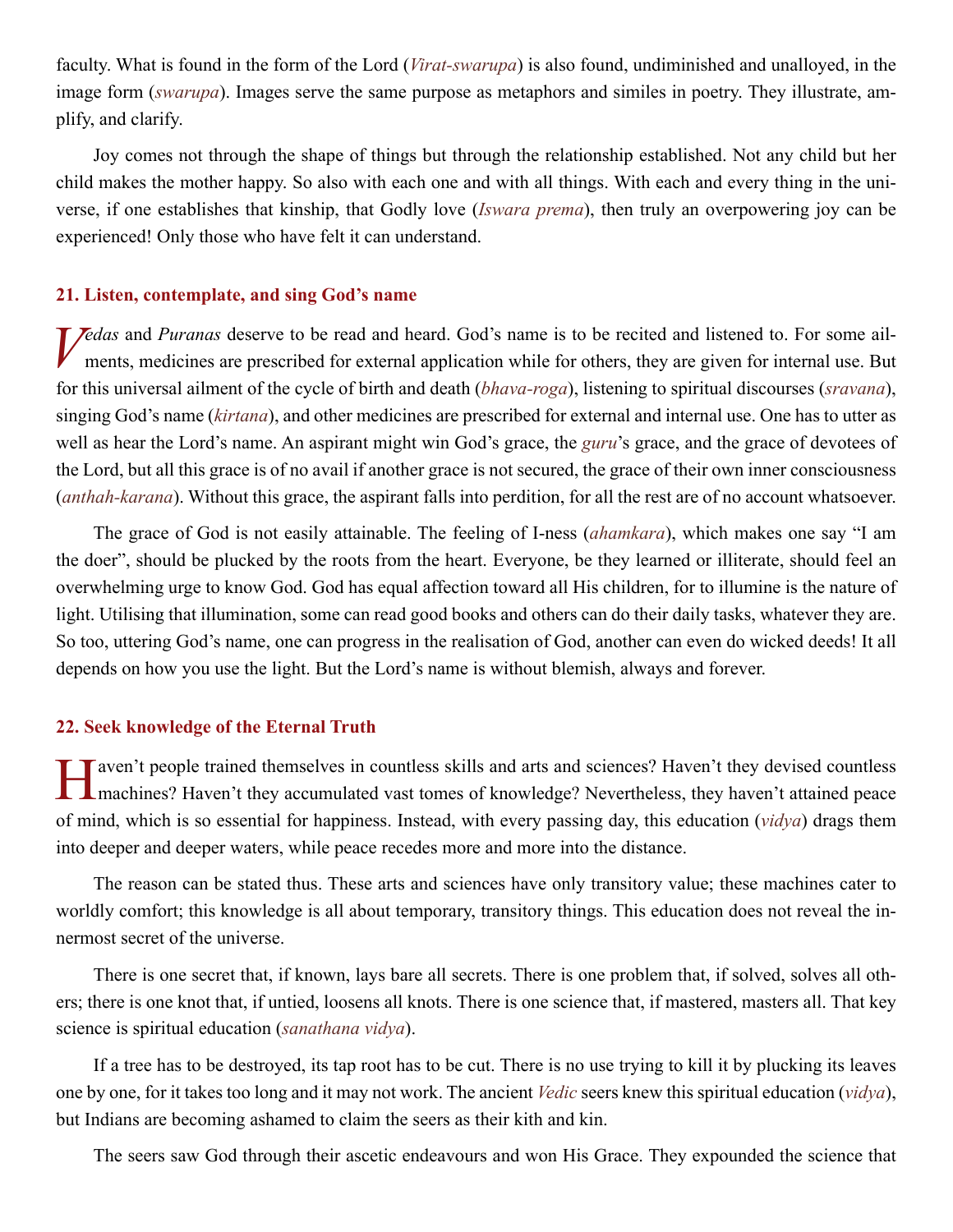<span id="page-17-0"></span>they so boldly discovered. Seekers from other countries perused these books and said that India had blazed a trail for the whole world. This is a well-known fact. The lamp illumines the house, but just at the very foot of the lamp lurks a dark circle. India doesn't know or care for that treasure. Can we ascribe this to the play of fate and keep quiet?

### **23. Don't neglect the study of Sanskrit and Vedic culture**

In past ages, Indians performed their daily rites, sat in purified places, surrounded by sacredness, and immersed themselves in the study and practice of the teachings of the *[Vedas](#page-63-1)* and the *[Upanishads](#page-62-1)*. They recorded their experiences in order to guide others to bring those experiences back again into their own consciousness. But their children and grandchildren placed the books on the altar and duly worshiped them. Neglect reduced them to dust or lumber; the palm leaves disintegrated, and rats ate into them.

Eager students from the West have sought out this lumber, realising that it enshrines incomparable sources of illumination and priceless pearls of wisdom. They lift it reverentially above their heads and acclaim it as the precious gift of the continent of [Bharath](#page-50-5) (*[Bharatha-khanda](#page-50-6)*) to themselves and their children. They carry it across the seas with joy in their eyes and thankfulness in their hearts.

Shall I reveal what the children of India have been doing? They don't open the pages, peruse the contents or even concern themselves with them. Only one in a million reads them, but even he is ridiculed as a fool and a crank. People laugh at the books as a conglomeration of lies and legends and argue about the historicity of the books and their authors. They dismiss Sanskrit as "very hard to learn" and pass on the treasure to scholars from other lands. What a sad spectacle this is! It would have been some compensation if they attended carefully to the study of their mother tongue, but even this they fail to do. It is neglect; neglect everywhere.

No. I don't condemn worldly happiness. I feel glad when people are happy. But, please don't believe that this happiness is permanent. I want you to study all the arts and sciences for acquiring worldly happiness, but I want you to remember that this happiness is not everlasting.

Permanent happiness can be secured through only one knowledge (*vidya*), the *[Upanishad](#page-62-1)* knowledge. That is the science of God-realisation, the teaching of the sages (*[rishis](#page-59-5)*). Only that can save one and grant one peace. There is nothing higher than that; this is an indisputable fact. Whatever your joy and sorrow, whatever the subject you have specialised in for a living, rivet your eyes on knowledge of *[Brahman](#page-50-1)*. If only intelligence is sharpened, without the growth and practice of virtues, and if mere information is stored in the brain, the world cannot progress and its welfare will be in jeopardy.

But people now seem to be losing faith in virtues, for the educational system does not assign any place to spiritual teaching or training. True education does not mar or pervert the beautiful virtues of boys and girls, it does not content itself with filling the brain with cumbersome junk. Only education that gives full scope for the blossoming of all the virtues that distinguish people is beneficial.

### **24. Don't mistake appearance for reality**

Actually, people see the shadow and take it to be the substance. They see length, breadth, height, and thickness and jump to the conclusion that they have an object before them. They experience a series of sensations and memories and, adding them all up, infer that some objects produce them. This mistaking of appearance for reality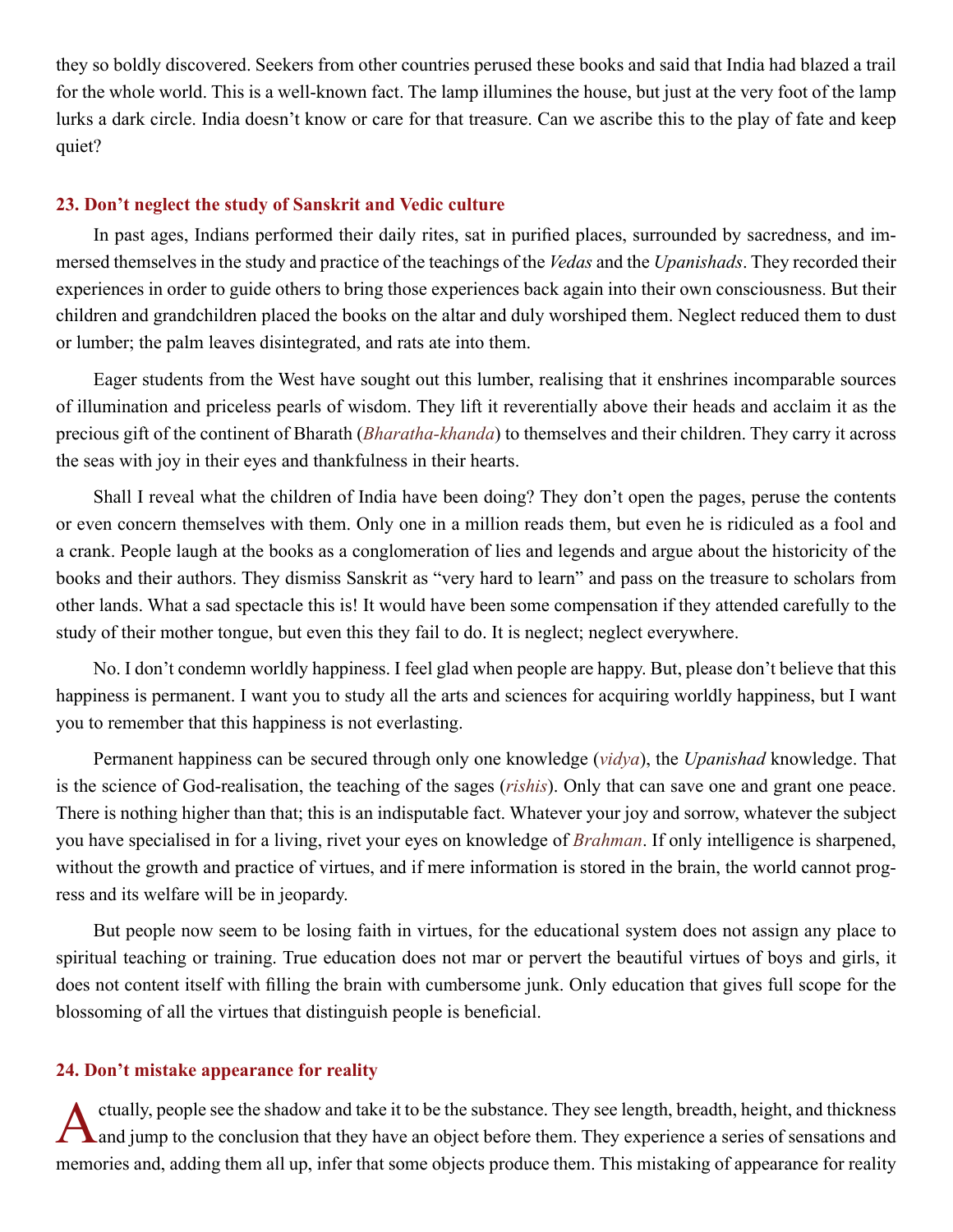<span id="page-18-0"></span>is misnamed spiritual wisdom (*[jnana](#page-53-2)*). How can it ever be spiritual wisdom? Can the image of a person ever be "he"? If the image is taken to be "he", can we call it knowledge? Such is the nature of all knowledge now; what is cognised as an object is not real at all; its reality is not cognisable.

Nondualists (*[a-dwaithins](#page-48-4)*) believe "I am *[Brahman](#page-50-1)* (*[Aham Brahmasmi](#page-48-5)*)". How do they acquire that conviction? Ask one of them, and the reply is, "The scripture (*sruthi*) declares it so; the *[guru](#page-53-0)* taught it like that." But learning it from these sources does not entitle one to make that profound statement. Do people who are masters of these three words: "I am *[Brahman](#page-50-1)* (*[Aham Brahmasmi](#page-48-5)*)" attain unity with *[Brahman](#page-50-1)*? No, ceaseless striving through countless births, loyal performance of scriptural duties —these purify the mind. In such a mind, seeds of devotion sprout and, when tended with care and knowledge, grow into blooming flowers; fruits appear and ripen and get filled with sweetness and fragrance. When the fruit is eaten, a person becomes one with the Supreme —the power that permeates all things and all regions and that is eternally present, conscious, and blissful.

People may enunciate the formula, "I am *[Brahman](#page-50-1)* (*[Aham Brahmasmi](#page-48-5)*)" correctly; their etymology may be perfect; but when they are ignorant of the "world", unaware of "I", and completely in the dark about "*[Brahman](#page-50-1)*", how can they ever taste the rare joy of the wise (*[jnani](#page-54-4)*)? It is not mastery of words and their meanings that counts: it is awareness, experience —these are the fundamentals.

### **25. Understand that the objective world is as unreal as the dream world**

Mud alone is real. The pot-consciousness is born of ignorance regarding mud; mud is the basis, the substance of the pot. How can a pot exist without mud? How can effect exist apart from the cause? The world appears as multiplicity only to the ignorant. To wise people (*[jnanis](#page-54-4)*), *[Brahman](#page-50-1)* alone exists, *[Brahman](#page-50-1)* upon which all else is superimposed. The *[Atma](#page-49-0)* alone is cognised by them; there is nothing else. That is the nondualistic (*[a-dwaithic](#page-48-6)*) experience.

If the world is real, it must be cognised even during the stage of dreamless deep sleep, but we are not conscious of it at all. Hence, the visible world is as unreal as the dream world. The world is imposed on *[Brahman](#page-50-1)* just as a snake is imposed on a rope through illusion. The snake and the rope are not seen at the same time; the entire rope is the snake. So too, *[Brahman](#page-50-1)* is all this world, all this vast variety of name and form. But this imaginatively conceived variety is fundamentally false. *[Brahman](#page-50-1)* alone is true.

The sky might be reflected in a pot of toddy but does not defile it. Similarly, in this vehicle —the body— the *[Atma](#page-49-0)* dwells pure and undefiled. The fruits of action, good or bad, fair or foul, adhere to the vehicle and not to the indweller, the seer.

When such wisdom (*[jnana](#page-53-2)*) dawns, the dark shadows of the three types of actions (*[karma](#page-54-1)*) flee before it: present actions, which affect the future (*[aagaami](#page-48-7)*), accumulated (*samchitha*), and commencing (*prarabdha*) actions. Yes, even present (*prarabdha*) *[karma](#page-54-1)* can be overcome. For the will of God is omnipotent, and for omnipotence there can be no limit or exception. When, through spiritual practices (*[sadhana](#page-59-0)*), you win the grace (*[sankalpa](#page-60-7)*) of the Lord, you can achieve victory over commencing *[karma](#page-54-1)* also. Don't be discouraged on any score.

The suffering and travails of this world are illusory and transitory. Fix your mind firmly on this great fact and set out bravely on the path of spiritual practice, the practice of devotion.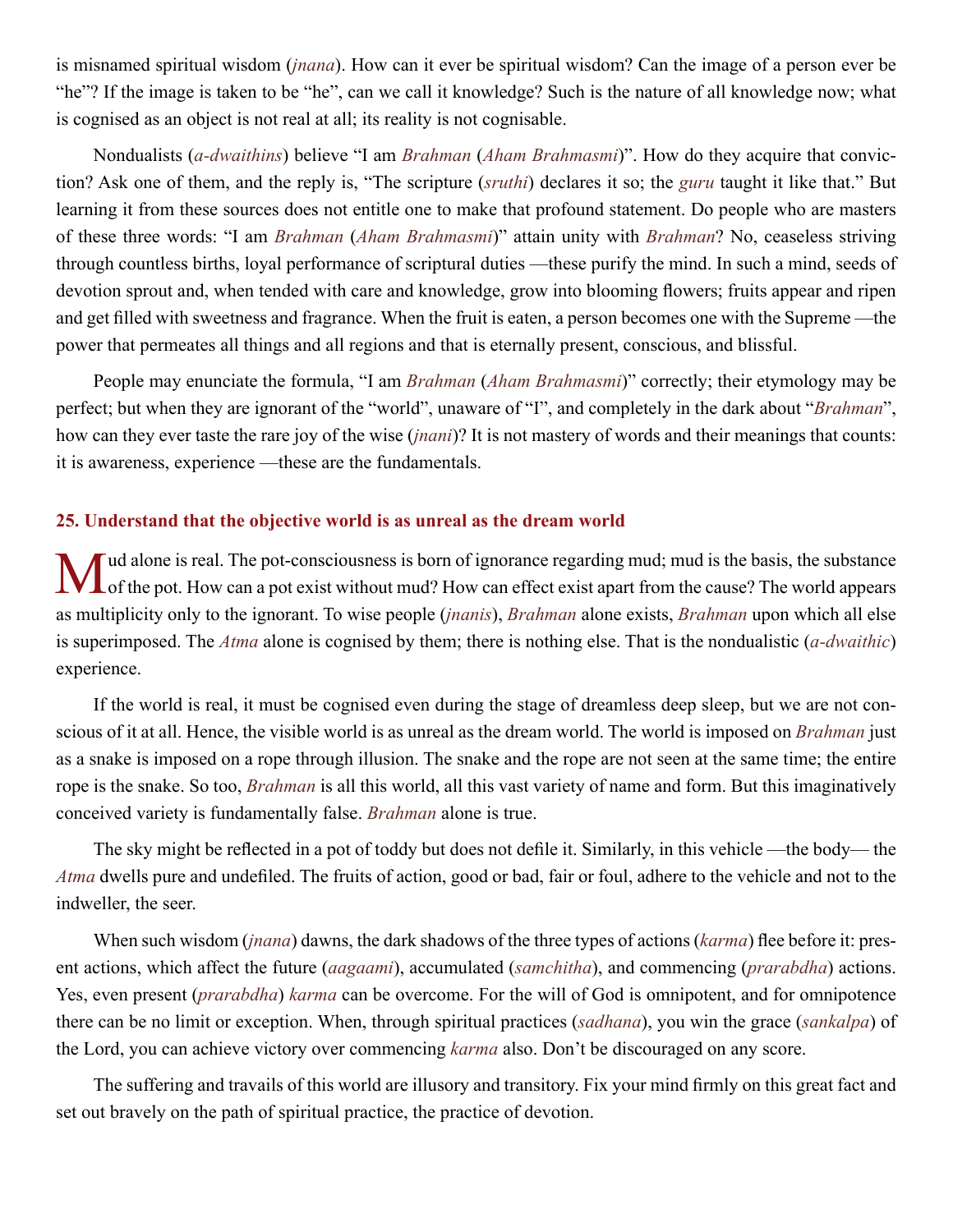### <span id="page-19-0"></span>**26. The journey of life depends on inborn desires**

**People are immersed in many activities and engaged in various undertakings. This is a well-known fact. They** are so many in number that sometimes one may feel that the span of twenty-four hours is too short for daily activity. Drinking, eating, reading, walking, sitting, and also hating, dreaming, boasting, praising, weeping, laughing, moping, hoping —all types of activities go on without end. They fill up the span of life. These activities are all intimately attached to the mind. This makes life a mere collection of inborn desires (*[samskaras](#page-59-6)*), which make an impact on character and personality.

There are two types of activities, good and bad. The effect of both on the life of a person has to be considered. The acts of a child during that tender age fade away like the writing of that child on slate. When the events of one's own childhood are thus consigned to oblivion, how can the events of the past life be retained in memory?

Leaving this point aside, it would be wrong to infer that only remembered events have shaped character. The acts and activities that have transpired and that have been thrust back into forgetfulness by subsequent events have left a trace of their consequences in the mind. The residue is there. When you try to bring back to memory at bedtime the events of the day, not everything that happened, from the insignificant to the significant, will answer the summons. Those that are meaningful, that are deeply embedded inside —only these can be recalled.

When such is the case with the happenings of a single day, when we forget all events that are not associated with joy or pain, what shall be said of the events of last week or month or years? Most events turn hazy, recede, and disappear. Only the chief events are registered clearly and remain; these few are the inborn desires (*[sams](#page-59-6)[karas](#page-59-6)*).

Performing innumerable deeds, gathering vast experience and knowledge, learning a wide variety of lessons from a wide variety of activities, one retains as capital only a mere four or five of them, strong, deep-rooted, vital.

### **27. Direct your life to acquire your last moment's mental tendency**

merchant calculates the debit and credit at the end of a week or month or year and draws up the balance  $\Gamma$  sheet, to arrive at one figure —his earnings. So too, in this business of life, everything ends in some bit of net earnings after all the giving and taking concludes. At the very end of life, it is this small quantity that will come into memory. The experiences that persist to the very last moment, the two or three that well up into consciousness when one recalls all that has happened in life, these are the real sustainers, the genuine achievements.

This does not mean that all other acts and experiences have been a waste. Forgetting them means only that their work has been accomplished and their value realised.

When business is done with thousands of rupees, one's heart freezes if a loss of a few thousand is sustained and leaps in joy if a few thousand are gained. Such is the story of the business of life. At the point of death, if one yearns to cater to the tongue, it is proof that throughout life the tongue has been the master. At the point of death, if a woman remembers her child and seeks to fondle it, the inner desire (*[samskara](#page-59-6)*) of child-love has been predominant all through life. It proves that all other experiences have been thrown into oblivion.

Thus, of the inborn desires (*[samskaras](#page-59-6)*) of life, some are stronger than the rest and stand out to the last. Life is like that; this has to be learned. The net result of all this living and toiling is whatever comes to memory at the last moment of life. Therefore, direct the entire current of life toward acquisition of the mental tendency (*[sam-](#page-59-6)*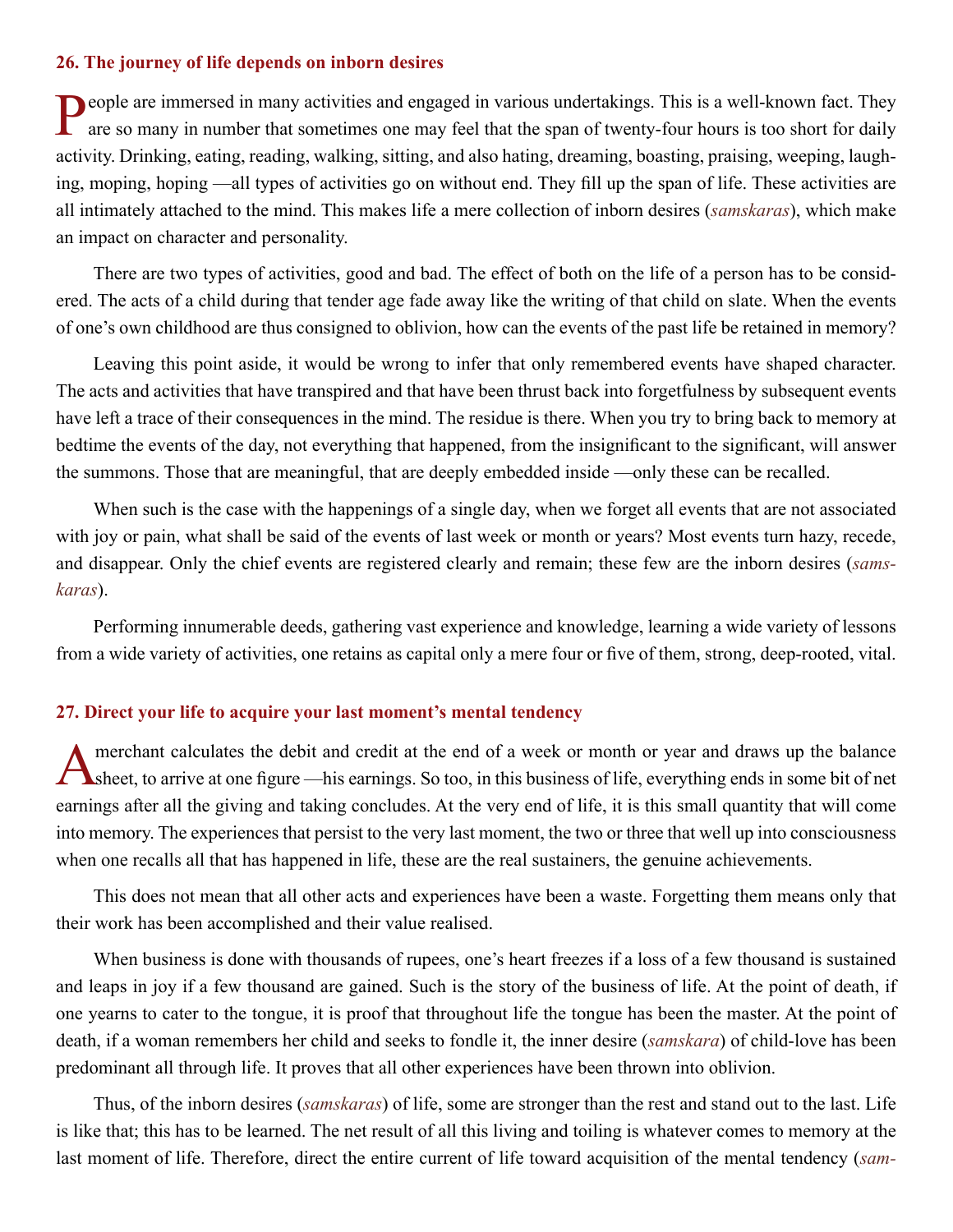<span id="page-20-0"></span>*[skara](#page-59-6)*) that you want to have during the last moment. Fix your attention upon it, day and night. The feeling that dominates the moment of death works with great force in the coming life. This truth must guide a person for the journey of this life too, for inborn desires are the wherewithal for this journey as well as for the journey after this.

Therefore, from tomorrow, always keep death, which is inevitable, before the eye of memory and engage yourself in the journey of life with good wishes for all, with strict adherence to truth, seeking always the company of the good, and with the mind always fixed on the Lord. Live, avoid evil deeds and hateful and harmful thoughts, and don't get attached to the world. If you live thus, your last moment will be pure, sweet, and blessed.

Disciplined striving throughout life is needed to ensure this consummation. The mind has to be turned over to good mental tendencies (*[samskaras](#page-59-6)*). Everyone must examine themself rigorously, spot defects, and struggle to correct them. When people uncover and realise their own defects, it is like being reborn. People then start anew, from a new childhood. This is the genuine moment of awakening.

Life is eternally stalked by death. Yet, people don't tolerate the very mention of the word "death". It is deemed inauspicious to hear that word, though, however insufferable it is, every living thing is every moment proceeding nearer and nearer to it. Intent on a journey and having purchased a ticket for the same, when you enter a train the train takes you willy-nilly to the destination, whether you sit quiet or lie down or read or meditate. So too, each living thing received a ticket to death at birth and has come on a journey; so, whatever your struggles, safeguards, and precautions, the place has to be reached some day. Whatever is uncertain, death is certain. It is impossible to change that law.

People have taught the eye, ear, and tongue the luxury of constant novelty. Now, the opposite tendencies have to be taught. The mind has to be turned toward the good; the activities of every minute have to be examined from that standpoint. Each deed is a chisel stroke shaping the rock of human personality. A wrong stroke may spoil and disfigure the rock. Therefore, even the tiniest of acts has to be done with great care and devotion.

For a drowning person, even a reed is some support. So too, to a person struggling in the sea of inborn desires (*[samskara](#page-59-6)*), a few good words spoken by someone might be of great help. No good deed can go to waste; no, not even a bad deed, for that too has its consequence. So, strive to avoid the slightest trace of evil activity. Keep your eyes pure. Fill your ears with words of God and stories of Godly deeds; don't allow them to listen to calumny. Use the tongue for uttering good, kind, and true words. Let it always remind you of God. Such constant effort must grant you victory. It is to earn these holy mental tendencies that one has to maintain the uninterrupted flow of high feelings and thoughts.

### **28. Perform good deeds and saturate the mind with God**

Use the hands to perform good deeds. Have the Lord's name within and the practice of one's duty (swa-<br>dharma) without. With the hand busy in selfless service (seva), let your mind be engrossed in all this —there is no harm. When the rains pour on the mountain peaks and the water hurries down the sides, no river emerges therefrom. However, when the waters flow in a single direction, first a brook, then a stream, then a torrent, and finally a flooded river is formed, and the rains reach the sea. Water that runs in one direction reaches the sea; water that flows in four directions soaks in and is lost.

Mental tendencies (*[samskaras](#page-59-6)*) are like this. Of what use are they if they merely come and go, this way today and that way tomorrow? The holy stream of good inborn desires must flow full and steady along the fields of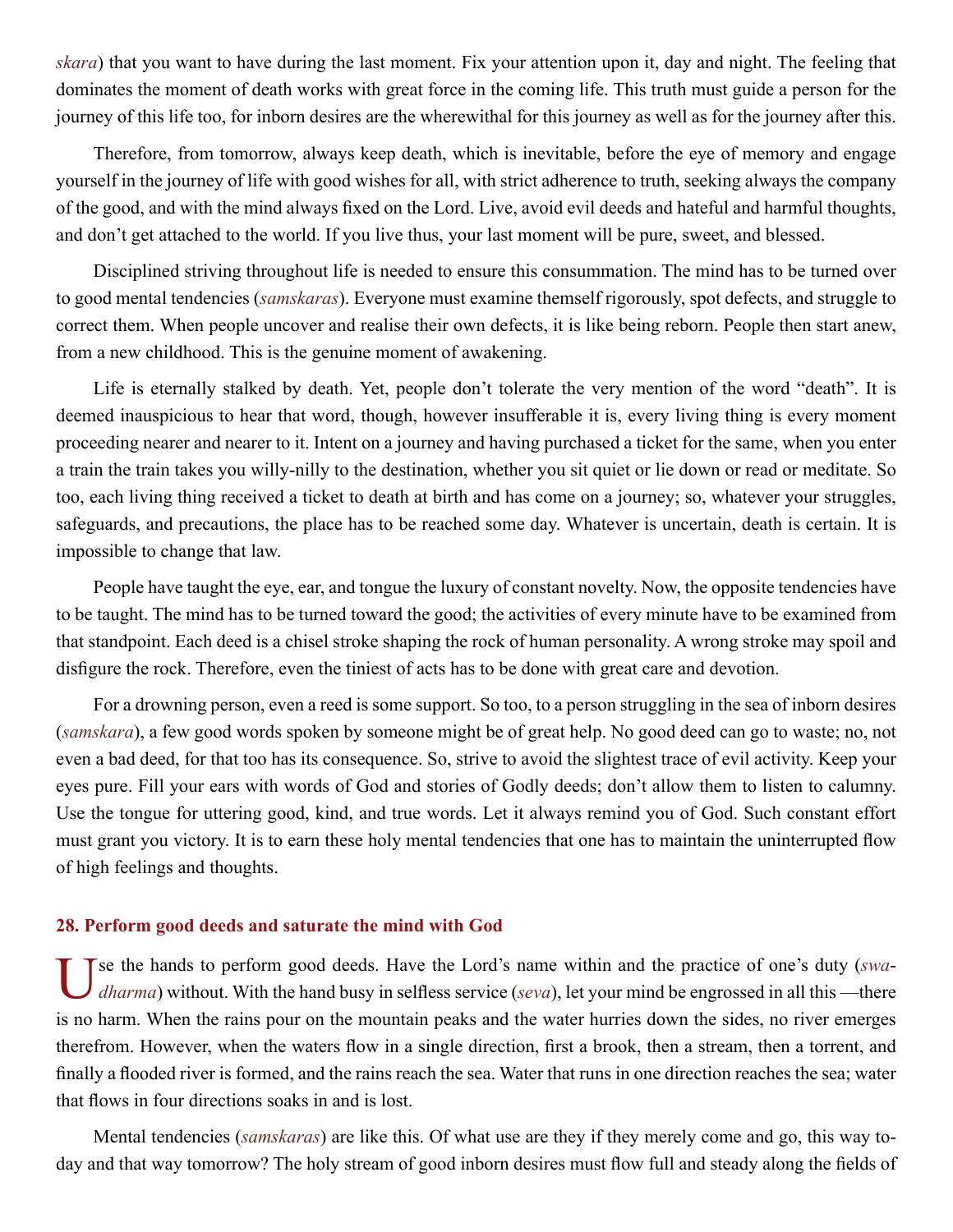<span id="page-21-0"></span>holy thoughts and finally abide in the great ocean of bliss at the moment of death. Worthy indeed is the one who reaches such a goal!

Twenty hammer strokes might not succeed in breaking a stone, but the twenty-first stroke might break it. Does this mean that the twenty blows were of no avail? No. Each contributed its share to the final success; the final result was the cumulative effect of all the twenty-one. So too, the mind is engaged in a struggle with the world, both internal and external. Needless to say, success might not always be your lot. But you can attain everlasting bliss by getting immersed in good works and by saturating your mind with the love of God. Infuse every moment of life with that love. Then, evil tendencies dare not hamper the path. If your mind dwells always with the Lord, you will be drawn automatically only toward good deeds.

The object of all spiritual practice is the destruction of the mind, and some day, some one good deed will succeed in destroying it, just as the twenty-first blow broke the stone. All the good deeds done in the past have contributed to this triumph; each little thing counts; no good deed is a waste.

### **29. Be engaged in good actions, with God in your thoughts**

While struggling in the spiritual field, you should take on the Lord (*[Parameswara](#page-57-0)*) Himself as your protector.<br>To instil courage in the child, the mother persuades it to walk a few steps and turn about, but she won't allow it to fall. If it totters and is about to lose balance, she hurries from behind it and catches it before it falls. The Lord (*[Iswara](#page-53-5)*) too has His Eyes fixed on the individual (*jivi*). He has in His hand the string of the kite, which is humanity; sometimes He may give it a pull, and sometimes He may loosen the hold; but whatever He does, be confident and carefree, for it is He that holds the string. That faith ever-present, that feeling hardening into an inborn desire (*[samskara](#page-59-6)*), will fill you with the essence of love (*[prema-rasa](#page-58-4)*).

The string is the bond of love and grace. The kite or individual is thus bound to the Lord (*[Iswara](#page-53-5)*). You must do and earn auspicious mental desires so that the bond of love and grace may exist and tighten.

The inborn desires (*[samskaras](#page-59-6)*) make or mar the individual (*jivi*); they are the steps that take all individual souls to the goal. Mental impressions (*[samskaras](#page-59-6)*) make the individual wade through loss and grief. Only through good mental tendencies can one attain the Lord. So, every individual has to be wholly engaged in good actions (*sath-karmas*). Good action is authentic worship (*[puja](#page-58-2)*). It is the best form of remembering the Lord. It is the highest devotional song. It spreads love, without distinction and difference. It is service done as the duty of the individual.

Be engaged in such actions (*[karmas](#page-54-1)*). Revel uninterruptedly in the thought of the Lord. This is the royal road to the goal you have to reach.

### **30. Eternal Religion: the divine mother of humanity**

The Eternal Religion ([Sanathana Dharma](#page-60-8)) is the mother of all religions, all ethical codes, and all *[dharmas](#page-51-0)* of this world. And [Bharath](#page-50-5) (India) is the home where the mother was born. Oh! How fortunate are the *Bharathi[yas](#page-50-7)* (Indians)! How sublimely splendid is this [Bharath](#page-50-5)!

The world in its entirety is the body of the Lord of the world, and [Bharath](#page-50-5) is that body's unique organ, the eye. Without the eye, the body is not master of itself, is it? Again, it can be said that [Bharath](#page-50-5) has been beautified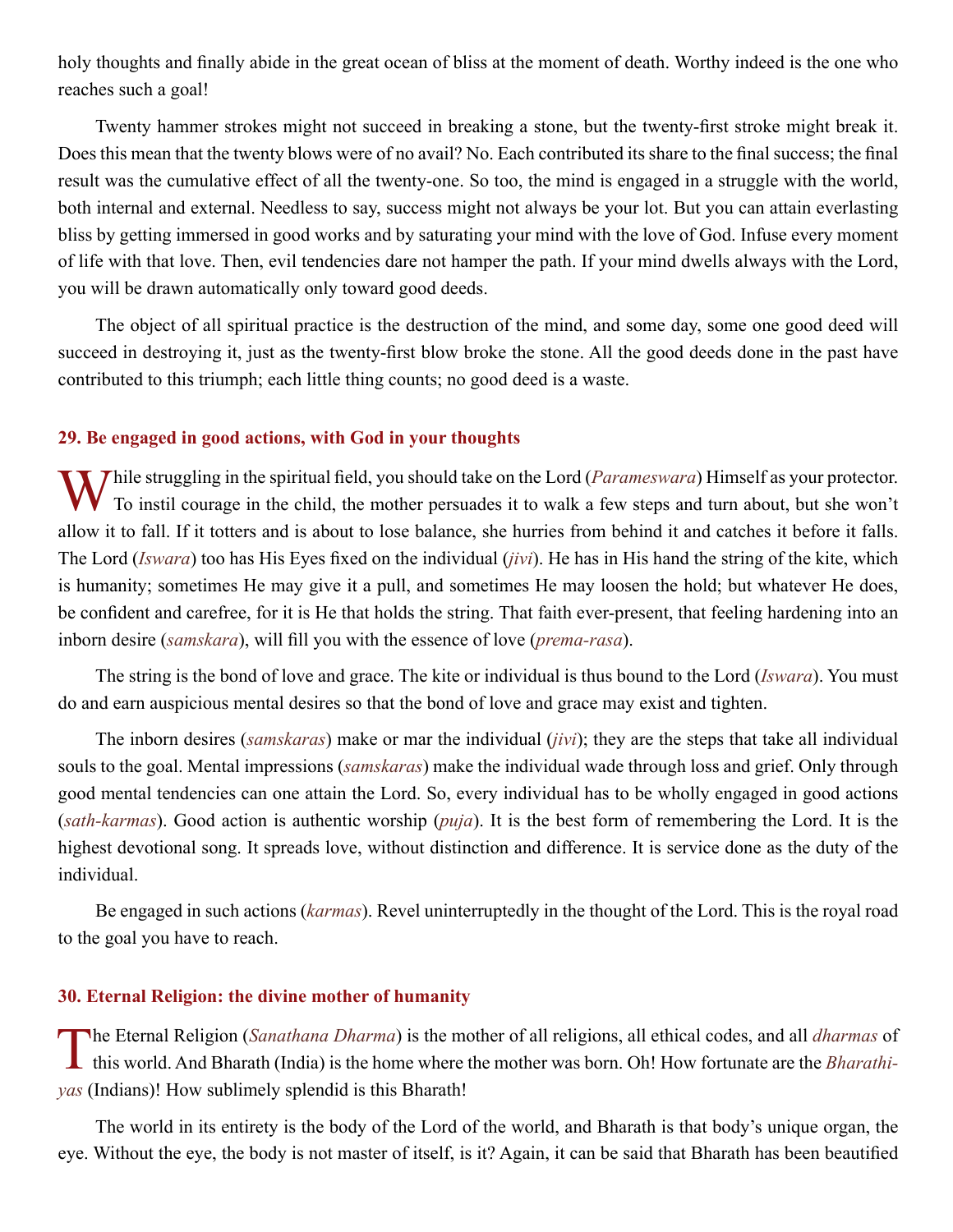<span id="page-22-0"></span>by two eyes: the *[Vedas](#page-63-1)* and the scriptures (*[sastras](#page-60-3)*). On account of this, it can be declared without doubt that the mental tendencies (*[samskara](#page-59-6)s*) attained by the *[Bharathiyas](#page-50-7)* (Indians) haven't been acquired by the people of any other country.

The Eternal Religion (*[Sanathana Dharma](#page-60-8)*), which teaches the truth of all religions and tolerance of all religions, is the *[dharma](#page-51-0)* of all humanity. Born in various areas, flowing through various paths, rivers at last reach the ocean; so too, born in different lands, practising different ways of *[dharma](#page-51-0)*, people reach the ocean of the presence of the Lord through different modes of worship. The Eternal Religion is the central location in which all these various paths, moving in different directions, converge. Followers of the different religions can practise this Eternal Religion by being truthful in speech, avoiding jealousy and anger, and acting always with a loving heart. All those who so practise the Eternal Religion and, without faltering, achieve it, are entitled to be called *[Bharathiyas](#page-50-7)*.

### **31. Bharath is the home of the Eternal Universal Religion**

The *[Vedic](#page-63-3)* religion is the only religion to achieve and maintain the foremost position among all religions from earliest times and to be established permanently. The only people who have survived without being destroyed, throughout the historic age, are the Hindus. In this religion, more than in any other, people have practised lives of love, equality, and gratitude. The Hindus have earned their *[dharma](#page-51-0)* through the discovery of philosophic principles and through the *[Vedas](#page-63-1)*. They have drunk deeply the essence of the *[Vedas](#page-63-1)*, which are without beginning and end. A land so holy is a veritable spiritual mine for the world. Just as the bowels of the earth reveal mines of different metals in each area, so in [Bharath](#page-50-5) is found the mine of the Eternal Religion (*[Sanathana Dharma](#page-60-8)*), of the essence of all the principles of all the scriptures (*[sastras](#page-60-3)*), all the *[Vedas](#page-63-1)*, and all the *[Upanishads](#page-62-1)*.

As if by the good luck of the *[Bharathiyas](#page-50-7)* (Indians), from the moment the mine of the Eternal Religion emerged, leaders, thinkers, commentators, apostles, and teachers have been appearing in this land for the purpose of fostering it. Also, from this very [Bharath](#page-50-5), seers arose —selfless *yogis* of action (*[karma-yogis](#page-54-5)*), wise men, realised souls, and divine personages connected with this religion. Through these people, spiritual wisdom guaranteed by experience flowed all over the country. In this way, loaded with divine essence, the Eternal Religion progressed throughout the world.

But although it spread, the "original home" is [Bharath](#page-50-5) itself. Look at the world today. Machines, cars, and engines of some new type or other are produced in one country and exported to others. But their original home cannot be forgotten. Such cars and engines are manufactured only on the basis of that country's experience. Nothing can be done without that basis. So too, the Eternal Religion arose. [Bharath](#page-50-5) and people of other countries benefited from its waters through the great personages and the books they composed. Hence, the basis of the original home cannot be ignored. That is impossible.

### **32. Eternal Vedic religion is the heritage of all mankind**

But there is some concern today in this [Bharath,](#page-50-5) the birthplace of those holy persons who nursed and fostered<br>this sacred *dharma*. New modes are being accepted as one's *dharma*, and the Eternal Religion (Sanathana *[Dharma](#page-60-8)*) itself is being ignored; it is being kept aside for people of other countries by people who have not even tested the sweetness of the *[dharma](#page-51-0)*, who have not grasped its meaning, and who have smothered it in empty disputation.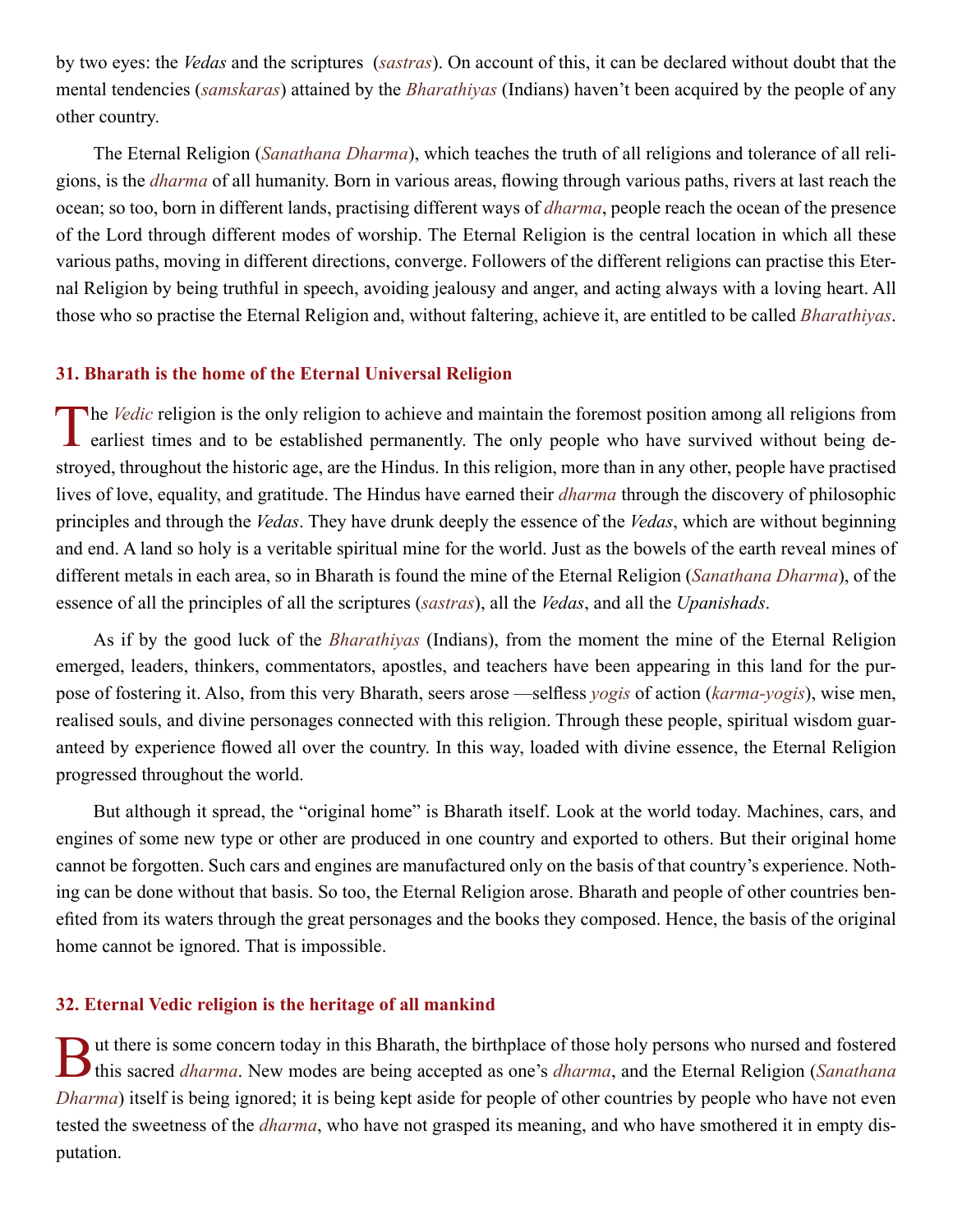<span id="page-23-0"></span>The reason for this is, of course, the absence of proper guides who could show the way. But even when there are such guides, people yield to these modern modes and get attached to them. These are really like little food treats (*[pakoras](#page-57-8)*). They attract by their smell and are bought by people who do not discriminate. Though their own duty (*swa-dharma*) is the pure Eternal Religion (*[Sanathana Dharma](#page-60-8)*), the fascination exercised by outward show is absent, so it gets neglected. Truth has no need for such decorations. Taste is the important thing.

The basic reason for this problem is the fact that people today are motivated by mere whim and fancy. It has become the habit to reject reality and accept the *[dharma](#page-51-0)* of another. This is a great mistake. It is against *[dharma](#page-51-0)* for *[Bharathiyas](#page-50-7)* (Indians) to be attracted by external forms and outward show. No other *[dharma](#page-51-0)* has, or will have, truth and highest love above and beyond that contained in the Eternal Religion. The Eternal Religion is the veritable embodiment of truth. It is the heritage of all. There can be no boundary for holiness. Holiness is one without a second, right?

Those who have attained liberation in this life by adherence to this Eternal Religion, who have earned the grace of God, who have understood the nature of truth, who have achieved realisation —they are all *[Bharathiyas](#page-50-7)*. *[Bharathiyas](#page-50-7)* have adored those who have reached that holy stage, without distinction of caste, creed, or sex. The holiness of that stage burns to ashes all such limitations. It is only until that stage is reached that it becomes impossible to consider everything as equal. So, it is necessary to determine boldly on the realisation of the Eternal Religion. This is the birthright of *[Bharathiyas](#page-50-7)*.

### **33. Divine personalities predominate in Bharath**

If we examine history since its very beginnings, we can know in detail what great personages were born and in which sections of the *[Bharathiyas](#page-50-7)* (Indians) they were born in.

Incarnations, divine personalities, enlightened persons (*[jivan-mukthas](#page-53-6)*) like [Rama,](#page-58-5) [Krishna](#page-55-5), [Balarama,](#page-49-5) [Jana](#page-53-7)[ka](#page-53-7), and [Parikshith,](#page-57-9) and *yogis* on the royal path (*[raja-yogis](#page-58-6)*) like [Viswamitra](#page-64-2) arose among the protectors (*[kshatri](#page-55-6)[yas](#page-55-6)*). Highest sages (*[brahmarshis](#page-50-8)*), great pundits, scriptural scholars, and *[Vedic](#page-63-3)* sages (*[rishis](#page-59-5)*) originated in the *[brahmin](#page-51-3)* caste. Labourers (*sudras*) predominate in the epical books, like *Bharatha* and *[Bhagavatha](#page-49-6)*. Among the great devotees of the Lord, members of the lower castes form a large number. \

To attain holiness without being affected by the world, and to reach the Highest Lord (*[Paramatma](#page-57-4)*), each one's spiritual discipline (*[sadhana](#page-59-0)*) is important; other things like caste will not be a hindrance at all. But one should deserve the grace required for it; one should become regular and disciplined in practice.

Such holy *[Bharathiyas](#page-50-7)* (Indians), however, now bring endless disgrace on the Eternal *[Vedic](#page-63-3)* religion by neglecting the principles of life of the above-mentioned great personages, by not studying them and following their instructions, by modifying their way of life to suit the changing times, and (as the saying goes, the hour of ruin brings wicked thoughts) by becoming slaves to name and fame and the craving for power and position and the anxiety to promote the well-being of their wives and children through selfish means.

Still, there is no dearth of people who love all in equal measure, who are devoid of selfishness, who are engaged in the promotion of the welfare of all, who have dedicated themselves to the service of mankind, and who sacrifice everything. But they are suppressed; they are not appreciated or placed in positions of high authority for fear there will then be no place for the wicked, the crooked, and the unjust.

However broad and deep the ocean, when the earth quakes underneath, the waters part of themselves, and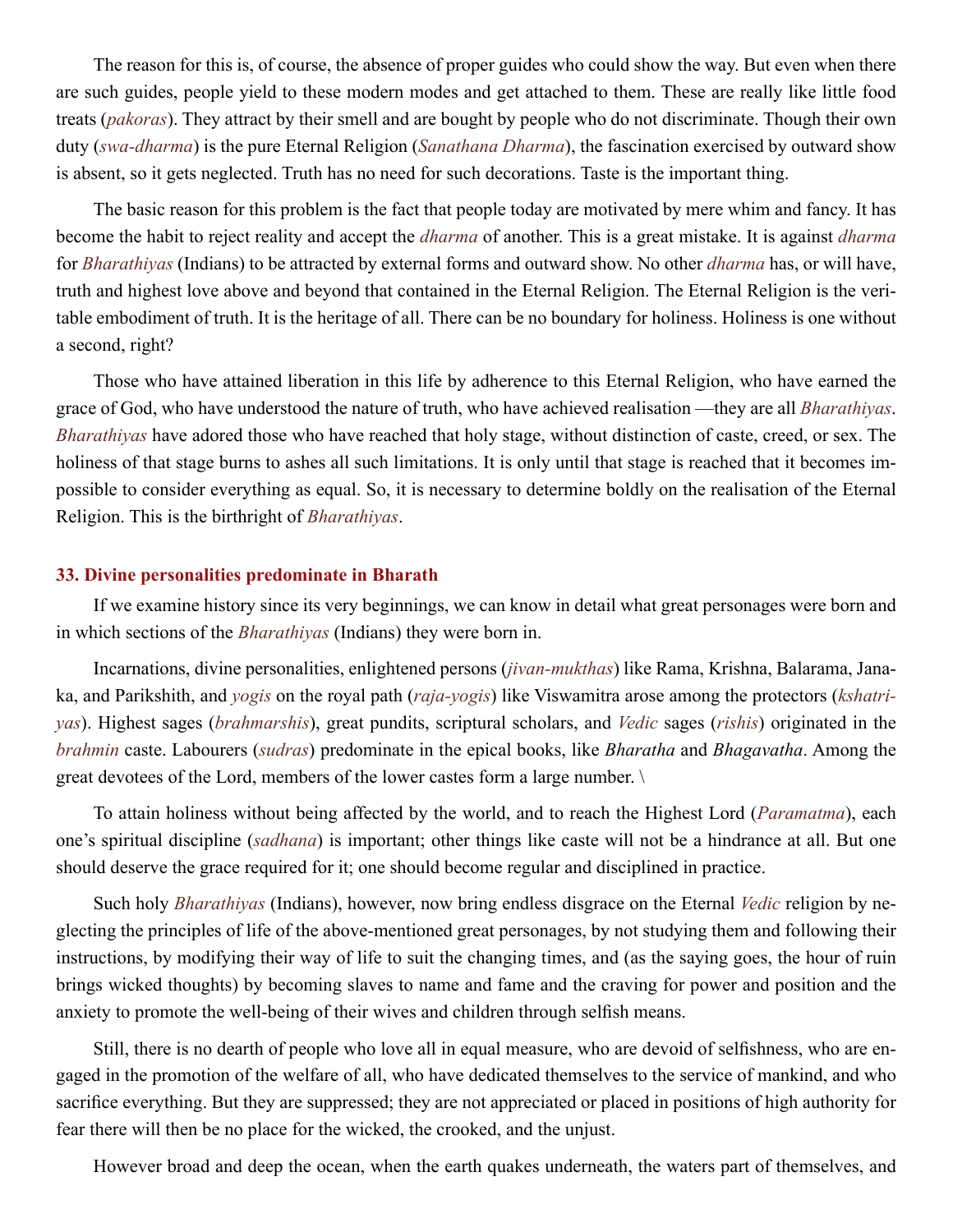<span id="page-24-0"></span>when the commotion subsides, they resume their original position. So too, these good people keep away without being caught up in it during the earthquake of injustice, unrighteousness, selfishness, and ostentation. And as soon as the hullabaloo subsides, they reenter the world. Evanescent authority and self-glorification cannot be permanent.

"To grow is only to decay," it is said. The present peacelessness is decay, not growth. For example, consider some *[Bharathiyas](#page-50-7)* (Indians) who from the beginning grew up in righteous ways with pure feelings, with selfcontrol and reverence for the good name, who were fed on the breast milk of the *[Vedas](#page-63-1)*, scriptures (*[sastras](#page-60-3)*), and *[Upanishads](#page-62-1)*, who welcomed and honoured races driven out of their own country and vouchsafed to them love in equal measure. Today, for the love of power and self, some of these *[Bharathiyas](#page-50-7)* accuse their own brethren, impatiently envy the prosperity of others, deceive their own brothers maddened by selfish greed, keep at arm's length their real well wishers, pursue only their own selfish end, multiply bad qualities hitherto unheard of in the Hindu fold, follow wrong paths and ways of life, and become the target of conflict and restlessness. All this because of the absence of fear of sin, fear of God, discipline, reverence, and faith. The fall is indeed incredible.

### **34. Awake, arise, and tread the path of love and devotion**

Hindu brethren! Children of [Bharath](#page-50-5) (India)! Followers of the ancient (*[sanathana](#page-60-6)*) way! Where have the hu-<br>man qualities of old gone? Truth, tolerance, morality, discipline —when would you accept them? Arise, awake! Establish once again the kingdom of [Rama](#page-58-5) (*[Rama-rajya](#page-58-7)*), resplendent with mansions of truth, *[dharma](#page-51-0)*, and peace. Love your *[Bharathiya](#page-50-7)* (Indian) brethren. Practise the Eternal Religion, quench the burning flames of ignorance, peacelessness, injustice, and envy with the waters of love, forbearance, and truth. Develop the feeling of mutualness. Sweep away all jealousy and anger.

Remember the rule of the holy personages, the characteristics of the most eminent and of the reign of God. Each one should realise their own faults and understand that there is no use in searching for faults in others. It is a mere waste of time; it also breeds quarrels. So give up that trait.

If this opportunity is missed, what else can be done? Don't yield to dejection, but say "finis" to all the unrighteousness of the past. Repent sincerely and tread the path of prayer to God, good deeds, and brotherly love. Establish the eternal kingdom of [Rama](#page-58-5) (*[Rama-rajya](#page-58-7)*).

The *[Sanathana Sarathi](#page-60-0)* was started to win this kingdom; its army will help this effort by word and deed. Draw that chariot forward! Gird up your loins and seek the protection of the Lord. *Barathiyas* (Indians) are all children of one mother —her name is *[Sanathana Dharma](#page-60-8)* (Eternal Religion). Redeem the debt due to the mother. He is no son who forgets the mother. He cannot be good who says the mother is bad. Her breast milk is the very breath of our life. The giver of this life, the father of all is the supreme Lord (*[Paramatma](#page-57-4)*).

All are children of the same parents. So, without blaming and accusing each other, without wishing evil for your kith and kin, understand that your brothers have the same attachment to the objects they love that you have to the ones that you love. Don't find fault with or laugh at what another loves. On the other hand, try to love it. These are the characteristics of truth and love, of *[Bharathiyas](#page-50-7)*.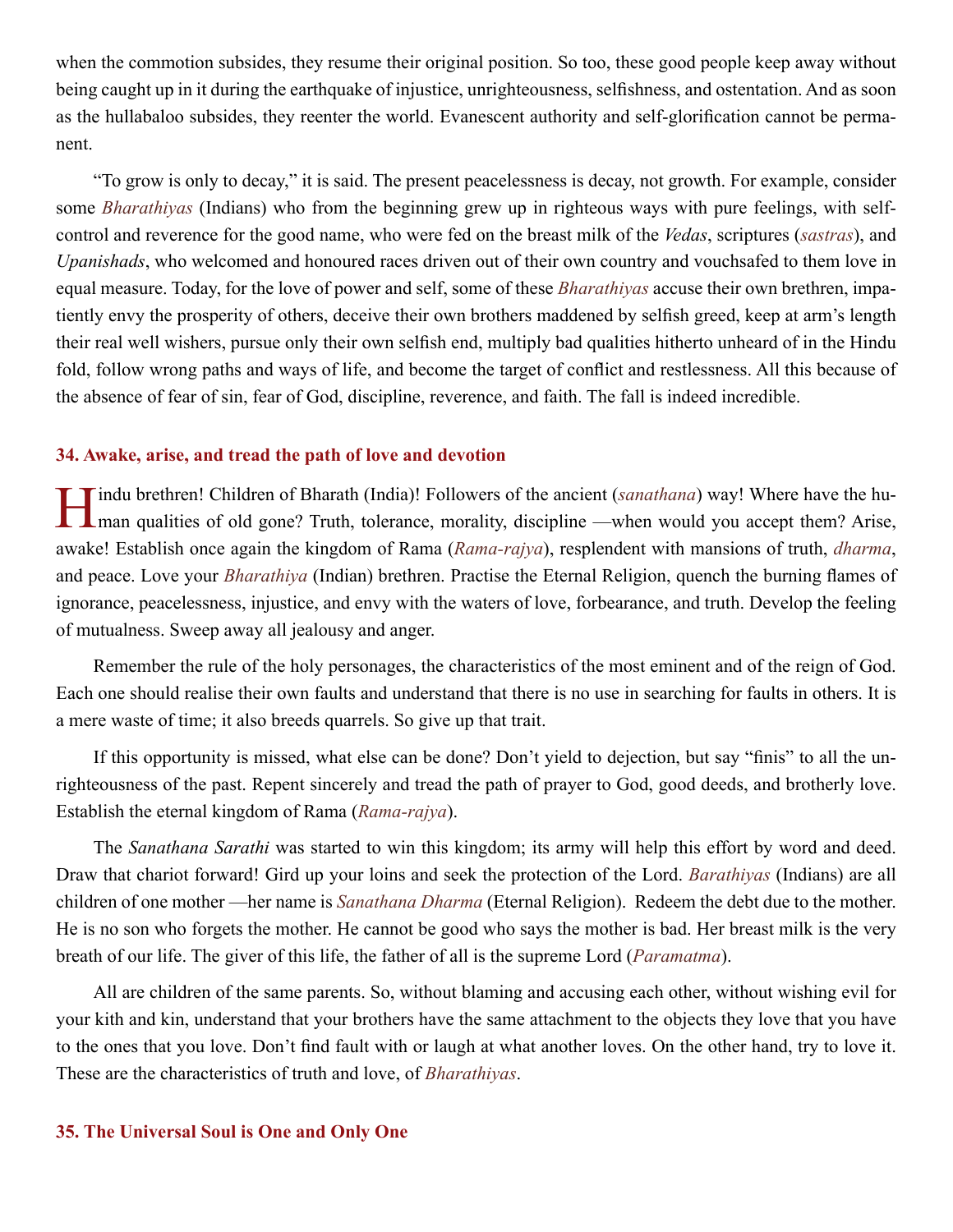<span id="page-25-0"></span>The [Vedas](#page-63-1), the scriptures, and the messages of the sages ([rishis](#page-59-5)) —all have proclaimed uniformly and without any possibility of doubt, from that day to this, that the supreme Lord (*[Paramatma](#page-57-4)*) is the universal Soul (*Sarva-antaryami*), present and immanent in everything. Issues like the relationship between "He who is served", "he who serves", and "the wherewithal of service" have also been the subject of endless discussion. Every believer (*asthika*) has heard the *[Bhagavatha](#page-49-6)* verse in which the great devotee [Prahlada](#page-57-10) states out of his own experience that the supreme Lord need not be searched for far and wide, that He is already very near the seeker.

He's here, He's not here —give up such doubts. Listen, Oh Leaders of the demons (*danavas*)! Wherever you seek and wherever you see, There … and there … He is!

People speak of the Lord as having a particular nature or characteristic, as having a particular form, and so on. These statements are true only to the extent that imagination and guesswork can approximate the truth; they are not the fundamental truth. Such conceptions are valid as far as practical worldly knowledge goes, but they can't be considered as valid knowledge of the Absolute. For it is impossible to see or speak about the Complete (*Purna*).

### **36. Be universal in outlook**

In spite of this, devotees and aspirants have been framing some form or other of the Divine as the basis of their devotion, each according to the stage of their own inner progress. They worship the supreme Lord (*Paramat*-In spite of this, devotees and aspirants have been framing some form or other of the Divine as the basis of their *[ma](#page-57-4)*) as existing in some Ayodhya or [Dwaraka](#page-52-1) and nowhere else, as found in places where some image or picture exists and nowhere else. They worship that form itself as complete (*purna*). Of course, it is not wrong to do so. But devotees should not proclaim that only their belief is the truth, that the names and forms that they have ascribed are the only names and forms of the Divine, and that all other forms and names are worthless and inferior. It should be realised that the names and forms that are the ideals of others are as dear and sacred to those others as such names and forms are to oneself.

When a form is idealised like this, it really becomes a symbol of the Universal. But how can a mere symbol of the Universal ever become the Universal itself? Conscious always of this, everyone should acquire the vision that all forms of the ideal are equally valid and true, without giving room to senseless hatred. Without this, it is impossible to realise the Complete (*Purna*). All these gross forms of the ideal are fully saturated with the subtle, divine Principle.

The taste of the vast ocean is to be found, complete and undiminished, in every single drop of its waters, but this does not mean that the drop is in the ocean. Though we recognise the drop and the ocean as separate entities, the nature and taste of both are identical. Similarly, the Universal Soul (*[Sarva-antaryaami](#page-60-9)*), *[Paramatma](#page-57-4)*, and the gross form and name that the supreme Lord assumes and through which He is realised —these are not separate entities but are identical.

When the all-pervasive, all-inclusive pure Existence is described, the matter and method depend on the principles of the speaker and tastes of the listener. When the individual name and form imposed by the devotee are transformed into the Attributeless and the Formless, it is referred to as *[Brahman](#page-50-1)*; when this same *[Brahman](#page-50-1)* appears with attributes and forms, it is referred to as [Rama,](#page-58-5) [Krishna,](#page-55-5) [Vishnu,](#page-64-3) or [Siva.](#page-61-0)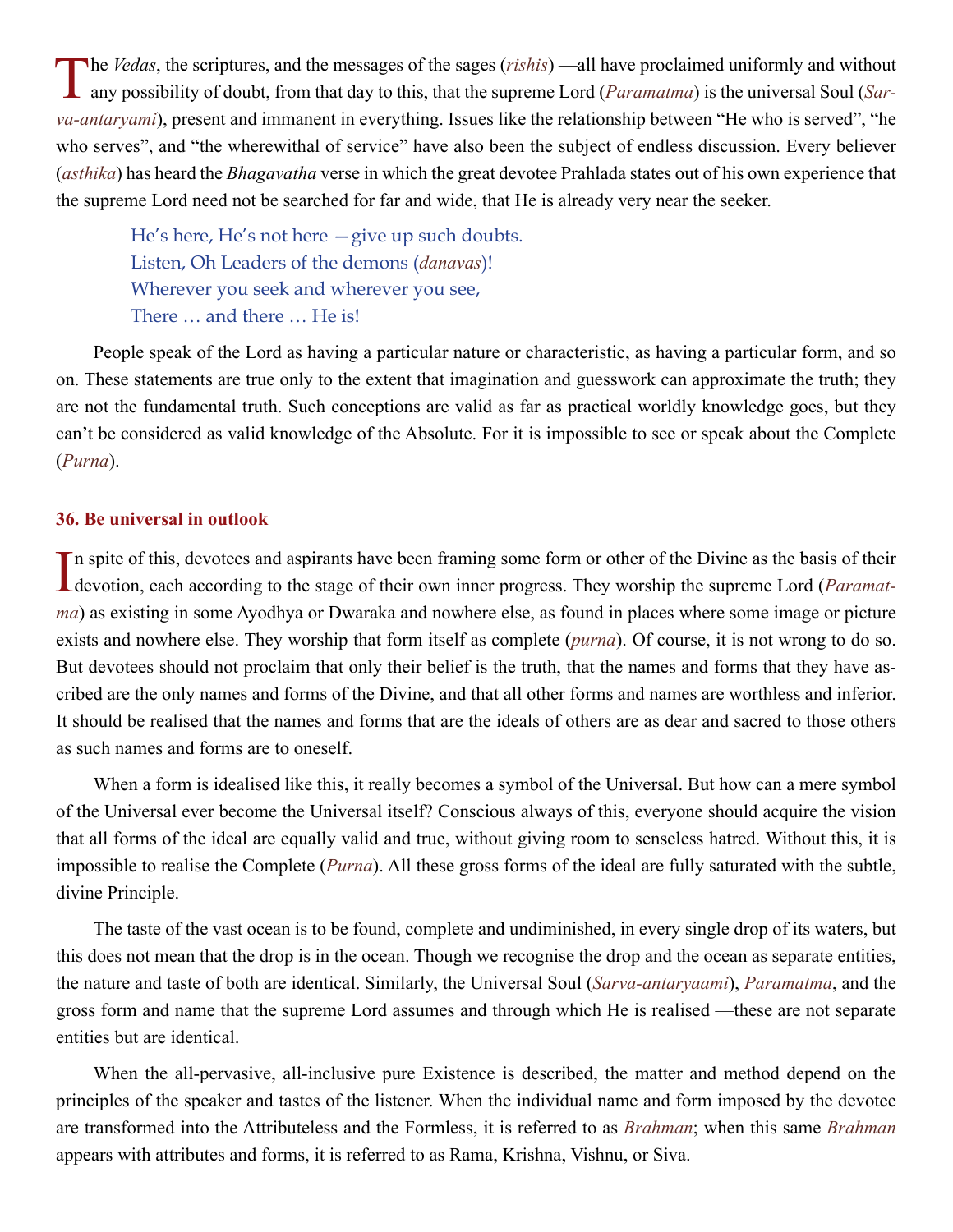<span id="page-26-0"></span>Don't the followers of other religions agree that all distinction between the devotee and God disappear when the devotee attains the ecstasy of mystic union? The *yogis* and philosophers of other lands and faiths also accept without demur that this distinctionless experience can be earned through supremest devotion (*[para-bhakthi](#page-57-7)*). Even if some little trace of difference is retained, it is due to the individual's own taste and desire and not to anything specially basic.

It is only when name and form come in that it is named differently as nature (*[prakriti](#page-57-3)*), the supreme Lord (*[Paramatma](#page-57-4)*) and devotee (*[bhaktha](#page-50-3)*). When name and form are absent, doubt and discussion whether it is masculine, feminine, or neutral won't even arise. Then, any description fits. For something that is above and beyond imagination, any name and form can be ascribed. In fact, It has no attribute and no form. It is all pervasive, omnipresent. When this subtle omnipresence is systematically worshiped through a gross form, with attributes, the devotee will clearly realise its nature through the spiritual practice (*[sadhana](#page-59-0)*) itself.

### **37. Incarnations reveal the universal form of the Lord**

To vouchsafe the knowledge of this spiritual practice and that truth, and to bless the devotees with that bliss, **I** the attributeless Supreme Lord incarnates in this world, assuming name and form, and gives scope for all embodied beings to have concrete experience and joy. Through these experiences, the incarnations facilitate the realisation that the supreme Lord (*[Paramatma](#page-57-4)*) is the Universal Soul (*[Sarva-antaryaami](#page-60-9)*) and All-pervasive, the Inner *[Atma](#page-49-0)* of everything in creation. Lord [Krishna](#page-55-5) showed the entire creation in His own form. Even [Arjuna](#page-49-7)  failed to understand that [Krishna](#page-55-5) was the universal Soul until he saw with his own eyes how Lord [Krishna](#page-55-5) contained the entire creation in His gross form.

Love, lover, and the Loved —all three are one and the same. Without love, there can be no lover. Even if there are both love and the lover, without the loved, love has no function. In all three, love is the chief ingredient. That which is saturated chiefly and uniformly in everything, that is the supreme Lord (*[Paramatma](#page-57-4)*). So there is no difference between these three. In all three, love (*[prema](#page-58-0)*) is discernible as the Universal Soul (*[Sarva-antaryaami](#page-60-9)*). So can't it be realised that everything is the embodiment of the Lord (*[Paramatma-](#page-57-4)swarupa*)? Certainly, it can be realised, without fail.

### **38. Nondualism teaches the highest knowledge: the unity of all**

**Example 1** verything is suffused with love ([prema](#page-58-0)). So, we can unhesitatingly declare that the supreme Lord is the form of love (prema-swarupa). In the entire creation, in all living things, love is manifesting itself in forms. The nature of love cannot alter, though it is known under different names like love for offspring, affection, devotion to God, desire (*vaatsalya*, *[anuraaga](#page-48-8)*, *[bhakthi](#page-50-0)*, *[ishtam](#page-53-8)*) etc., according to the direction in which it is canalised. But whatever the form, the essence cannot alter. On the basis of this knowledge and experience, the conclusion becomes clear that the supreme Lord is the inner *[Atma](#page-49-0)* of all created things (*Sarva-butha-antar-atma*).

That which teaches the highest knowledge of this unity is known as nondualism (*[a-dwaitha](#page-48-9)*); that which teaches the principle of the lover and the Loved, the individual (*[jiva](#page-53-4)*) and the *[Brahman](#page-50-1)*, is known as dualism (*dwaitha*); that which teaches about all three, love, lover, and loved —or nature (*[prakriti](#page-57-3)*), individual (*[jiva](#page-53-4)*), and *[Brahman](#page-50-1)*— is known as qualified nondualism (*visishta-adwaitha*). But these three are one. The child that is born changes into the student; the student changes into the householder; but all three are one and the same person,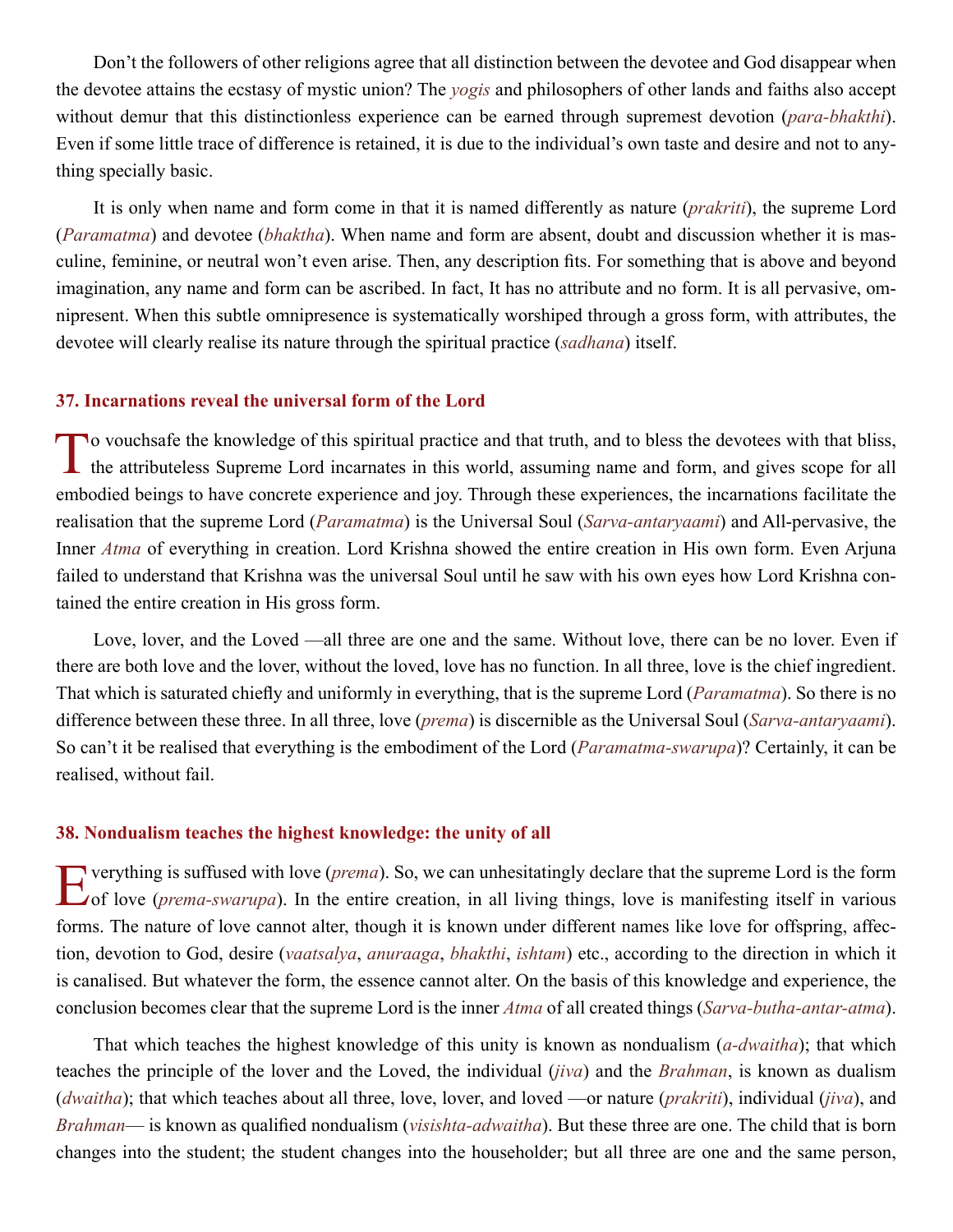<span id="page-27-0"></span>right? While the manners and attachments change in various ways, the person remains the same.

Butter and buttermilk emerge from milk. Milk, which contains all, is nondualism (*[a-dwaitha](#page-48-9)*). Butter, which contains the two categories, is dualism (*[dwaitha](#page-52-2)*); after that is separated, the buttermilk that remains is qualified nondualism (*visishta-adwaitha*). But though their tastes differ, the colour of all these is the same, always. This, which is the same in all, is the *[Brahman](#page-50-1)* without qualities (*[nir-guna](#page-56-0) [Brahman](#page-50-1)*).

### **39. Have firm faith in the unity of Self and Cosmic Lord**

The attitude of the worshiper and the worshiped is the seed of devotion ([bhakthi](#page-50-0)). First, the worshiper's mind<br>is attracted by the special qualities of the object of worship. The worshiper tries to acquire these special qualities. This is spiritual discipline (*[sadhana](#page-59-0)*). In the early stages of spiritual discipline, the distinction between worshiper and worshiped is full, but as the spiritual discipline progresses, this feeling diminishes and, when attainment is reached, there is no distinction whatsoever.

Whatever the object of worship one has grasped and loved and sought by spiritual discipline, one should have firm faith that the individual self (*jivatma*) is the supreme Lord (*[Paramatma](#page-57-4)*). There is only one wish fit to be entertained by the aspirant: the realisation of the Lord (*[Iswara](#page-53-5) Sakshatkara*). There is no room in the mind for any other wish. That is why Kunthi prayed thus to Lord [Krishna](#page-55-5), "Let us have always, O Lord of the world, distress, and misery, if only You grant us Your sight (*darshan*), the sight that destroys rebirth."

Devotees (*[bhaktha](#page-50-3)*) who desire and seek to attain the Supreme should have this mental attitude. Then, regardless of joy and sorrow, without any worry about their own satisfaction, they will engage in spiritual discipline (*[sadhana](#page-59-0)*) firmly, uninterruptedly, and with conviction; after understanding the Reality, they will have full contentment.

From this point of view, there is no difference between a liberated soul (*[jivan-mukthas](#page-53-6)*) and a devotee; both are beyond ego (*[ahamkara](#page-48-2)*), nature (*[prakriti](#page-57-3)*) with its three attributes, and the *[dharma](#page-51-0)* of the caste-stage of life (*varna-ashrama)*. The hearts of such will be full of compassion and the urge to do good to the world. Their *Brahmic* bliss impels them to act in this way. They will have no desires, for desires are the products of feelings of "I" and "mine". Only after these desires are uprooted do people become devotees, right? So there can be no room in them for desires. They are devotees of immortal nature (*amritha-swarupa*). For those with that immortal nature, there can be no appetite except for the sweetness of spiritual bliss (*[ananda](#page-48-10)*).

### **40. Start spiritual practise at the earliest moment**

Yama (Lord of Death) is as omnipresent as [Siva!](#page-61-0) [Yama](#page-64-1) is associated with the body (*[deha](#page-51-4)*); He cannot affect **the individual soul (***jiva*). Siva is associated with the individual soul, but He won't allow the body to subsist for any length of time. The body is the essential vehicle for the individual soul to understand its real nature. Still, who knows when it may become the target for the attention of [Yama](#page-64-1), the master of the body? Who knows when this body will get entrapped in the coils of [Yama'](#page-64-1)s ropes?

The individual soul, burdened with this easily destructible body, must grasp the above-mentioned caution and be all-eager to merge in [Siva](#page-61-0), whatever the moment, that very moment! No single moment that is passed by can be turned back. People usually delay doing some things; yesterday's till today and today's till tomorrow. But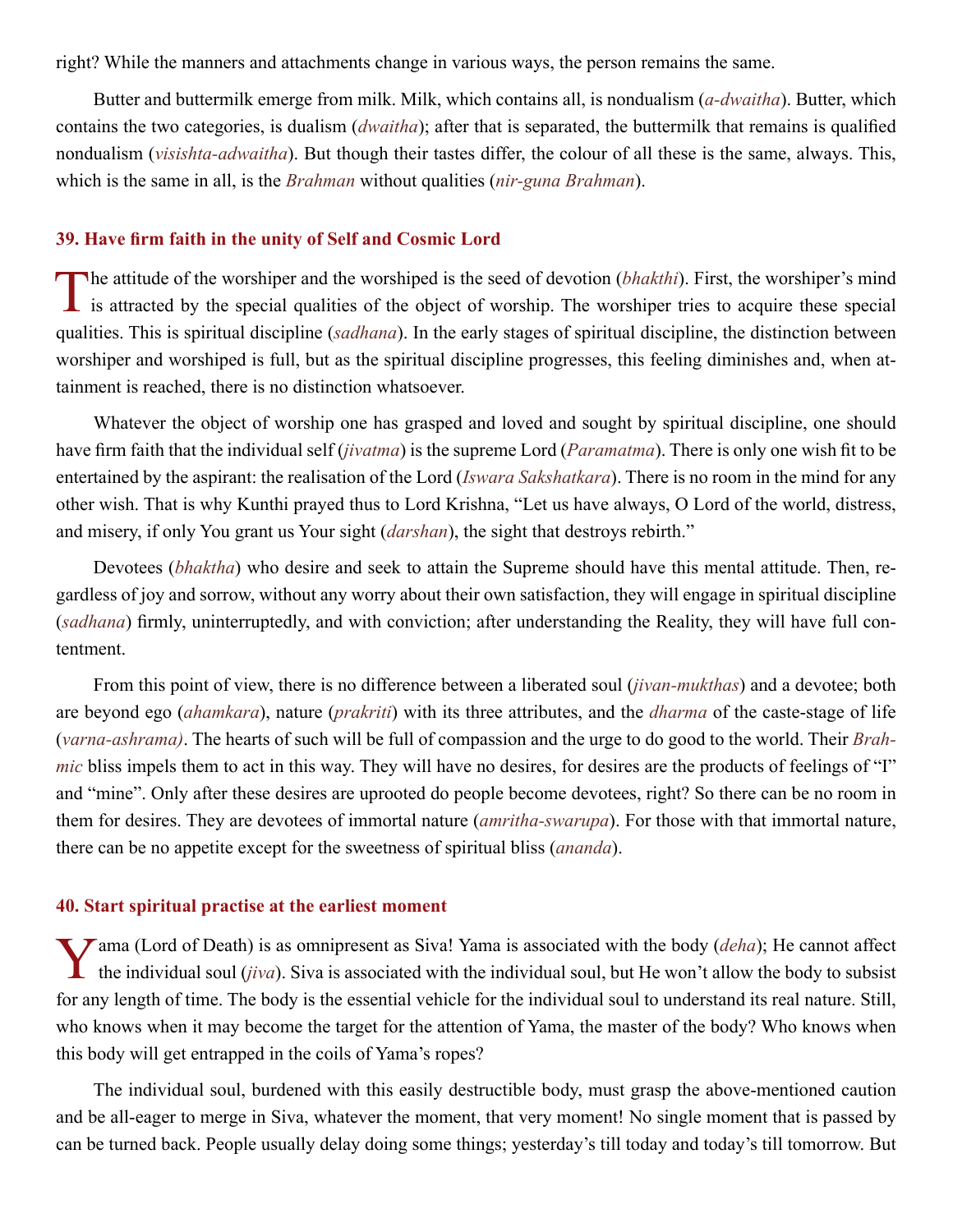<span id="page-28-0"></span>the tasks of spiritual discipline are not of such a nature. For them, there is no yesterday and no tomorrow. This very moment is the moment! The minute that just elapsed is beyond your grasp; so too, the approaching minute is not yours! Only the individual soul that has this understanding engraved on its heart can merge in [Siva](#page-61-0).

### **41. Seek the vision of the Divine, not death**

Without assimilating this truth in the heart, the individual soul is immersed in the aims of today and tomorrow, based on the assumption that the body is all important. It thus lays the foundations for worldly attachment, so it is born again and again with body and continues to have the vision (*[darshan](#page-51-5)*) of [Yama!](#page-64-1)

It is the right of the aspirant (*[sadhaka](#page-59-4)*) to have the vision of [Siva](#page-61-0) and not the sight of death (*[Yama-](#page-64-1)[darshan](#page-51-5)*)! The aspirant won't wish for or even contemplate it. Only those who have this relationship of the body (*[deha](#page-51-4)*) and the individual (*[jiva](#page-53-4)*) are human. And those who have realised this principle won't flag even to the slightest extent in their spiritual discipline.

These days, people are content to visualise and experience evanescent worldly joys. People have no rest. Spending the nights in sleep and days in eating and drinking, they grow and grow, until, in old age, death pursues them. Then, they can't decide where to go or what to do; all senses have weakened. No one, nothing can rescue them, so they end as obedient meat in the jaws of death!

How sad it is that this human life, precious as an invaluable diamond that can't be priced at all, has been cheapened to the standard of a worn-out worthless coin! After wasting time without profit, there is no use repenting without meditating on God or practising some spiritual discipline to realise Him. What is the use in planning a well when the house is on fire? When is it to be dug? When will water become available? When is the fire to be extinguished? It is an impossible task! If, at the very start, a well was ready, how helpful it would be on such critical occasions! Beginning to contemplate on God during the last moments is like beginning to dig the well when the house is on fire.

So, it will stand you in good stead when the end approaches to equip yourself, right now, by contemplating God off and on. Start today the spiritual discipline that has to be done tomorrow! Start now the spiritual discipline that has to be done today! One doesn't know what is in store the next moment; therefore, there should be no delay in engaging oneself in the spiritual practice that has to be done. Physical stamina is also necessary for this spiritual practice, so the body has to be tended, though overtending causes damage. To the degree that is essential, it should be looked after with great care.

### **42. Walk the path of spirituality and liberation**

This human birth is very difficult to attain. It cannot be got for a song. The body is like a caravanserai; the mind is its watchman and the individual soul  $(jivi)$  is the pilgrim. Thus, no one of these has any kinship with the others. The pilgrim is bound for Salvation City (*[Moksha-puri](#page-56-1)*). For a trouble-free journey, there is nothing as reliable as repeating the name of God (*[nama-smarana](#page-56-2)*), the remembrance of the name of the Lord. Once the sweetness of that name has been experienced, the person won't have exhaustion, unrest, or sloth but will fulfil the pilgrimage of spiritual practice joyfully, enthusiastically, and with deep conviction. Still, to achieve this spiritual practice, righteousness (*[sadbhava](#page-59-7)*) is very important. Without fear of sin, righteousness can't originate, and love of God can't develop either. This fear produces devotion, which results in worship of the Lord.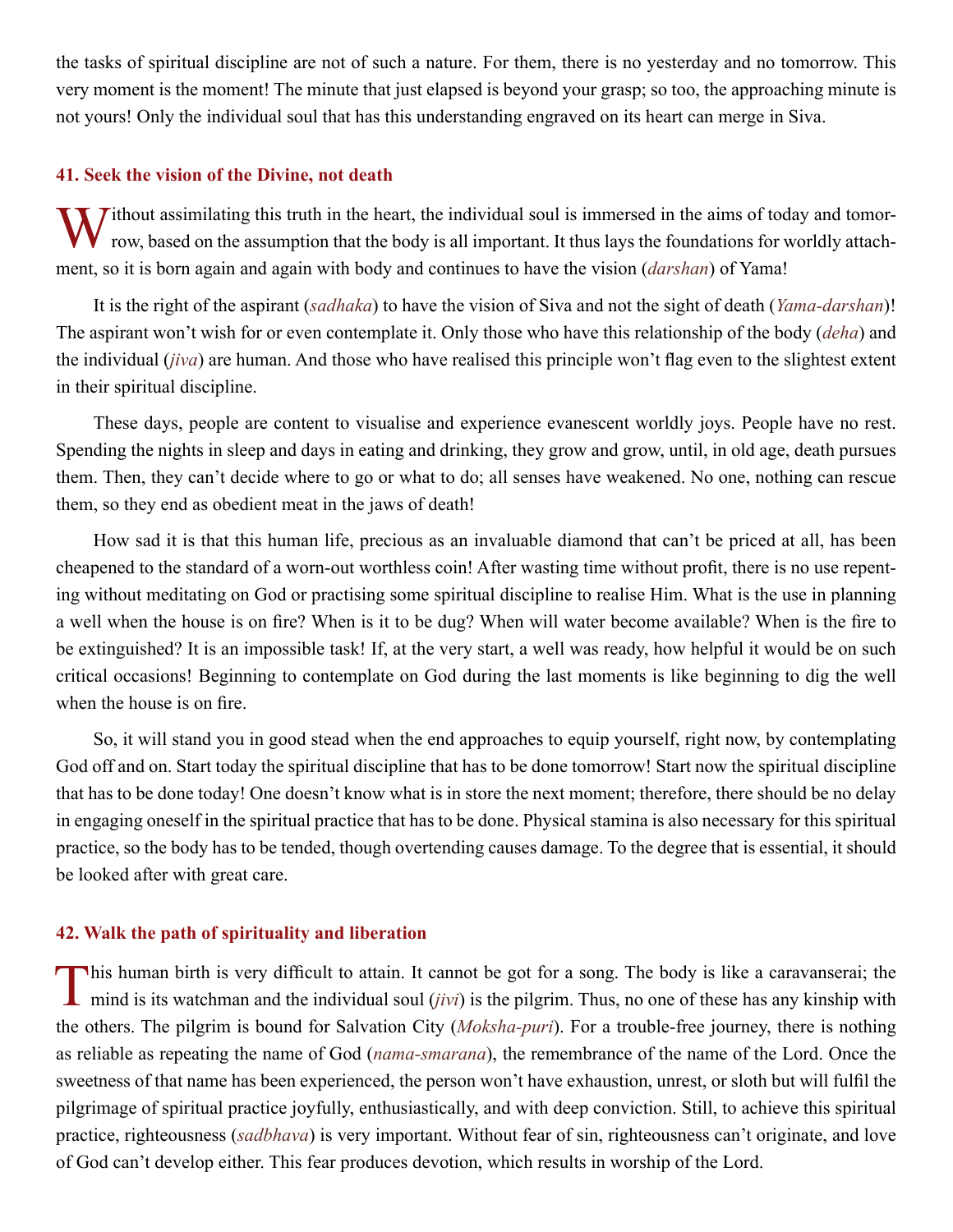<span id="page-29-0"></span>Stupidity is the root cause of one's downfall. It is like sheep-ishness! When one rolls into a pit, all fall into the same pit. That is ruinous. Avoiding this, it is better to think about the good and bad, the pros and cons of whatever is done, and then jump. Death won't pass anyone by, whoever that person is. It continues to threaten all —if it's another's turn today, it's yours tomorrow.

### **43. Let go the ego in order to reach the goal**

Look at the blossoms in the garden! When the gardener plucks the flowers, the buds exult that tomorrow is their turn to be gathered into the gardener's hands, and their faces are full of joy when they unfold in that hope. Do they feel any sadness? Do their faces droop? Are they any the less bright? No. The moment they know that the next day is their turn, they make themselves ready with great gusto and excitement.

In the same way, be ready on the path of spiritual practice, enthusiastically remembering the name of the Lord, without worrying and feeling sad that your turn is tomorrow or so because someone died today.

The body is like a tube of glass. Inside it, the mind is ever changeful and restless. Seeing its antics, death keeps laughing. The bird —the individual soul (*[jiva](#page-53-4)*)— is in the nine-holed pot. It is a wonder how the bird has a body; how it came into the pot, and how it rises up and goes. The gods, the sages, and people (*[naras](#page-56-3)*) of the nine continents (*[khandas](#page-55-7)*) and the nine divisions of the terrestial world (*[dwipas](#page-52-3)*) are all undergoing the sentence of carrying about with them the burden of the body. Now, of these, who are the friends and who the enemies? When egotism dies out, all are friends; there are then no enemies. This lesson has to be remembered by all.

People experience joy and misery through the ear. Therefore, avoiding the cruel arrows of hard words, one should use sweet, pleasant and soft ones —and with that softness, add the sweetness of truth. Making the word soft by adding falsehood only clears the way for more misery. A person who has become a spiritual aspirant should use very soft, sweet, true, and pleasant words. Such a person can be recognised by their good qualities. Thus, of those who have become spiritual aspirants, the mind (*[manas](#page-55-8)*) is [Mathura](#page-56-4) (birthplace of [Krishna](#page-55-5)), the heart (*[hridaya](#page-53-9)*) is [Dwaraka](#page-52-1) [\(Krishna](#page-55-5)'s capital), and the body (*[deha](#page-51-4)*) is Kasi (Benares).

It is possible to realise the supreme Effulgence (*[Paramjyothi](#page-57-11)*) at the seat of the tenth gate. But all efforts are of no avail if the heart is not pure. Look at the fish! Living as it does perpetually in water, has it rid itself of its foul smell to any extent? No. Inclinations (*vasanas*) won't disappear as long as one's heart is full of the illusion of egotism, even if one is immersed in many heart-purifying spiritual disciplines. Such people, if they want to get rid of the feeling of "I" and "mine", must worship the Lord (*[Hari](#page-53-10)*). They must become spiritual aspirants, without likes and dislikes. Modifications (*vikaras*) like these can't coexist in the same heart with the aspirant's nature. Light and darkness can never coexist at the same place, at the same time, right?

One whose heart is ruled by the group of six passions can have only ego (*[ahamkara](#page-48-2)*) as counselor (*[manthri](#page-55-9)*)! Those who have such a counselor are worse than foolish, however great they claim to be as pundits, aspirants, or renunciants (*[sanyasins](#page-60-5)*).

### **44. Pursue the path of good and Godliness**

**Nan a donkey carrying perfume become an elephant? Can an ass change into an elephant simply by carrying a** bundle of sandalwood? It can appreciate the weight but not the scent! But the elephant pays no regard to the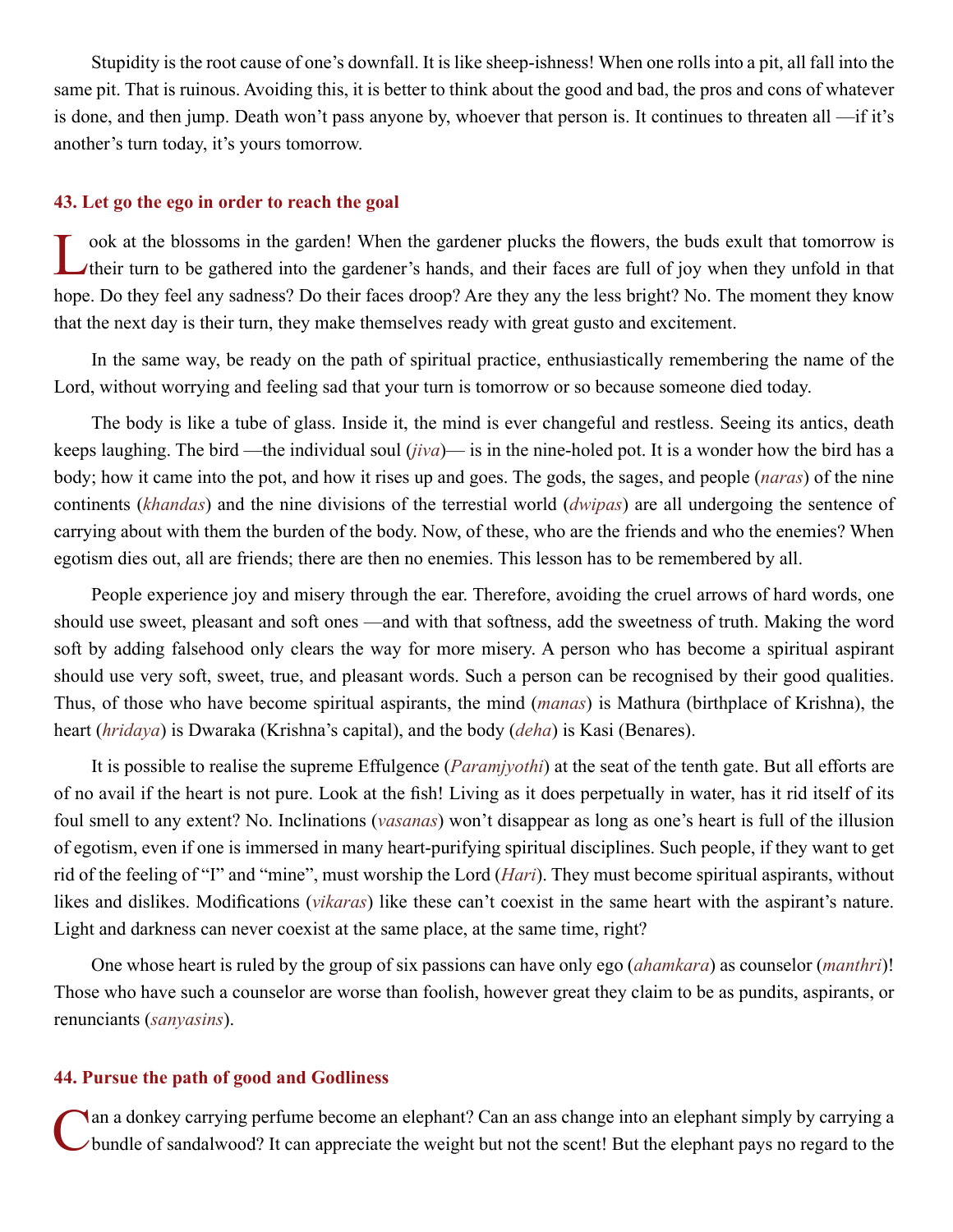<span id="page-30-0"></span>weight; it inhales the sweet scent, right? So too, the spiritual aspirant, renunciant, or devotee will take in only the pure truth, the pure essence of good activities, of Godliness, and of the scriptures, *[Vedas](#page-63-1)*, and *[Upanishads](#page-62-1)*. On the other hand, one who goes on arguing for the sake of mere scholarship, learning, and disputation will know only the weight of logic and missing the scent of truth! Onlookers may praise one as the embodiments of the scriptures and *[Vedas](#page-63-1)*, but where even the essentials are lacking, how can there be an embodiment? For those in search of the essence, the burden is no consideration. If mere reason is employed, nothing worthwhile is gained. Love (*[prema](#page-58-0)*) is the one big instrument for the constant remembrance of the Lord. Keeping that instrument safe and strong needs no other appliance than the scabbard of discrimination (*viveka*).

Many in the world utilise their vast learning in disputations and believe they are superior; this is a great mistake. If they really were so learned, there would not be so much disputation at all. They would assume silence as the honourable course, because those exalted in learning will have experienced the essence of the *[Vedas](#page-63-1)*, scriptures, and *[Upanishads](#page-62-1)*. They will see that the nature of that essence, its core, the purity of the Godhead it proclaims, are all One, however one may realise It. They know that God appears in whatever form He is taken to have and that He manifests in action to anyone the feelings that that person associates with Him.

### **45. Practise single-minded devotion and equanimity**

What is important is not the acquisition of argumentativeness but the acquisition of single-mindedness, equanimity, and freedom from likes and dislikes. Why have all these spiritual disciplines, this chanting, meditation, devotional singing, etc.? Isn't it for acquiring single-mindedness, one-pointedness? Once that onepointedness has been earned, human effort becomes unnecessary, its inner significance will then be revealed.

So, those eager to become spiritual aspirants, to attain salvation, should not yield to arguments and counterarguments. They should not be enticed by the wiles of bad feeling. They should see their own faults and not repeat them again. They should guard and protect the one-pointedness they have acquired, with their eyes fixed on the goal they are after, dismissing as trash whatever difficulties, defeats, and disturbances they encounter on their path. They must dwell on subjects that would give enthusiasm and joy and not waste valuable time building up doubts regarding all things, big and small.

### **46. Eschew conceit and doubt**

 $\blacksquare$  Thatever else is important, these two have to be attended to as essential: (1) the conceit that knows everything and (2) doubt whether It is or is not. These are the two chief enemies of the spiritual aspirant. But what does it matter who these enemies are? Simply decide for yourself to be firmly fixed in your reality. If that is pure, everything is pure. If that is true, everything is true.

If you wear blue eyeglasses, you see only blue, even though nature is resplendent with many colours, right? If the world appears to you as with differences, that is due only to the fault in you. If all appears as one love (*[prema](#page-58-0)*), that too is only your love. For both of these, the feeling in you is the cause. It is only because you have faults within you that you see the world as faulty. When there is no knowledge of fault in yourself, no fault can be found even by search, for you wouldn't know which are the faults.

Now, the question may arise whether the Lord Himself has faults because He also searches for faults. But how can it be said that the Lord searches for faults? He searches only for goodness, not for faults and sins. Those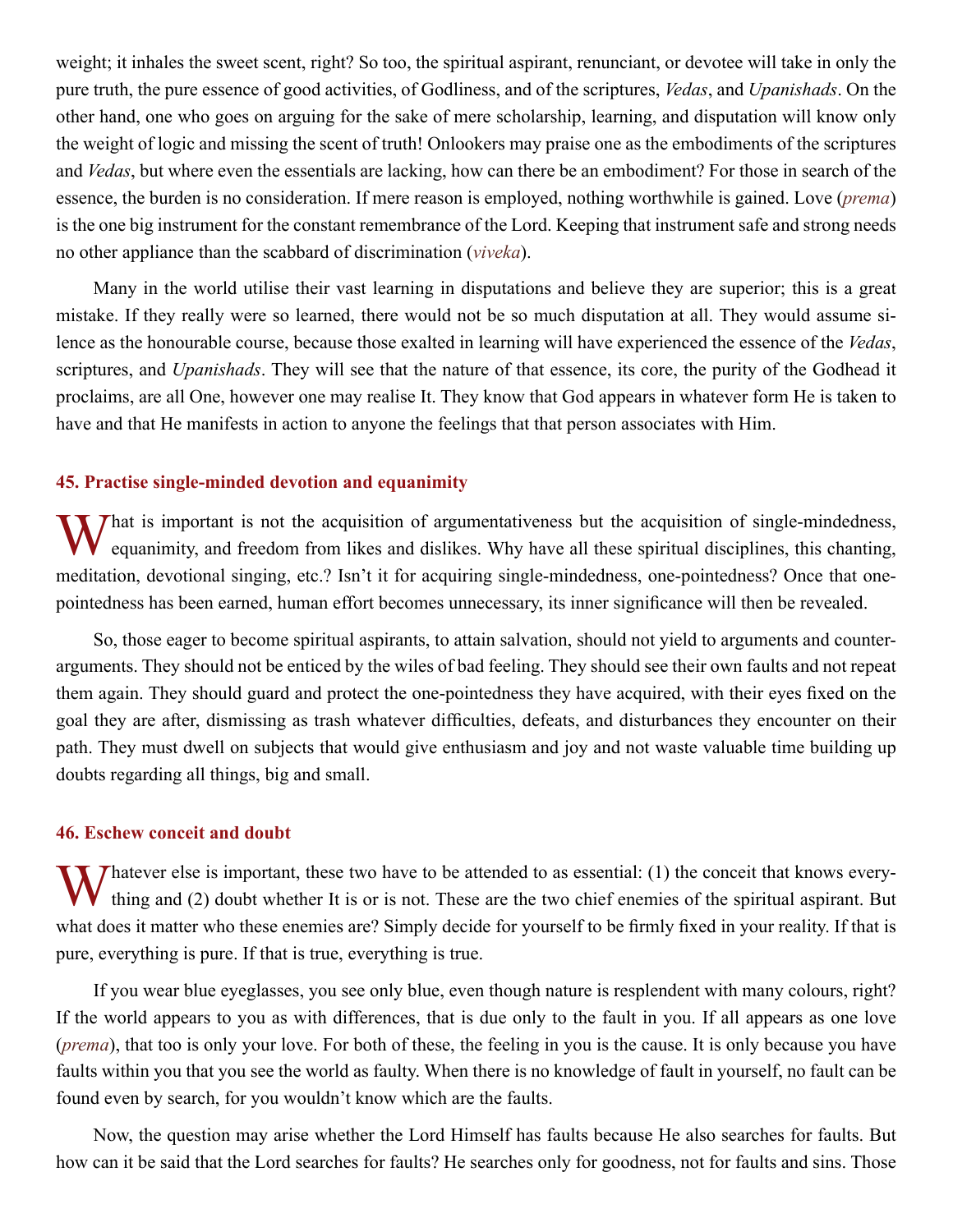<span id="page-31-0"></span>are based on the standard of the qualities (*[gunas](#page-53-11)*) of each. The Lord won't examine the wealth, family, caste, status, or sex. He sees only the righteousness (*[sadbhava](#page-59-7)*). He considers those endowed with such righteousness as deserving His grace, whoever they are, whatever they are.

Therefore, develop righteousness, goodness. Live and act in joy and love. These two are sufficient; with them, salvation can be attained without fail.

### **47. Be humane, not demonic**

**Humans are full of love (***[prema](#page-58-0)*). Their hearts are springs of mercy. They are endowed with true speech.<br>Peace is the characteristic of the mind of humans. It is the innate quality of the mind. In searching for peace there is no need to go anywhere else. Just as gold and silver lie hidden under the earth and pearl and coral under the sea, peace and joy lie hidden in the activities of the mind. Desirous of acquiring these hidden treasures, if one dives and turns mental activities inward, one becomes full of love. Only one who has so filled themself with love and who lives in the light of that love can be called human. Those devoid of love are demons, monsters, subhumans.

That holy quality of love will not remain unmanifested off and on; it will be ever present, without change. It is one and indivisible. Those saturated with love are incapable of spite, selfishness, injustice, wrong, and misconduct. But in those who have no love, these latter qualities are always above everything else.

The demons (*[danavas](#page-51-6)*) are those who trample on love and consider inferior qualities as important, while the humans (*[manavas](#page-55-10)*) are those who consider love as the only quality to be fostered and inferior qualities as snakes to be destroyed. Bad conduct and bad habits distort the humanness of people. Hearts filled with the nectar of love indicate genuine humanity in people. By love (*[prema](#page-58-0)*) is meant love that is unsullied, unselfish, devoid of impurity, and continuous.

The difference between human (*[manava](#page-55-10)*) and demon (*[danava](#page-51-6)*) is only ma and da! But the letter *ma* is soft, sweet, and immortal in symbolism, while the sound *da* is merciless, lawless, and burning. Are they humans who have no sweetness in them and who endeavour to suppress the craving for immortality? Theirs is the nature of demons, though the form is human! For the character and not the form is primary. How can those with human form be called humans if they have no kindness and no rightness, and if they have the nature of demons? No; they cannot be called so.

The sentences in my discourse are addressed not on the basis of form but on the qualities of people. Among people, there are demons in plenty! Humans and demons look alike, but their qualities make them distinguishable as human and demon. Humans engage in soft and sweet deeds of kindness, rightness, love, and truth; they are witnesses to the possibility of realising and manifesting one's immortality. Their good nature is resplendent on their faces as bliss (*[ananda](#page-48-10)*). But without that goodness, even if they are infatuated with joy their faces will indicate only the destructive fire of the demon; they won't have the grace of spiritual bliss.

### **48. Develop the characteristics of genuine devotees**

uring the *[Thretha](#page-62-2)* era (*yuga*), when [Narada](#page-56-5) asked Sri [Ramachandra](#page-58-8) about the nature and characteristics of His servants and of the spiritual aspirants, He answered,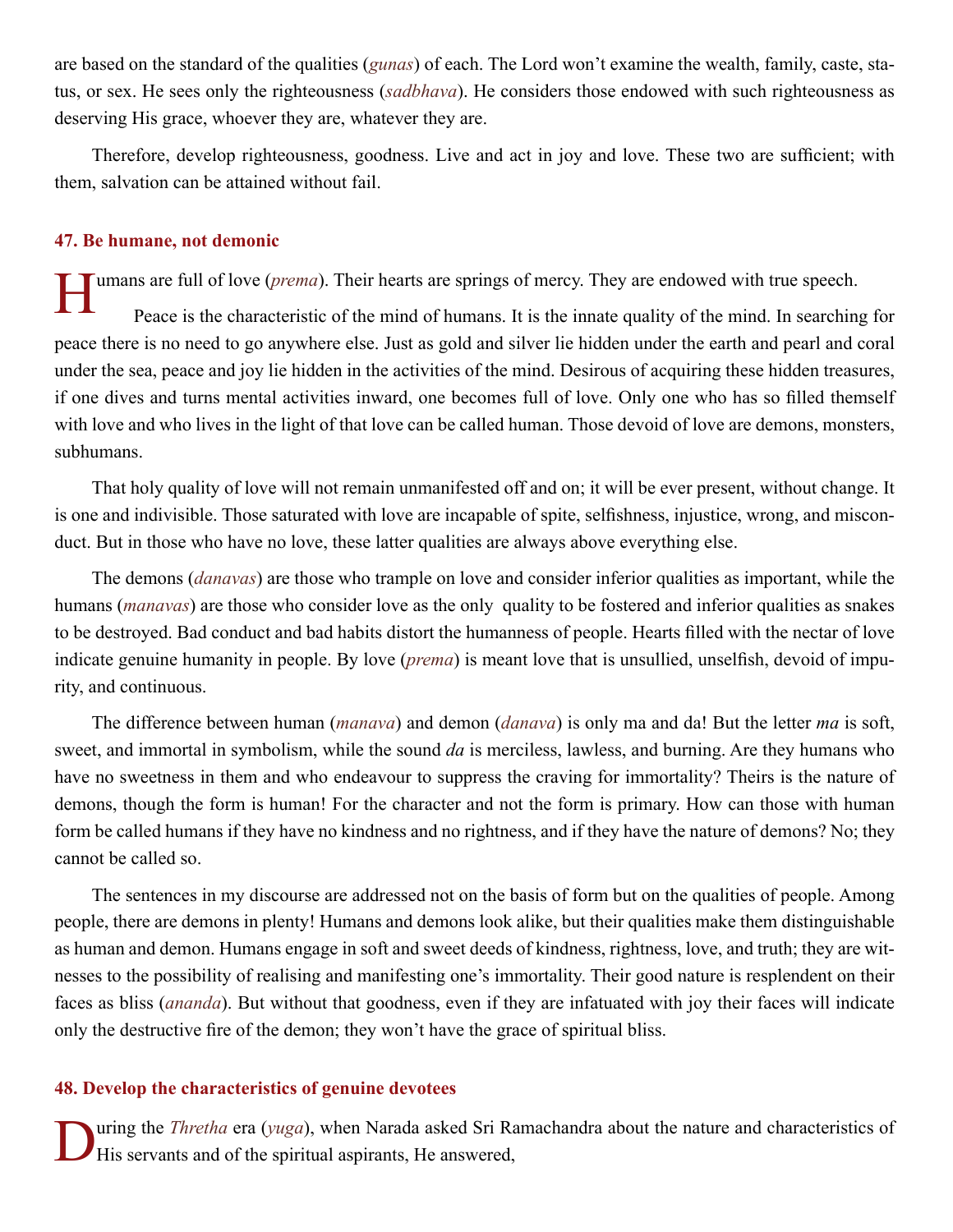<span id="page-32-0"></span>"Listen O [Narada!](#page-56-5) People who are my slaves are full of love; they always stand by righteousness (*[dharma](#page-51-0)*); they speak the truth; their hearts melt with mercy; they are devoid of wrong; they avoid sin; their nature is wellfounded; they will renounce everything gladly; they eat in moderation; they are engaged in doing good to others; they have no selfishness; they aren't worried by doubts. They won't lend their ears to flattery but are eager to listen to the praise of the good nature of others. They have beautiful, strong, and holy character. Spiritual aspirants are those who endeavour to acquire such qualities and possess such a character.

"Now I shall tell you about those who are dear (*[priya](#page-58-9)*) to me: Anyone who is engaged in repetition of the name (*[japa](#page-53-12)*), penance (*tapas*), and vows (*vratha*), anyone who has self-control (*[samyama](#page-60-10)*) and discipline (*[ni](#page-57-12)[yama](#page-57-12)*), anyone who has faith, patience, comradeship, kindness, and joy as well as unalloyed love (*[prema](#page-58-0)*) toward me —such a person is dear to me.

Now, about my real devote. Whoever with discrimination and renunciation (*viveka* and *vairagya*), humility and wisdom (*vinaya* and *vijnana*) is aware of the knowledge of Reality, whoever is always immersed in the contemplation of my divine play (*[leela](#page-55-11)*), whoever dwells on my name at all times and under all conditions, and whoever sheds tears of love whenever the Lord's name is heard from any lip —these are my genuine devotees."

Thus did Sri [Rama](#page-58-5) answer [Narada](#page-56-5). So the Lord will protect in all ways and at all times those who worship Him in complete and uncontaminated devotion *([bhakthi](#page-50-0))* —just as a mother protects her infants, a cow saves her calf from danger, and the eyelids guard the eyes effortlessly and automatically.

When the infant grows up into an adult, the mother won't pay so much attention to its safety. So too, the Lord doesn't pay much attention to the wise one (*[jnani](#page-54-4)*). The devotee of form (*[sa-guna](#page-59-3) [bhaktha](#page-50-3)*), like an infant of the Lord, has no strength except the strength of the Lord. For the realized soul (*[jnani](#page-54-4)*), their own strength is enough. Therefore, until one can rely on one's own strength, one must be an infant in the Lord's Hands, as a devotee of the form, right? No one can become a devotee of the formless Supreme (*[nir-guna](#page-56-0) [bhaktha](#page-50-3)*) without having been a devotee of the form.

### **49. Surrender completely to the Lord**

 $\bigcap$  o, devotees should grow up like infants in the lap of the mother and, thereafter, become realized souls who  $\Box$  can rely on their "own" strength and be free. Still, both have the same source of strength, the Mother. Those indeed are really fortunate who grasp this secret of the path of devotion, who develop one-pointed devotion and straighten the traits of their character, who transform themselves into infants in the lap of the Lord, and who get everything done as He wishes.

Therefore, those who yearn to be devotees, servants, dear ones (*[priyas](#page-58-9)*), and one-pointed devotees should take up the corresponding path and name and live accordingly. The devotee should develop the above-said characteristics of devotion; the dear ones should follow the love (*[prema](#page-58-0)*) of the Lord; the one-pointed devotee has to surrender completely to the Lord.

### **50. The nine paths of devotion**

Mere reading and rolling on the tongue are of no avail. Spiritual bliss ([ananda](#page-48-10)) is the result only of action.<br>This bliss is not dependent on caste or race or sex. Even in those days, while Sri [Rama](#page-58-5) was gladly partaking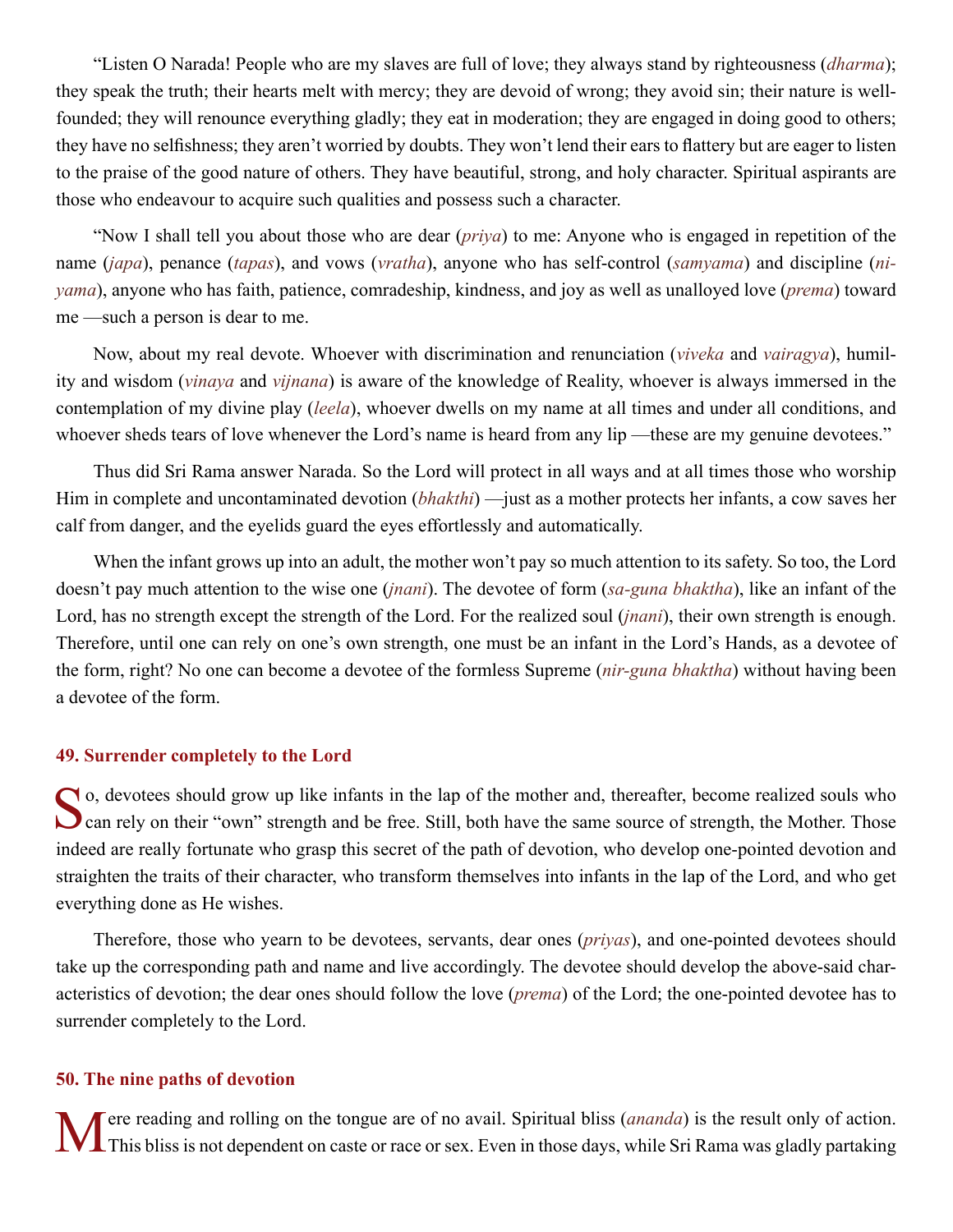<span id="page-33-0"></span>of the feast of roots and fruits selected and reserved by [Sabari](#page-59-8) for him after tasting every individual item herself, she asked him,

"Lord! I am but a woman. Moreover, I am of feeble intellect. Above all, I am low-born. How can I praise You? I don't know what to do or how!"

Sri [Rama](#page-58-5) smiled and said, "[Sabari!](#page-59-8) My mission is only the kinship of devotion. I have no kinship of race or caste. Of what use is it to have status, wealth, and character but no devotion? Like the cloud that does not bear rain, which wanders about in the sky, people without devotion are at the mercy of the winds, however much status in caste, wealth, power, and fame they may possess. Devotees reach me through nine paths; any one of the nine paths takes them to Me."

Then, [Sabari](#page-59-8) prayed Sri [Rama](#page-58-5) to tell her the nine paths, and Sri [Rama](#page-58-5) responded thus:

Listening to stories about God (*sravanam*) Singing the name (*[kirtanam](#page-55-4)*) Remembrance of God (*[Vishnoh-smaranam](#page-63-4)*) Serving the holy feet (*paada-sevanam*) Reverence toward nature and all life (*vandanam*) Worship (*[archanam](#page-48-11)*) Dedication, servitude (*daasyam*) Befriending (*sneham*) Surrender to the Self (*Atma-nivedanam*)

The devotee who sincerely practises any one of these paths can attain Me. I am bound by these nine forms of devotion (*[bhakthi](#page-50-0)*). That is why you have been able to so easily obtain this opportunity of seeing, touching, and speaking with Me, an opportunity that even *yogis* find too difficult to get. You have realised life's purpose today. See! Today's words are only the works of yesterday!

### **51. Devotion is of two kinds: effortful devotion and self-surrender**

Those who follow the above-said nine-fold path are of two kinds.

(1) The followers of the hard path.

(2) The followers of the safe and easy path.

These are sometimes referred to as (1) devotion with effort (*[bhakthi](#page-50-0)*) and (2) self-surrender (*[prapatthi](#page-58-10)*). That is to say, the practice of the young of the monkey is devotion and the practice of a kitten is self-surrender.

Devotion has to be continuous, uninterrupted, like the flow of oil from one vessel to another. Though the two kinds are basically the same, the practices are different. Without love (*[prema](#page-58-0)*), nothing in this world can be acquired. Only when there is love does attachment (*[anuraaga](#page-48-8)*) in its turn produce the desire to protect and guard. In both the above kinds of people, love is equal, no doubt, but in actual manifestation there is a difference. In the young-of-the-monkey path, the child has to rely on its own strength to protect itself —wherever the mother might jump about, the child has to attach itself fast to the mother's belly and not release its hold, even if pulled apart! So too, the devotee has to stand the tests at the hands of the Lord and hold on to the Lord's name at all times and under all conditions, tirelessly, without the slightest trace of dislike or disgust, bearing the ridicule and the criti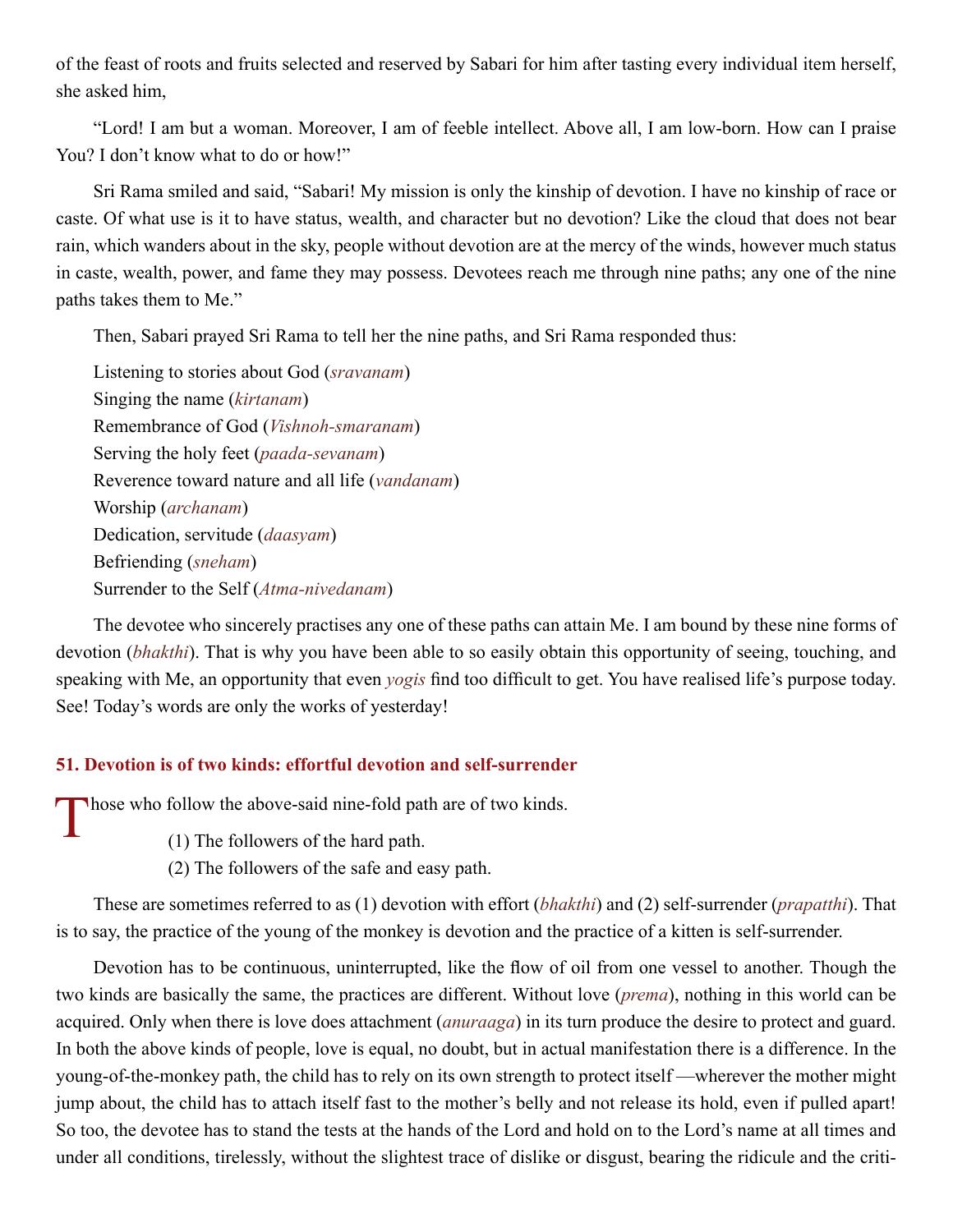<span id="page-34-0"></span>cism of the world and conquering the feelings of shame and defeat. The example of this type of devotion is that first among devotees, [Prahlada](#page-57-10).

The path of surrender is instead like the way of the kitten. Just as the kitten simply continues mewing in one place, placing all its burdens in the mother cat, so the devotee puts complete trust on the Lord. The mother cat holds the kitten in its mouth and removes it to more elevated places or transports it safely through even very narrow passages. So too, the devotee places all burdens on the Lord and surrenders fully to His will. [Lakshmana](#page-55-12)  is the witness of this path.

The discipline of surrender (*[prapatthi](#page-58-10)*) is much superior to that of devotion (*[bhakthi](#page-50-0)*). The characteristic of surrender is complete self-surrender, in all aspects. To serve [Rama,](#page-58-5) [Lakshmana](#page-55-12) renounced all obstacles in his path, like wealth, wife, mother, home and even sleep and food. And this was not for a day or month or year but for a full fourteen years. He felt that [Rama](#page-58-5) was his all, his happiness and joy, that He would grant him everything that he needed, and that his life's purpose was only to follow Him, serve Him, and surrender his will to Him. If all burdens are placed on the Lord and He is followed ceaselessly and unforgettingly, He will certainly provide everything. This is the nature of the surrender type of devotion.

### **52. The course of life of a forest dweller**

After being a housholder —experiencing the sorrow, happiness, and joy and learning the true significance of all these— one has to retire into the forest at the age of 45 or 50, leaving the house one built and the place where one lived. If his wife is alive, he has to get her consent and entrust her to the care of the son or her parents or take her with him and treat her like a brother, himself being immersed in celibacy (*[brahma-charya](#page-50-9)*).

 There is a great change even in diet. He has to eat roots and fruits and drink only milk. Things should not be baked full but only up to a third. Rice should not be used much. If it isn't possible to arrange a diet on these lines, he can visit the nearby village and collect food by begging. But he has to bring the food into the forest and eat it there, in his own habitation. He has to give to his dependents the same food that he takes, for they can't prepare food they prefer or get it supplied. If they don't relish it, they have to be content with only milk and fruits, for he must not change his routine to satisfy others. However troublesome it may be, the discipline should not be modified or given up.

This is to be specially noted: the forest dweller cannot have any worship, alms-giving, or any such duties. Even if he gives food or articles to others, it cannot be regarded as alms (*[dana](#page-51-2)*). Also, he cannot receive anything from others as alms. He must have the same pure love toward all in equal measure. Discarding old clothes once a year, he must don new clothes during September-October (the month of *Aswija*).

The vows of penance during the waxing and waning of the moon (*[chandrayana](#page-51-7)-vratha*) is the most important of the forest-dweller's vows. For the first fifteen days of this month, he must eat a morsel less every day, and for the remaining fifteen, a morsel more. On the new and full moon days, he has to take only rice gruel (*[kanjee](#page-54-6)*). In the rainy season, he must do ascetic practice (*tapas*) standing in the rain; in winter, he must wear wet clothes while engaged in ascetic practices. Performing such asceticism systematically, he has to bathe three times a day. The various *[Upanishadic](#page-62-3)* statements are to be studied and their meanings understood and experienced. If such a forest-dweller falls victim to any disease, the diet routine has to be canceled and he has to live on air and water. He shall walk on and on in the northeastern direction until he dies. On the other hand, if he has no bodily disease and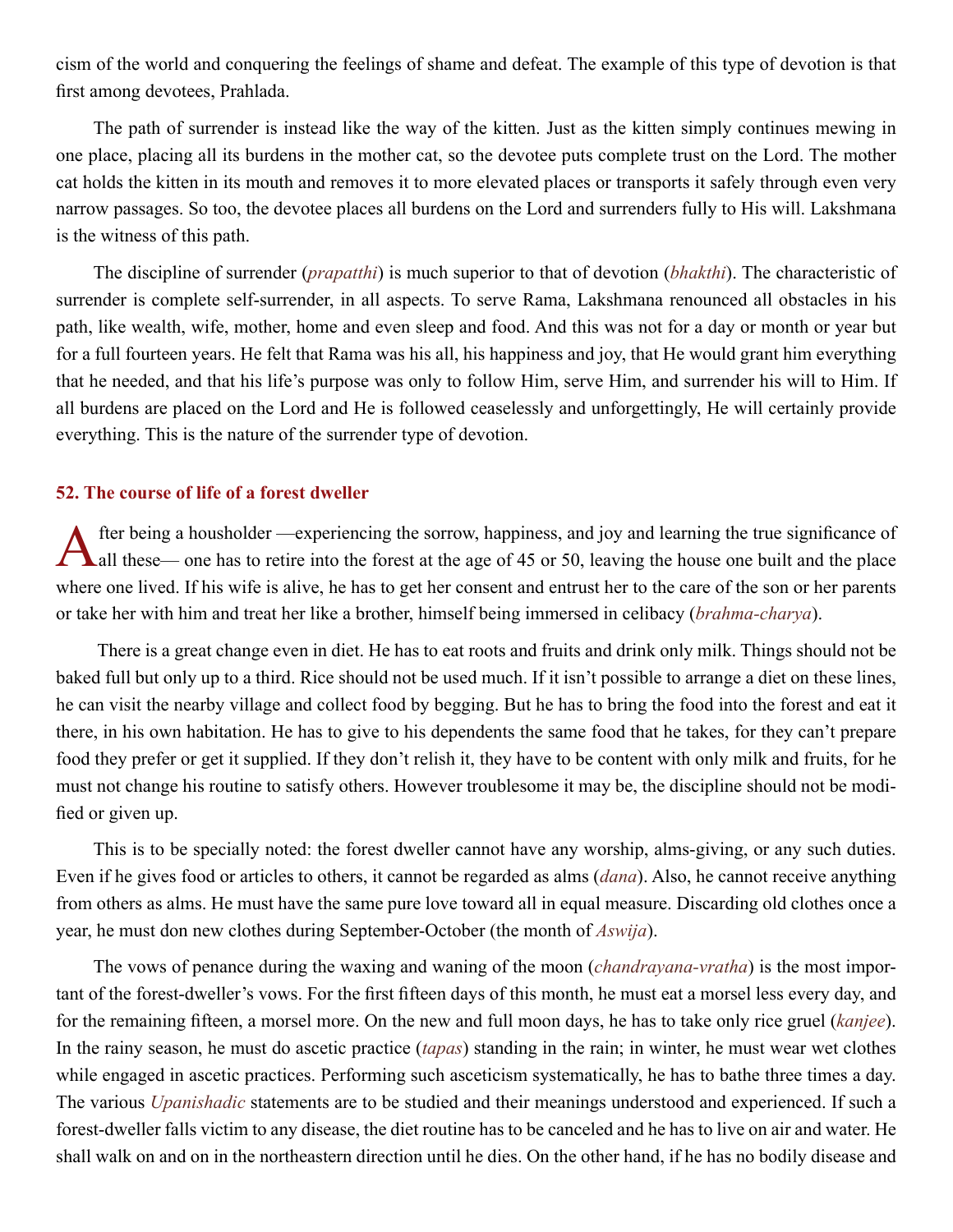<span id="page-35-0"></span>is hale and hearty, after adopting the above disciplines, he will experience the spontaneous dawn of true knowledge. By means of this knowledge, he will attain liberation (*[moksha](#page-56-6)*).

### **53. External and internal disciplines are necessary for one-pointed devotion**

Many argue about how this discipline can result in the dawn of knowledge. Aren't these mere bodily limitations, they ask. Knowledge can arise only by the realisation of the principle that guarantees self-realisation. How can something that does not contain this principle be called knowledge, they argue.

But this line of thought is based on a big mistake. Through these physical regulations, traits (*vasanas*) are destroyed and concentration is established. The *[Upanishadic](#page-62-3)* statements serve to foster and strengthen this one- pointedness, step by step —the experience of the *[Upanishadic](#page-62-3)* maxims alone will bring about the dawn of knowledge. Aren't the *[Upanishads](#page-62-1)* the very knowledge itself? With that embodiment of wisdom (*[jnana-](#page-53-2)swarupa*) as companion, realising It in one's own experience, what need is there to search for knowledge elsewhere? Onepointedness is essential to establish spiritual wisdom firmly in the heart, and this one-pointedness can easily be gained by the above-mentioned bodily disciplines and austerities (*tapas*).

External control helps internal control in many ways. To succeed in external controls is more difficult than to achieve success in controlling the internal! A turn of the steering wheel in one's hand in any direction makes the wheels of the car, which are not in one's hand, move in the same direction. The wheels won't turn in one direction when the steering is turned in another. The introspective wheels are based on the extrospective steering itself!

It is the natural basis. Sometimes, when the steering is turned one way, the wheels may drag another way, but this is due to the giving up of the natural characteristic. The internal wheels, if they have no air, which is the true essence, may behave as if there is no relationship with the steering. But they can't go beyond the bounds of steering. The steering in the hand is related to the wheels below. If there is no such relation, the journey becomes impossible. The connection is inevitable. Therefore, for the one who has struggled with and conquered the external tendencies, the internal tendencies become easily controllable.

The external tendencies have name and form and are attracted by becoming objects of experience. So, to overcome them is a matter of some difficulty. But internal tendencies have no form even though they may be endowed with name; they are also experienced as spiritual bliss (*[ananda](#page-48-10)*), so they can be overcome more easily. They can be tamed with greater ease.

The bother is more for external conduct and behaviour. These are associated with taste, form, and heaviness. The internal tendencies have no form, taste, or weight. Pure water has no form, taste, or heaviness. Impure water is different in all three. So, to clarify impure water is indeed difficult, but pure water can be given any form required, with very great ease.

Similarly, the difficulty is all about purifying mental behaviour, which is spoiled by the delusions of the world. There is no need to set right mental behaviour that is free from such delusions. Delusionless behaviour is necessarily pure. It is without any trace of defect and doubt. Why should it be set right? Therefore, if people first control and conquer external delusion as much as possible, the internal tendencies will easily move in the direction of *[Atmic](#page-49-1)* bliss (*[Atma-ananda](#page-49-3)*).

*Yoga* and penance (*tapas*) are only other names for the path of the control and conquest of these external ten-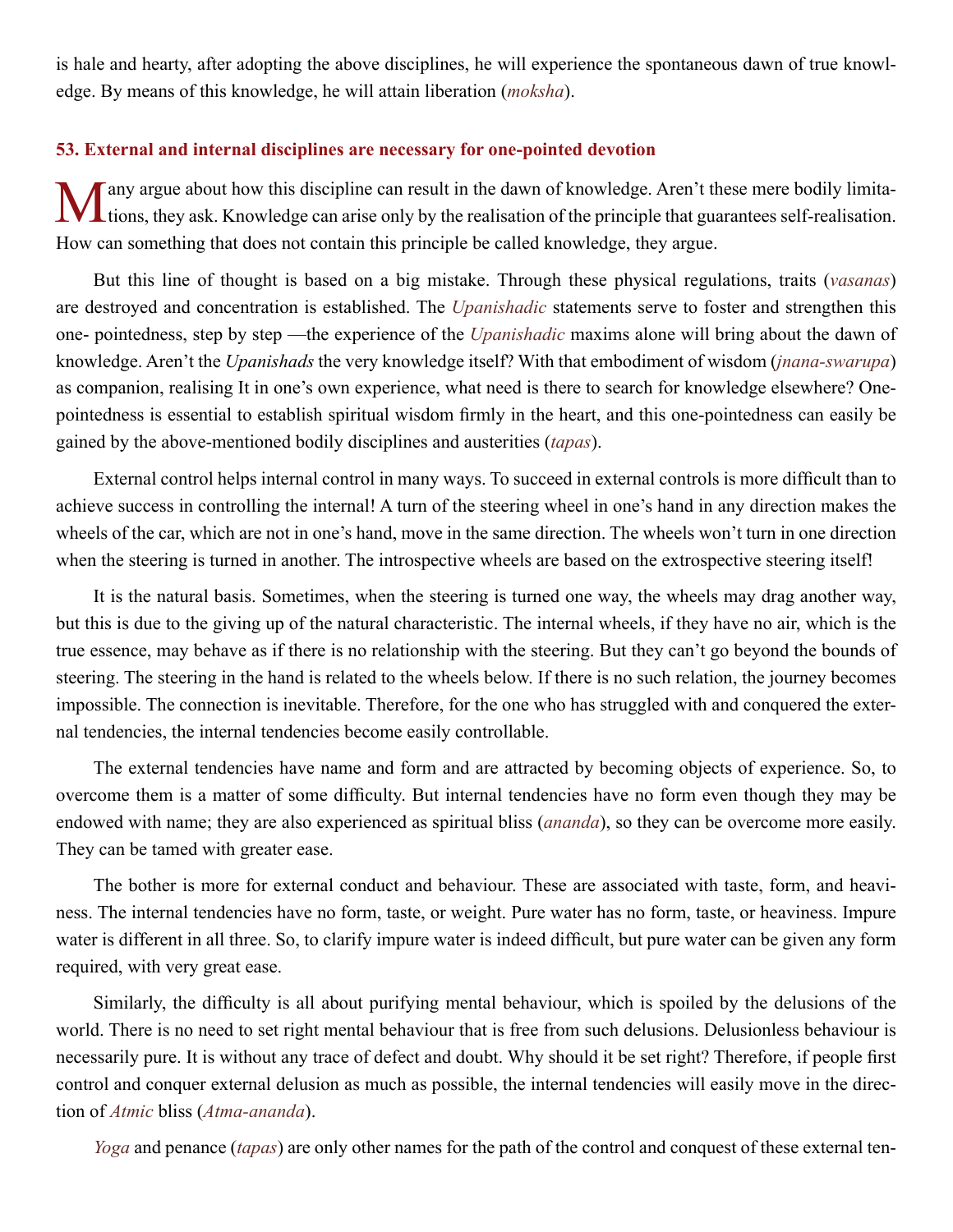<span id="page-36-0"></span>dencies and delusions. The rules of forest-dweller (*vanaprastha*) are but methods to succeed in this *yoga*. When one subdues delusion of all types in the forest-dweller stage, the journey ends in liberation (*[moksha](#page-56-6)*). But we cannot say that liberation has only this one path. Through whatever path grace is obtained, that path may be chosen. Liberation is achieved by these rules and observances of the forest-dweller stage; it can be secured by following this path. It also makes a person delusion free. It gives them one-pointedness.

### **54. The four stages of liberation**

Worship, with fixity of consciousness and purity of feeling and free of all extraneous thought, becomes itself mental union with the Divine (*[bhava-samadhi](#page-50-10)*). As a result of this mental union, the Lord appears before the inner eye of the devotee in the form that he has chosen for worship. The vision is not merely a matter of imagination; it is a "face-to-face" experience. Without changing location, the devotee can abide in the presence of the Lord in the self-same place. This is called "being always with God (*[salokya-mukthi](#page-59-9)*)". Besides being always with the Lord, devotees realise all that they see as the glory of the Lord. The experience is referred to as "seeing always the glory of the Lord (*[samipya-mukthi](#page-59-10)*)". Existing ever with the Lord, witnessing always the glory of the Lord, and becoming suffused with God-consciousness is merger in the divine form (*[sarupya-mukthi](#page-60-11)*). This is the final fruit of devotional scriptures.

But at this stage, there is still a trace of differential feeling. So, the nondualist won't admit it as the highest. Simply because a devotee has the same form as the Lord, we cannot assume that the devotee has the powers of creation, preservation, and destruction that the Lord has. Only when all trace of difference disappears and unity is attained is the highest stage reached. This is called union (*sayujya*). This comes of divine grace won by the essence of the spiritual practice of each; it cannot be claimed as the fruit of effort.

The devotee will aspire to this merging (*[aikya](#page-48-12)*). The devotee wishes to serve the Lord as he pleases and to experience the joy of the form that he has attributed to the Lord. But the Lord, out of His grace, gives them not only existence with the Lord, witnessing always the glory of the Lord, and being suffused with God-consciousness but also union (*sayujya*)! The path of devotion (*[bhakthi](#page-50-0) [marga](#page-56-7)*) results also in attainment of knowledge of *[Brahman](#page-50-1)* (*[Brahma-jnana](#page-50-11)*). Even if the devotee does not crave it, the Lord Himself vouchsafes it to the devotee. Union-with-God liberation (*sayujya-mukthi*) is also referred to as absolute liberation (*[ekantha-mukthi](#page-52-4)*).

### **55. Perform all actions in dedication to God**

For delusion-constituted (*[maya](#page-56-8)*-constituted) hn beings, there are two gates of illusion: the appetite for sex and the appetite of the tongue There two have to the set of the sex and the sex sex sex and the sex sex sex sex the appetite of the tongue. These two have to be conquered by everyone; as long as they persist, they cause sorrow. All worldly desires are comprehended by these two, so only those who have mastered these two can be said to have successfully waded through the world. These two are the causes of all sins, and sin is the manure on which illusion (*[maya](#page-56-8)*) thrives.

Really speaking, this world has to serve only the purpose of sustaining the body. Those aspiring for liberation have to subdue the senses. "Food for guarding the body, dress to ward off the cold," says the later (*uttara*) *[Gita](#page-52-0)*. However, if one gets immersed in these pursuits, one will forget the purpose for which one has come and the goal of all activity and holy endeavour. Instead, whatever activity a person may be engaged in, the person must, as automatically as breathing, be contemplating on and always aware of this: "I am born to serve God and to realise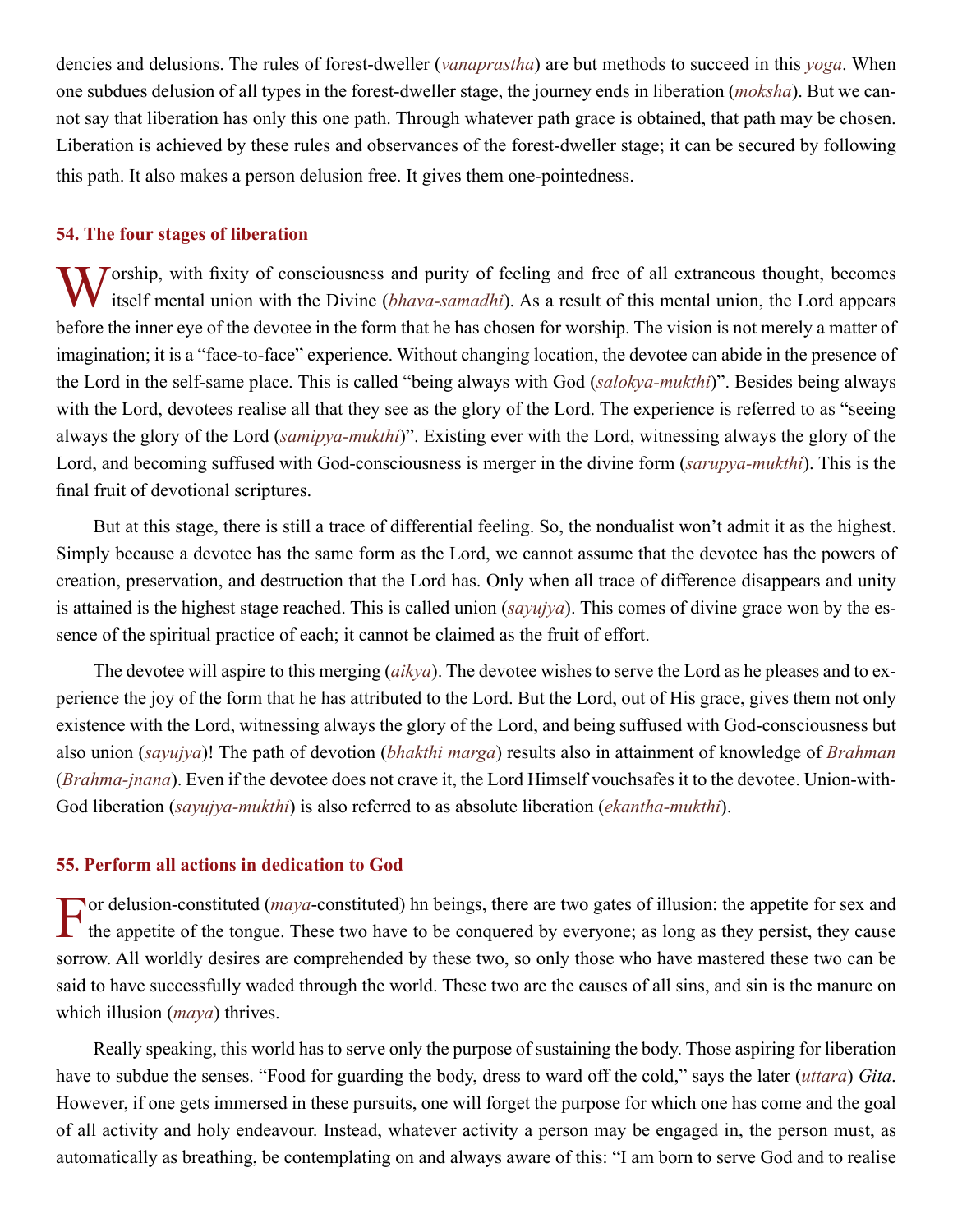<span id="page-37-0"></span>my true self." All acts —wearing, eating, walking, studying, serving, moving— should be performed in the belief that they take one into the Presence. Everything should be done in a spirit of dedication to the Lord.

A farmer clears and levels the land, removes the stones and thorns, ploughs and prepares the field, manures and strengthens the soil, waters and fertilises it. Then, after sowing, transplanting, weeding, spraying, and waiting, he reaps the crop. After winnowing and threshing, he stacks the corn. All these various processes are for the sake of the stomach. So, too, one must feel that all hunger and thirst, joy and sorrow, grief and loss, suffering and anger, food and appetite are but impulses helping us toward attaining the presence of the Lord. When one has this attitude, sin will never tarnish these activities. The appetites will also vanish, without a vestige of name or form.

On the other hand, if the appetites are treated as important, one can earn only sorrow, not joy. It will be impossible to acquire peace. Mastery of the sensory desires can't be learned at schools where the arts of sustaining the body are taught systematically.

### **56. Perform good deeds, with constant remembrance of God**

If the person is ill or even if the mind is immersed in something else, the taste of food cannot be grasped. So also, if the heart is full of ignorance *(thamas)* or is wayward, no joy can be experienced even if one is en **T** f the person is ill or even if the mind is immersed in something else, the taste of food cannot be grasped. So in remembrance of the name (*[nama-smarana](#page-56-2)*), devotional singing, recitation of the name (*[japa](#page-53-12)*), or meditation.

The tongue will be sweet as long as there is sugar on it. Likewise, if the pillar of light called devotion continues to burn in the corridor of the heart, there will be no darkness. The heart will be illumined in bliss. A bitter thing on the tongue makes the whole tongue bitter; when the qualities greed and anger enter the heart, the brightness disappears, darkness dominates the scene, and one becomes the target of countless griefs and losses.

Therefore, those who aspire to attain the holy presence of the Lord must acquire certain habits, disciplines, and qualities. The usual ways of life won't lead to God. They have to be modified somewhat by means of spiritual discipline.

Look at the crane; it walks about pretty fast in water. But while walking, it can't catch fish; for that purpose, it must become quiet and stand motionless. So also, if one proceeds with greed, anger, and similar qualities, one cannot secure the fish of truth (*sathya*), *[dharma](#page-51-0)*, and peace (*[santhi](#page-60-1)*). Whatever spiritual practice one may have, one must practise uninterrupted remembrance of the name (*[nama-smarana](#page-56-2)*). Only then can one master the natural attributes of greed, anger, etc. All the scriptures (*[sastras](#page-60-3)*) teach but this one lesson: since the Lord is the universal goal and this journey of life has Him as the destination, keep Him constantly in view and subdue the mind, which makes you wander from the path.

All the good qualities automatically gather around the person who practises control of speech and constant contemplation of the Lord. See! In the *[Dwapara](#page-52-5)* era (*yuga*), the [Kauravas](#page-54-7) were engaged in wicked deeds even while experiencing the fruits of their previous good deeds. On the other hand, the [Pandavas](#page-57-13) were thinking and doing only good deeds, even while undergoing sufferings due to their previous evil deeds! This is the difference between the wise and the unwise. The [Kauravas](#page-54-7) were slaves of the appetites of hunger and sex, and the [Pandavas](#page-57-13) did every act for the sake of the Lord, with truth (*sathya*) and *[dharma](#page-51-0)* as their charioteers.

Those who are overwhelmed by grief can never feel interest in either a feast or a fight; similarly, the real aspirant who is immersed in thoughts of God can never taste or even think of worldly objects of enjoyment.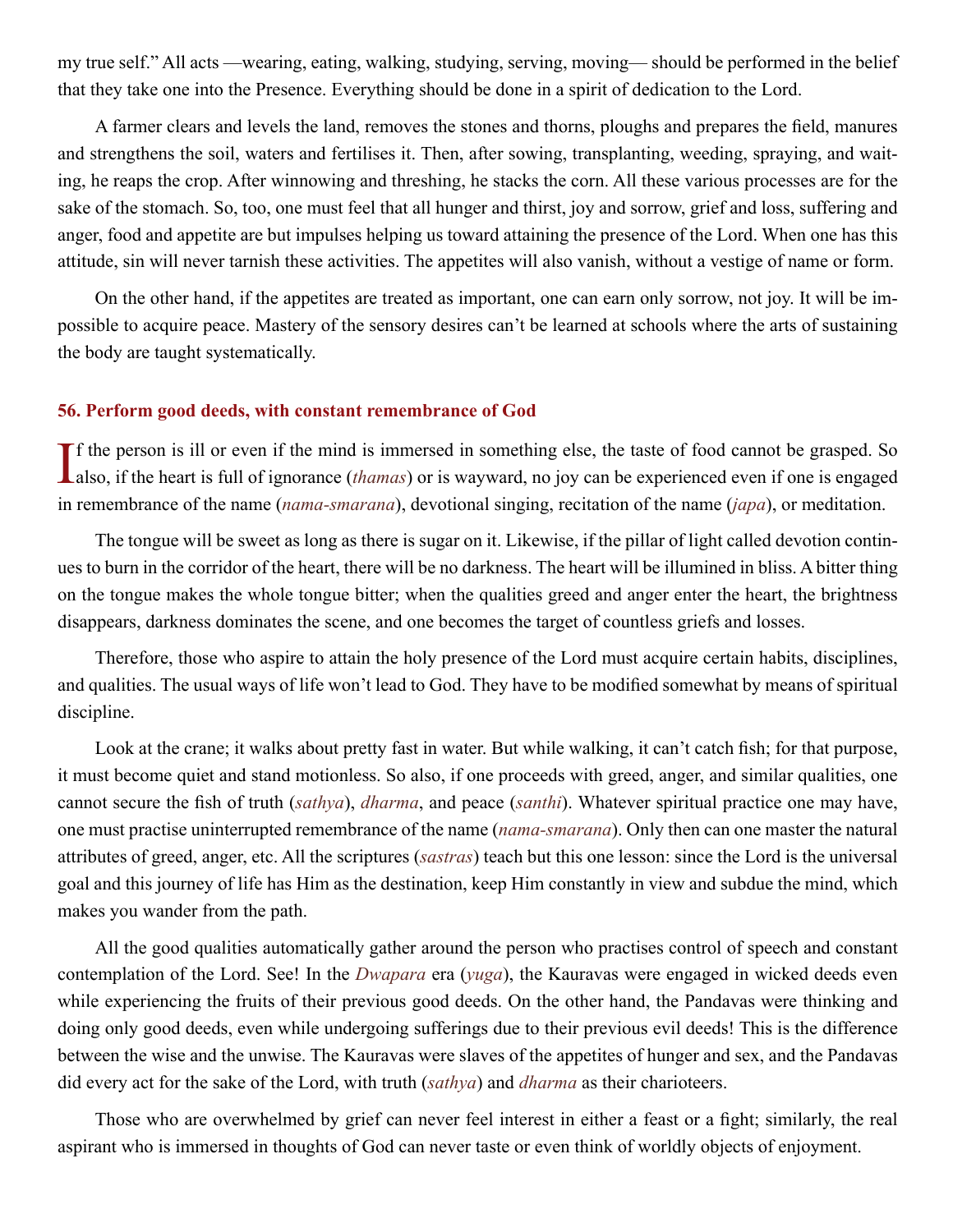### <span id="page-38-0"></span>**57. Awake, arise, and attain the Highest**

efore death takes its toll, one must realise in this body itself the eternal truth and the relationship between a person and that truth. The *Kathopanishad* exhorts,

### Arise, awake! (*Uththishtatha! Jagratha! Praapya Varaan Nibodhitha!*)

Those who are agitated by doubts about what to accept and what to reject, those who are blinded by illusion, and those who cannot distinguish between darkness and light, death and immortality —all these should approach great people who can show the path to understand the eternal truth, the self-illumined basis of all creation. Then, both this world and heaven will be merged in the same effulgence! For the sake of this realisation, one should have deep yearning and hard, disciplined practice.

This human birth is the consequence of countless good deeds, and it should not be cast aside; the chance must be fully exploited. As the *[Kenopanishad](#page-54-9)* says,

### This present precious life should not be thrown away (*Na Chath Iha Avedheen Mahathee Vinashtih*).

When there are many chances of saving oneself, isn't it a big loss if no thought is spent on ways of escape? For all those who are really animals in human form, slaves of pride and animal traits, this awareness in time is most important. Delay is fruitless; it is as silly as starting to dig a well when the house catches fire. Therefore, the discriminating individual will endeavour by all means at their disposal to understand the underlying principles, to master the teachings of the great people who practised the spiritual path, and to bring all this, as much as possible, into the ken of their own experience.

### **58. Dedicate yourself to the discovery of truth and contemplate the Everlasting**

iscarding the path and wasting one's life is an insult to the very name of the species! Instead of getting enslaved to the evanescent and the false and wasting precious time in their pursuit, dedicate every minute to discovering truth and contemplating the everlasting, ever-true Lord. Such dedication is the real function of the soul. On the other hand, spending time in illusory appetites is the drag of the world. One shouldn't fall victim to the poisonous attractions of worldly luxuries or the wiles of seductive beauty. One day, all these fascinating scenes will vanish as a story unfolded in dream!

Education and other things that make one grow and become big are of no use for spiritual progress; they bring about only spiritual downfall. That is why this is the illusory universe (*[maya-prapancha](#page-56-9)*). Truth, in whatever illusion it is immersed, will only shine more effulgently, for such is the nature of truth. How can we say that the objective world, which undergoes modifications every minute, waning and waxing with the waywardness of appearing and disappearing, is eternal truth?

The characteristic of a spiritual aspirant is the attainment of truth, not the search of the unreal in this evanescent world. In this false world, there can be no true living (*sathya-achara*). There can be only false living (*[mithya-achara](#page-56-10)*). True living consists in the realisation of the Lord. This must be borne in mind by everyone every moment of their life.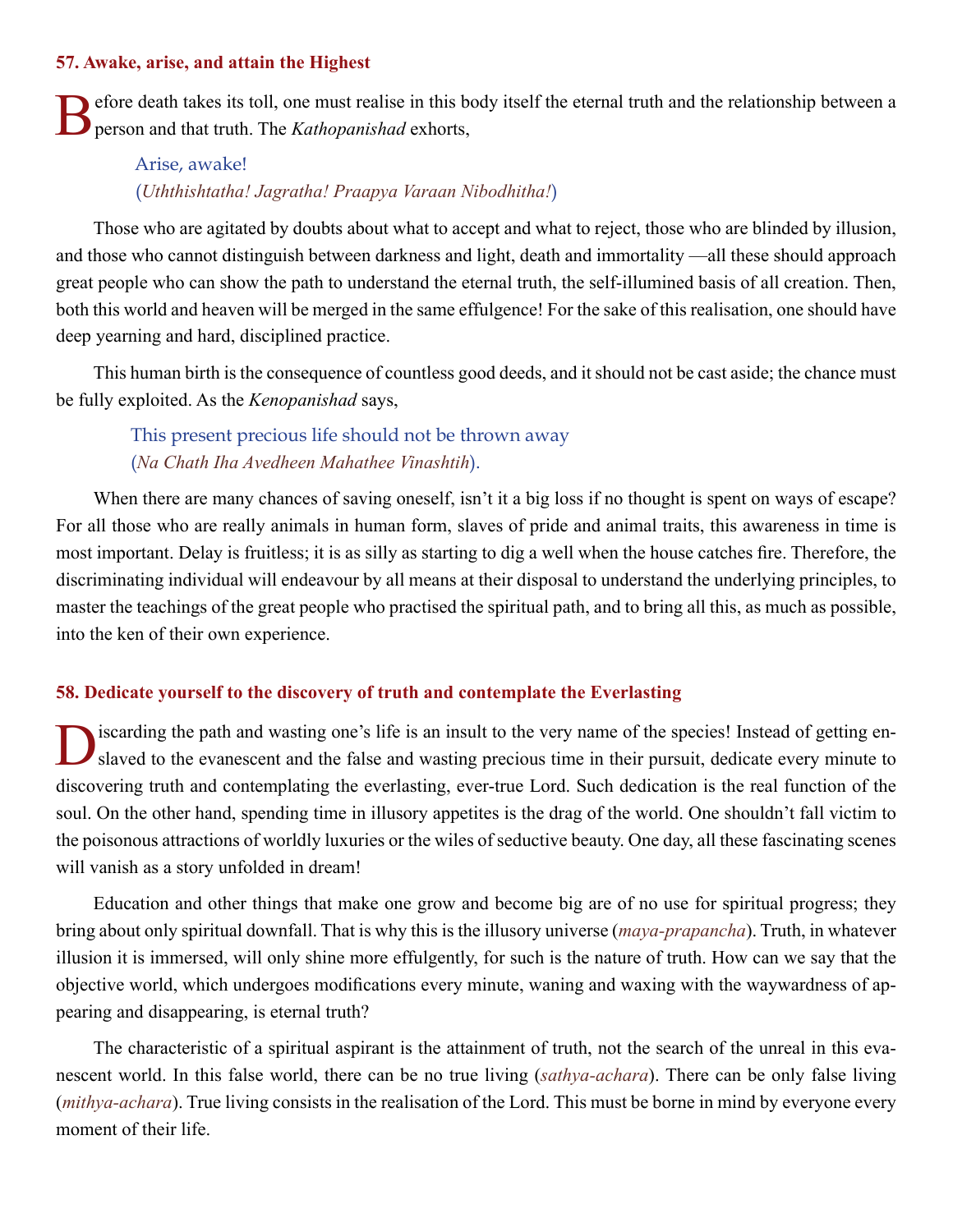### <span id="page-39-0"></span>**59. To reach God, be free from external and internal illusions**

The spiritual aspirant should note the distinction between the conduct of the natural ([sahaja](#page-59-11)) person and the spiritual aspirant. The natural person has no fortitude (sahana), is conceited (ahamkara), and is full of desire relating to the world (*[jagath](#page-53-13)*), by which the person is trying to have a contented existence (*[janma](#page-53-14)*). Aspirants are engaged in contemplation of the Lord (*[Sarveswara-chinthana](#page-60-12)*) as ceaselessly as the waves of the sea (*[sagara](#page-59-12)*), accumulate the wealth (*[dhana](#page-51-8)*) of equality and equal love to all, and are content in the thought that all is the Lord's and nothing is theirs. Unlike the natural person, the spiritual seeker won't easily bend before grief or loss, anger or hatred or selfishness, hunger, thirst or fickleness.

One should master all the above good things as much as possible and journey through life in fortitude, courage, joy, peace, charity, and humility. Realising that tending the body is not all-important, one has to bear even hunger and thirst patiently and be engaged uninterruptedly in contemplation of the Lord. Quarreling at every tiny little thing, losing one's temper, becoming sad at the slightest provocation, getting angry at the smallest insult, worried at thirst, hunger, and loss of sleep —these can never be the characteristics of an aspirant.

Rice in its natural state and boiled rice —can these two be the same? The hardness of natural rice is absent in the boiled one. The boiled grain is soft, harmless, and sweet. The unboiled grain is hard, conceited, and full of delusion. Both types are souls (*[jivis](#page-53-15)*) and humans, no doubt, but those immersed in external illusions (*avidya-maya*) are "people", while those immersed in internal illusions (*vidya-maya*) are "spiritual aspirants".

God is immersed in neither external nor internal illusions. He is devoid of both. He who has no external illusions becomes a spiritual aspirant, and when he is devoid of even internal illusions, he can be termed a God. Such a person's heart becomes the seat of God.

Therefore, it is possible to deduce that all is pervaded by God. Though, of course, the Lord is situated in every heart, spiritual practice is necessary so that they may discover it for themselves, right? It isn't possible for us to see our own face! We need a mirror to show us its image! So too, a basic path (*marga*), a spiritual practice, is necessary to become devoid of qualities (*[gunas](#page-53-11)*).

### **60. The harvest of the spiritual aspirant**

In this world, there is no penance (*tapas*) higher than fortitude, no happine deed (*[punya](#page-58-11)*) holier than mercy, no weapon more effective than patience. n this world, there is no penance (*tapas*) higher than fortitude, no happiness greater than contentment, no good

Devotees should consider the body as the field and good deeds as seeds and cultivate the name of the Lord, with the help of the heart as the farmer, in order to get the harvest, the Lord Himself. How can one get the crop without cultivation?

Like cream in milk and fire in fuel, the Lord is in everything. Have full faith in this. As the milk, so the cream; as the fuel, so the fire; so also, as the spiritual discipline, so the direct experience (*[sakshatkara](#page-59-13)*) of the Lord, right?

Even if the attainment of liberation (*[mukthi](#page-56-11)*) isn't directly realised as a consequence of taking up the Lord's name, four fruits are clearly evident to those who have had the experience:

(1) company of the great,

(2) truth,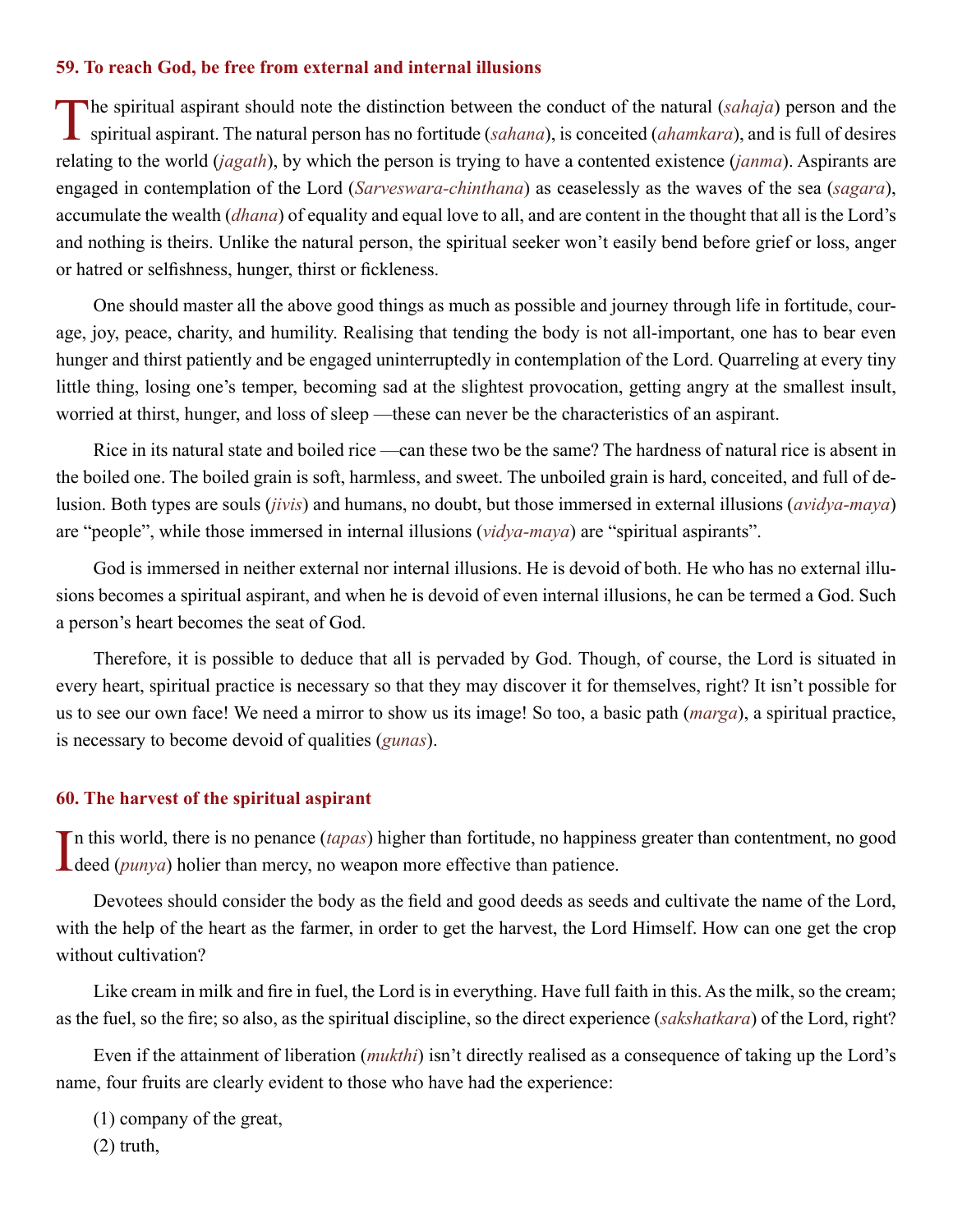- <span id="page-40-0"></span>(3) contentment, and
- (4) control of the senses.

Through whichever of these gates one enters, whether one is a householder, recluse, or a member of any other class, one can reach the Lord without fail. This is certain.

### **61. The characteristics of the devotee and worldly person**

**People crave worldly happiness. Analysed properly, this itself is the disease, and sufferings are but the drugs** we take. In the midst of these worldly pleasures, one rarely entertains the desire to attain the Lord. Besides, it is necessary to analyse and discriminate every act of a person, for the spirit of renunciation is born out of such analysis. Without it, renunciation is difficult to get. Miserliness is like the behaviour of a dog; it has to be transformed. Anger is enemy Number 1 of the spiritual aspirant; it is like spittle and has to be treated as such. And untruth? It is even more disgusting —through untruth, the vital powers of all are destroyed. It should be treated as scavenging itself. Theft ruins life; it makes the priceless human life cheaper than a pie; it is like rotten foul smelling flesh.

Moderate food, moderate sleep, love (*[prema](#page-58-0)*), and fortitude will help in the upkeep of the health of both body and mind. Whoever one may be, in whatever condition one may be, if one gives no room for dispiritedness, if one has no fear at all, and if one remembers the Lord with unshaken faith and without any ulterior motive, all suffering and sorrow will fall away. The Lord will never enquire at any time the caste to which you belong or the precepts (*achara*) that you traditionally follow.

Devotion doesn't consist in wearing an ochre cloth, organising festivals, performing ritual sacrifices, shaving the hair, carrying water pot or rod, matting the hair, etc. Instead, the characteristics of devotion are a pure mind (*[anthah-karana](#page-48-3)*), uninterrupted (whatever one may be doing) contemplation on God, the feeling that everything is the Lord's creation and therefore One, non-attachment to sense objects, the embracement of all in equal love, and dedication to true speech.

### **62. Consider the name of the Lord as the breath of life**

the various types of devotion, remembrance of the name ([nama-smarana](#page-56-2)) is best. In the [Kali](#page-54-10) era (yuga), the name is the path for saving oneself. Jayadeva, Gouranga, [Thyagara](#page-62-4), [Tukaram,](#page-62-5) [Kabir,](#page-54-11) [Ramdas](#page-58-12) —all these great devotees attained the Lord through just this one practice. Why speak of a thousand things? Even [Prahlada](#page-57-10)  and [Druva](#page-52-7) were able to enjoy the sight, touch, and conversation (*[darshan](#page-51-5)*, *sparshan*, and *[sambhasana](#page-59-14)*) of the Lord through only repetition of the name, right?

There can be no better path to liberation (*[mukthi](#page-56-11)*) than considering the name of the Lord as the very breath of life and, with complete faith in good deeds and thoughts, developing the spirit of service and equal love for all. Instead of this, if one sits in some solitary nook holding the breath, how can one master the innate qualities? How is one to know that one has mastered them? Devotion like [Ambarisha](#page-48-13)'s and activities like [Durvasa](#page-52-8)'s —the combination of these two will result in the fate of [Durvasa](#page-52-8) himself; at least, in the end, [Durvasa](#page-52-8) must fall at [Am](#page-48-13)[barisha'](#page-48-13)s feet. May you avoid becoming such [Thrisankus;](#page-62-6) may you experience the eternal truth and achieve the genuine state.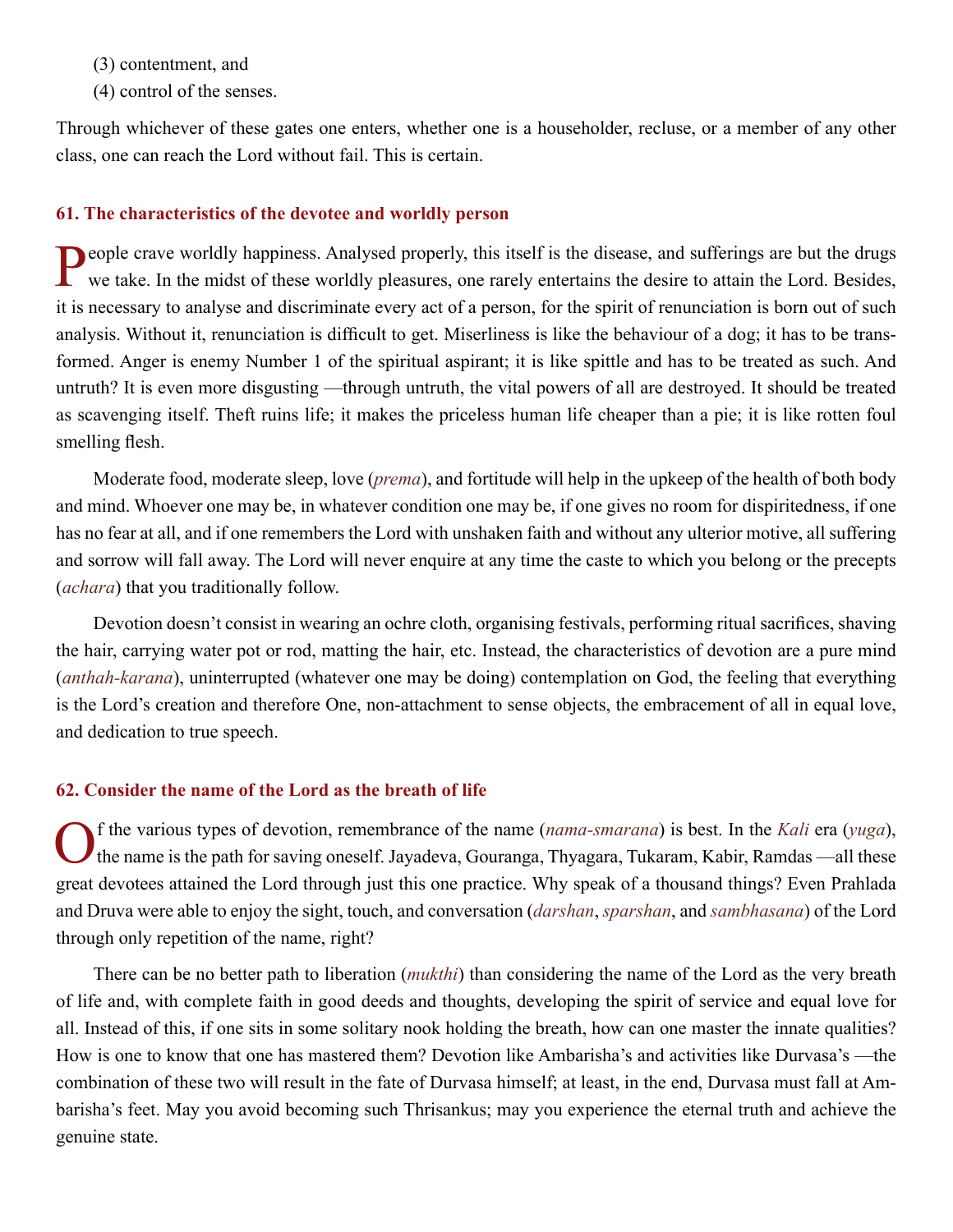### <span id="page-41-0"></span>**63. Watch out for your own faults and cultivate the truthful and joyful**

Every person is liable to commit mistakes without being aware of it. However bright the fire or light, some smoke will emanate from it. So also, whatever good deed a person might do, mixed with it will be a minute trace of evil. But efforts should be made to ensure that the evil is minimised, that the good is more and the bad is less. Naturally, in the present atmosphere, you may not succeed in the very first attempt. You must carefully think over the consequences of whatever you do, talk, or execute.

In whatever way you want others to honour you, or to love you, or to behave with you, in the same way you should first behave with others and love and honour them. Then only will those honour you. Instead, without yourself honouring and loving others, if you complain that they are not treating you properly, it is surely a wrong conclusion.

Besides, if those who advise others about "which principles are right, which are true and good, which conduct is best? etc." would only follow the advice themselves, there would be no need to give the advice at all. Others would learn the lesson simply by example. Instead, *[Vedanta](#page-63-5)* spoken parrot-like to others, without any attempt to put it into practice in one's own conduct, not only deceives others but is even worse; it deceives oneself. You must be as you want others to be.

It is not the nature of a spiritual aspirant to search for faults in others and hide their own. If your faults are pointed out to you by someone, don't argue and try to prove that you were right, and don't bear a grudge against them for it. Reason out within yourself how it is a fault and set right your own behaviour. Rationalising it for your own satisfaction or wreaking vengeance on the person who pointed it out —these are certainly not the traits of a spiritual aspirant or devotee.

The spiritual aspirant should always seek the truthful and joyful and must avoid all thoughts of the untrue, sad and depressing. Depression, doubt, conceit —these are as *[Rahu](#page-58-13)* and *[Kethu](#page-54-12)* to the spiritual aspirant. They will harm one's spiritual practice. When one's devotion is well established, they can be easily discarded if they appear.

Above all, it is best for the spiritual aspirant to be joyful, smiling, and enthusiastic under all circumstances. Even more than devotion and spiritual wisdom, this pure attitude is desirable. Those who have acquired it deserve to reach the goal first. This quality of joy at all times is the fruit of the good done in past births. A person who is ever worried, depressed, and doubting can never attain bliss, whatever spiritual practice is done. The first task of a spiritual aspirant is the cultivation of enthusiasm. Through that enthusiasm, any variety of spiritual bliss (*[ananda](#page-48-10)*) can be derived.

Never get inflated when praised or deflated when blamed. Be a spiritual lion, regardless of both. Analyse yourself and correct your faults; this is most important.

### **64. Stick to the name and form of the Lord you adore**

Now, one has to be careful even in matters relating to the realisation of God. Whatever inconveniences one may encounter, one must try to carry on spiritual practices without any break or modification in the disciplines. One should not be changing the name that one has loved and cherished and selected for remembrance (*smarana*). Concentration is impossible if the name is changed once every few days. The mind won't attain onepointedness. All spiritual discipline has this one-pointedness as its ultimate aim. Therefore, avoid constant adop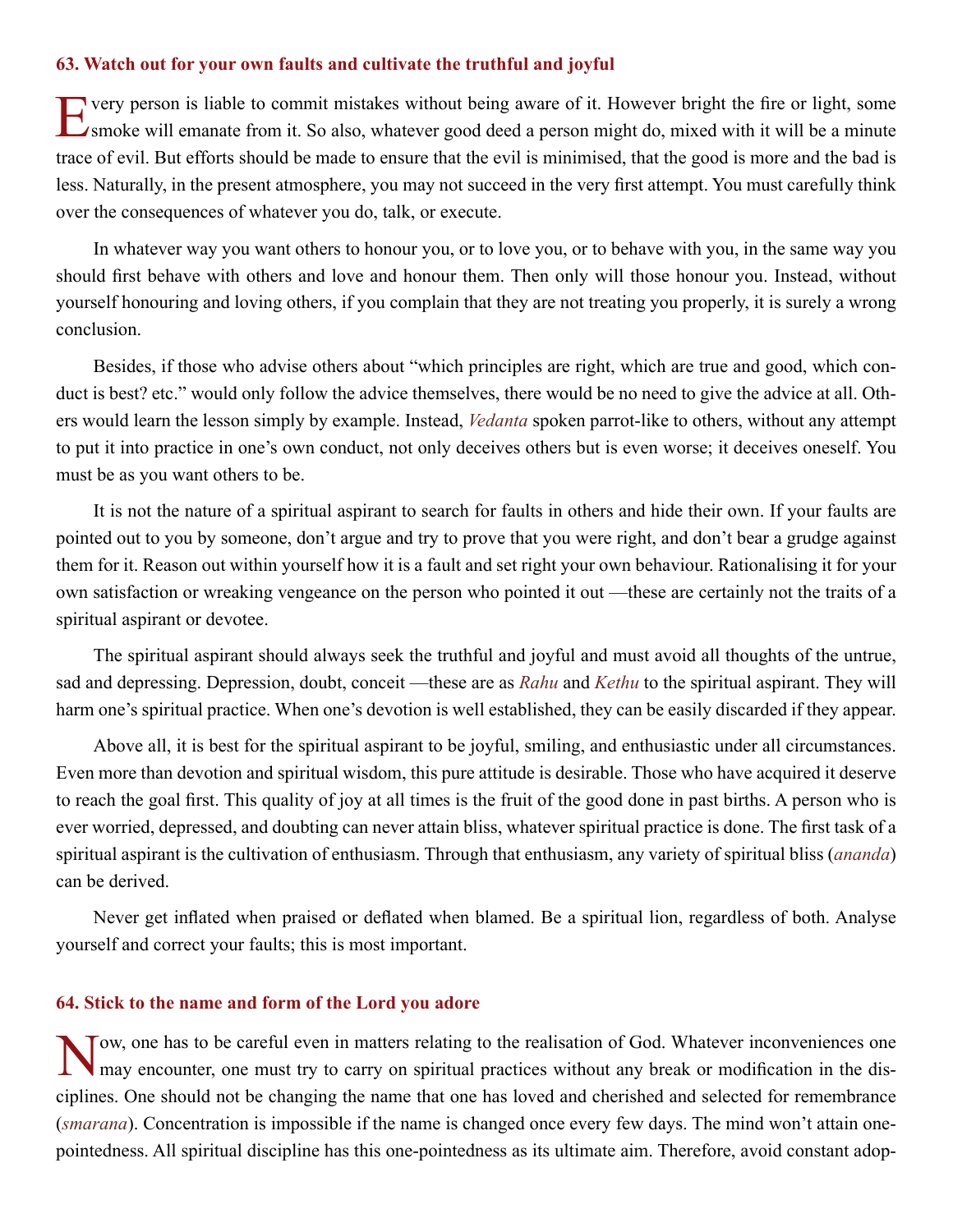<span id="page-42-0"></span>tion and rejection of names and forms of the Lord. One single name must be used throughout for repetition of the name (*[japa](#page-53-12)*) and meditation.

One has also to get the strong conviction that all the Lord's names and forms are but the name and form that one is repeating. That name and form must not give the slightest feeling of dislike or disaffection.

Taking all worldly losses, sufferings, and worries as merely temporal and transitory, and realising that all this repetition of the name and meditation is only to overcome such grief, the spiritual aspirant should keep the two things separate, without mixing up that with this and this with that. The aspirant must understand that loss, suffering, and worry are external, belonging to this world, and that repetition of the name and meditation are internal, belonging to the realm of the love for the Lord. This is called chaste (*[pathivratha](#page-57-14)*) devotion. The other variety, where the spiritual aspirant selects one name and one form and after some time discards them for another name and form, is called unchaste (*vyabhichara*) devotion.

Changing the name and form is not a fault if it is done in ignorance, but having once known that it is wrong and harmful, and after continuing repetition of the name and meditation on the one name and form faithfully, subsequently changing them is certainly is wrong. Sticking faithfully to the name and form is the highest vow, the highest austerity. Even if elders advise you, don't give up the path approved by your mind! Of course, which elder would suggest that you should change the name of the Lord and give up the name that you adore? Consider those who tell you to do so not as elders but as dullards.

As far as possible, see that the time and place of meditation and repetition of the name are not changed and shifted. For example, while traveling, keep the time unaltered even if it becomes necessary to change the venue. At the specified time, at least recall to mind the meditation and repetition of the name done at the same time in the past, even if you are in a railway train, a bus, or some such inconvenient surrounding.

In this way, accumulating spiritual wealth, one can surely become the master, and attain the *[Atma](#page-49-0)*.

### **65. Help ever, hurt never**

I veryone should so lead life that no pain is caused to any living thing. That is their supreme duty. Also, it is the prime duty of everyone who has had the chance of this human birth to spare a part of their energies occasionally to prayer, repetition of the Lord's name, meditation, etc. Everyone must equate living with truth, righteousness, peacefulness, and good works that are of service to others. One must be as afraid of doing acts that are harmful to others or deeds that are sinful as one is now afraid to touch fire or disturb a cobra. One must have as much attachment and steadfastness in carrying out good works, in making others happy, and in worshiping the Lord as one now has in accumulating gold and riches. This is the *[dharma](#page-51-0)* of humans.

### **66. The Lord incarnates to promote goodness and universality**

The Lord incarnates Himself in human form in order to strengthen this type of goodness. But the question may arise, how can a nonexistent thing be strengthened and developed? Indeed, these qualities are not nonexistent; they are there in everyone! When these qualities decline and wither, the Lord comes with the purpose of promoting them and bringing about the decline of the forces that work in the opposite direction. It is to make clear this purpose that [Krishna](#page-55-5), in the *[Dwapara](#page-52-5)* era (*yuga*), while teaching [Arjuna,](#page-49-7) said,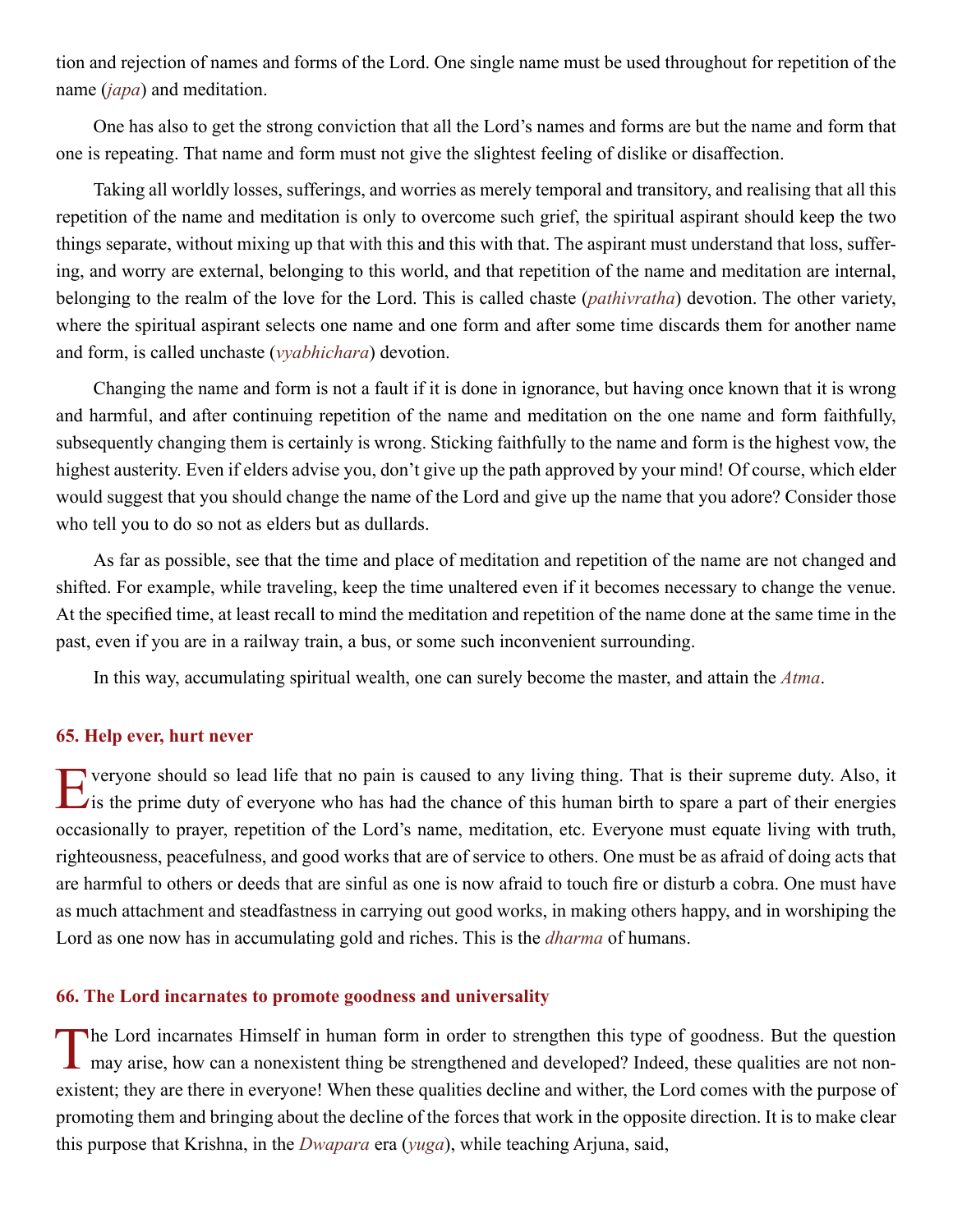<span id="page-43-0"></span>All incarnations of the Lord are for the protection and promotion of holy seekers. *parithraanaaya sadhuunaam vinaashaaya cha dushkrithaam dharma-samsthapanaarthaaya sambhavaami yuge yuge*.

 The word seeker (*[sadhu](#page-59-15)*) does not refer to any single religion, caste, family stage of life, community, or even any single species, like the human! It refers to all religions, all stages of life, all races, and all creatures.

The Lord revealed His Universal Mind in the *[Gita](#page-52-0)*. It is because of this universal message that the *[Gita](#page-52-0)* has become so essential and so famous. Why, [Krishna](#page-55-5) Himself has declared in plenty of situations and places that He is the dutiful servant of His devotees. An example of this is His accepting to be the charioteer of [Arjuna!](#page-49-7)

If the culture of the ordinary person results in such elevation, each one can judge for themself how much more purified and holy would be the character of those who are engaged in spiritual exercises and the incessant contemplation of God! For both these types of people, the quality of their character is the important criterion.

### **67. Follow the sages of yore in contemplation of Brahman**

There is a great difference between those established in God-contemplation (*[Brahma-nishtas](#page-50-12)*) in the past and today's contemplators of *[Brahman](#page-50-1)*. First, it is necessary to grasp the greatness of contemplation of *Brahman*. In the past, this greatness was realised, and holy people were immersed in experiencing holiness. It is because this has not been done by present-day holy people that poverty has come upon us.

The question may arise why such holy feelings don't arise now, but they are not absent. For fire to increase or decrease, fuel is the only cause; there is no other reason. The more the fuel, the more the illumination! In all humanity, every individual has the undisputed right to feed their fire with fuel! By its very nature, fire has the power to give light, but it needs fuel. The fuel of renunciation, peacefulness, truth, mercifulness, forbearance, and selfless service has to be constantly placed in the fire of the intellect (*[buddhi](#page-51-9)*) of the spiritual aspirant, the fire that emanates the light of wisdom. The more spiritual seekers do this, the more efficacious and effulgent they can become.

Only trees growing on fertile soil can yield good fruits. Those growing on saline soils will be poor. So also, only in unsullied hearts can holy feelings, power, and gifts shine in splendour.

The present-day contemplators (*Brahma-nishtas*) practise the same meditation and the same *[Om](#page-57-6)* (*[pranava](#page-57-15)*) as their namesakes in the past. The difference between them arises in the decline in self-control, as far as the field of spiritual discipline is concerned.

When the number of great souls (*[maha-purushas](#page-55-3)*) who engage themselves in unflinching meditation of God in solitary places declined, much suffering descended on the world. Those who exist today are damaging their contemplation on God by arranging for the accumulation of obstacles for carrying out their spiritual practices, by getting enslaved to mean praise and fame, by becoming entangled in delusion, and by restlessly endeavouring to earn glory and to expand the institutions they have founded.

### **68. Seek solitude, meditate, and acquire one-pointedness**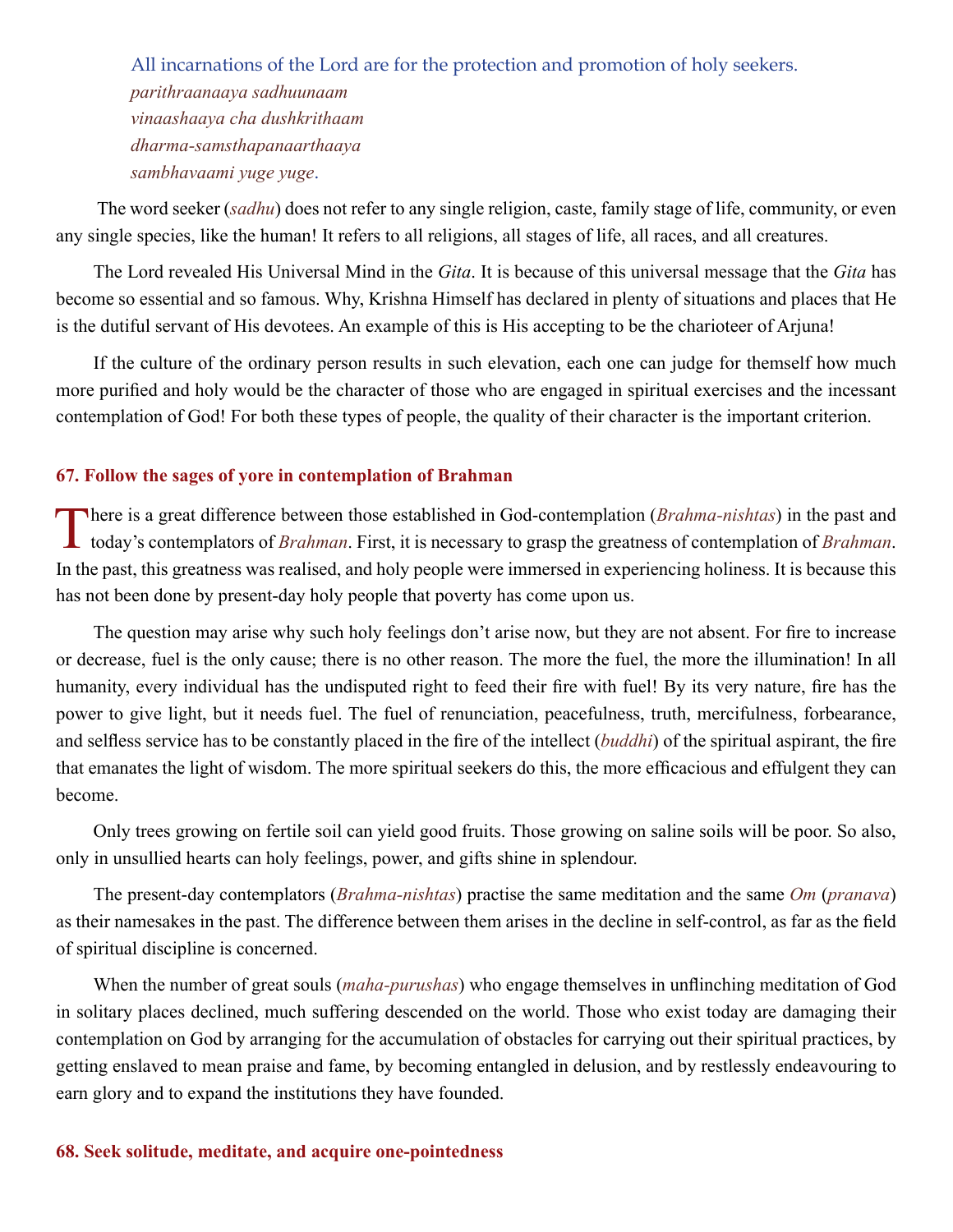<span id="page-44-0"></span>Those who yearn to establish themselves in contemplation of *[Brahman](#page-50-1) ([Brahma-nishta](#page-50-12))* must seek solitude, practise meditation and repetition of the name at specified times, and acquire one-pointedness through these spiritual exercises. They must always be anxious to do deeds that will bring about the welfare of all beings. They must always be engaged in performing work without any concern for the fruit thereof. It is only when such people come upon the Earth that all suffering will cease. This is the mark of the Golden Age (*[Kritha Yuga](#page-55-13)*).

In this world, kind-hearted doctors run medical institutions here and there and serve the diseased and cure the afflicted. Similarly, if we had ashrams here and there of holy personages who were experts in the treatment and cure of the "birth-and-death disease", then people could be cured of the afflictions of ignorance, untruth, immorality, and self-aggrandisement. Ignorance produces wickedness, and it can be cured only by the medicine of the knowledge of *[Brahman](#page-50-1)* (*Brahma-jnana*) with supplementary doses of the drugs peacefulness, fortitude, selfcontrol (*[santhi](#page-60-1)*, *[sama](#page-59-16)*, *[dama](#page-51-10)*), etc.

Instead of this, the "great men" of today give those who approach them the medicines they demand and the drugs their patients relish! They thus become the instruments of their followers and, for the sake of name and fame, they behave like doctors dictated by patients! The so-called "great" fall into perdition even before they taste the spiritual bliss themselves on account of their weakness and foolishness in becoming prey to the wiles of the greed for name and fame! The main reason for contemporary poverty is just this. Present-day virtuous aspirants and "great" people have not understood this fact and don't act according to it.

The holy essence has to be experienced and realised. One's selfish needs have to be sacrificed. There must be constant effort to do good to others. One's desire should be to establish the welfare of the world. With all these feelings filling the heart, one must meditate on the Lord. This is the right path. If "great men" and those in authority are thus engaged in the service of humanity and in promoting the welfare of the world, the thieves of passion, hatred, pride, envy, jealousy, and conceit won't invade the minds of men. The divine possessions of people, like *[dharma](#page-51-0)*, mercy, truth, love, knowledge, and wisdom, will be safe from harm.

### **69. Uproot internal and external foes and uphold righteousness**

The police and rulers can overcome only external foes; they have no power to destroy the internal enemies.  $\blacksquare$  They will find the task impossible, for they are not the authorities for that. The internal foes, the six enemies (*[arishadvarga](#page-49-8)*) that operate inside a person, can be uprooted only by the teachings of good people, love of God, knowledge of the Lord, and the company of the holy and the great.

The world suffers harm at the hands of wicked people when the police and the authorities responsible for apprehending thieves become themselves dependent on them. Similarly, the world becomes enveloped in darker ignorance and *[dharma](#page-51-0)* is destroyed when those contemplating *[Brahman](#page-50-1)* incessantly and the "great" spiritual aspirants give up the path of world welfare and become victims of sense enjoyment and ambition to earn name and fame. Also, suffering increases daily.

The whole world will bask in peace and joy only when both groups —worldly authorities and spiritual aspirants— realise the right attitudes and, with the welfare of all at heart, ponder the omnipotence of the Lord.

These two groups are governments for humanity's two states. Spiritual elders are the rulers of the internal state; administrative authorities are the rulers of the external state. If both groups act and direct properly, both states will function to create happiness. The fault of causing the present misery must therefore be shared by both.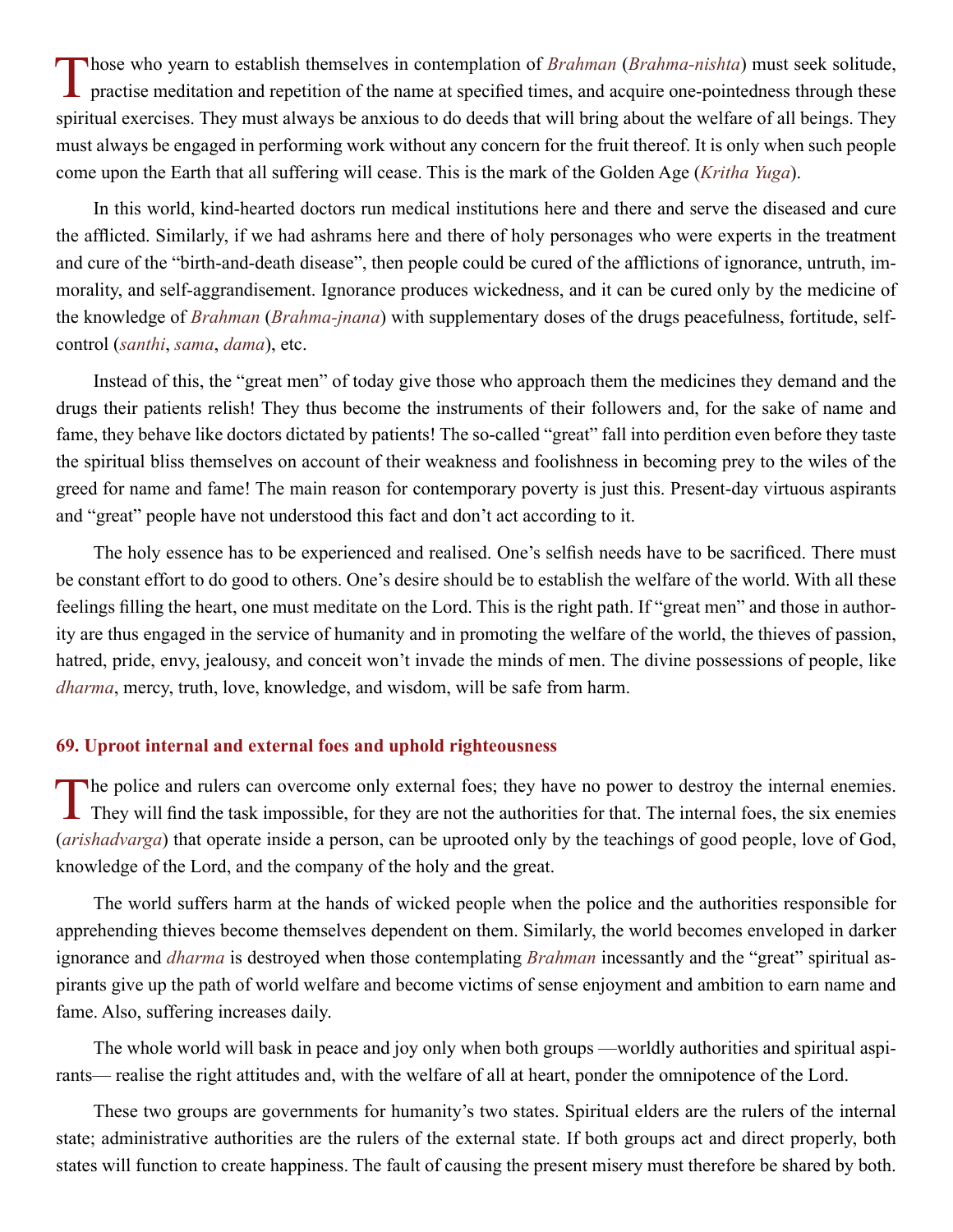<span id="page-45-0"></span>It is at such times that the Lord resolves to vouchsafe happiness to all states and to suppress ignorance and injustice. It is to make this clear that the Lord said in the *[Gita](#page-52-0)*,

## Oh [Bharath](#page-50-5), whenever *[dharma](#page-51-0)* declines and evil (*[a-dharma](#page-48-14)*) raises its head, I make myself born.

*Yadhaa yadhaa hi dharmasya glanirbhavathi Bharatha Abhyuththanam adharmasya thadhaathmanam srirjamyaham.*

### **70. Pray to God for His incarnation**

Really speaking, the prayers of the great act as an invitation even for the advent of the Lord. In the external world, when the subjects need any convenience or help, they approach the rulers and inform them of their request. So also, in the internal state, when there is no possibility of achieving and acquiring devotion, charity, peace, and truth, the great and good people who desire to achieve them pray to the Lord within themselves. Then, listening to their prayers, He Himself comes into the world and showers His grace on them. This fact is well known to all.

Didn't [Rama](#page-58-5) and [Krishna](#page-55-5) incarnate because the Lord heeded the prayers of the sages? Many have read this in the *[Ramayana](#page-58-14)* and the *[Bhagavatha](#page-49-6)*. Even [Ramakrishna,](#page-58-15) though he was divinely-born, prayed to Goddess [Kali](#page-54-10) (for he could not bring *[dharma](#page-51-0)* about) to send someone who could preach to the whole world the *[dharma](#page-51-0)* that would uproot injustice and selfishness. This is known to all who have read his life history.

Thus, prayers should be offered again and again for the realisation of the task. No one should become desperate and give up prayers if they don't result immediately in the advent of the Lord. In the external state, how often does a person have to write and how much does he have to wander about for the work to be done —and, perhaps at the end, it may not fructify at all!

How is one to know the consequence of the soul's yearning? Since this can't be known, one has to pray until the world is established in happiness. The happiness of the world is the sign of His arrival; if this is understood, then it is easy to recognise the *[Avatar](#page-49-4)* immediately. It is then that the religion of truth (*sathya*), of compassion (*[daya](#page-51-11)*), of spiritual wisdom (*[jnana](#page-53-2)*) and of love (*[prema](#page-58-0)*) will grow and prosper. So, until these are firmly rooted, people must continue their prayers. That is the responsibility of the people.

The road laid out by holy people has to be repaired now and then, either by those who travel through it or by those who claim authority over it. That is what is called "teaching (*[bodha](#page-50-13)*)". It is for the sake of such repairs that the Lord occasionally sends some authorised individuals, sages, and divine people. Through their good teachings, the path opened by the God-people of the past is again made clear and smooth. Thus, when the Lord's will, the needs of spiritual seekers, and the teachings of great persons produce their combined effect, the happiness of the world will be assured and undiminished.

If all humanity prays at one time for unrest, injustice, disorder, and falsehood to be transformed into peace, truth, love, and mutual service, things will certainly become better.

There is no other way out. Worrying is fruitless. This is no occasion for despair. It is against the essential nature of people to plead weakness and want of strength. Therefore, giving up the search for other means, people must try prayer, service to others, and mutual love and respect. They should delay no longer; they will soon ac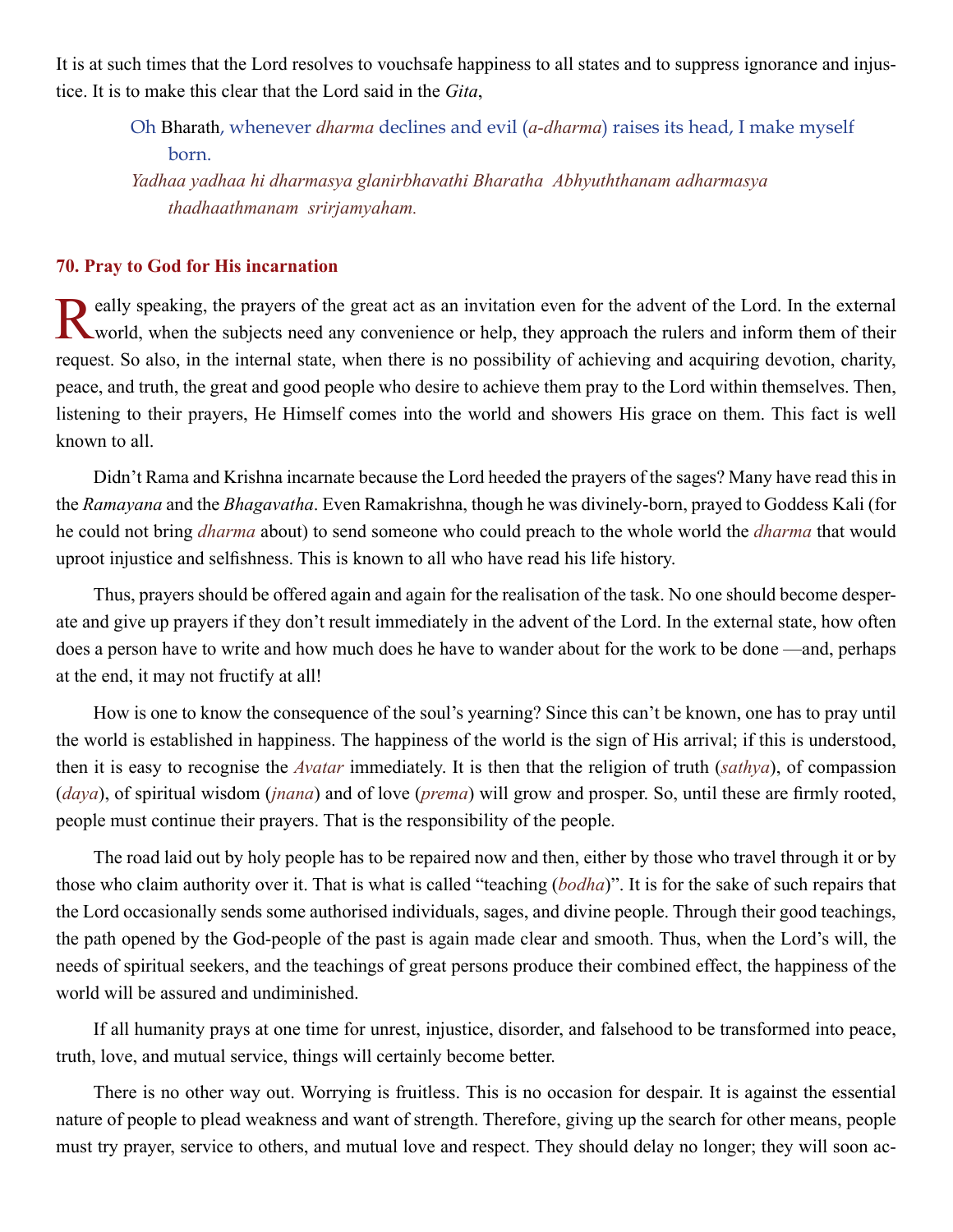<span id="page-46-0"></span>quire contentment and joy.

### **71. With faith in human divinity, service to mankind becomes service to God**

People say that service to humanity (*[manava](#page-55-10)-seva*) is service to God (*[Madhava](#page-55-14)-seva*). That is a true statement. But although the service of humanity is holy, unless it is merged in the bigger ideal, people won't benefit, however huge the service.

Mere repetition of the slogan is useless if service is done without faith in the divinity of people and with an eye on name and fame and the fruits of one's action. Whatever actions one undertakes, if one constantly has as companion the contemplation of the Lord, and if one has faith in the essential divinity of people, then the statement about service to humanity and service to God being the same is justified.

Without thoughts of God (*[Madhava](#page-55-14)*), how can service to God originate? All such talk is mere show. I won't agree to that. Instead, whatever is done with the Lord in mind, along the path of truth and according to aspects of *[dharma](#page-51-0)*, has to be considered as selfless service (*seva*) to the Lord, and whatever is done for name and fame and for the fruit thereof shall not be referred to as service to people.

In fact, those who are immersed in the uninterrupted contemplation of the Lord need not do any other task at all. The fruit of their prayer itself can make the world holy. However, all can't be thus engaged, so the others must try to prepare for that stage by purifying their mind and diminishing their desires. The spiritual seekers who have achieved this can realise things for themselves. Others can't grasp the sameness of service to people and service to God.

### **72. Purify the mind by meditation and japa**

This does not mean that you can sit quietly. Grasping the sameness is dependent on your destiny, past actions, and spiritual discipline. Until you grasp the sameness, do meditation and repeat the name, so that your mind will become free from the waves of feeling and full of the divine form. Also, carry out deeds for the good of others. Devote your time to the service of the world, regardless of the results thereof. Thus can you become blessed.

Otherwise, though the body may be inactive, the mind will be very busy, committing acts on its own. People with such minds fall prey to fate (*[karma](#page-54-1)*) in spite of their not doing anything! When a person has the mind fixed on contemplation of God and the pursuit of truth, though the body and senses do acts that are of service to the world, they won't be affected by them; though they do actions (*[karma](#page-54-1)*), they are still non-doers of action. The lesson of the *[Bhagavad Gita](#page-49-9)* is embedded in this.

The heart of the person who doesn't strive to cultivate the mind with holy thoughts is certain to be the paradise of evil and wickedness. This has to be borne in mind by all those who aspire for salvation, who seek onepointedness, and who hope to rise to greatness. Neither caste nor monkhood nor rituals nor scholarship gained by study of the scriptures is a criterion to realise this knowledge of the *[Atma](#page-49-0)*. Steady contemplation of *[Brahman](#page-50-1)* (*[Brahma-nishta](#page-50-12)*) is the only criterion. The *[Upanishad](#page-62-1)* text also emphasises this:

Spiritual wisdom alone is the cause of liberation; not the stage of life or philosophy. *Naashramam kaarnam muktheh, darshanani na kaaranam Thathaiva sarvakarmaani jnanamevahi kaaranam.*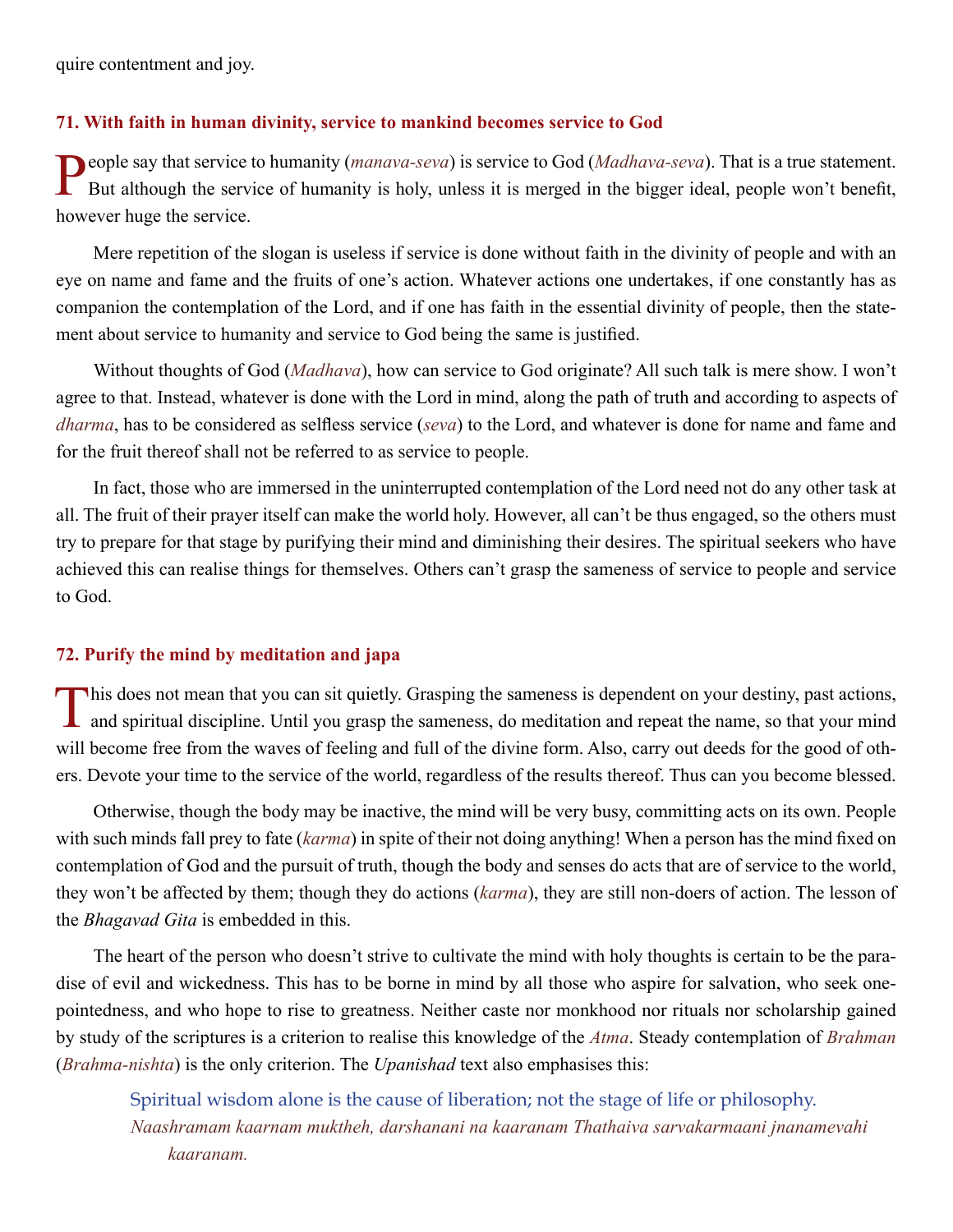### <span id="page-47-0"></span>**73. Pray for the advent of divine personages!**

There are no limitations of time or space for the establishment of oneself in the contemplation of the Omnipres-<br>ent Lord. There is nothing like a holy place or a special time for this. Wherever the mind revels in contemplation of the Divine, that is the holy place! Whenever it does so, that is the auspicious moment! Then and there, one must meditate on the Lord.

That is why it has been announced already before,

For meditation on God, there is no fixed time or place. When and where the mind so desires, then and there is the time and place. *Na kaala niyamo yathra, na deshasya sthalasya cha Yathraasya ramathe chittham, thathra* 

### *dhyaanena kevalam.*

The world can achieve prosperity through disciplined souls whose hearts are pure and who represent the salt of the earth. In the attempt to promote the welfare of the world, from this very minute, everyone should pray for the advent of such men, should try to deserve the blessings of the great, and should try to forget the sufferings of the day.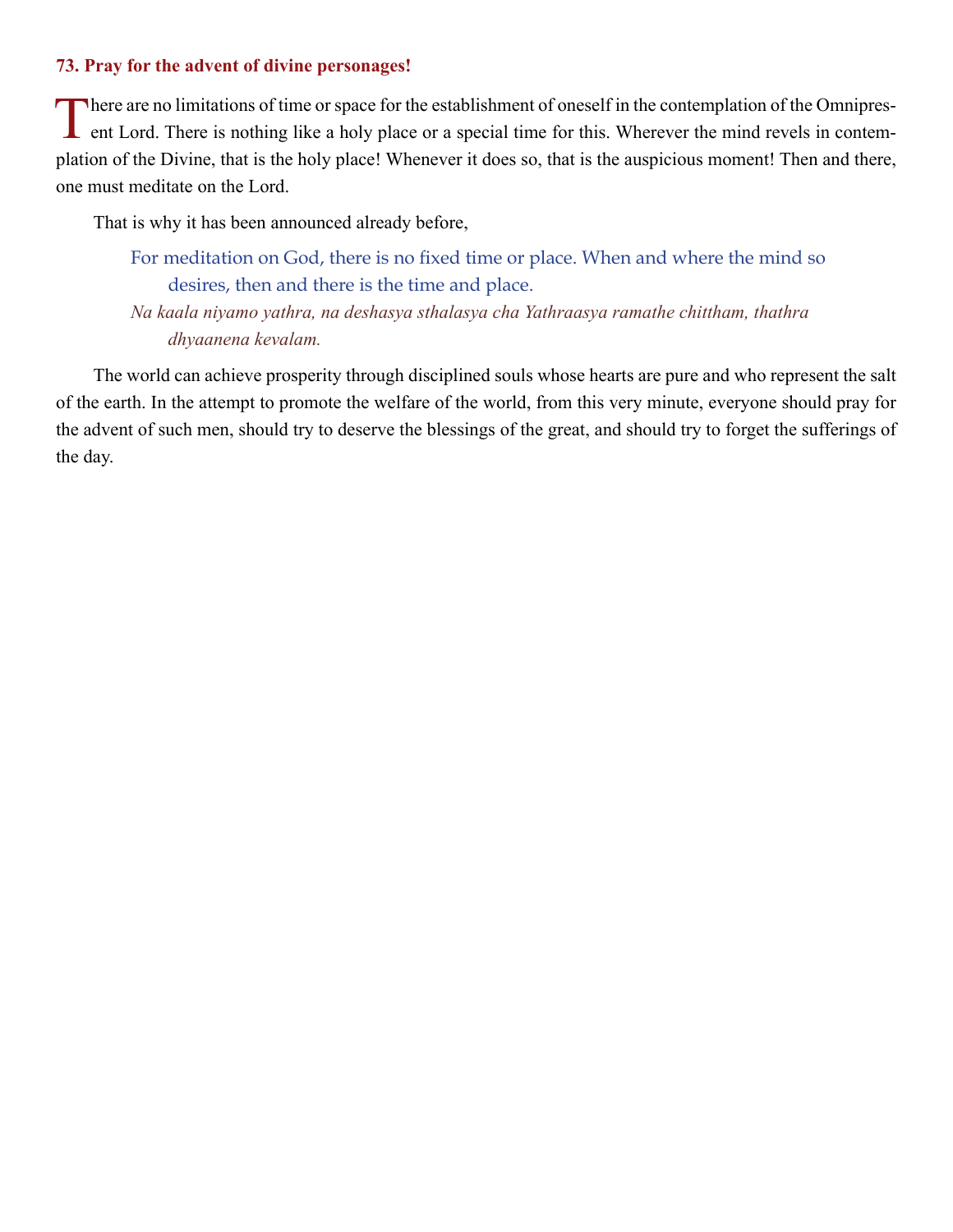# **Glossary**

<span id="page-48-0"></span>This glossary contains many Sanskrit words, people, places, and literature that Sathya Sai Baba uses in His discourses, especially those in *Prema Vahini*. The glossary attempts to provide comprehensive meanings and detailed explanations of the more important Sanskrit words, for the benefit of lay readers who are interested in Hindu religion and philosophy.

In an electronic version of this volume (e.g. an e-book for the Ipad, Kindle, or Nook), you can click on most names, places, people, and Sanskrit words within the text in order to immediately access the word in this glossary. Your device will also have an arrow or other link to press to get back to the text.

<span id="page-48-7"></span>*aagaami*. Action (*[karma](#page-54-1)*) in which one is now engaged that is bound to affect the future; impending; future.

<span id="page-48-16"></span>**Abhimanyu**. [Arjuna](#page-49-7)'s son and [Parikshith](#page-57-9)'s father; slain in battle.

*acharya*. Spiritual teacher, preceptor.

*adhama*. Lowest, worst.

<span id="page-48-14"></span>*a-dharma*. Evil, injustice.

<span id="page-48-9"></span>*adwaitha*. Nondualism, monism, the doctrine that everything is God, the philosophy of absolute oneness of God, soul, and universe.

<span id="page-48-6"></span>*a-dwaithic*. Of or pertaining to nondualism (*[a-dwaitha](#page-48-9)*).

<span id="page-48-4"></span>*a-dwaithin*. One who propounds nondualism (*[a-dwaitha](#page-48-9)*).

*aham*. The knower, the "I".

<span id="page-48-5"></span>*Aham Brahmasmi*. "I am [Brahman.](#page-50-1)" One of the great *[Vedic](#page-63-3)* aphorisms (*mahavakyas*).

<span id="page-48-2"></span>*ahamkara*. Ego, self-love, selfish individuality.

*ahimsa*. Nonviolence.

<span id="page-48-12"></span>*aikya*. Oneness with God, union of the individual soul (*jiva*) with God.

*a-jnana*. Ignorance, stupidity.

*a-jnani*. Ignorant person.

<span id="page-48-13"></span>**Ambarisha**. Pious king of the Ikshvaku dynasty. Son of Prasusruka and father of Nahusha.

*amritha*. Divine nectar (literally, no death or immortal)

**Amsumanta**. King of the solar dynasty; virtuous son of [Aswamanja](#page-49-10) and grandson of [Sagara](#page-59-17).

<span id="page-48-10"></span>*ananda*. Divine bliss. The Self is unalloyed, eternal bliss. Pleasures are but its faint and impermanent shadows.

<span id="page-48-15"></span>**Anasuya**. Wife of sage [Athri](#page-49-11) and mother of [Dattatreya](#page-51-12); an incarnation of the Trinity.

*an-atma*. Not *[Atma](#page-49-0)*, or not-Self.

<span id="page-48-1"></span>*anna*. Food.

<span id="page-48-3"></span>*anthah-karana*. Inner psycho-somatic fourfold instruments of mind, intellect, memory, and ego.

<span id="page-48-8"></span>*anuraaga*. Affection.

<span id="page-48-11"></span>*archana*. Worship, adoration.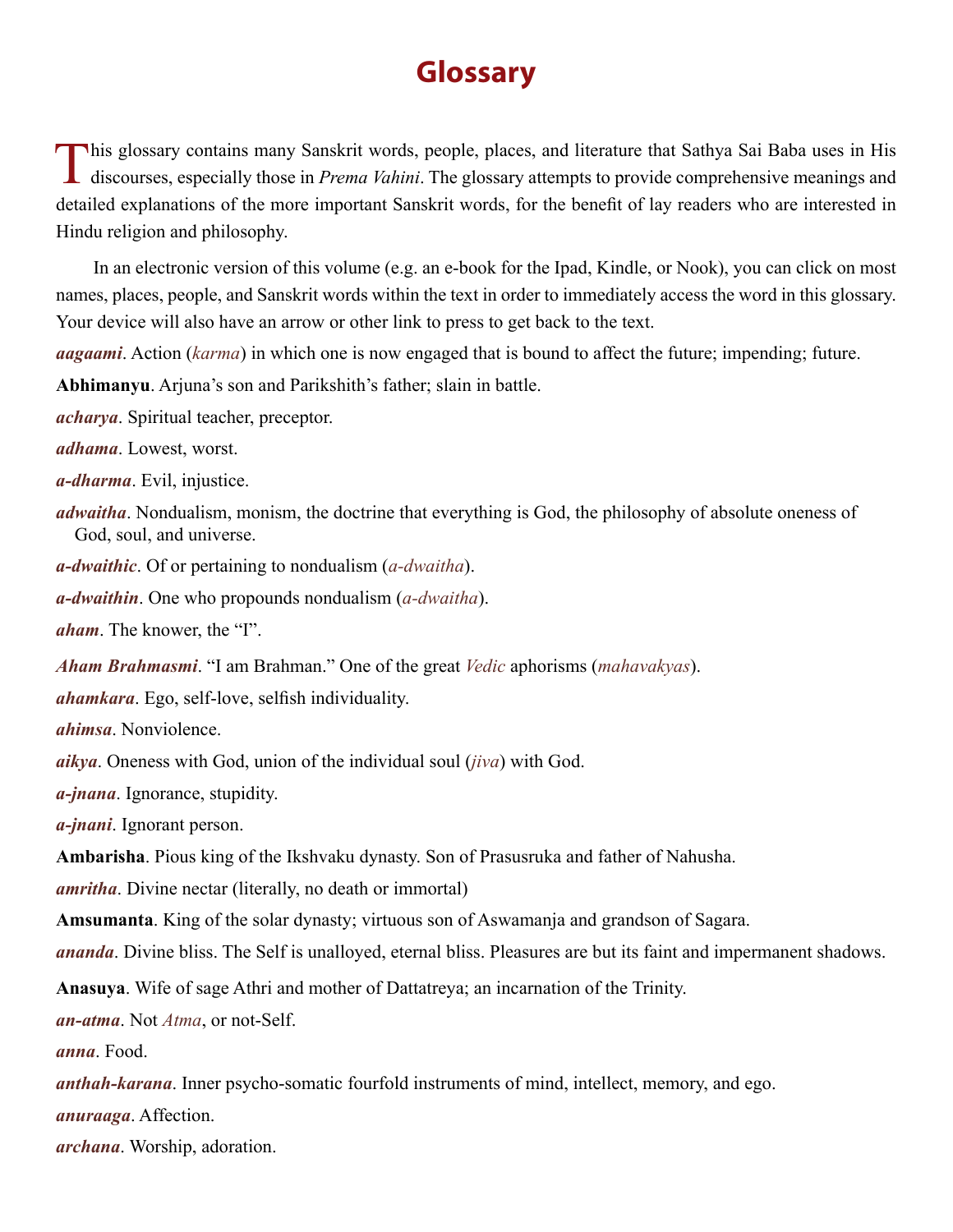<span id="page-49-8"></span>*arishadvarga*. Six inner enemies of man, viz. lust, anger, greed, delusion, pride, and hate.

<span id="page-49-7"></span>**Arjuna**. [Krishna](#page-55-5)'s disciple, in the *[Bhagavad Gita](#page-49-9)*; third of five [Pandava](#page-57-13) brothers. See *[Mahabharatha](#page-55-15)*.

<span id="page-49-13"></span>*artha*. Wealth, prosperity, material object, thing, aim, purpose, desire.

- *Aryan*. (a) Literally noble. (b) Follower of *[Vedic](#page-63-3)* or spiritual path. (c) Ancient dwellers of India who composed the *[Rig-veda](#page-59-18)*; the chief tribe was that of the *Bharathas*.
- *asanthi*. Lack of peace; agitated mind; restlessness. Opposite of *[santhi](#page-60-1)*.
- <span id="page-49-12"></span>*a-sura*. GRUES Demon; term arose when Diti's sons refused to drink the divine liquor (*suraa*) offered by Varuni, the daughter of [Varuna](#page-63-6).
- <span id="page-49-10"></span>**Aswamanja**. King of solar dynasty; wicked son of [Sagara](#page-59-17) and [Kesini](#page-54-13); driven away by his father because of his cruelty..

**Aswathama**. Son of [Drona](#page-52-9).

*Atharva-veda*. The fourth *[Veda](#page-63-7)*. *Atharva* means "fourth". Steady, unmoved person, of stable nature.

<span id="page-49-11"></span>**Athri**. A sage; father of [Dattatreya.](#page-51-12)

- <span id="page-49-0"></span>*Atma*. Self; Soul. Self, with limitations, is the individual soul. Self, with no limitations, is [Brahman,](#page-50-1) the Supreme Reality.
- <span id="page-49-3"></span>*Atma-ananda*. *[Atmic](#page-49-1)* bliss, bliss of Self-realization.

*Atma-dharma*. *[Atmic](#page-49-1)* duty, divine duty.

*Atma-jnana*. Knowledge of Self-realization; awareness of *[Atma](#page-49-0)*.

*Atma-swarupa*. Embodiment of the all-pervading divine Self.

<span id="page-49-2"></span>*Atma-thathwa*. True nature of *[Atma](#page-49-0)*, the *[Atmic](#page-49-1)* Principle.

*Atma-vidya*. Knowledge of supreme reality or *[Atma](#page-49-0)*.

<span id="page-49-1"></span>*Atmic*. Of or relating to the *[Atma](#page-49-0)*.

<span id="page-49-14"></span>*Aum*. *[Om](#page-57-6)*; Designation of the Universal [Brahman;](#page-50-1) sacred, primordial sound of the universe.

<span id="page-49-4"></span>*Avatar*. Incarnation of God. Whenever there is a decline of *[dharma](#page-51-0)*, God comes down to the world assuming bodily form to protect the good, punish the wicked and re-establish *[dharma](#page-51-0)*. An *Avatar* is born and lives free and is ever conscious of His mission. By His precept and example, He opens up new paths in spirituality, shedding His grace on all.

<span id="page-49-15"></span>*a-vidya*. Ignorance.

<span id="page-49-5"></span>**Balarama**. Elder brother of [Krishna](#page-55-5), noted for his strength.

- <span id="page-49-16"></span>**Bali**. Emperor of demons; grandson of [Prahlada](#page-57-10) and son of the demon Virochana. Humiliated by dwarf [Vamana](#page-63-8), who was an incarnation of [Vishnu](#page-64-3).
- <span id="page-49-9"></span>*Bhagavad Gita*. Literally, Song of God. Portion of the *[Mahabharatha](#page-55-15)* that is a dialogue between [Arjuna](#page-49-7), one of the [Pandava](#page-57-13) brothers, and [Krishna.](#page-55-5)
- **Bhagavan**. Divinity; term of reverential address; Sathya Sai Baba is called *Bhagavan* by his devotees.
- <span id="page-49-6"></span>*Bhagavatha*. A sacred book composed by Sage [Vyasa](#page-64-4) dealing with [Vishnu](#page-64-3) and His incarnations, especially [Krishna.](#page-55-5) It also means those with attachment to God, or the Godly.

**Bhagiratha**. King of Solar Dynasty, son of Amsuman. Gave up his kingdom for enlightenment, but eventually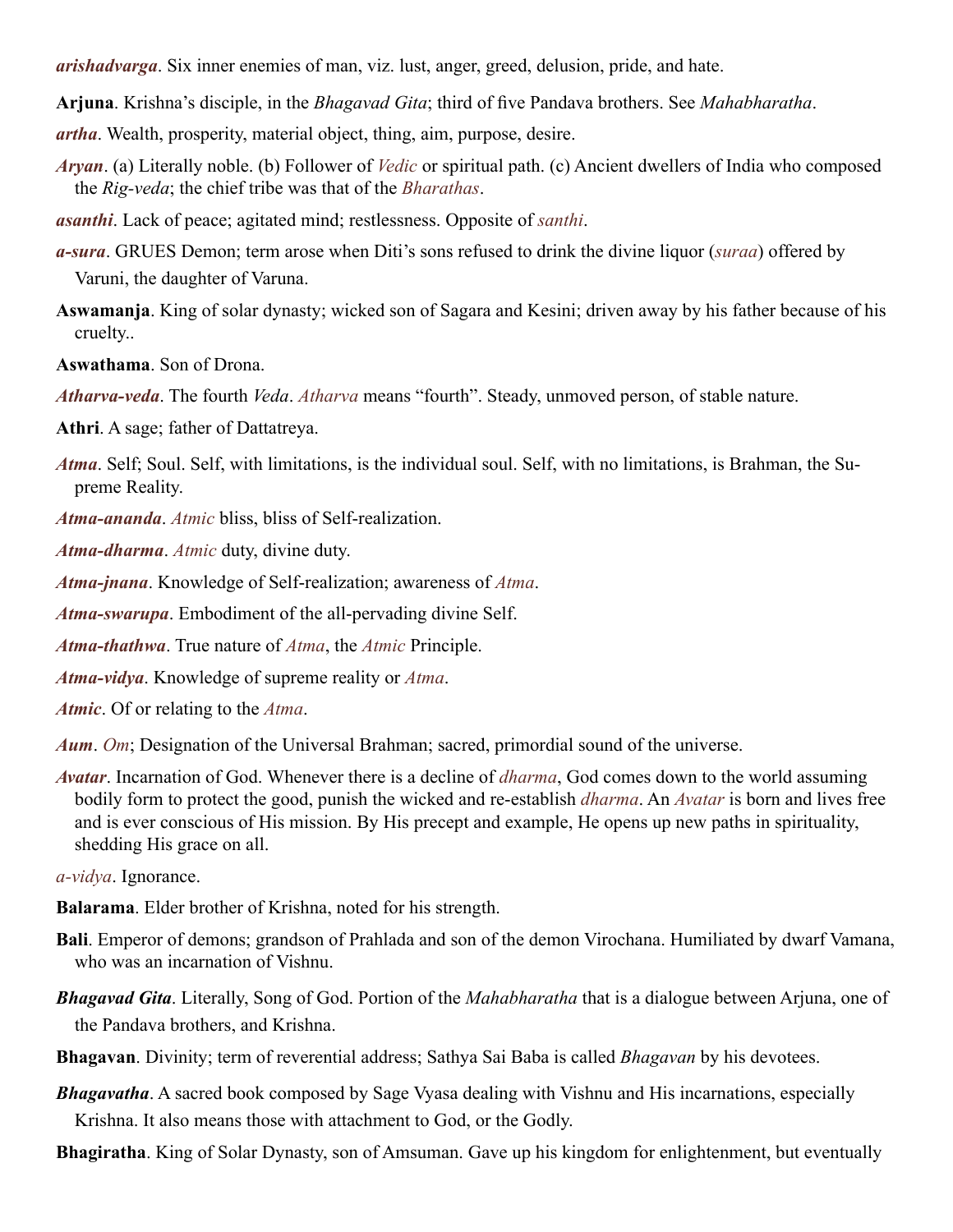returned as king..

*bhajans*. Congregational chant group worship by devotees with devotional music in which repetition of holy names predominates.

<span id="page-50-3"></span>*bhaktha*. Devotee of the Lord.

<span id="page-50-0"></span>*bhakthi*. Devotion to God.

<span id="page-50-5"></span>*Bharath*. India; Indian; descendent of King Bharath, first emperor of India.

<span id="page-50-15"></span>**Bharatha**. Son of [Dasaratha](#page-51-13) and [Kaika](#page-54-14); brother of [Rama](#page-58-5). "Bharatha" means "he who rules". The *Bharathas* are the Indians.

*Bharatha-desa*. India; region of God-loving people.

<span id="page-50-6"></span>*Bharatha-khanda*. Continent of [Bharath](#page-50-5) (India).

- *Bharatha-varsha*. Culture of India.
- <span id="page-50-7"></span>*Bharathiya*. Indian, dweller in the country of Bharath (India).
- <span id="page-50-4"></span>*bhava-roga*. Disease of worldliness.
- <span id="page-50-10"></span>*bhava-samadhi*. Mental union with the Divine.

<span id="page-50-17"></span>**Bhima**. Second of five [Pandava](#page-57-13) brothers; named for his size and strength. See *[Mahabharatha](#page-55-15)*.

- <span id="page-50-18"></span>**Bhishma**. The guardian and patriarch of the [Kauravas](#page-54-7) and [Pandavas](#page-57-13). Son of King [Shantanu.](#page-61-1) Remarkable for his wisdom and unflinching devotion to God. Trapped by his fate to fight on side of evil [Kauravas](#page-54-7); bled to death on a bed of arrows while thinking of God. See *[Mahabharatha](#page-55-15)*. He also vowed life-long celibacy to ensure that his offspring would not claim the throne.
- <span id="page-50-2"></span>*bhoga*. Catering to the senses, eating, enjoyment.
- <span id="page-50-13"></span>*bodha*. Teaching, understanding.
- <span id="page-50-14"></span>**Brahma**. The Creator, the First of the Hindu Trinity of Brahma (the Creator), [Vishnu](#page-64-3) (the Preserver), and [Siva](#page-61-0)  (the Destroyer).
- *brahma-chari*. Student, celibate, first stage of life of a *[brahmin](#page-51-3)* in the *[brahmin](#page-51-3)* caste; one who dwells in God consciousness.
- <span id="page-50-9"></span>*brahma-charya*. Path to knowledge of [Brahman;](#page-50-1) state of an unmarried religious student; first stage of life of a *[brahmin](#page-51-3)*; spiritual studentship.
- <span id="page-50-11"></span>*Brahma-jnana*. Knowledge of [Brahman.](#page-50-1)
- *Brahma-muhurtha*. Sacred period during early morning, when spiritual practices such as meditation are recommended. Approximately 96 minutes hours before sunrise for 48 minutes, but one can also find it defined as 04:08–04:56. A *muhurtha* is approximately 48 minutes.
- <span id="page-50-1"></span>**Brahman**. The Supreme Being, the Absolute Reality, Impersonal God with no form or attributes. The uncaused cause of the Universe, Existence, Consciousness-Bliss Absolute (*Sat-Chit-Ananda*); The Eternal Changeless Reality — not conditioned by time, space, and causation.
- <span id="page-50-16"></span>*Brahmana*. A section of each of the four *[Vedas](#page-63-1)* dwelling on the meaning and use of mantras and hymns at various sacrifices.
- <span id="page-50-12"></span>*Brahma-nishta*. Steady contemplation of [Brahman.](#page-50-1)

<span id="page-50-8"></span>*brahmarshi*. Highest sage; one absorbed in divine consciousness.

**Brahma-sakshathkara**. Direct perception of Brahman.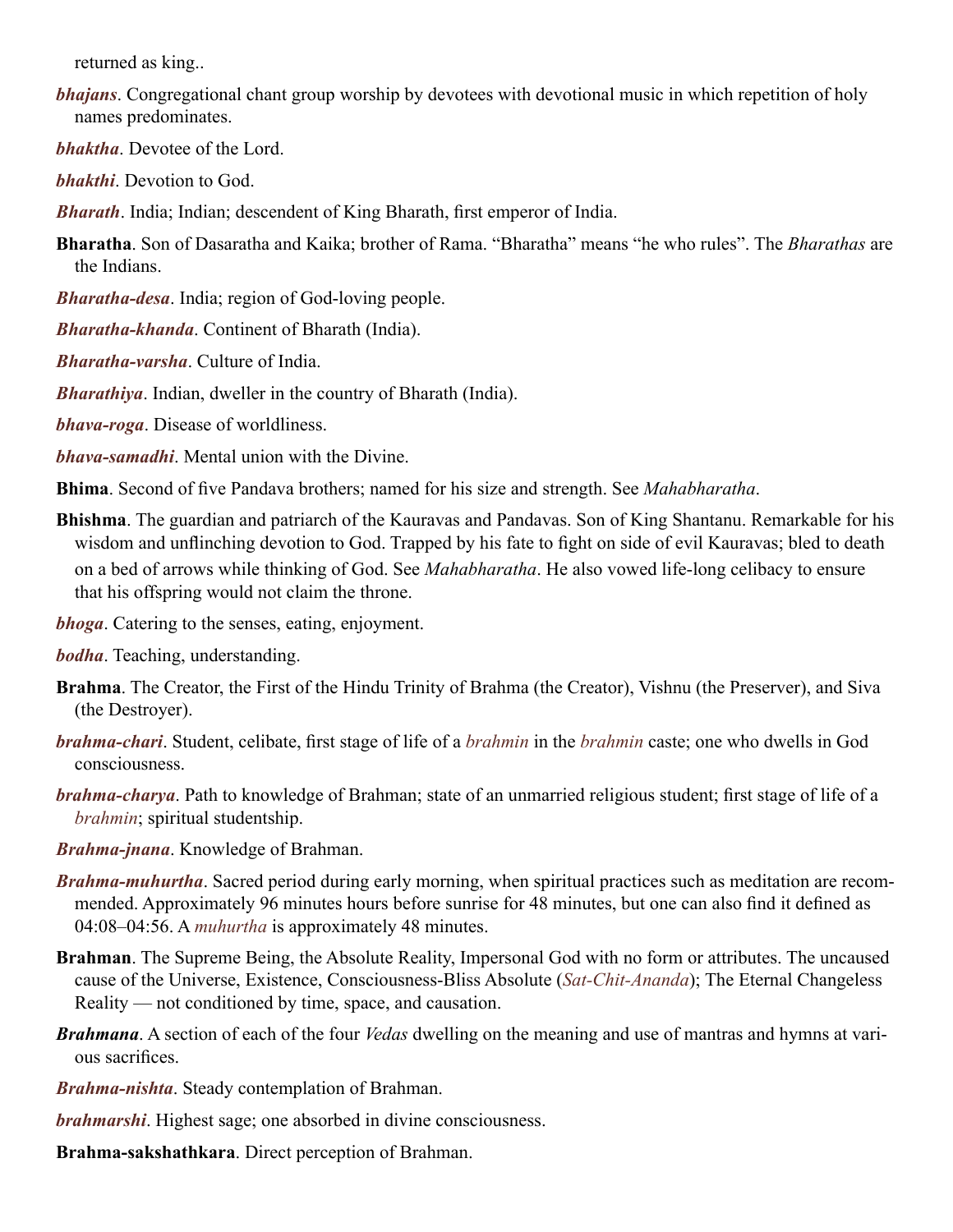<span id="page-51-19"></span>*Brahma Sutra*. Spiritual text of *Vedantic* teachings in short maxims, attributed to Badharayana or [Vyasa.](#page-64-4)

*Brahma-thathwa*. Formless God, [Brahman](#page-50-1) principle.

*Brahma-vidya*. Spiritual attainment, knowledge of [Brahman](#page-50-1).

<span id="page-51-3"></span>*brahmin*. First of four [castes](#page-51-14) of social order, the priestly or teacher caste; a person belonging to this [caste.](#page-51-14)

<span id="page-51-20"></span>*Brihadaranyaka Upanishad*. The *Upanishad* that sets forth teachings maintained by Yajnavalkya regarding Brahman.

*buddha*. Awakened, enlightened, wise.

<span id="page-51-1"></span>**Buddha**. Prince Gautama, circa 556–480 BC. Founder of Buddhism after attaining enlightenment.

<span id="page-51-9"></span>*buddhi*. Intellect, intelligence, faculty of discrimination.

<span id="page-51-14"></span>**caste**. The four castes of social order are: *brahmin* (priestly or teacher), *[kshatriya](#page-55-6)* (warrior, protector), *vaisya* (trader, merchant, agriculturist), and *sudra* (worker, helper). See *[varna dharma](#page-51-14)*.

*chaithanya*. Consciousness, intelligence, spirit.

<span id="page-51-7"></span>*chandrayana*. Lunar system of measurements of time; also, a vow of penance performed during the waxing period of the moon.

**Chidambaram**. Town 122 miles SSW of Chennai, noted for its temple dedicated to Siva in his aspect of "cosmic dancer", Nataraja.

*chit*. Consciousness, knowledge, awareness.

*chith-swarupa*. Embodiment of consciousness.

<span id="page-51-18"></span>*chittha*. Mind stuff, memory, subconscious mind.

<span id="page-51-10"></span>*dama*. Control of the outer senses.

**Damayanthi**. Wife of King Nala of Nishada, who lost his kingdom at dice.

<span id="page-51-2"></span>*dana*. Charity, giving.

<span id="page-51-6"></span>*danava*. Class of demons, *daityas*, or *[asuras](#page-49-12)*; enemies of the Gods (*[devas](#page-51-15)*). Children of Dhanu and Kasyapa.

<span id="page-51-5"></span>*darshan*. Sight of a holy person.

<span id="page-51-13"></span>**Dasaratha**. Son of Aja and father of [Rama;](#page-58-5) King of Ayodhya; the name means "ten chariot hero".

<span id="page-51-16"></span>**Dasarathi**. Son of [Dasaratha](#page-51-16): [Rama.](#page-58-5)

<span id="page-51-12"></span>**Dattatreya**. Sage son of [Athri](#page-49-11) and [Anasuya](#page-48-15).

<span id="page-51-11"></span>*daya*. Compassion, sympathy.

<span id="page-51-4"></span>*deha*. Body.

<span id="page-51-15"></span>*deva*. Deity, celestial being, God.

<span id="page-51-17"></span>**Devaki**. Mother of [Krishna](#page-55-5).

*dhaana*. Charity, giving —sometimes with the goal of receiving a particular benefit.

<span id="page-51-8"></span>*dhana*. Wealth, possessions.

<span id="page-51-0"></span>*dharma*. Righteousness, religion, code of conduct, duty, essential nature of a being or thing. It holds together the entire Universe. Man is exhorted to practise *dharma* to achieve material and spiritual welfare. The *[Vedas](#page-63-1)* contain the roots of *dharma*. God is naturally interested in the reign of *dharma*.

*dharma-karma*. Act of duty, virtuous action.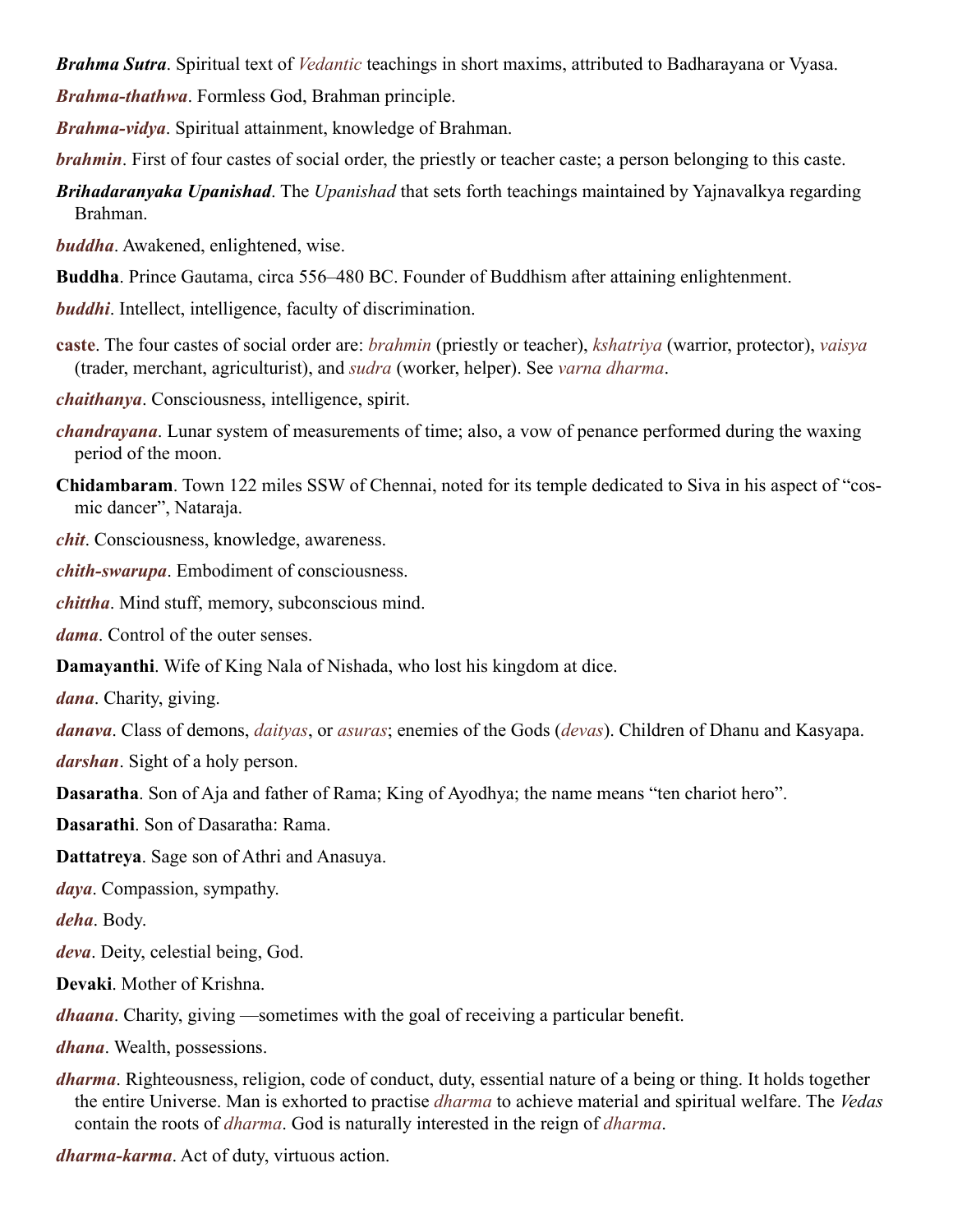**Dharmaraja**. Name for [Yudhistira,](#page-64-5) eldest of the five [Pandava](#page-57-13) brothers. Born to [Kunthi](#page-55-16) by the grace of [Yama](#page-64-1)  [Dharmaraaja,](#page-64-1) Lord of Death. Named for adherence to *[dharma](#page-51-0)*. See *[Mahabharatha](#page-55-15)*.

<span id="page-52-16"></span>*Dharma Sastras*. Codes of law and ethics concerning virtuous living.

<span id="page-52-10"></span>*dharmic*. According to *[dharma](#page-52-10)*, righteous.

<span id="page-52-12"></span>**Dhritharashtra**. Father of [Kauravas;](#page-54-7) holder of ruling power.

*dhyana*. Meditation.

- <span id="page-52-9"></span>**Dronacharya**. Drona, the teacher of archery and war tactics for the [Pandavas](#page-57-13) and [Kauravas.](#page-54-7)
- <span id="page-52-11"></span>**Droupadi**. Wife of [Pandavas.](#page-57-13) See *[Mahabharatha](#page-55-15)*.
- **Drupada**. King of Panchala (Punjab) and father of [Droupadi](#page-52-11).
- <span id="page-52-7"></span>**Druva**. Grandson of [Brahma](#page-50-14) and son of Uttanapadha; as a child, he performed severe penance and attained selfrenunciation.
- **Durga**. Goddess of the universe; mother earth; daughter of Himaval and wife of [Siva](#page-61-0).
- <span id="page-52-8"></span>**Durvasa**. Son of Athri and Anasuya; known for quick temper and severe curses with an eventually constructive effect of driving home hard lessons of discipline and virtuousness. He granted boons to Kunthi, which resulted in the births of [Karna](#page-54-15) and the [Pandavas](#page-57-13).
- <span id="page-52-13"></span>**Duryodhana**. Chief (and eldest) of the evil-minded sons of [Dhritharashtra.](#page-52-12)
- **Dussasana**. Infamous second son of [Dhritharashtra](#page-52-12) and younger brother of [Duryodhana](#page-52-13).
- <span id="page-52-2"></span>*dwaitha*. Dualism, the doctrine that the individual and the Supreme Soul are two different principles or entities
- <span id="page-52-5"></span>*Dwapara-yuga*. Third in the cycle of four ages. See *yuga*.
- <span id="page-52-1"></span>**Dwaraka**. Capital of [Krishna.](#page-55-5) After [Krishna'](#page-55-5)s death the city was swept over by the sea; researchers believe it was situated in the sea just west of Gujarat.
- <span id="page-52-3"></span>*dwipa*. Island; one of seven divisions of the terrestial world.
- <span id="page-52-14"></span>**Easwara**. *[Iswara](#page-53-5)* The Supreme Lord. Easwara is the Lord of every creature in the universe. Hence, the entire cosmos is reflected as an image in the Lord. [Siva](#page-61-0) is often called Easwara.
- **Easwaramma**. Sathya Sai Baba's mother; means *the mother of [Easwara](#page-52-14)* (*God*). She passed away on 6 May 6 1998.
- *Ekadasi*. Eleventh day of fortnight of lunar month; considered sacred for fasting.

<span id="page-52-4"></span>*ekantha-mukthi*. Absolute liberation.

- <span id="page-52-17"></span>**Ganga**. The 1560-mile-long Ganges river; starts in the Himalayas and flows generally east into the Bay of Bengal; the most sacred river of India.
- <span id="page-52-18"></span>*Gayatri mantra*. A very sacred *[Vedic](#page-63-3)* prayer for self-enlightenment; it is repeated piously at dawn, noon, and twilight devotions.

<span id="page-52-0"></span>*Gita*. See *Bhagavad Gita*.

**Godavari**. Sacred river of south India; cuts across central south India, flowing from west to east.

<span id="page-52-6"></span>**Gouranga**. Name for Chaithanya, a great saint.

<span id="page-52-15"></span>**Gopala**. Cowherd boy. A name for Lord [Krishna](#page-55-5).

*gopura*. Decorated gate to the temple.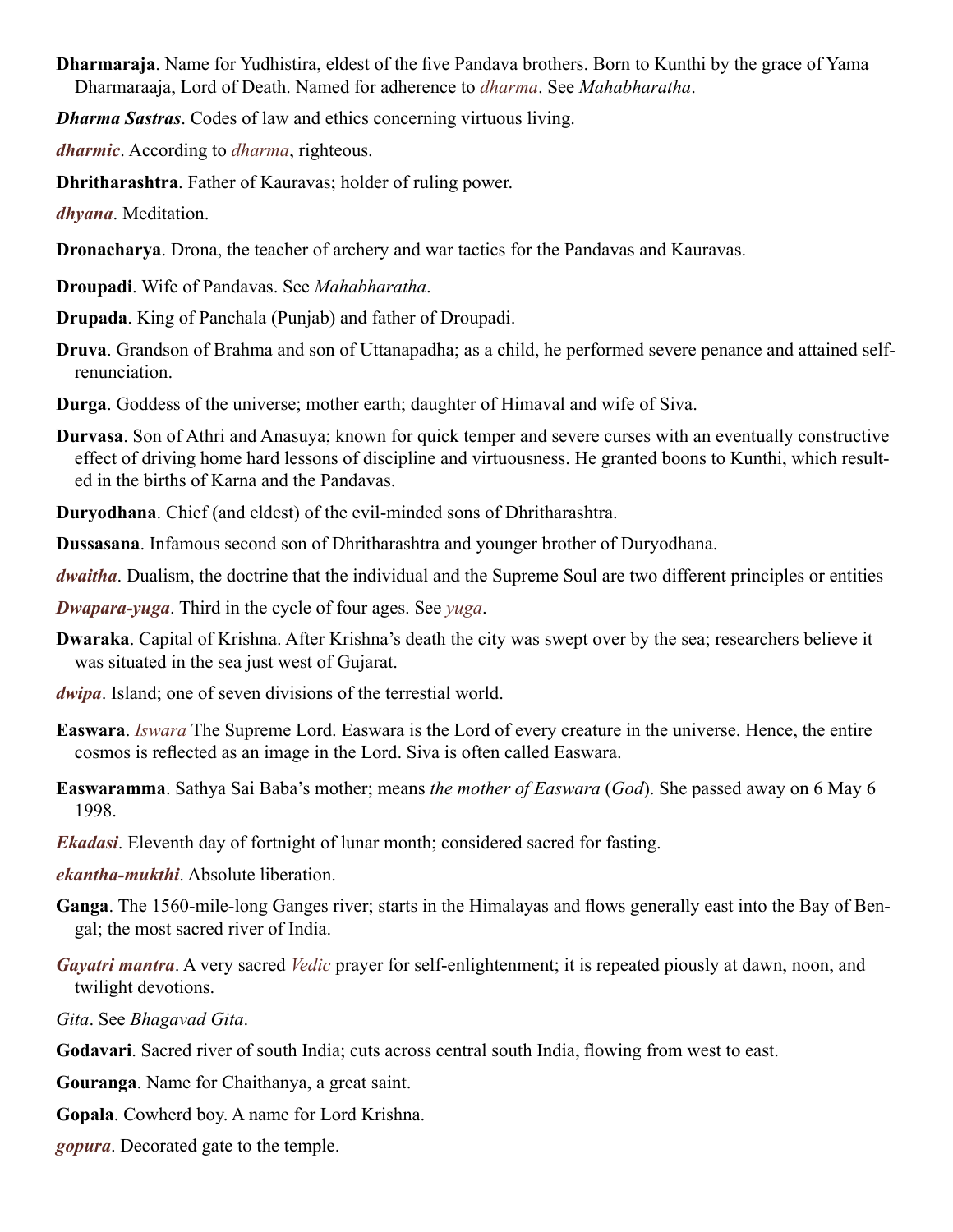**Govinda**. Govinda and [Gopala](#page-52-15) are names of Krishna, referring to his occupation as a young boy as a cowherd.

**Grihalakshmi**. Goddess of the home.

*grihastha*. Householder, one of the four stages of life.

*grihini*. Housewife.

- <span id="page-53-11"></span>*guna*. Quality, property, trait; one of the three constituents of nature (*sathwa*, *[rajas](#page-58-16)*, and *thamas*). They bind the soul to the body. Man's supreme goal in life is to transcend the *gunas* and attain liberation from the cycle of birth and death.
- <span id="page-53-0"></span>**guru**. Spiritual guide; a knower of [Brahman](#page-50-1), who is calm, desireless, merciful, and ever ready to help and guide spiritual aspirants who approach him.
- **Hanuman**. Son of the Wind God and a great "devotee servant'' of [Rama](#page-58-5). He was part man, part monkey.

<span id="page-53-10"></span>**Hari**. God; destroyer of sins; name for [Vishnu](#page-64-3).

- <span id="page-53-3"></span>*Hariparayana*. A person completely devoted to God.
- **Hindu**. Person who adheres to Hinduism —the religion based on the *[Vedas](#page-63-1)*. Name originally applied by foreign invaders to inhabitants of Indus (Sindhu) river valley.
- <span id="page-53-17"></span>**Hiranyakasipu**. A demonic person who forbade mention of [Vishnu'](#page-64-3)s name, wicked father of [Prahlada](#page-57-10), who was a great devotee of the Lord; killed by the man-lion [Narashimha](#page-56-12), an *[Avatar](#page-49-4)* of [Vishnu](#page-64-3).
- **Hiranyaksha**. Wicked brother of [Hiranyakasipu;](#page-53-17) killed by the wild boar *[Avatar](#page-49-4)* of [Vishnu.](#page-64-3)

<span id="page-53-9"></span>*hridaya*. Heart.

**Indra**. Lord of the *[devas](#page-51-15)* (celestials). Indra is one of the chief deities in the *[Rig veda](#page-63-1)*..

<span id="page-53-8"></span>*ishta*. Also *ishtam*. Beloved, cherished, desired.

- <span id="page-53-5"></span>**Iswara**. Easwara. The Supreme Ruler, the Personal God. He is [Brahman](#page-50-1) associated with illusion (*[maya](#page-56-8)*) but has it under His control, unlike the individual soul, who is illusion's slave. He has a lovely form, auspicious attributes, and infinite power to create, sustain, and destroy. He dwells in the heart of every being, controlling it from within. He responds positively to true devotion and sincere prayer.
- <span id="page-53-18"></span>*ithihasa*. Historical legend, traditional account of former events.

*jaagrath*. Waking state.

<span id="page-53-13"></span>*jagath*. Cosmos, world of change, creation.

<span id="page-53-7"></span>**Janaka**. A self-realized king; [Sita](#page-61-2)'s father and [Rama'](#page-58-5)s father-in-law. His ancestor was Nimi, a great emperor.

**Janaki**. Janaka's daughter Sita.

<span id="page-53-14"></span>*janma*. Birth, existence.

<span id="page-53-12"></span>*japa*. Soft prayer or repetition of the name of God.

<span id="page-53-16"></span>**Jayadeva**. Sanskrit poet; wrote the *Gita Govinda*, which describes the early life of Krishna.

<span id="page-53-1"></span>**Jesus Christ**. Founder of Christian religion; death on cross symbolized death of the ego.

<span id="page-53-4"></span>*jiva*. Individual or soul, in a state of non-realisation of its identity with [Brahman](#page-50-1). It is unaware of its own nature and is subjected to sensations of pain and pleasure, birth and death, etc.

<span id="page-53-6"></span>*jivan-muktha*. One who is liberated in this life.

<span id="page-53-15"></span>*jivi*. Individual or soul.

<span id="page-53-2"></span>*jnana*. Sacred knowledge; knowledge of the spirit, pursued as a means to Self-realisation. It is direct experience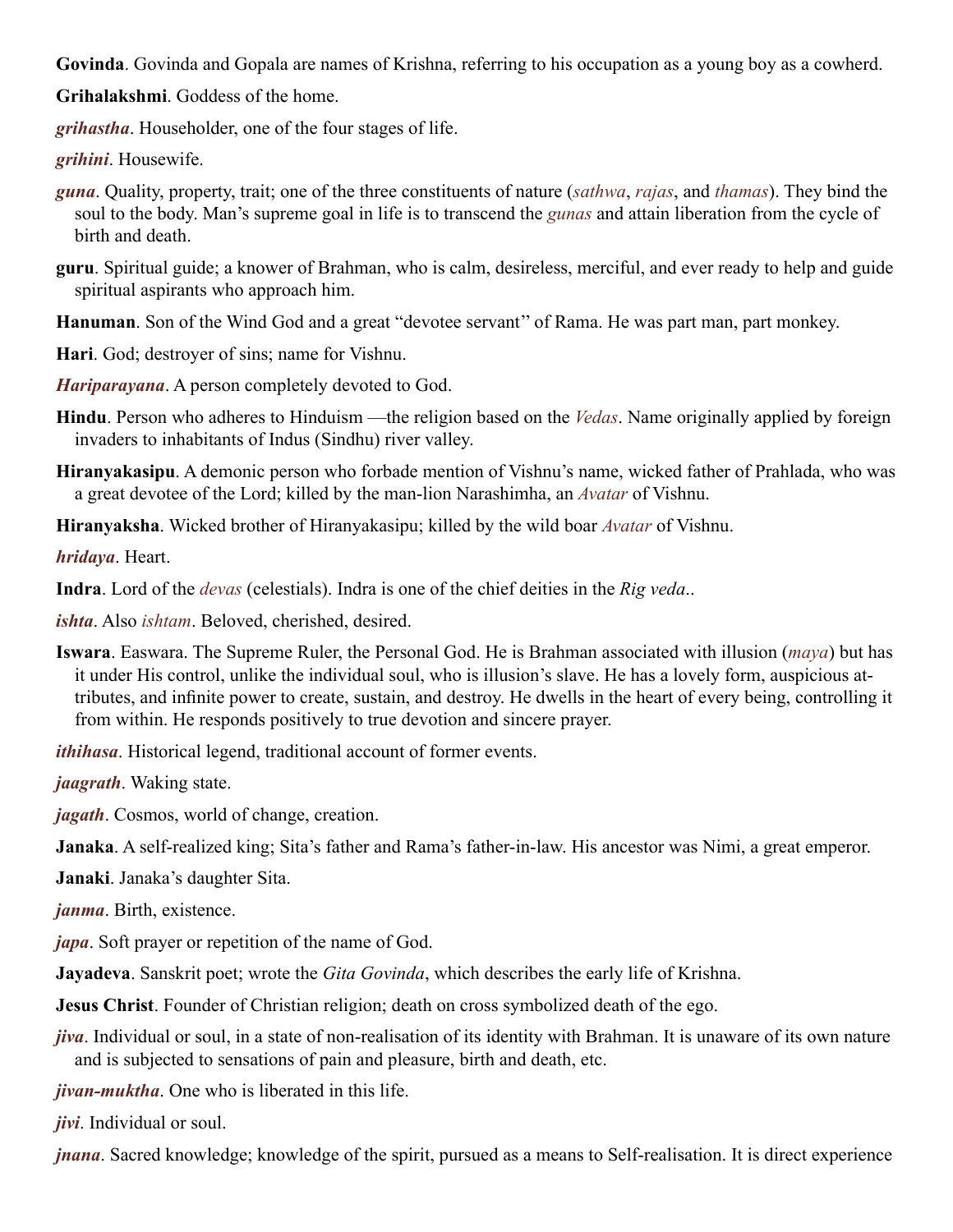of God, as the Soul of the souls. *Jnana* makes a man omniscient, free, fearless, and immortal.

- <span id="page-54-17"></span>*Jnana-kanda*. Portion of the *[Vedas](#page-63-1)* that deals with knowledge of [Brahman](#page-50-1) through the path of spiritual wisdom or discriminative knowledge.
- *jnana-marga*. Path of spiritual wisdom.
- *jnana-yoga*. Path of inner contemplation, spiritual wisdom.
- <span id="page-54-3"></span>*jnanen-driyas*. Five organs of perception: eye, ear, tongue, nose, and skin.
- <span id="page-54-4"></span>*jnani*. Wise man, realized soul.
- <span id="page-54-11"></span>**Kabir**. Also **Kabirdas**. 15th century mystic poet; preached equality before God of all creatures and the religion of love/devotion, which was aimed at the union of the soul with God. Born to a Muslim weaver family of **Benares**
- <span id="page-54-14"></span>**Kaikeyi**. Also **Kaika**. A princess of Kekaya (Kashmir), third wife of [Dasaratha,](#page-51-13) and mother of [Bharatha.](#page-50-15)
- <span id="page-54-10"></span>**Kali**. Mother goddess associated with death.
- <span id="page-54-0"></span>*Kali-yuga*. Fourth in a cycle of four ages; the evil age; the one we are now in. See *yuga*.
- <span id="page-54-16"></span>*kama*. Desire, lust, worldly fulfillment; one of four goals of humans.
- **Kamsa**. Brother of [Krishna'](#page-55-5)s mother, [Devaki,](#page-51-17) and killer of her first six sons.
- *kamya-karma*. Acts done to gain fruits thereof.
- <span id="page-54-6"></span>*kanjee*. Rice gruel.
- <span id="page-54-1"></span>*karma*. Action, deed, work, religious rite, the totality of innate tendencies formed as a consequence of acts done in previous lives. Every *karma* produces a lasting impression on the mind of the doer, apart from affecting others. Repetition of a particular *karma* produces a tendency (*vasanas*) in the mind. *Karma* is of three kinds: (i) *praarabdha*, which is being exhausted in the present life: (ii) *aagami*, which is being accumulated in the present life, and (iii) *samchitha*, which is being accumulated or stored to be experienced in future lives. *Akarma* is action that is done without any intention to gain the consequences; *vikarma* is action that is inten
	- tionally done.
- *Karma-kanda*. The section of the *[Vedas](#page-63-1)* dwelling mainly on rituals; the *[samhithas](#page-59-19)* and the *[Brahmana](#page-50-16)* of the *[Vedas](#page-63-1)*.
- <span id="page-54-2"></span>*karmen-driyas*. Organs of action: larynx, hands, feet, anus, sex organs.
- <span id="page-54-5"></span>*karma-yogi*. *Yogi* who dedicates his actions to God.
- <span id="page-54-15"></span>**Karna**. Half-brother of the [Pandavas](#page-57-13). Valiant but unfortunate eldest son of [Kunthi](#page-55-16) by the Sun deity. Ally of the [Kauravas](#page-54-7) in the war with [Pandavas.](#page-57-13)
- <span id="page-54-8"></span>*Kathopanishad*. One of most popular *[Upanishads](#page-62-1)* because of its clarity and brevity in expressing mystic truths; contains famous dialogue between Nachikethas and [Yama](#page-64-1), God of death.
- <span id="page-54-7"></span>**Kauravas**. Family that fought [Pandavas.](#page-57-13) See *[Mahabharatha](#page-55-15)*.
- **Kausalya**. Daughter of the King of Kosala, first wife of [Dasaratha,](#page-51-13) and mother of [Rama.](#page-58-5)
- **Kausika**. Name for [Viswamitra](#page-64-2), since he was Kusa's son.
- <span id="page-54-9"></span>*Kenopanishad*. One of the ten most important *[Upanishads](#page-62-1)*; it is divided into two parts: the first expounds the unknowability of the [Brahman](#page-50-1) without attributes, the second the relation of [Brahman](#page-50-1) to the *[Vedic](#page-63-3)* gods.
- <span id="page-54-13"></span>**Kesini**. Daughter of the king of [Vidarbha](#page-63-9) and wife of [Sagara](#page-59-17).
- <span id="page-54-12"></span>**Kethu**. A demon. Along with [Rahu](#page-58-13), an inauspicious planet.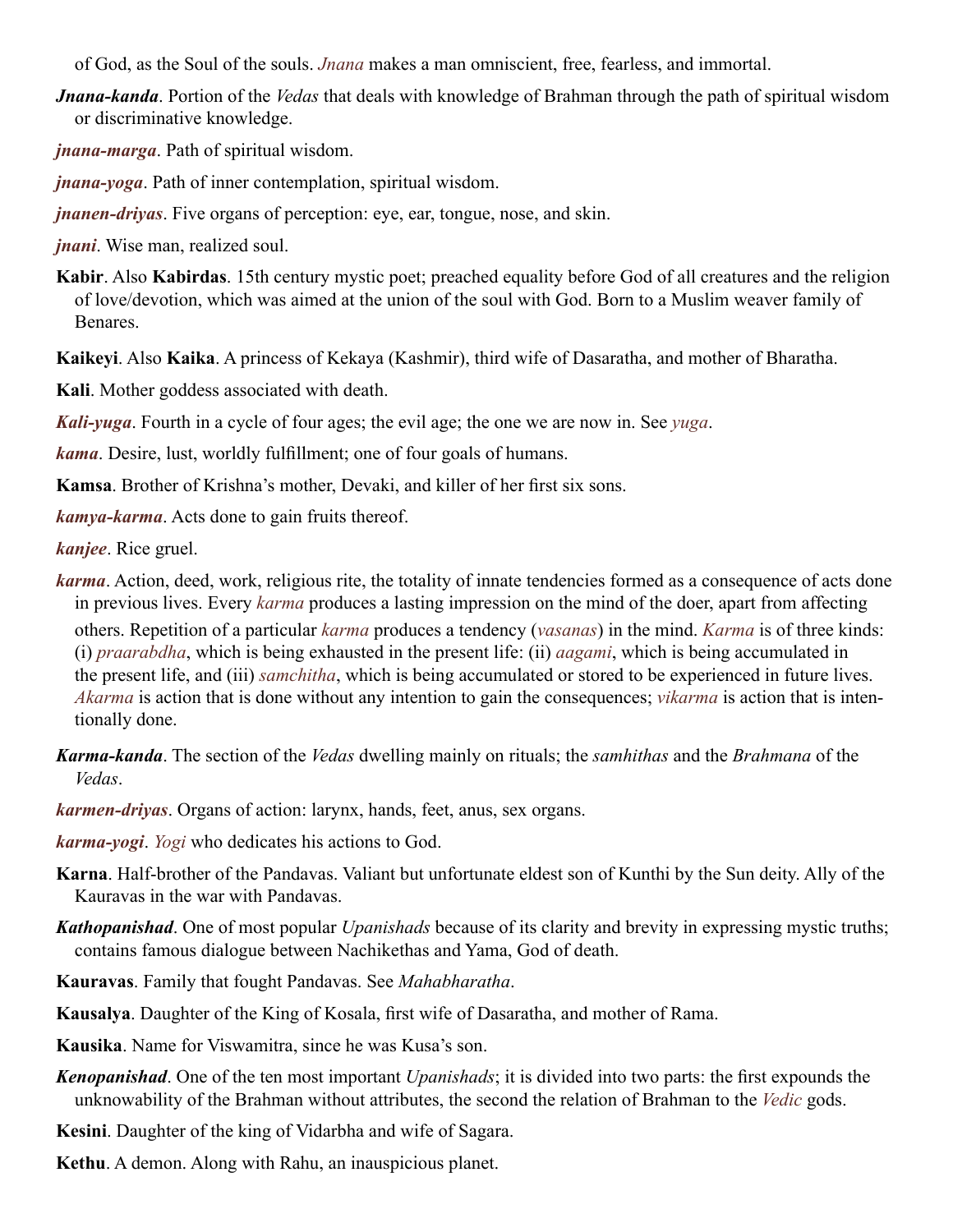<span id="page-55-7"></span>*khanda*. Part; continent.

<span id="page-55-4"></span>*kirtana*. Recital of the name of God; singing devotional songs.

<span id="page-55-5"></span>**Krishna**. The *[Avatar](#page-49-4)* of [Vishnu](#page-64-3) in the *Dwapara yuga*, prior to the present *Kali yuga*.

<span id="page-55-13"></span>*kritha-yuga*. First age of man, Golden age of truth. See *yuga*.

<span id="page-55-2"></span>*kriya*. Action, activity, will.

<span id="page-55-6"></span>*kshatriya*. Protector, warrior; see c[aste](#page-51-14).

*kumkum*. Auspicious mark of vermillion placed on forehead.

<span id="page-55-16"></span>**Kunthi**. Also **Kunthi Devi**. Mother of [Pandavas](#page-57-13), wife of King Pandu (the younger brother of emperor Dhritharashtra), and sister of [Krishna](#page-55-5)'s father [\(Vasudeva](#page-63-10)).

<span id="page-55-12"></span>**Lakshmana**. Brother of [Rama](#page-58-5) and son of [Sumitra](#page-62-7); represents intellect.

**Lakshmi**. Consort of [Vishnu](#page-64-3), goddess of wealth.

<span id="page-55-11"></span>*leela*. Divine sport or play.

*lingam*. Also *Sivalingam*. Egg-shaped stone; symbol of [Siva;](#page-61-0) the form of the formless; symbolizes merger of the form with the formless.

<span id="page-55-14"></span>**Madhava**. God (name for [Krishna](#page-55-5)); Master of illusion (*[maya](#page-56-8)*), Lord of Lakshmi.

**Madhava (2)**. See [Madhwacharya.](#page-55-17)

<span id="page-55-17"></span>**Madhwacharya**. 13th cent. exponent of dualist philosophy; lived in the South Indian court of Vijayanagar; author of *Vedantic* works; founder of a sect of Vaishnavas; refuted monism of Sankaracharya.

*madhyama*. Middling, average.

<span id="page-55-15"></span>*Mahabharatha*. The Hindu epic composed by Sage [Vyasa,](#page-64-4) which deals with the deeds and fortunes of the cousins (the [Kauravas](#page-54-7) and [Pandavas\)](#page-57-13) of the Lunar race, with Lord [Krishna](#page-55-5) playing a significant and decisive role in shaping the events. The *[Bhagavad Gita](#page-49-9)* and *Vishnu [Sahasranama](#page-59-20)* occur in this great epic. It is considered to be the Fifth *[Veda](#page-63-1)* by devout Hindus. Of this great epic, it is claimed that "what is not in it is nowhere.

<span id="page-55-3"></span>*maha-purusha*. Outstanding sage.

*Mahasamadhi*. The conscious departure from the physical body of a realized soul; the shrine where the physical body is buried. Sathya Sai Baba's *Mahasamadhi* was on 24 April 2011, and His *Mahasamadhi* is in Sai Kulwant Hall in Prasanthi Nilayam.

<span id="page-55-0"></span>*mahatma*. Great soul.

<span id="page-55-1"></span>*mahavakya*. Great aphorism.

<span id="page-55-8"></span>*manas*. Mind, the inner organ, which has four aspects: (i) mind (*manas*), which deliberates, desires, and feels; (ii) intellect (*[buddhi](#page-51-9)*), which understands, reasons, and decides; (iii) the 'I' sense, and (iv) memory (*[chitha](#page-51-18)*). The mind, with all its desires and their broods, conceals the Divinity within man. Purification of the mind is essential for realisation of the Self.

<span id="page-55-10"></span>*manava*. Human being.

<span id="page-55-9"></span>*manthri*. Counselor, minister.

*mantra*. A sacred formula, mystic syllable or word symbol uttered during the performance of the rituals or meditation. They represent the spiritual truths directly revealed to the *[rishis](#page-59-5)* (seers). The section of the *[Veda](#page-63-1)*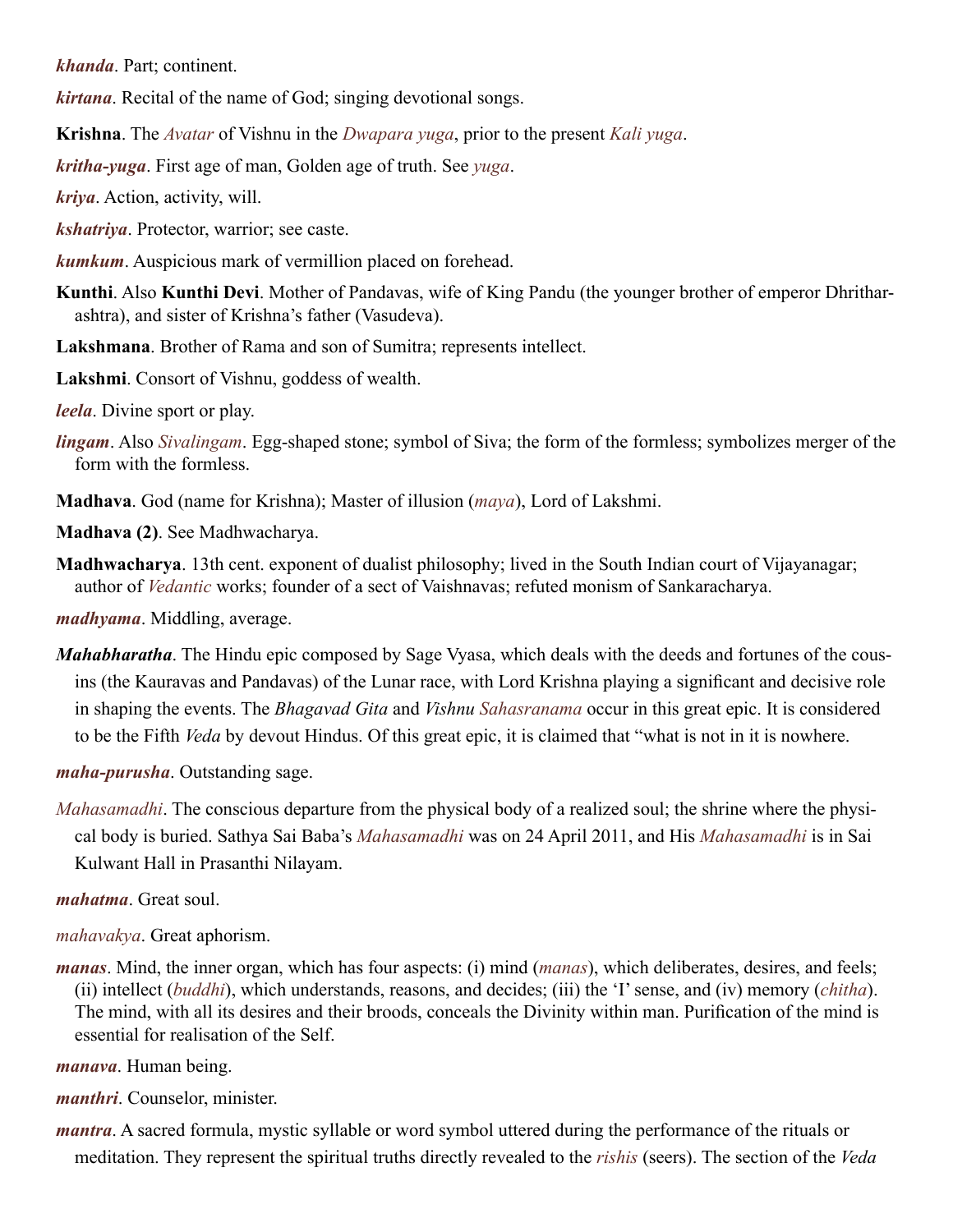that contains these hymns (*mantras*) is called the *[Samhitha](#page-59-19)*.

- <span id="page-56-13"></span>**Manu**. The first father of mankind; author of the codes of righteous conduct (*[Dharma Sastras](#page-52-16)*); son of [Surya](#page-62-8)  (the sun) and father of Vaivaswatha Manu, the present progenitor of mankind.
- *Manu-dharma*. Code of virtuous conduct presented in the *[Dharma Sastras](#page-52-16)* by Manu.
- *Manu-smrithi*. Laws of [Manu](#page-56-13).

<span id="page-56-7"></span>*marga*. Path.

- <span id="page-56-4"></span>**Mathura**. [Krishna'](#page-55-5)s birthplace.
- <span id="page-56-8"></span>*maya*. Delusion. The mysterious, creative, and delusive power of [Brahman](#page-50-1) through which God projects the appearance of the Universe. *Maya* is the material cause and [Brahman](#page-50-1) is the efficient cause of the Universe. [Brahman](#page-50-1) and *maya* are inextricably associated with each other like fire and its power to heat. *Maya* deludes the individual souls in egoism, making them forget their true spiritual nature.
- <span id="page-56-9"></span>*maya-prapancha*. This illusory world, composed of the five elements.
- *maya-sakthi*. Power of illusion, the veiling and projecting power of God.
- <span id="page-56-15"></span>*Mimamsa*. Exegetical-expository school of Indian metaphysics, the earlier (*purva*) concerning itself chiefly with interpretation of *Vedic* ritual and the later (*[uttara](#page-62-9)*) with the nature of [Brahman.](#page-50-1)
- *Mimamsaka*. Adherent of philosophical system concerning itself chiefly with correct interpretation of the *[Vedic](#page-63-3)* rituals.
- *mithya*. Mixture of truth and falsehood; neither true nor untrue, but something in between. The world is not untrue (*asat*) but *mithya*.
- <span id="page-56-10"></span>*mithya-achara*. Unreal living, deluded living.
- **Mohammed**. Seventh century Arabic prophet and founder of religion of Islam.
- <span id="page-56-6"></span>*moksha*. Liberation from all kinds of bondage, especially the one to the cycle of birth and death. It is a state of absolute freedom, peace, and bliss, attained through Self-realisation. This is the supreme goal of human endeavour, the other three being, righteousness (*[dharma](#page-51-0)*), wealth and power (*[artha](#page-49-13)*), and sense-pleasure (*[kama](#page-54-16)*).
- <span id="page-56-1"></span>*Moksha-puri*. Salvation City.
- <span id="page-56-11"></span>*mukthi*. See *[moksha](#page-56-6)*.*[ahabharatha](#page-55-15)*.
- <span id="page-56-2"></span>*nama-smarana*. Remembrance of God's name — one of the important steps of spiritual discipline to obtain God's grace and to make progress in the spiritual journey.
- **Nanak**. 15th century founder of Sikh religion.
- <span id="page-56-3"></span>*nara*. Man; divine man; primeval man, human being.
- <span id="page-56-5"></span>**Narada**. Sage-bard; traveled the world chanting [Narayana](#page-56-14). Famous for creating disputes, resulting in solutions for the spiritual advancement or victory of the virtuous. Expert in law and author of texts on *[dharma](#page-51-0)*.
- <span id="page-56-12"></span>**Narasimha**. Man-lion. One of the ten *[Avatars](#page-49-4)* of [Vishnu](#page-64-3).
- <span id="page-56-14"></span>**Narayana**. The Primal Person, the Lord, [Vishnu](#page-64-3).

### *nasthika*. Atheist.

*neem*. The margosa tree, which exudes a tenacious gum, has a bitter bark used as a tonic, and whose fruit and seeds have medicinal properties.

<span id="page-56-0"></span>*nir-guna*. Without qualities, attributeless.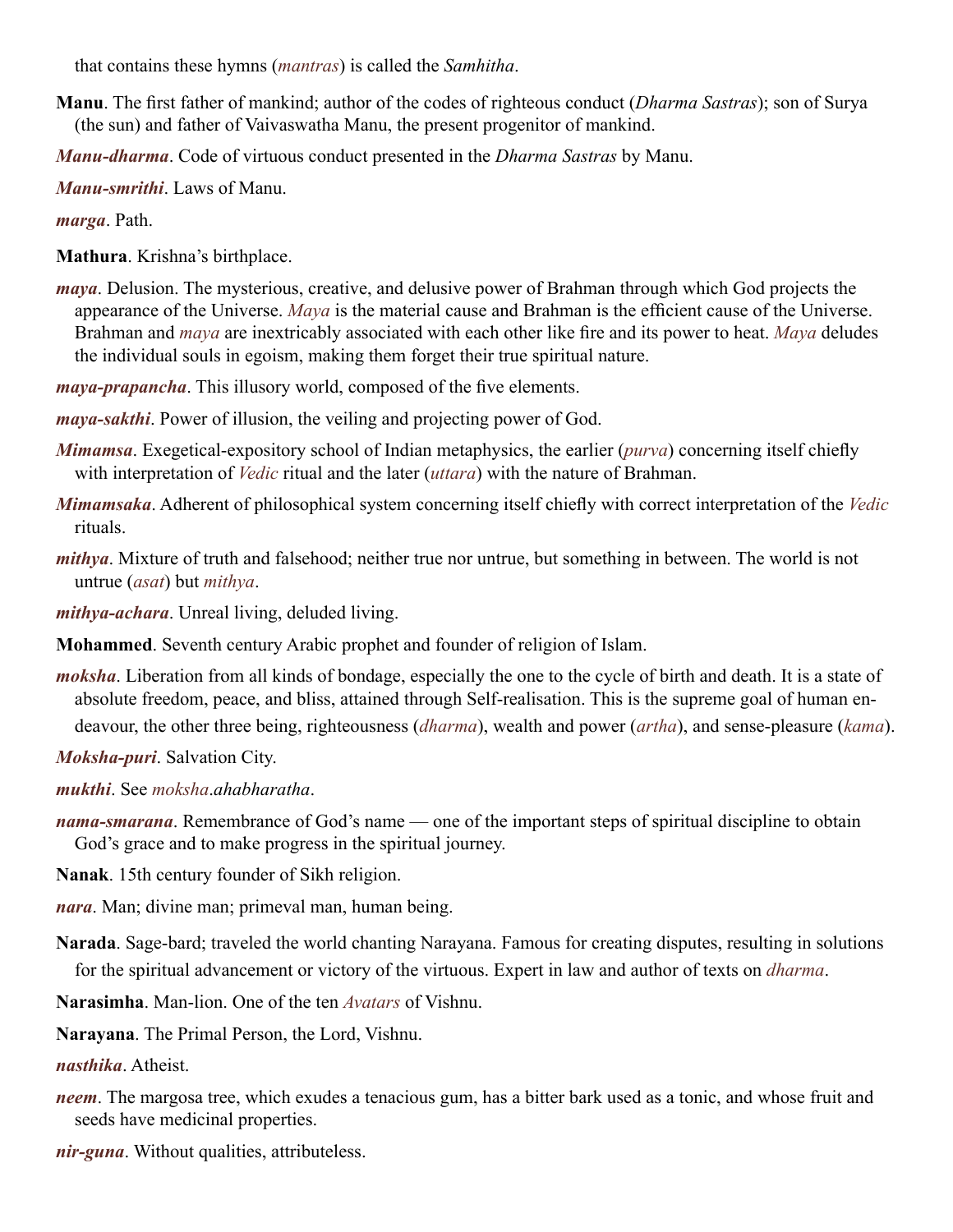<span id="page-57-12"></span>*niyama*. Control of the outer senses.

<span id="page-57-6"></span>*Om*. Designation of the Universal [Brahman](#page-50-1); sacred, primordial sound of the Universe.

*Omkara*. The form of [AUM,](#page-49-14) or Om.

<span id="page-57-5"></span>*Om Tat Sat.* A mantra; it expresses the identity of the individual and the Universal [Brahman](#page-50-1).

*paaramaartha*. Fool's goal.

<span id="page-57-8"></span>*pakora*. Indian spicy hot snack.

<span id="page-57-13"></span>**Pandavas**. Sons of Pandu; family of 5 brothers that fought the [Kauravas:](#page-54-7) [Dharmaraja,](#page-64-5) [Bhima,](#page-50-17) [Arjuna,](#page-49-7) Nakula, and Sahadeva. See *[Mahabharatha](#page-55-15)*.

<span id="page-57-7"></span>*para-bhakthi*. Supremest devotion.

*Parabrahman*. Universal Absolute Brahman.

<span id="page-57-2"></span>*Param-aartha*. Highest good; highest goal beyond and above this material world.

<span id="page-57-4"></span>*Param-atma*. Supreme Self, Supreme *[Atma](#page-49-0)*.

<span id="page-57-0"></span>**Parameswara**. Supreme Lord, highest Godhead, [Siva.](#page-61-0)

<span id="page-57-11"></span>*Param-jyothi*. Highest revelation, supreme light, divine intelligence.

<span id="page-57-1"></span>*parartha*. Higher good, truth.

<span id="page-57-9"></span>**Parikshith**. Emperor of Kuru dynasty; grandson of [Arjuna](#page-49-7) and son of [Abhimanyu.](#page-48-16)

*pasu*. Animal, bull.

**Pasupathi**. Lord of animals or individualized souls; another name for [Siva.](#page-61-0)

<span id="page-57-16"></span>**Patanjali**. Author of the *[Yoga Sutras](#page-64-6)*, which form the foundation of the *yoga* system of Indian philosophy. See *[raja-yoga](#page-58-17)*.

<span id="page-57-14"></span>*pathi-vratha*. Chaste and loyal to the husband.

*pathi-vratha-dharma*. Duty of a chaste wife to husband.

*pathni*. Housewife.

<span id="page-57-10"></span>**Prahlada**. Son of the demon king [Hiranyakasipu.](#page-53-17) As a boy, he was beaten, trampled, and cast into fire and water. But he saw only God everywhere, and repetition of the Name of God saved him. Once, [Prahlada](#page-57-10) asserted that God was everywhere, and [Narayana](#page-56-14) appeared in his man-lion form from within a pillar to destroy the king.

<span id="page-57-3"></span>*prakriti*. Nature, the Divine Power of Becoming. Also known as *[maya](#page-56-8)*, *[avidya](#page-49-15)*, and *[sakthi](#page-59-21)*; the world of matter and mind as opposed to the spirit. *Prakriti* has three dispositions or *[gunas](#page-53-11)* (*sathwa*, *[rajas](#page-58-16)*, and *thamas*), which go into the make-up of all living and non-living beings in the Universe, in varying proportions leading to the appearance of infinite multiplicity in form, nature, and behaviour.

*prana*. Life-breath, life force, vital energy, the five vital airs of the body. English doesn't seem to have names for these vital airs, so we list them with their Sanskrit names: *prana* (located in lungs), *apana* (flatus, which moves downward through the rectum), *vyana* (diffused throughout the whole body), *[samana](#page-59-22)* (navel; essential to digestion), and *udana* (rises through throat to head).

<span id="page-57-15"></span>*Pranava*. *Om*; the sacred seed-sound and symbol of [Brahman.](#page-50-1) "The most exalted syllable in *[Vedas](#page-63-1)*". It is used in meditation on God. It is uttered first before a *[Vedic](#page-63-3) mantra* is chanted.

*pranayama*. Breath control.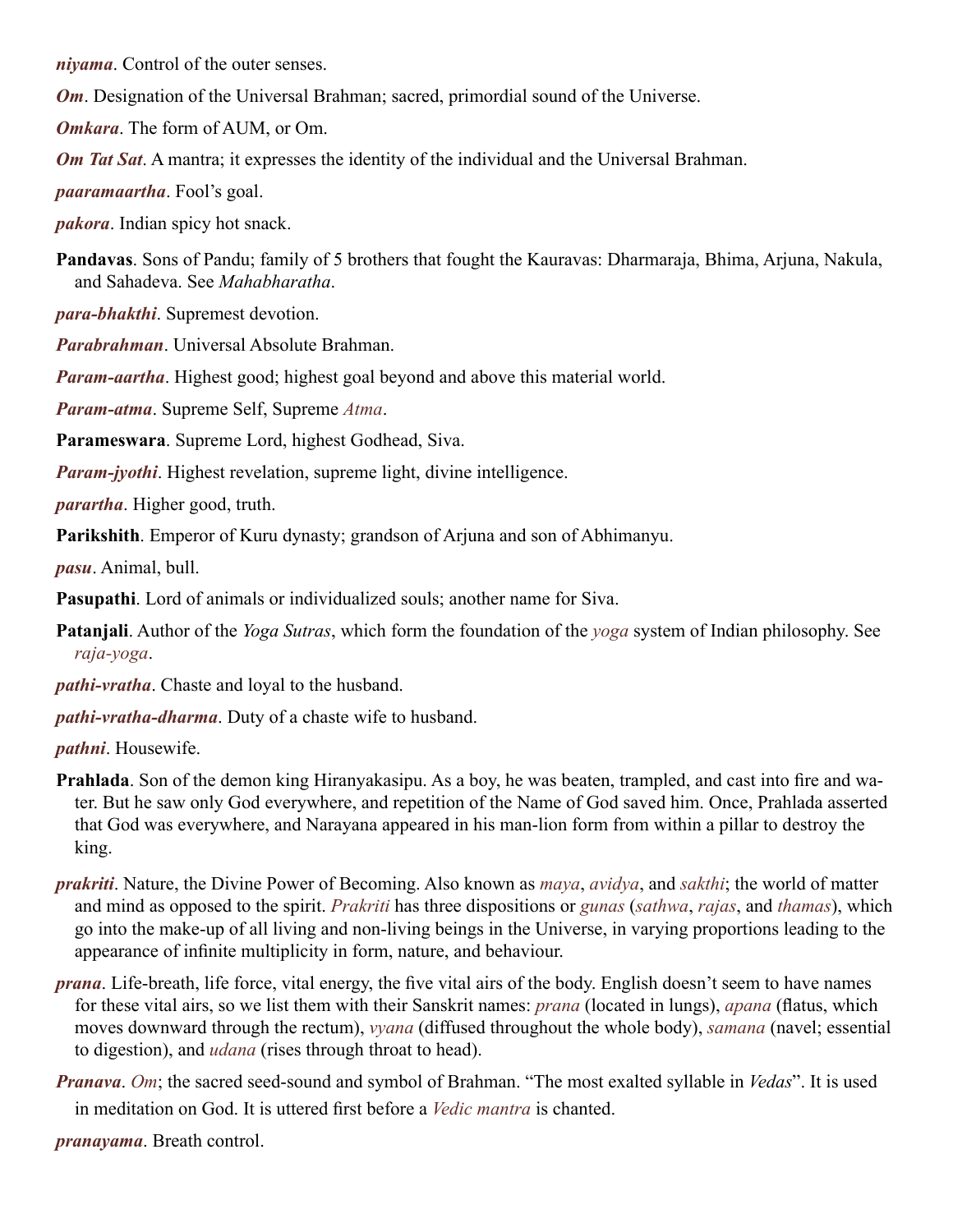<span id="page-58-10"></span>*prapatthi*. Surrender to the Lord, unflinching devotion.

*prasanthi*. Supreme peace, equanimity.

<span id="page-58-0"></span>*prema*. Ecstatic love of God; divine love of the most intense kind.

<span id="page-58-4"></span>*prema-rasa*. Essence of love.

*prithvi*. Earth, world.

<span id="page-58-9"></span>*priya*. Also *priyam*. Love, dearness.

<span id="page-58-2"></span>*puja*. Worship.

*pundit*. Learned scholar, wise man.

<span id="page-58-11"></span>*punya*. Virtuous deeds, good works, meritorious actions.

<span id="page-58-1"></span>*Puranas*. Any of a number of collections of ancient legends and lore embodying the principles of the universal, eternal religion and ethics. There are 18 *Puranas*, the most famous being the *Mahabhagavatham* and the *Devi Bhagavatham*.

*Puranic*. Relating to [Purana](#page-58-1).

- **Purusha**. Primeval Person, Supreme Spirit, Lord, God.
- <span id="page-58-3"></span>*Purushothama*. The supreme Lord of all.

*Purva Mimamsa*. A text by Jaimini on the early school of *[Mimamsa](#page-56-15)* philosophy.

<span id="page-58-13"></span>**Rahu**. A demon (*[a-sura](#page-49-12)*), step-brother of [Kethu.](#page-54-12) Both are also inauspicious planets; An eclipse is the phenomenon of Rahu 'swallowing the moon'.

*rajarshi*. Royal sage.

- <span id="page-58-16"></span>*rajas*. One of the three *[gunas](#page-53-11)* (qualities or dispositions) of *[maya](#page-56-8)* or *[prakriti](#page-57-3)*. Passion, restlessness, aggressiveness, emotions such as anger, greed, grief. Associated with colour red. See *[guna](#page-53-11)*.
- *rajasic*. Adjective form of *[rajas](#page-58-16)*, passionate, emotional.
- <span id="page-58-17"></span>*raja-yoga*. Royal *yoga* of meditation, detachment, and desirelessness. Eight-fold path of *yoga* developed by [Patanjali,](#page-57-16) which includes control of the mind and withdrawal of the senses from the external world.
- <span id="page-58-6"></span>*raja-yogi*. *Yogi* on the path of royal *yoga* (*[raja-yoga](#page-58-17)*).
- *rajoguna*. Quality of passion, restlessness, aggressiveness. Associated with colour red. See *[guna](#page-53-11).*

*rajya*. Kingdom.

- <span id="page-58-5"></span>**Rama**. *[Avatar](#page-49-4)* of the *Thretha yuga*. Hero of the *[Ramayana](#page-58-14)*; killed the wicked [Ravana](#page-59-23) to rescue his wife [Sita](#page-61-2), who had been kidnapped. "Rama" means "he who pleases".
- <span id="page-58-8"></span>**Ramachandra**. Another name for Rama.
- <span id="page-58-15"></span>**Ramakrishna Paramahamsa**. (1836–1886) Celebrated mystic; mastered all types of *yoga* and also Christian and Islamic practices. Swami [Vivekananda](#page-64-0) took his message of universal religion to the West. Married to Saradadevi.
- <span id="page-58-7"></span>*Rama-rajya*. The kingdom of [Rama;](#page-58-5) the ideal ruler.
- <span id="page-58-14"></span>*Ramayana*. This sacred epic, composed by Sage [Valmiki,](#page-63-0) deals with the incarnation of [Vishnu](#page-64-3) as Sri [Rama](#page-58-5), who strove all his life to reestablish the reign of *[dharma](#page-51-0)* in the world. The *Ramayana* has played an important role in influencing and shaping the Hindu ethos over the centuries.
- <span id="page-58-12"></span>**Ramdas**. Maratha 17th century saint; author of work on religious duty; guru of the great King Sivaji.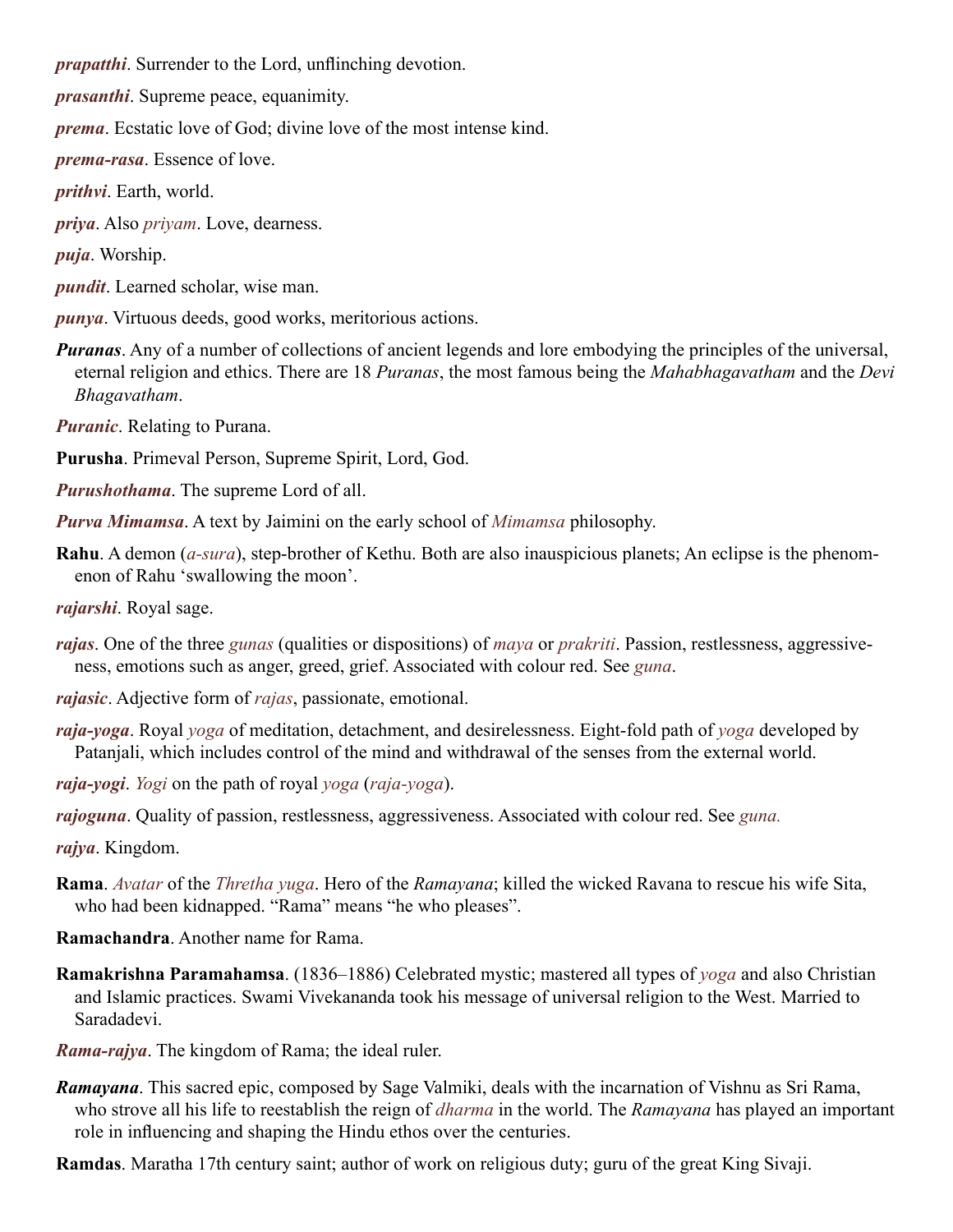*rasa*. Taste, sweetness, essence of enjoyment.

<span id="page-59-23"></span>**Ravana**. Lord of demons and king of Lanka, who abducted [Sita](#page-61-2) [\(Rama](#page-58-5)'s wife).

<span id="page-59-18"></span>*Rig-veda*. First *[Veda](#page-63-1)* composed by the sages, consisting of 1028 hymns. Oldest religious text in world.

*Rig-vedic*. Of or relating to the *[Rig-veda](#page-59-18)*.

<span id="page-59-5"></span>*rishi*. Sage, wise man.

*rupa*. Form, figure, appearance.

<span id="page-59-8"></span>**Sabari**. A woman ascetic living in the hermitage of her teacher, Sage Mathanga; [Rama](#page-58-5) gave her salvation.

<span id="page-59-7"></span>*sadbhava*. Goodness, good nature.

<span id="page-59-4"></span>*sadhaka*. Spiritual aspirant.

<span id="page-59-0"></span>*sadhana*. Spiritual discipline or exercise; self effort.

<span id="page-59-15"></span>*sadhu*. Virtuous, wise aspirant; pious or righteous person.

<span id="page-59-17"></span>**Sagara**. Ancient emperor of Ayodhya; son of Asitha and father of [Aswamanja](#page-49-10).

<span id="page-59-12"></span>*sagara*. Ocean.

<span id="page-59-3"></span>*sa-guna*. With qualities, with form, materialized.

**Sahadeva**. One of the [Pandava](#page-57-13) brothers. See *[Mahabharatha](#page-55-15)*.

<span id="page-59-11"></span>*sahaja*. Innate, inborn, natural.

*sahana*. Tolerance, fortitude.

<span id="page-59-20"></span>*sahasra-nama*. 1000 names of Siva or Vishnu.

<span id="page-59-13"></span>*sakshatkara*. Divine spiritual experience or vision; direct experience of the Lord.

<span id="page-59-21"></span>*sakthi*. Great universal power, divine energy, strength. *Maha* means *Great*, so *Mahasakthi* is great *sakthi*.

<span id="page-59-9"></span>*salokya-mukthi*. Being in the same plane or world of God consciousness.

<span id="page-59-16"></span>*sama*. Control of the senses, peace, equanimity, tranquility.

- <span id="page-59-2"></span>*samadhi*. Literally, total absorption. The state of super consciousness resulting in union with or absorption in the ultimate reality, the Atma; perfect equanimity. The state that transcends the body, mind, and intellect. In that state of consciousness, the objective world and the ego vanish and Reality is perceived or communed with, in utter peace and bliss. When people realise in this state their oneness with God, it is called *nirvikalpa samadhi*.
- <span id="page-59-1"></span>*sama-drishti*. The act of looking on all equally or impartially.

<span id="page-59-22"></span>*samana*. Digestive air; even breath.

- <span id="page-59-14"></span>*sambhasana*. Speech, conversation, dialogue
- <span id="page-59-19"></span>*samhitha*. Collection of methodically arranged verses or text; continous text of the *[Vedas](#page-63-1)* as formed out of the separate words by proper phonetic changes.
- <span id="page-59-10"></span>*samipya-mukthi*. Being close to the Divinity, the glory of the Lord.
- <span id="page-59-6"></span>*samskara*. Inborn desire, mental impression of acts done in former state of existence. Purificatory ceremony or sacrament.
- *samsara*. Worldly life; life of the individual soul through repeated births and deaths. Liberation means getting freed from this cycle.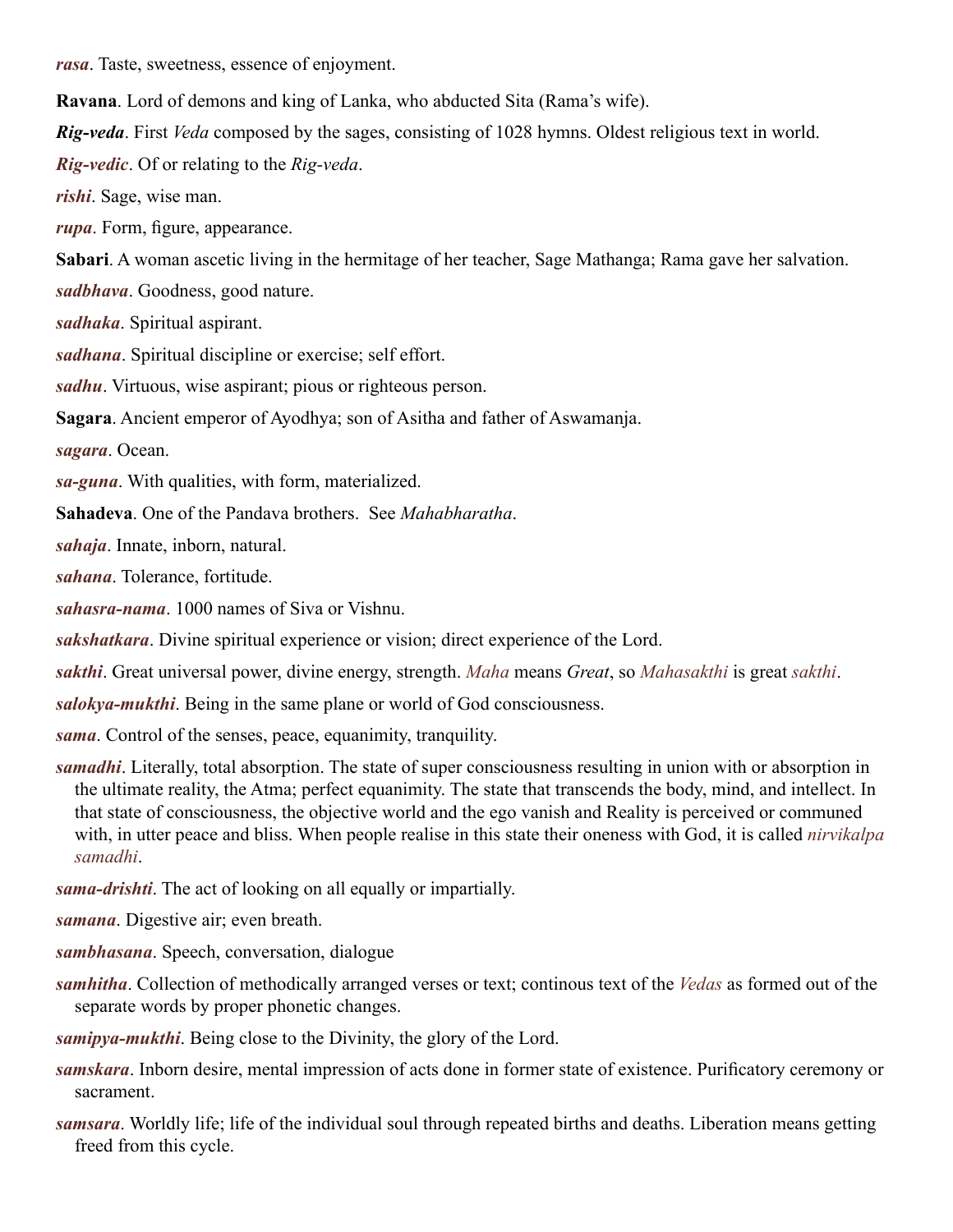<span id="page-60-10"></span>*sam-yama*. Self control.

<span id="page-60-6"></span>*sanathana*. Ancient and also eternal.

- <span id="page-60-8"></span>*Sanathana Dharma*. Eternal religion. A descriptive term for what has come to be called Hinduism. It has no single founder or text of its own. It is more a commonwealth of religious faiths and a way of life.
- <span id="page-60-0"></span>*Sanathana Sarathi*. A monthly magazine published by the Sri Sathya Sai Sadhana Trust, Publications Division, Prasanthi Nilyam 515134, Anantapur District (A.P.), India. The title means *Eternal Charioteer*. It was first published on 16 February 1958. Website: https://saireflections.org/journals/index.php.
- **Sanjaya**. An advisor to the blind King [Dhritharashtra.](#page-52-12) Sanjaya had the gift granted by sage Vyasa of seeing events at a distance, and he tells [Dhritharashtra](#page-52-12) what is happening in the battle. See *[Mahabharatha](#page-55-15)*.

<span id="page-60-7"></span>*sankalpa*. Will, resolve.

- **Sankara**. Another name for [Siva](#page-61-0) (means beneficent, conferring happiness).
- <span id="page-60-2"></span>**Sankara**. Also **Sankaracharya**. Celebrated philosopher, preceptor of non-dualistic *[Vedanta](#page-63-5)*. Defeated all religious opponents in debates throughout India.
- *Sankranthi*. *Sankranthi*, meaning "sacred change", occurs every month as the sun moves from one house of the Zodiac to another. But special sacredness is attached to the movement of the sun to Capricorn (*Makara*), so this day is known as *Makara Sankranthi*. This day is related to the beginning of the apparent northward movement of the sun. This auspicious day heralds the conferment of many worldly and spiritual blessings on man. It is a witness to the prospective successes of humanity in many fields. (From Sai Baba's discourses of 14 Jan 1997 and 14 Jan 1998).
- <span id="page-60-1"></span>*santhi*. Peace, equanimity, serenity, tranquility.

*santhosha*. Peace, contentment, happiness.

- *sanyasa*. Renunciation-detachment, mendicancy.
- <span id="page-60-5"></span>*sanyasi*. Also *sanyasin*. Renunciant, mendicant.
- <span id="page-60-11"></span>*sarupya-mukthi*. Having the same form of Divinity.
- <span id="page-60-9"></span>*Sarva-antaryaami*. Indweller in all, the universal Self.
- *sarva-butha-anthar-atma*. Inner reality or self in all beings.

<span id="page-60-4"></span>*Sarveswara*. The Lord of all.

- <span id="page-60-12"></span>*Sarveswara-chinthana*. Contemplation of the Lord.
- <span id="page-60-3"></span>*Sastras*. The Hindu scriptures containing the teachings of the sages. The *[Vedas](#page-63-1)*, the *[Upanishads](#page-62-1)*, the *[ithihasas](#page-53-18)* (epics), the *[Puranas](#page-58-1)*, the *Smrithis* (codes of conduct), etc., form the *Sastras* of the Hindus. They teach us how to live wisely and well with all the tenderness and concern of the Mother.

*sat*. Existence, being, good, real.

*sat-chit-ananda*. Existence-knowledge-bliss, or being-awareness-bliss.

*sat-guna*. Virtuous quality.

*sath-karma*. Good actions.

*sath-sang*. Good company.

*sathwa*. One of the three *[gunas](#page-53-11)* (qualities and dispositions) of *[maya](#page-56-8)* or *prakriti*. It is the quality of purity, brightness, peace, and harmony. It leads to knowledge. Man is exhorted to overcome *thamas* by *[rajas](#page-58-16)* and *rajas* by *sathwa* and finally to go beyond *sathwa* itself to attain liberation.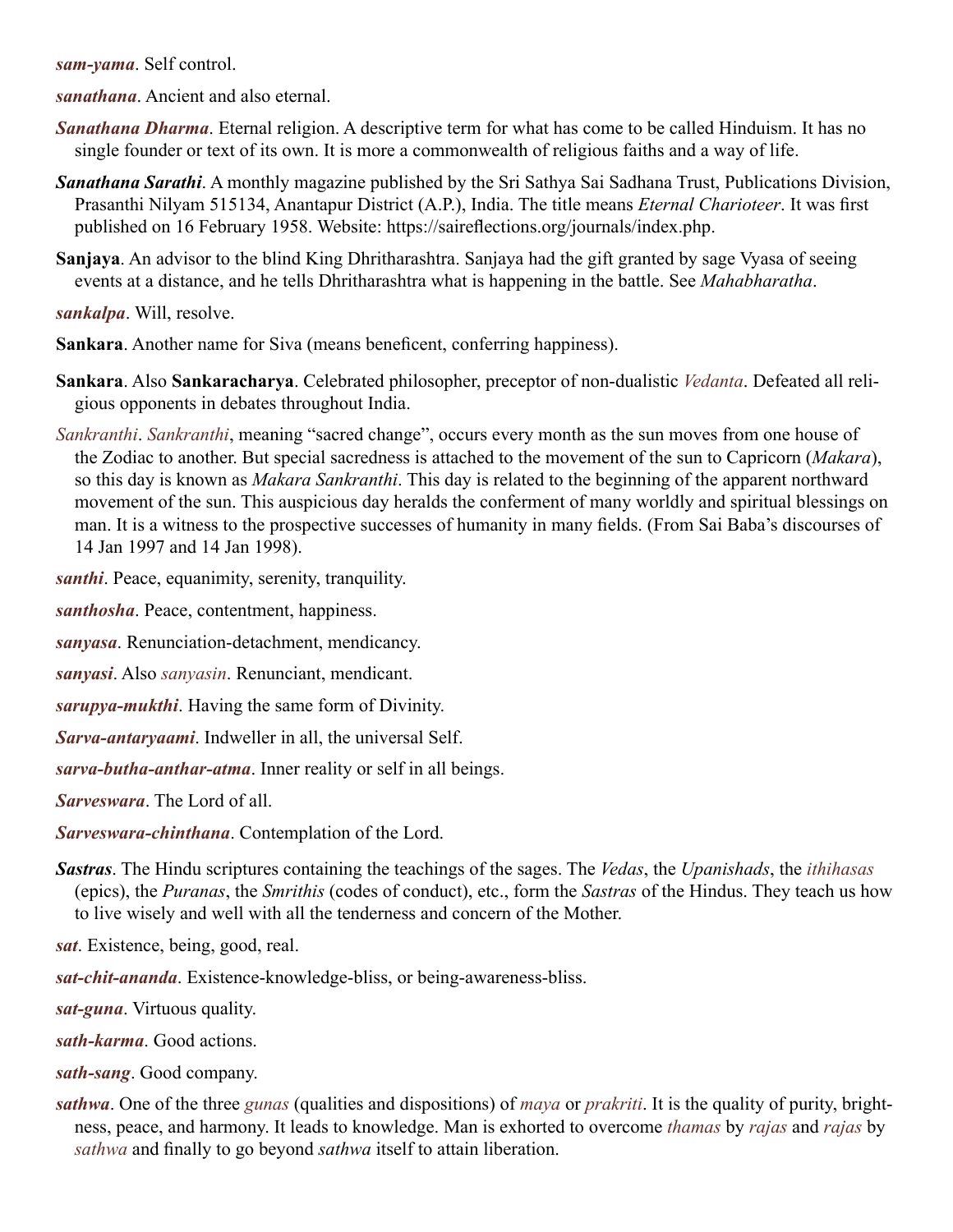*sathwic*. Adjective form of *sathwa*; serene, pure, good, balanced.

*sathya*. Truth.

*sathya-achara*. Living a truthful life.

*sathya-dharma*. Law of truth, practice of truth.

**Sathyanarayana**. Sathya Sai Baba, as an incarnation of [Narayana,](#page-56-14) the Primal Person, the Lord, [Vishnu.](#page-64-3)

<span id="page-61-3"></span>**Satrughna**. [Sumitra](#page-62-7)'s son, twin of [Lakshmana](#page-55-12) and brother of [Rama](#page-58-5). The name means "slayer of enemies".

**Savithri**. Brought husband back to life by outwitting [Yama,](#page-64-1) the Lord of Death, by her power of purity and chastity.

*sayujya*. Union, merger with the Divine.

*sayujya-mukthi*. Union-with-God liberation.

*seva*. Selfless service; service to others while trying to serve the God within them.

*sevak*. One who engages in service; server; worshipper.

- <span id="page-61-1"></span>**Shantanu**. A Kuru king, descendant of the Bharata race, of the lunar dynasty and the ancestor of the [Pandavas](#page-57-13)  and the [Kauravas](#page-54-7). [Bhishma](#page-50-18) was his son.
- <span id="page-61-2"></span>**Sita**. Wife of [Rama](#page-58-5); brought up by King [Janaka](#page-53-7) who found her in a box in the earth. Also, a tributary of the [Ganga](#page-52-17), flowing westward.
- <span id="page-61-0"></span>**Siva**. The Destroyer, the Third of the Hindu Trinity of Brahma (the Creator), [Vishnu](#page-64-3) (the Preserver), and Siva (the Destroyer).
- *Sivarathri*. The fourteenth day of the lunar fortnight, when the moon is waning. Mahasivarathri is the Sivarathri when the sun is in the sign of Aquarius, generally February or March. *Siva-rathri* means "Auspicious darkness". In His discourse of 7 March 1978, Sai Baba explained, "The waned moon may be taken to stand for the mind with all its wild fancies and waywardness reduced after it has been conquered by spiritual discipline. On this night, there is just a minute part more to be conquered, and that can be done by keeping vigil and dwelling on the glory of God." That is the reason for night-long devotional singing on Mahasivarathri.

*smarana*. Remembering the name of the Lord.

*smrithi*. Code of law; traditional law delivered by human authors.

*sneha*. Affection, tenderness, love.

*soham*. I am God.

*sparsha*. Also *sparshana*. Touch, contact.

*sraddha*. Faith.

- *sravana*. Listening to discourses on the scriptures.
- *sruthi*. Sacred revelations orally transmitted by *[brahmins](#page-51-3)* from generation to generation, differing from traditional law codes (*smrithi*). Divinely sourced scripture; *[Veda](#page-63-7)*; divine words known by revelation; that which was heard or listened to.

*subha*. Good, beautiful, auspicious.

*subha-drishti*. Auspicious vision.

**sudra**. Labourer, the fourth caste of workers. See [Caste](#page-51-14).

**Sumanthra**. Court priest and prime minister of [Dasaratha.](#page-51-13)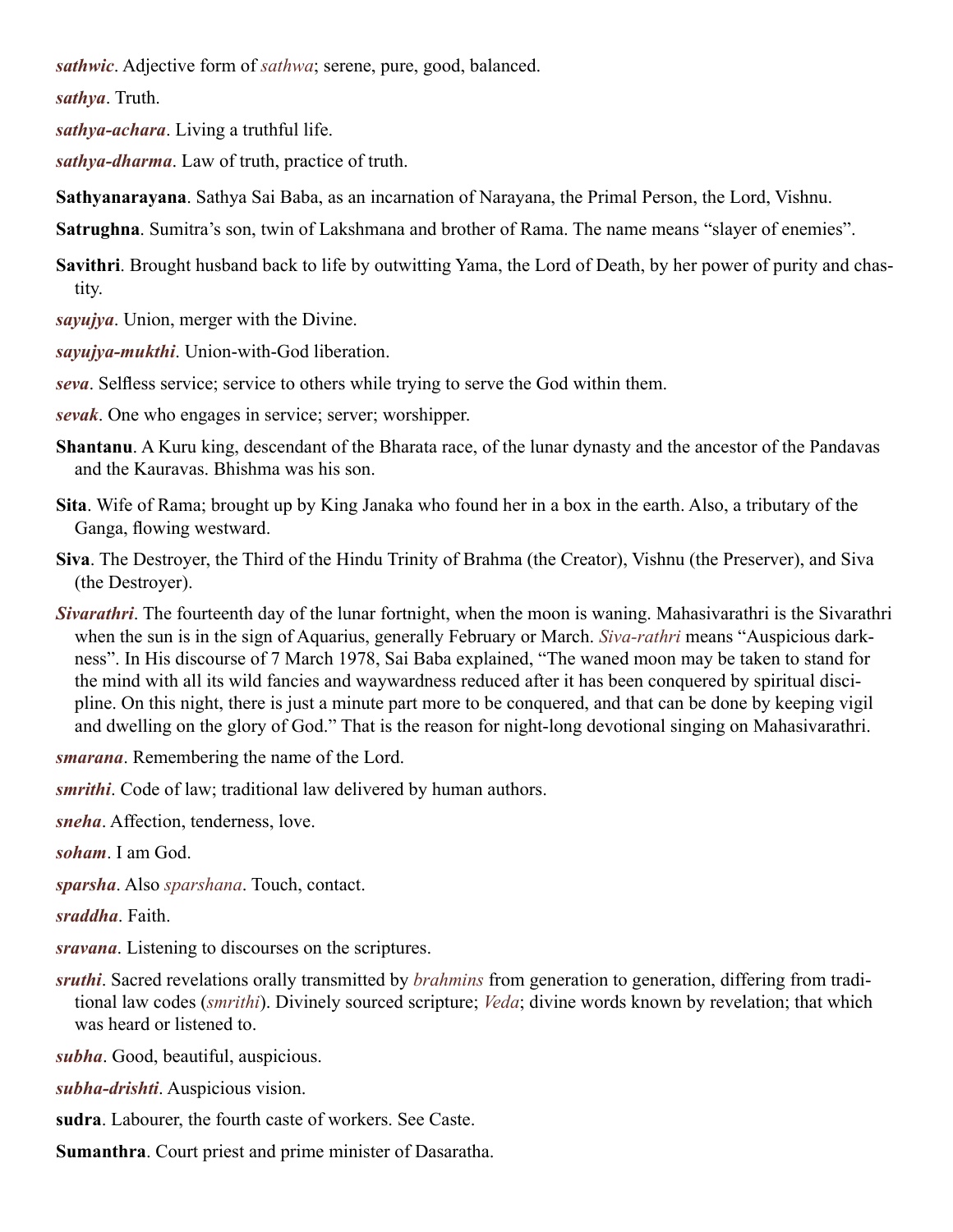<span id="page-62-7"></span>**Sumitra**. Second wife of [Dasaratha](#page-51-13) and mother of [Lakshmana](#page-55-12) and [Satrughna](#page-61-3).

**Surdas**. A great blind devotee of [Krishna](#page-55-5).

**Surpanakha**. [Ravana](#page-59-23)'s wicked sister.

**surya**. The sun.

<span id="page-62-8"></span>**Surya**. The sun god, the father of time. A name for the sun. Also, son of Kasyapa and father of [Manu.](#page-56-13)

<span id="page-62-0"></span>*Surya-narayana*. Sun-god.

*swa-dharma*. One's own *[dharma](#page-51-0)* or duty.

*swartha*. A person's own interest; selfishness.

*swarupa*. Form, essential nature, true nature of Being, embodiment.

*tapas*. Concentrated spiritual exercises to attain God, penance, severe austerities.

*thamas*. One of the *[gunas](#page-53-11)* (qualities and dispositions) of *[maya](#page-56-8)* or *[prakriti](#page-57-3)*. It is the quality of dullness, inertia, darkness and tendency to evil. It results in ignorance.

*thamasic*. Adjective form of thamas, dull, ignorant, passive.

*thamoguna*. Quality of dullness, ignorance, delusion, inactivity, inertia, sloth. Associated with colour black. See *[guna](#page-53-11)*.

<span id="page-62-10"></span>*Thath*. That, the Godhead.

*Thathwa*. Principle, truth, essence. That-this entity. *Thathwa* is regarded as made up of That (*[Thath](#page-62-10)*) and you (*thwam*).

<span id="page-62-2"></span>*Thretha-yuga*. The second in the cycle of four eras. See *yuga*.

*thwam*. Thou, You, This, the individual.

- <span id="page-62-4"></span>**Thyagaraja**. 18th and 19th century mystic singer/ composer. Leader in Karnatak tradition of classical Indian music. Born in Thanjavur District of south India.
- <span id="page-62-6"></span>**Thrisanku**. King for whom Sage [Viswamitra](#page-64-2) created another heaven.

<span id="page-62-5"></span>**Tukaram**. Well-known Maratha 17th century writer. He abandoned the world and became a wandering ascetic.

*udana*. Breath that moves upward from the throat.

<span id="page-62-3"></span>*Upanishadic*. Relating to the *[Upanishads](#page-62-1)*.

<span id="page-62-1"></span>*Upanishads*. The very sacred portions of the *[Vedas](#page-63-1)* that deal with God, humanity, and universe, their nature and interrelationships. Spiritual knowledge (*[jnana](#page-53-2)*) is their content, so they form the *[Jnana-kanda](#page-54-17)* of the *[Vedas](#page-63-1)*.

*uthama*. Highest, best.

*uttara*. Later

- <span id="page-62-9"></span>*Uttara Mimamsa*. Later *[Mimamsa](#page-56-15) [Vedantic](#page-63-5)* philosophy, as distinguished from earlier *[Mimamsa](#page-56-15)*, which concerned itself with rituals. By [Veda Vyasa.](#page-64-4)
- *vaatsalya*. Affection, esp. toward offspring.

**Vaikunta**. [Vishnu'](#page-64-3)s heaven.

*vairagya*. Detachment, renunciation.

*Vaishnavite*. A person belonging to *Vaishnavism*, one of the major branches of Hinduism. It focuses on worhiping [Vishnu](#page-64-3) and his ten incarnations.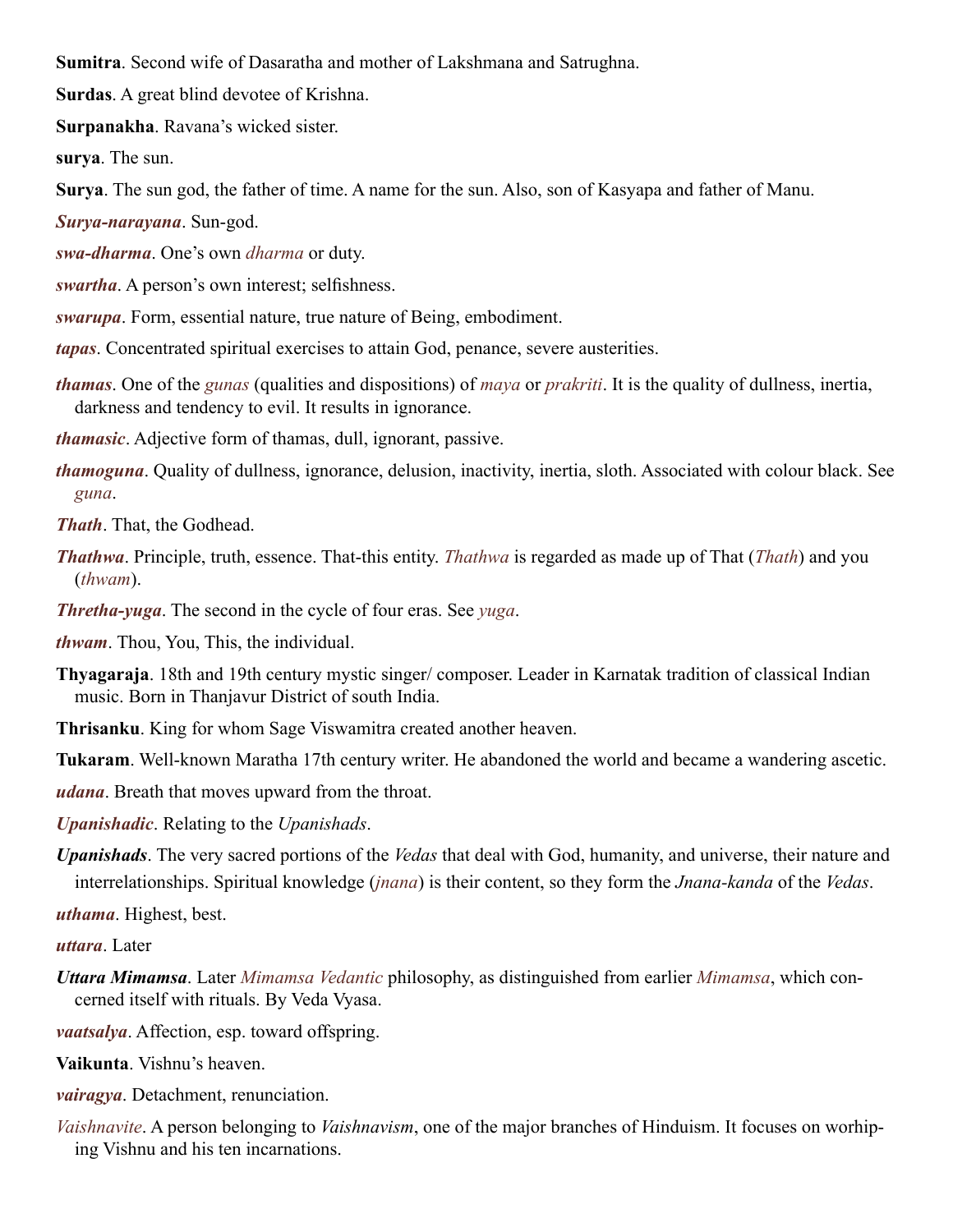*vaisya*. Business person, trader, merchant. See [caste.](#page-51-14)

<span id="page-63-0"></span>**Valmiki**. The saint-poet who wrote the *[Ramayana](#page-58-14)*.

<span id="page-63-8"></span>**Vamana**. Dwarf incarnation of [Vishnu,](#page-64-3) who asked for three feet of land from Emperor [Bali](#page-49-16) and humbled [Bali'](#page-49-16)s pride.

*vanaprastha*. Forest-dweller, hermit; third of the four stages of life.

*vandana*. Praise, worship, veneration, salutation.

*varna*. [Caste](#page-51-14).

*varna dharma*. The Hindu community is divided into four social groups, or [castes](#page-51-14) (*varnas*), based on qualities (*[gunas](#page-53-11)*) and vocations: (1) *Brahmana* (the *[brahmin](#page-51-3)s*), the custodian of spiritual and moral role), (2) *kshatriya*, the warrior group, which rules and defends the land), (3) *vaisya*, the group dealing with commerce, business, and trade, and (4) *sudra*, the group devoted to labour and service to the community. Each *varna* has its own *[dharmic](#page-52-10)* restrictions and regulations that strive to canalise impulses and instinct into fields that are special to their place in society, controls pertaining to the duties of the caste.

<span id="page-63-6"></span>**Varuna**. Chief *Rig-vedic* god associated with Mitra; god of rain, water, the ocean, night; a great sage.

*vasana*. Inclination, impression of anything remaining in the subconscious mind from past action.

<span id="page-63-11"></span>**Vasishta**. One of the greatest *[rishis](#page-59-5)* (sages) of ancient times; priest of the solar race of kings; revealer of several *[Vedic](#page-63-3)* hymns. Had sacred, wishfulfilling cow called Nandini.

<span id="page-63-10"></span>**Vasudeva**. Father of [Krishna.](#page-55-5)

<span id="page-63-7"></span>*Veda*. Knowledge, wisdom. This knowledge is generally viewed as being given in the *Vedas*.

*Veda-matha*. The mother that is the *[Veda](#page-63-7)*.

<span id="page-63-5"></span>*Vedanta*. Means "the end of the *Vedas*". It is the essence of the *Vedas* enshrined in the *[Upanishads](#page-62-1)*. The philosophy of non-dualism, or qualified non-dualism, or dualism based on the *[Upanishadic](#page-62-1)* teachings, is denoted by this term.

*Vedantic*. Of or pertaining to *[Vedanta](#page-63-5)*.

<span id="page-63-1"></span>*Vedas*. The oldest and the holiest of the Hindu scriptures, the primary source of authority in Hindu religion and philosophy. They are four in number: the *[Rig-Veda](#page-59-18)*, *Sama-Veda*, *Yajur-Veda*, and *Atharva-Veda*.

*Veda-vidya*. Knowledge of the *[Vedas.](#page-63-1)*

<span id="page-63-3"></span>*Vedic*. Of your relating to the *Vedas*.

**Vibhishana**. Brother of [Ravana;](#page-59-23) Demon chief who represented pure mindedness and sided with [Rama](#page-58-5).

<span id="page-63-9"></span>**Vidarbha**. An ancient country in India.

*vidya*. Spiritual education, spiritual knowledge, learning, that which illumines, that which gives light, supreme teaching.

*vidya-maya*. Knowledge-based illusion.

*vi-jnana*. Highest wisdom; discriminating faculty of the intellect; spiritual wisdom beyond the material plane.

*vi-kara*. Transformation, change.

*vinaya*. Modest conduct, discretion, humility.

<span id="page-63-2"></span>*Virat-swarupa*. The Lord in His form as manifested universe; the cosmic form of God.

<span id="page-63-4"></span>*Vishnoh-smarana*. Remembrance of [Vishnu,](#page-64-3) God.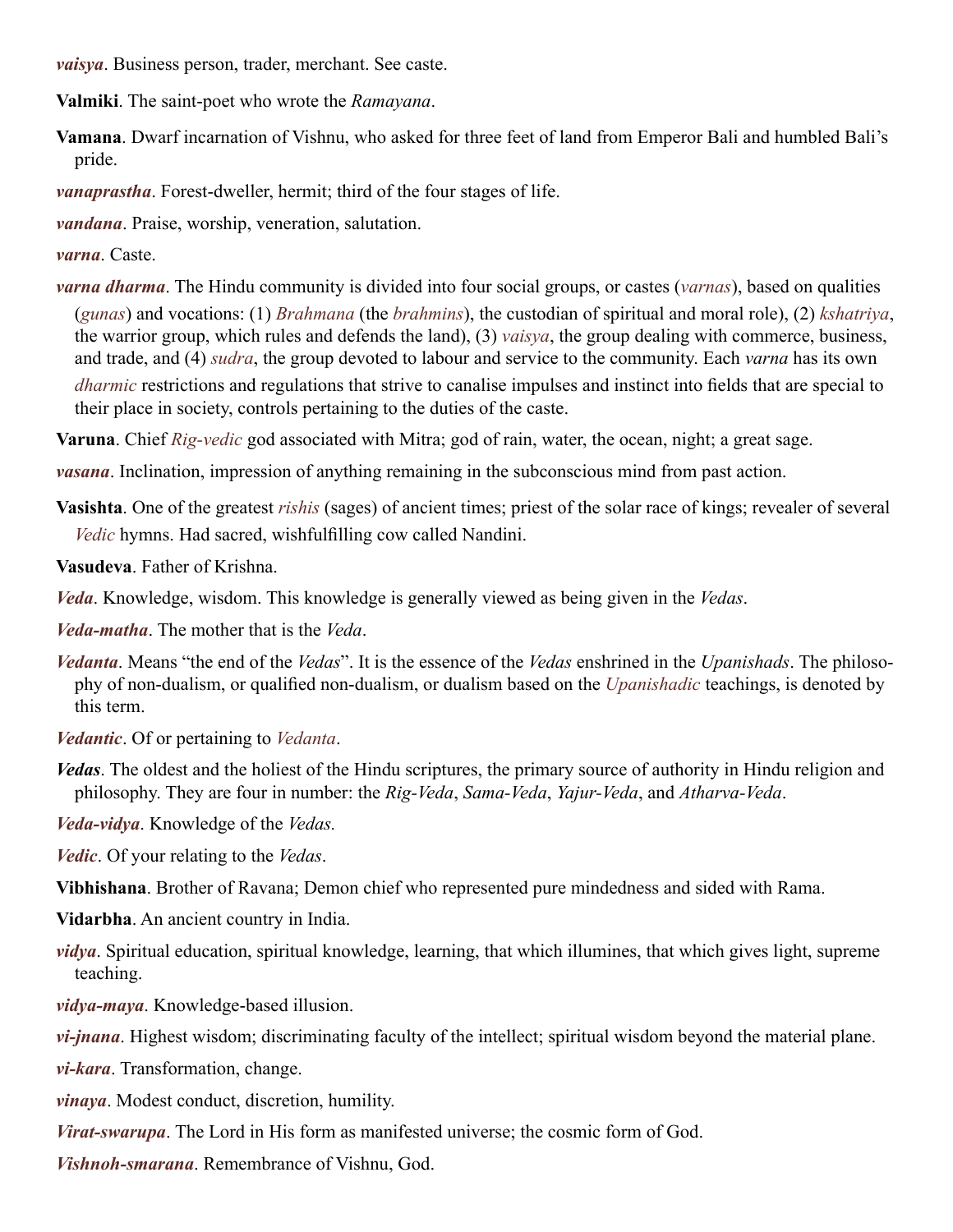- <span id="page-64-3"></span>**Vishnu**. The Preserver, the Second of the Hindu Trinity of Brahma (the Creator), Vishnu (the Preserver), and [Siva](#page-61-0) (the Destroyer).
- *visishta-adwaitha*. Qualified nondualism. The doctrine that men's spirits of have a qualified or partial identity with God.
- <span id="page-64-2"></span>**Viswamitra**. Sage; known for his efforts to equal [Vasishta](#page-63-11). Born as warrior Kausika who by the power of the *[Gayatri](#page-52-18)* transformed himself spiritually. Early counselor of the young [Rama](#page-58-5).

*viveka*. Discrimination.

<span id="page-64-0"></span>**Vivekananda**. Disciple of [Ramakrishna;](#page-58-15) one of the founders of the [Ramakrishna](#page-58-15) order. He taught *[Vedantic](#page-63-5)* philosophy in Europe, America, and India.

*vratha*. Oath; discipline of worship.

*vyabhi-chara*. Unchaste.

*vyana*. One of five vital airs; that which is diffused throughout the whole body

<span id="page-64-4"></span>**Vyasa**. Compiler of *[Vedas](#page-63-1)* and author of the *[Mahabharatha](#page-55-15)*, *Mahabhagavatham*, and *[Brahma Sutra](#page-51-19)*.

*yajna*. Holy ritual, sacrifice, or rite. Also, personification of rite (when capitalized)

**Yajnavalkya**. Great *[Upanishadic](#page-62-3)* person. Priest and *[guru](#page-53-0)* of King [Janaka.](#page-53-7) Taught monistic *[adwaithic](#page-48-9)* doctrine of identity of *[Atma](#page-49-0)* and [Brahman](#page-50-1) in [Brihadaranyaka Upanishad.](#page-51-20)

*Yajur-veda*. Second *[Veda](#page-63-1)*, consisting of a collection of sacred texts in prose relating to sacrifices.

<span id="page-64-1"></span>**Yama**. God of Death; death personified.

*yoga*. Union with God. Also the path by which this union of the soul with God is achieved. The four important paths of *yoga* are knowledge, action, meditation, and devotion.

<span id="page-64-6"></span>*Yoga Sutras*. An aphoristic treatise on *yoga* by [Patanjali](#page-57-16).

*Yoga-vasishta*. Sacred work in the form of dialogue between [Vasishta](#page-63-11) and his pupil [Rama,](#page-58-5) teaching the way to eternal bliss.

*yogi*. One who practices yoga.

*yogini*. Female ascetic or *yogi*.

**Yogini**. Female *yogi* in *[Mahabharatha](#page-55-15)*.

<span id="page-64-5"></span>**Yudhistira**. Eldest [Pandava](#page-57-13) brother; also called Dharmaraja.

*yuga*. Era or age. There is a cycle of four *yugas*: the *Kritha yuga*, *Thretha yuga*, *Dwapara yuga*, and *Kali yuga*. Present age is the *Kali yuga.*